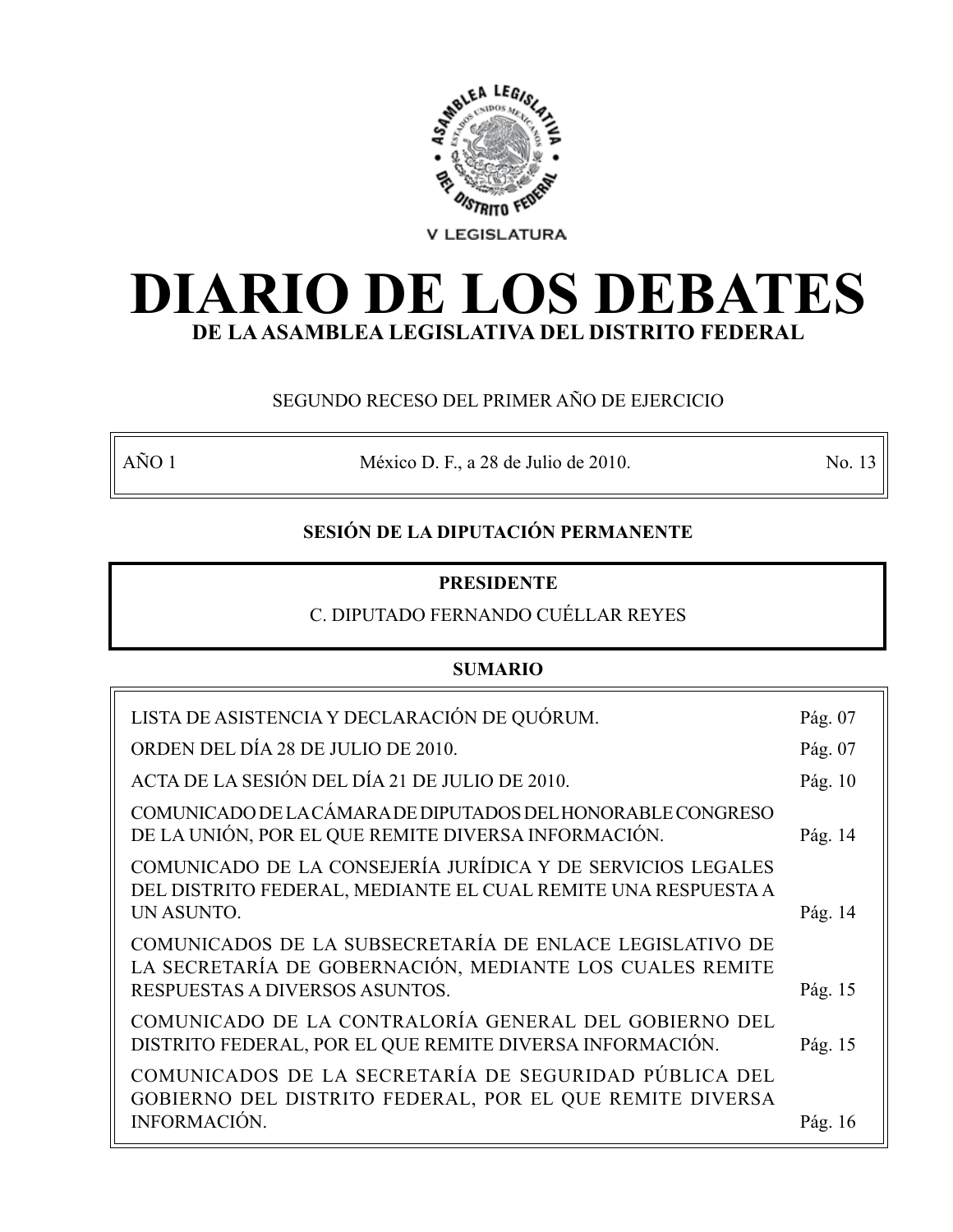| COMUNICADO DE LA SECRETARÍA DE GOBIERNO DEL DISTRITO FEDERAL,<br>POR EL QUE REMITE DIVERSA INFORMACIÓN.<br>PROPOSICIÓN CON PUNTO DE ACUERDO DE URGENTE Y OBVIA RESOLUCIÓN<br>POR LAQUE SE SOLICITAAL SECRETARIO DE SALUD DEL DISTRITO FEDERAL<br>LA CREACIÓN DE UN PROGRAMA ESPECIALIZADO EN TRASTORNOS DEL<br>SUEÑO PARA LOS HABITANTES DEL DISTRITO FEDERAL QUE MANIFIESTAN<br>ALGÚN MAL RELACIONADO, QUE PRESENTA LA DIPUTADA LIZBETH<br>EUGENIA ROSAS MONTERO, DEL GRUPO PARLAMENTARIO DEL PARTIDO<br>DE LA REVOLUCIÓN DEMOCRÁTICA.    | Pág. 17<br>Pág. 18 |
|--------------------------------------------------------------------------------------------------------------------------------------------------------------------------------------------------------------------------------------------------------------------------------------------------------------------------------------------------------------------------------------------------------------------------------------------------------------------------------------------------------------------------------------------|--------------------|
| PROPOSICIÓN CON PUNTO DE ACUERDO POR LA QUE SE SOLICITA AL<br>JEFE DELEGACIONAL EN ÁLVARO OBREGÓN EL C. EDUARDO SANTILLÁN,<br>UN INFORME SOBRE LOS PERMISOS DE CONSTRUCCIÓN QUE HAN SIDO<br>OTORGADOS EN LA COLONIA CHIMALISTAC MISMA QUE SE UBICA DENTRO<br>DE SU DEMARCACIÓN TERRITORIAL, QUE PRESENTA EL DIPUTADO RAFAEL<br>CALDERÓN JIMÉNEZ, INTEGRANTE DEL GRUPO PARLAMENTARIO DEL<br>PARTIDO ACCIÓN NACIONAL.                                                                                                                        | Pág. 19            |
| PROPOSICIÓN CON PUNTO DE ACUERDO POR EL QUE SE SOLICITA<br>INFORMACIÓN A LA SUBSECRETARÍA DEL SISTEMA PENITENCIARIO DEL<br>DISTRITO FEDERAL, DEPENDIENTE DE LA SECRETARÍA DE GOBIERNO,<br>RELATIVA A LOS SERVICIOS MÉDICOS OFRECIDOS AL INTERIOR DE LOS<br>CENTROS DE RECLUSIÓN, QUE PRESENTA LA DIPUTADA LÍA LIMÓN<br>GARCÍA, POR CONDUCTO DEL DIPUTADO CARLO FABIÁN PIZANO SALINAS,<br>AMBOS DEL GRUPO PARLAMENTARIO DEL PARTIDO DE ACCIÓN NACIONAL.                                                                                     | Pág. 21            |
| PROPOSICIÓN CON PUNTO DE ACUERDO PARA SOLICITAR AL JEFE DE<br>GOBIERNO DEL DISTRITO FEDERAL MODIFIQUE EL ACUERDO POR EL<br>QUE SE ESTABLECE EL HORARIO Y LA TARIFA DE SERVICIO DE LOS<br>CORREDORES DE TRANSPORTE PÚBLICO DE PASAJEROS "METROBÚS";<br>Y SE AUTORIZA LA EXENCIÓN DE PAGO DE LA TARIFA MENCIONADA A<br>LAS PERSONAS QUE SE INDICAN, QUE PRESENTA EL DIPUTADO SERGIO<br>ISRAEL EGUREN CORNEJO, POR CONDUCTO DEL DIPUTADO CARLO FABIÁN<br>PIZANO SALINAS, AMBOS DEL GRUPO PARLAMENTARIO DEL PARTIDO<br><b>ACCIÓN NACIONAL.</b> | Pág. 23            |
| PROPOSICIÓN CON PUNTO DE ACUERDO PARA SOLICITAR A LA SECRETARÍA<br>DE EDUCACIÓN PÚBLICA Y A LA SECRETARÍA DE SALUD DEL GOBIERNO<br>FEDERAL QUE NO ACEPTEN LAS CONDICIONES Y TÉRMINOS DE LA<br>COMISIÓN FEDERAL DE MEJORA REGULATORIA PARA ESTABLECER LA<br>PROHIBICIÓN EN LA VENTA Y DISTRIBUCIÓN DE LA COMIDA CHATARRA<br>EN LOS PLANTELES DE EDUCACIÓN BÁSICA, QUE PRESENTA LA DIPUTADA<br>LIZBETH EUGENIA ROSAS MONTERO, DEL GRUPO PARLAMENTARIO DEL<br>PARTIDO DE LA REVOLUCIÓN DEMOCRÁTICA.                                           | Pág. 24            |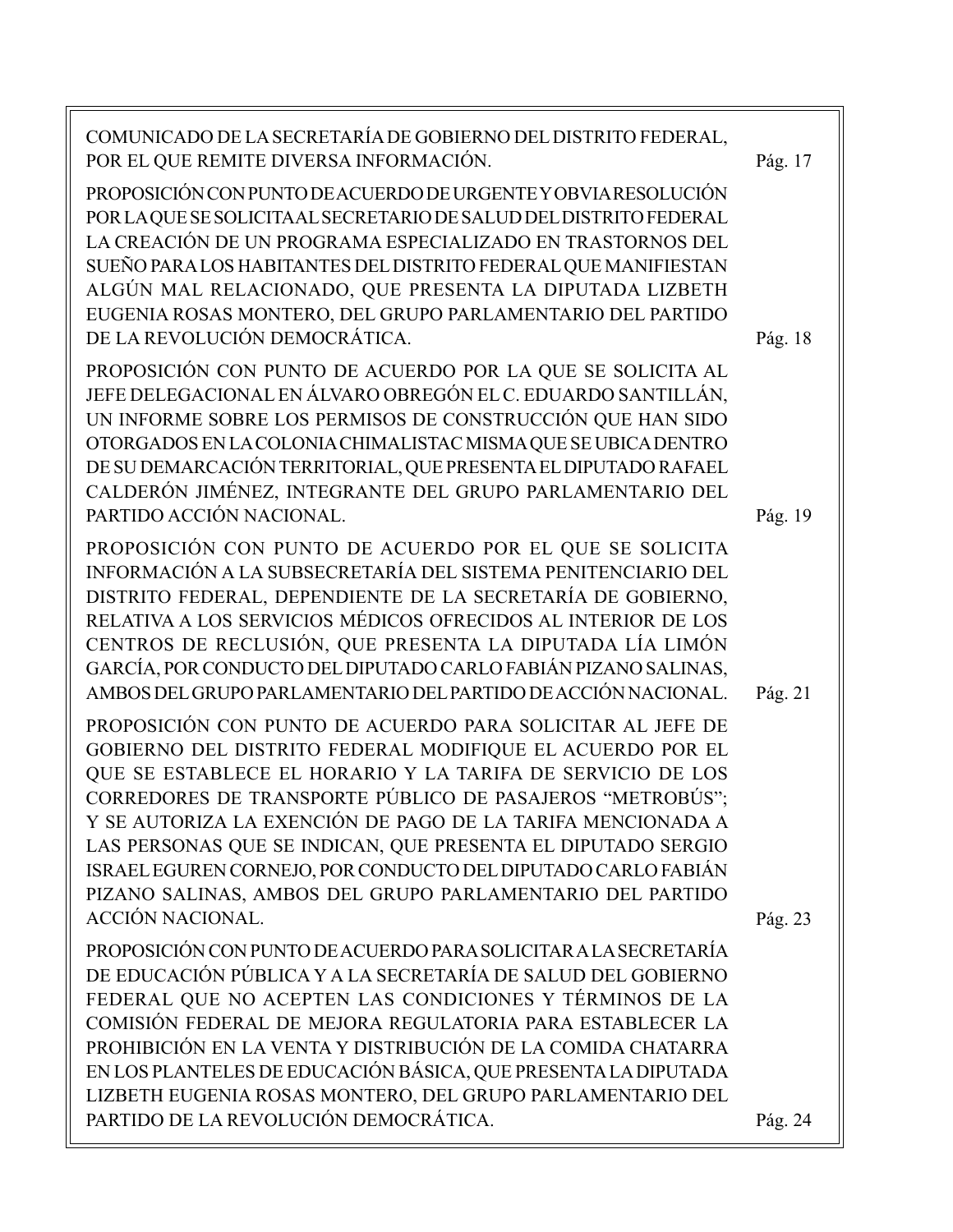PROPOSICIÓN CON PUNTO DE ACUERDO DE URGENTE Y OBVIA RESOLUCIÓN A TRAVÉS DEL CUAL ESTA COMISIÓN PERMANENTE DE LA ASAMBLEA LEGISLATIVA DEL DISTRITO FEDERAL EXHORTA, PRIMERO. AL SECRETARIO DE SEGURIDAD PÚBLICA, MANUEL MONDRAGÓN A INFORMAR A ESTA INSTITUCIÓN SOBRE LOS MOTIVOS DE ESTE INUSUAL RESGUARDO DEL CUERPO DE GRANADEROS ANTE LA MARCHA CONMEMORATIVA DEL INICIO DE LA REVOLUCIÓN CUBANA. ASIMISMO SI ESTE MÉTODO SERÁ, EN ADELANTE, UNA CONDUCTA INSTITUCIONAL ANTE TODA MANIFESTACIÓN, PARA QUE ESTA INSTITUCIÓN TENGA UNA POSTURA ANTE EL ASUNTO. SEGUNDO. AL SECRETARIO DE SEGURIDAD PÚBLICA, MANUEL MONDRAGÓN INFORME A LA COMISIÓN DE SEGURIDAD DE ESTE ÓRGANO, SOBRE LOS INCIDENTES VIOLENTOS CONTRA MANIFESTANTES DE LA MARCHA CONMEMORATIVA DE LA REVOLUCIÓN CUBANA, Y TERCERO. AL SECRETARIO DE SEGURIDAD PÚBLICA, MANUEL MONDRAGÓN INFORME SOBRE LA UTILIZACIÓN DE MECANISMOS DE CONCERTACIÓN Y COMUNICACIÓN PREVIOS A TODA MANIFESTACIÓN Y LOS AVISOS PERTINENTES AL DESARROLLO DE LOS OPERATIVOS DE RESGUARDO, SIENDO QUE EN LA MARCHA ALUDIDA NO SE ACUDIÓ AL RECURSO DE LA COMUNICACIÓN PREVIO AL EVENTO, QUE PRESENTA EL DIPUTADO JOSÉ ARTURO LÓPEZ CÁNDIDO, DEL GRUPO PARLAMENTARIO DEL PARTIDO DEL TRABAJO.

PROPOSICIÓN CON PUNTO DE ACUERDO POR EL QUE SE CITA A COMPARECER AL DIRECTOR DEL REGISTRO PÚBLICO DE LA PROPIEDAD Y DEL COMERCIO, LIC. JOSÉ GUADALUPE MEDINA ROMERO, ANTE LA COMISIÓN DE ADMINISTRACIÓN PÚBLICA LOCAL, DE LA ASAMBLEA LEGISLATIVA DEL DISTRITO FEDERAL, PARA QUE RINDA UN INFORME SOBRE LOS AVANCES Y RESULTADOS DEL PROGRAMA DE MODERNIZACIÓN QUE ESTA DEPENDENCIA LLEVA A CABO, QUE PRESENTA LA DIPUTADA LIZBETH EUGENIA ROSAS MONTERO, DEL GRUPO PARLAMENTARIO DEL PARTIDO DE LA REVOLUCIÓN DEMOCRÁTICA.

PROPOSICIÓN CON PUNTO DE ACUERDO PARA QUE LA ALDF: SOLICITE AL JEFE DELEGACIONAL DE IZTACALCO, UN INFORME PORMENORIZADO DE LO QUE SUCEDIÓ, EN LA ZONA DE SU DEMARCACIÓN, DONDE SE PRESENTARON MOVIMIENTOS TELÚRICOS EL DÍA 24 DE JUNIO DE 2009, ASÍ COMO A QUÉ SE DEBE DICHO ACONTECIMIENTO. QUE AL MISMO TIEMPO, NOS HAGA LLEGAR EL PLAN DE PROTECCIÓN CIVIL, ESPECÍFICO PARA LA ZONA, EN CUANTO A ESTE TIPO DE SUCESOS SE REFIERE. Y PARA QUE ESTA ASAMBLEA LEGISLATIVA SOLICITE AL JEFE DELEGACIONAL EN IZTACALCO, INFORME PORMENORIZADO ACERCA DE LA FECHA OFICIAL DEL TÉRMINO DE LA OBRA, DEL MERCADO DEL PUEBLO DE SANTA ANITA, INFORME ACERCA DEL COSTO TOTAL; CUÁNTOS ERAN DE ORIGEN, LOS LOCALES CON LOS QUE CONTARÍA Y POR QUÉ; ASÍ COMO CUÁNTOS Pág. 27

Pág. 28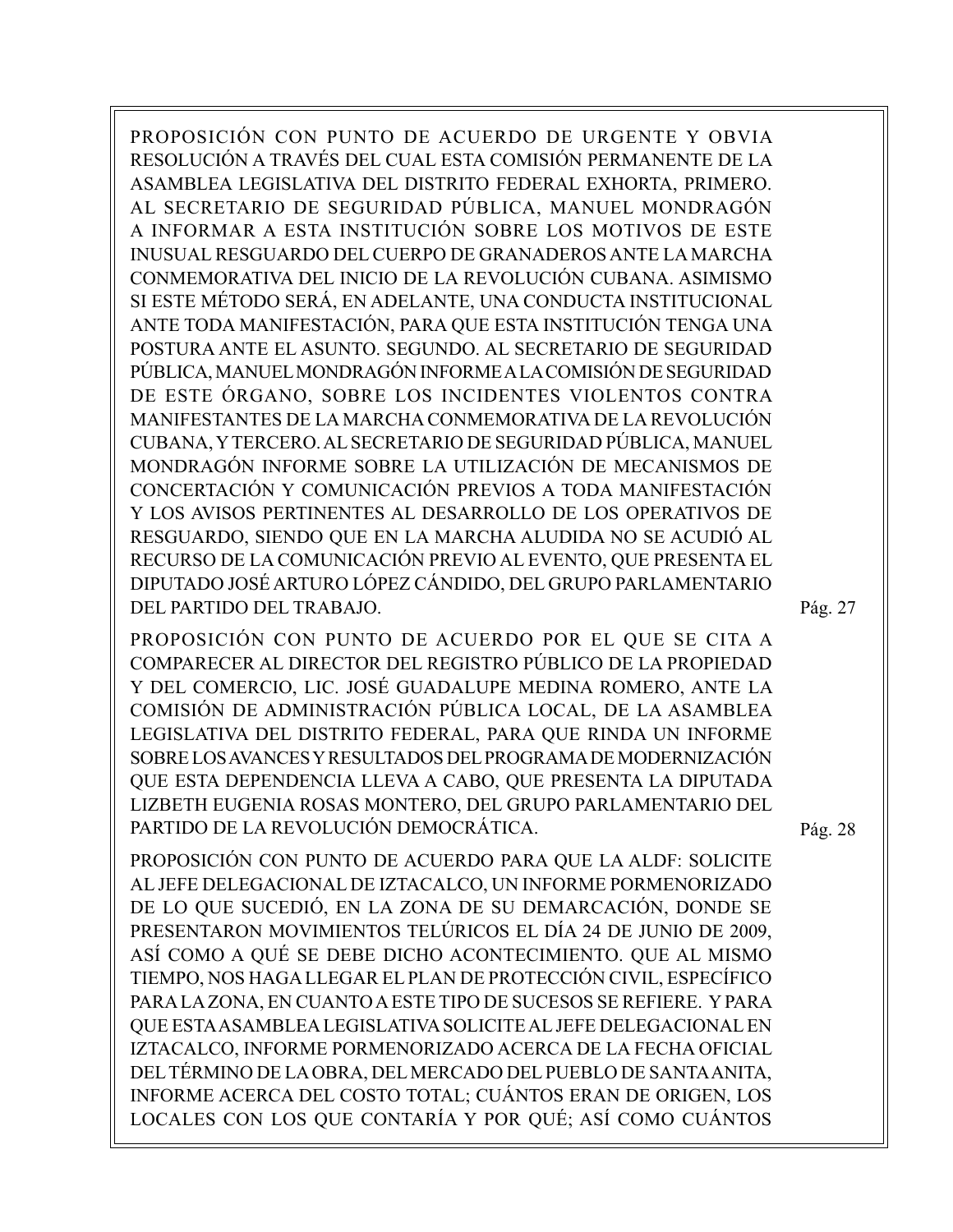SON LOS LOCALES CON LOS QUE FINALIZÓ LA CONSTRUCCIÓN Y POR QUÉ; TAMBIÉN CUÁL HA SIDO LA PROBLEMÁTICA QUE MANTIENE A ESE MERCADO SIN OPERACIÓN, A PESAR DE QUE HACE APROXIMADAMENTE UN AÑO, TERMINÓ SU CONSTRUCCIÓN, QUE PRESENTA EL DIPUTADO URIEL GONZÁLEZ MONZÓN, DEL GRUPO PARLAMENTARIO DEL PARTIDO DE LA REVOLUCIÓN DEMOCRÁTICA. PROPOSICIÓN CON PUNTO DE ACUERDO POR EL QUE SE EXHORTA A LA COMISIÓN DE PRESUPUESTO Y CUENTA PÚBLICA DE LA ASAMBLEA LEGISLATIVA A CONSIDERAR EN EL PRÓXIMO PRESUPUESTO DE EGRESOS RECURSOS SUFICIENTES PARA LA PREVENCIÓN Y DIAGNÓSTICO DE CÁNCER DE MAMA Y A LOS TITULARES DE LAS SECRETARÍA DE SALUD, DEL INSTITUTO DE LAS MUJERES DEL DISTRITO FEDERAL Y DE LAS 16 JEFATURAS DELEGACIONALES A LLEVAR A CABO ACCIONES TENDIENTES AL DIAGNÓSTICO OPORTUNO DEL CÁNCER DE MAMA, QUE PRESENTA EL DIPUTADO FEDERICO MANZO SARQUIS A NOMBRE DEL DIPUTADO MAURICIO TABE ECHARTEA, DEL GRUPO PARLAMENTARIO DEL PARTIDO ACCIÓN NACIONAL. PROPOSICIÓN CON PUNTO DE ACUERDO POR EL QUE SE EXHORTA A LA COMISIÓN DE GOBIERNO PARA QUE A TRAVÉS DE SUS UNIDADES ADMINISTRATIVA, APOYE LA REALIZACIÓN DEL FORO INTERNACIONAL PARA ATENDER LA PROBLEMÁTICA DE LOS ADOLESCENTES INFRACTORES EN COLABORACIÓN DE LA COMISIÓN DE DERECHOS HUMANOS DEL DISTRITO FEDERAL, EL TRIBUNAL SUPERIOR DE JUSTICIA DEL DISTRITO FEDERAL Y LA SOCIEDAD CIVIL, QUE PRESENTA EL DIPUTADO URIEL GONZÁLEZ MONZÓN, DEL GRUPO PARLAMENTARIO DEL PARTIDO DE LA REVOLUCIÓN DEMOCRÁTICA. PROPOSICIÓN CON PUNTO DE ACUERDO PARA EXHORTAR AL JEFE DELEGACIONAL EN AZCAPOTZALCO, LICENCIADO ENRIQUE VARGAS ANAYA; A FIN DE QUE SEAN RETIRADOS LOS TRAILERS QUE OBSTRUYEN LAS AVENIDAS ALEDAÑAS AL PARQUE TEZOZOMOC, QUE PRESENTA EL DIPUTADO JORGE PALACIOS ARROYO, DEL GRUPO PARLAMENTARIO DE PARTIDO DE ACCIÓN NACIONAL. PROPOSICIÓN CON PUNTO DE ACUERDO POR EL QUE SE EXHORTA A LA SECRETARÍA DE TRANSPORTES Y VIALIDAD, A LA SECRETARÍA DE OBRAS, A LA SECRETARÍA DE SEGURIDAD PÚBLICA, TODAS DEL DISTRITO FEDERAL, Y AL A REALIZAR UNA CAMPAÑA INFORMATIVA Y DE DIFUSIÓN SOBRE EL CIERRE DE VIALIDADES Y LAS VÍAS AL TERNAS DE CIRCULACIÓN A LAS OBRAS DEL METROBÚS LÍNEA TRES, QUE SE REALIZAN EN LA AVENIDA BALDERAS, QUE PRESENTA EL DIPUTADO FEDERICO MANZO SARQUIS, DEL GRUPO PARLAMENTARIO DEL PARTIDO DE ACCIÓN NACIONAL. PROPOSICIÓN CON PUNTO DE ACUERDO RELATIVO A LOS PUEBLOS Y BARRIOS ORIGINARIOS EN EL DISTRITO FEDERAL, QUE PRESENTA EL DIPUTADO LEONEL LUNA ESTRADA, DEL GRUPO PARLAMENTARIO DEL PARTIDO DE LA REVOLUCIÓN DEMOCRÁTICA. Pág. 31 Pág. 34 Pág. 41 Pág. 32 Pág. 38 Pág. 39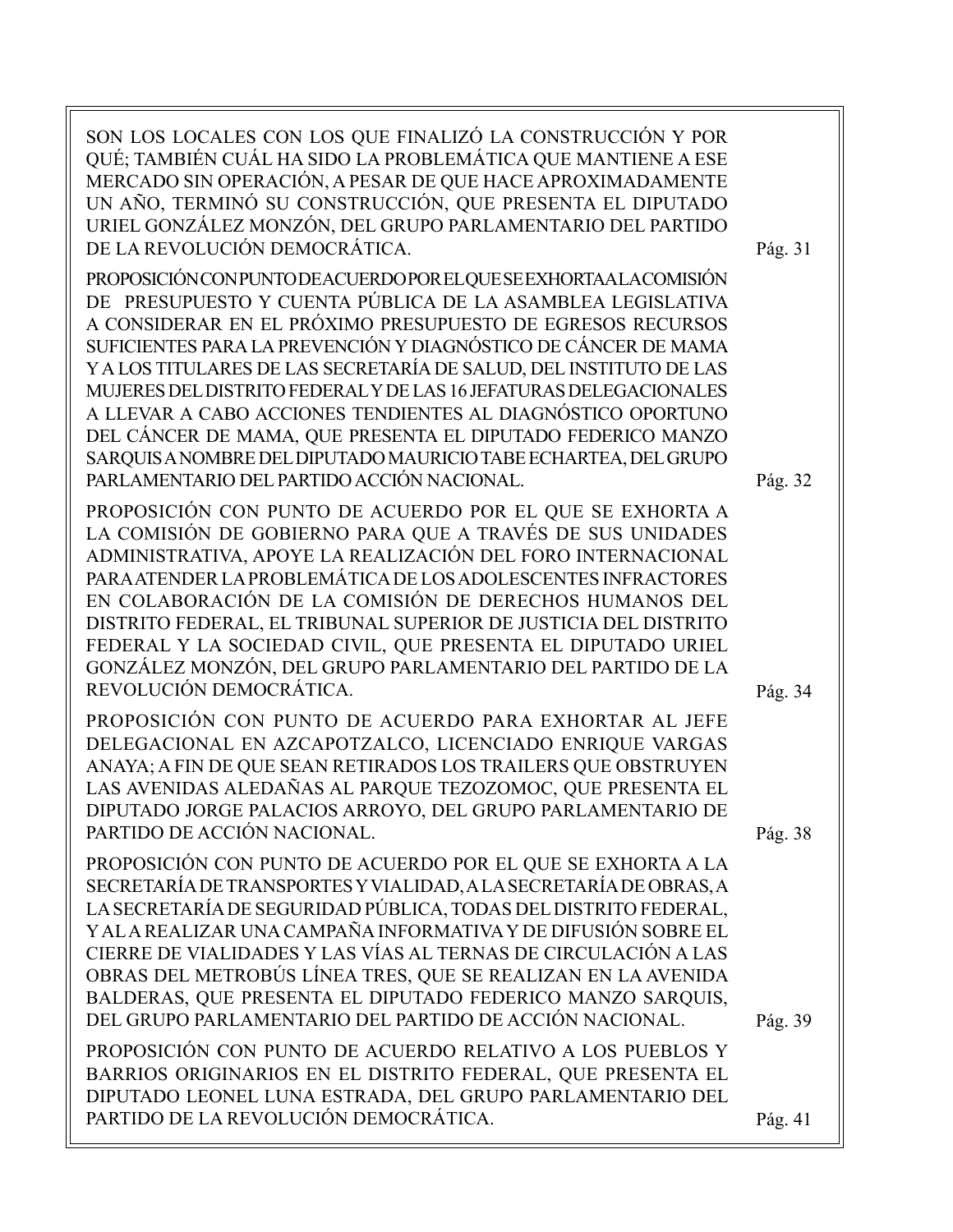| PROPOSICIÓN CON PUNTO DE ACUERDO RELATIVO AL FIDEICOMISO SANTA<br>FE, QUE PRESENTA EL DIPUTADO LEONEL LUNA ESTRADA, DEL GRUPO<br>PARLAMENTARIO DEL PARTIDO DE LA REVOLUCIÓN DEMOCRÁTICA.                                                                                                                                                                                                                                                                                                                                                                                                                                                                                                                | Pág. 42 |
|---------------------------------------------------------------------------------------------------------------------------------------------------------------------------------------------------------------------------------------------------------------------------------------------------------------------------------------------------------------------------------------------------------------------------------------------------------------------------------------------------------------------------------------------------------------------------------------------------------------------------------------------------------------------------------------------------------|---------|
| PROPOSICIÓN CON PUNTO DE ACUERDO POR EL QUE SE EXHORTA A LA<br>SECRETARÍA DE SEGURIDAD PÚBLICA DEL DISTRITO FEDERAL, PARA<br>QUE REALICE LA DIVISIÓN DEL SECTOR PLATEROS, UBICADO EN LA<br>DELEGACIÓN ÁLVARO OBREGÓN, QUE PRESENTA EL DIPUTADO LEONEL<br>LUNA ESTRADA, DEL GRUPO PARLAMENTARIO DEL PARTIDO DE LA<br>REVOLUCIÓN DEMOCRÁTICA.                                                                                                                                                                                                                                                                                                                                                             | Pág. 43 |
| PROPOSICIÓN CON PUNTO DE ACUERDO POR EL QUE SE EXHORTA A LA<br>SECRETARÍA DE SEGURIDAD PÚBLICA DEL DISTRITO FEDERAL, PARA<br>QUE LLEVE A CABO UNA REVISIÓN DE LA OPERACIÓN DE LOS MÓDULOS<br>DE SEGURIDAD PÚBLICA, QUE PRESENTA EL DIPUTADO LEONEL LUNA<br>ESTRADA, DEL GRUPO PARLAMENTARIO DEL PARTIDO DE LA REVOLUCIÓN<br>DEMOCRÁTICA.                                                                                                                                                                                                                                                                                                                                                                | Pág. 44 |
| PROPOSICIÓN CON PUNTO DE ACUERDO RELATIVO A SAN ÁNGEL,<br>DELEGACIÓN ÁLVARO OBREGÓN, QUE PRESENTA EL DIPUTADO LEONEL<br>LUNA ESTRADA, DEL GRUPO PARLAMENTARIO DEL PARTIDO DE LA<br>REVOLUCIÓN DEMOCRÁTICA.                                                                                                                                                                                                                                                                                                                                                                                                                                                                                              | Pág. 45 |
| PROPOSICIÓN CON PUNTO DE ACUERDO PARA EXHORTAR A LOS<br>GOBIERNOS Y LEGISLATURAS DE LOS ESTADOS DE BAJA CALIFORNIA,<br>CAMPECHE, CHIAPAS, CHIHUAHUA, COLIMA, DURANGO, GUANAJUATO,<br>JALISCO, MORELOS, NAYARIT, OAXACA, PUEBLA, QUERÉTARO, QUINTANA<br>ROO, SAN LUIS POTOSÍ, SONORA, Y YUCATÁN CON LA FINALIDAD DE<br>QUE PUEDAN LEGISLAR DEROGANDO Y ADICIONANDO CADA UNO EN SU<br>RESPECTIVO CÓDIGO PENAL LAS EXCLUYENTES DE RESPONSABILIDAD<br>ESTABLECIDAS EN EL CAPÍTULO V DEL ARTÍCULO 148 FRACCIONES I, II, III,<br>Y IV DEL CÓDIGO PENAL PARA EL DISTRITO FEDERAL, QUE PRESENTA EL<br>DIPUTADA KAREN ANGUIANO, DEL GRUPO PARLAMENTARIO DEL PARTIDO<br>DE LA REVOLUCIÓN DEMOCRÁTICA.             | Pág. 46 |
| PROPOSICIÓN CON PUNTO DE ACUERDO POR EL QUE SE EXHORTA A LA<br>SECRETARÍA DE GOBIERNO DEL DISTRITO FEDERAL, SECRETARÍA DE<br>DESARROLLO URBANO, SECRETARÍA DE DESARROLLO ECONÓMICO,<br>SERVICIOS METROPOLITANOS, ASÍ COMO A LA OFICIALÍA MAYOR, A<br>TRAVÉS DE LA DIRECCIÓN GENERAL DE PATRIMONIO INMOBILIARIO,<br>PARA QUE EN EL ÁMBITO DE SUS FACULTADES PUEDAN LLEVAR A CABO<br>MESAS DE TRABAJO PARA Y CONSECUENTEMENTE FRENAR LA VIOLENCIA<br>Y REGULARIZAR EL PREDIO UBICADO EN AVENIDA RADIO PROGRAMAS<br>(EJE 5 SUR) Y TELECOMUNICACIONES EN LA DELEGACIÓN IZTAPALAPA,<br>QUE PRESENTA LA DIPUTADA KAREN QUIROGA ANGUIANO, DEL GRUPO<br>PARLAMENTARIO DEL PARTIDO DE LA REVOLUCIÓN DEMOCRÁTICA. | Pág. 47 |
|                                                                                                                                                                                                                                                                                                                                                                                                                                                                                                                                                                                                                                                                                                         |         |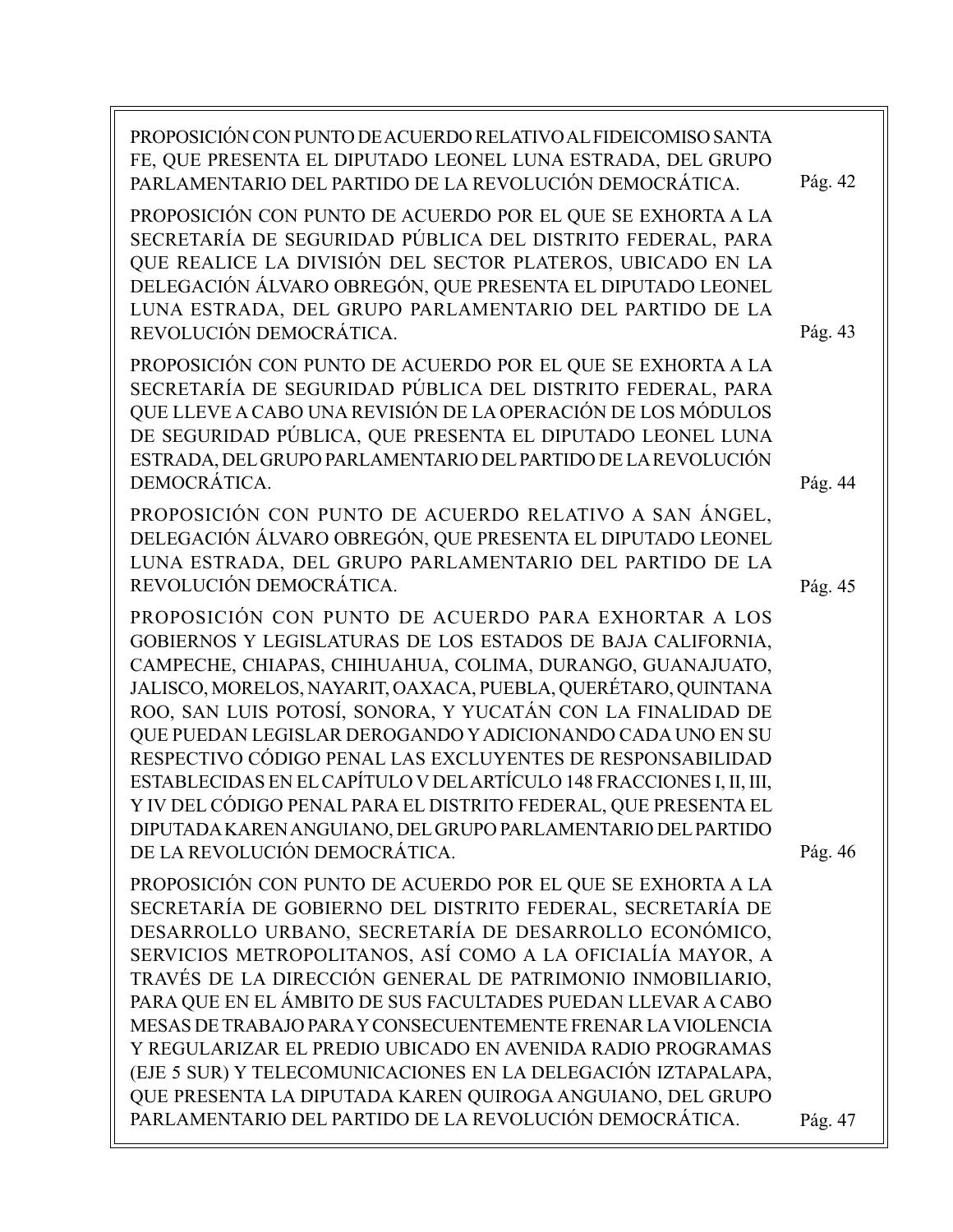PROPOSICIÓN CON PUNTO DE ACUERDO POR LA QUE SE EXHORTA RESPETUOSAMENTE AL JEFE DE GOBIERNO DEL DISTRITO FEDERAL Y A LOS 16 JEFES DELEGACIONALES PARA QUE EN EL ÁMBITO DE SUS RESPECTIVAS COMPETENCIAS, ESTABLEZCAN ACUERDOS CON LAS ASOCIACIONES DE VENDEDORES AMBULANTES, A EFECTO DE QUE LIMPIEN LA VÍA PÚBLICA AFECTADA POR EL EJERCICIO DEL COMERCIO, QUE PRESENTA LA DIPUTADA KAREN QUIROGA A NOMBRE DE LA DIPUTADA EDITH RUIZ MENDICUTI, DEL GRUPO PARLAMENTARIO DEL PARTIDO DE LA REVOLUCIÓN DEMOCRÁTICA. Pág. 49

PROPOSICIÓN CON PUNTO DE ACUERDO POR EL QUE SE SOLICITA A LA SECRETARÍA DE SALUD DEL DISTRITO FEDERAL INFORME A ESTA REPRESENTACIÓN SOBRE LOS CRITERIOS TOMADOS POR LA DEPENDENCIA PARA ASIGNAR 20 MILLONES DE PESOS DEL PLAN MAESTRO DE INFRAESTRUCTURA FÍSICA EN SALUD PARA LA AMPLIACIÓN DEL CENTRO DE SALUD T-II SAN ANDRÉS TOMATLÁN EN LA DELEGACIÓN IZTAPALAPA, QUE PRESENTA LA DIPUTADA LIZBETH EUGENIA ROSAS MONTERO, DEL GRUPO PARLAMENTARIO DEL PARTIDO DE LA REVOLUCIÓN DEMOCRÁTICA.

PRONUNCIAMIENTO RESPECTO A LOS HOMICIDIOS QUE SE HAN PERPETRADO EN CONTRA DE LOS PERIODISTAS DE ESTE PAÍS, QUE PRESENTA LA DIPUTADA KAREN QUIROGA ANGUIANO, DEL GRUPO PARLAMENTARIO DEL PARTIDO DE LA REVOLUCIÓN DEMOCRÁTICA.

Pág. 52

Pág. 51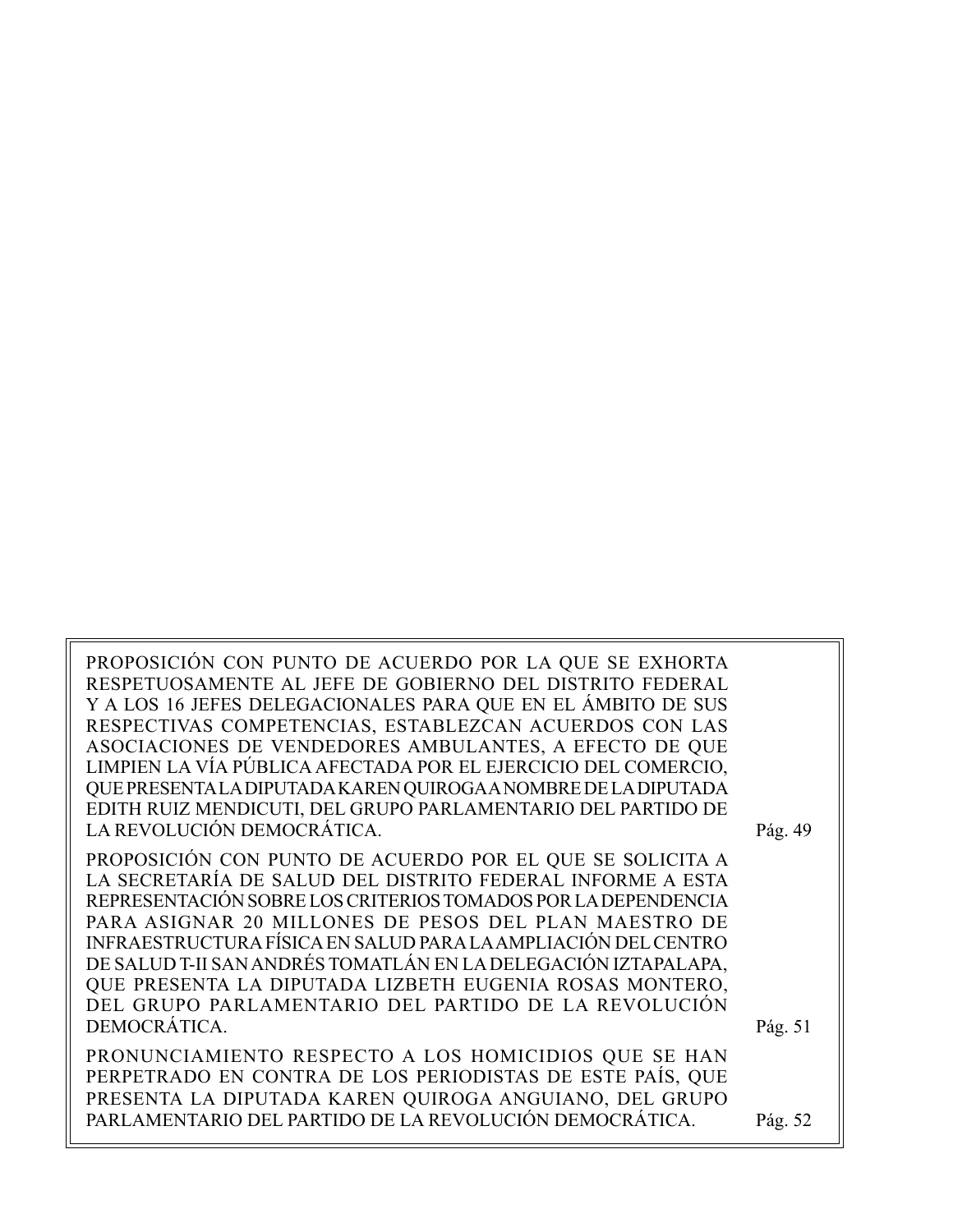#### A las 11:50 horas.

**EL C. PRESIDENTE DIPUTADO FERNANDO CUÉLLAR REYES.** Buenos días. Con fundamento en el Artículo 39 de la Ley Orgánica de la Asamblea Legislativa del Distrito Federal, se faculta al Diputado Jorge Palacios Arroyo para que desempeñe las funciones de la Secretaría.

Proceda la Secretaría a pasar lista de asistencia a las Diputadas y Diputados.

**EL C. SECRETARIO DIPUTADO JORGE PALACIOS ARROYO.** Por instrucciones de la Presidencia, se va a proceder a pasar lista de asistencia.

*(Lista de asistencia)*

Hay una asistencia de 8 Diputados, por lo cual hay quórum legal para iniciar la Asamblea, Diputado Presidente.

**EL C. PRESIDENTE.** Gracias, Diputado Secretario. Se abre la Sesión.

Proceda la Secretaría a preguntar a la Diputación Permanente en votación económica si es de dispensarse la lectura del Orden del Día, toda vez que ésta se encuentra en las pantallas táctiles de cada Diputado en el Apartado de Gaceta Parlamentaria.

**EL C. SECRETARIO.** Por instrucciones de la Presidencia se pregunta a la Diputación Permanente si es de dispensarse la lectura del Orden del Día.

Los que estén por la afirmativa, sírvanse manifestarlo levantando la mano.

Los que estén por la negativa, sírvanse manifestarlo levantando la mano.

Dispensada la lectura, Diputado Presidente.

#### **ORDEN DEL DÍA**

Diputación Permanente. 28 de julio de 2010.

1. Lista de asistencia.

2. Lectura del Orden del Día.

3. Lectura y en su caso aprobación del Acta de la Sesión Anterior.

#### *Comunicados*

4. Uno de la Cámara de Diputados del Honorable Congreso de la Unión, por el que remite diversa información.

5. Uno de la Consejería Jurídica y de Servicios Legales del Distrito Federal, mediante el cual remite una respuesta a un asunto.

6. Uno de la Secretaría de Gobierno del Distrito Federal, por el que remite diversa información.

7. Uno de la Contraloría General del Gobierno del Distrito Federal, por el que remite diversa información.

8. Cuatro de la Secretaría de Seguridad Pública del Gobierno del Distrito Federal, por el que remite diversa información.

9. Dos de la Subsecretaría de Enlace Legislativo de la Secretaría de Gobernación, mediante los cuales remite respuestas a diversos asuntos.

#### *Proposiciones*

10. Con Punto de Acuerdo para citar a comparecer ante la Comisión de Uso y Aprovechamiento de Bienes y Servicios Públicos de esta honorable Asamblea Legislativa, al Ciudadano Fernando Aboitiz Saro, Titular de la Secretaría de Obras y Servicios del Distrito Federal, que presenta el Diputado Israel Betanzos Cortes a nombre propio y del Diputado Emiliano Aguilar Esquivel, del Grupo Parlamentario del Partido Revolucionario Institucional.

11. Con Punto de Acuerdo por el que se exhorta a la Secretaría de Gobierno del Distrito Federal, Secretaría de Desarrollo Urbano, Secretaría de Desarrollo Económico, Servicios Metropolitanos, así como a la Oficialía Mayor, a través de la Dirección General de Patrimonio Inmobiliario, para que en el ámbito de sus facultades puedan llevar a cabo mesas de trabajo para frenar la violencia y regularizar el predio ubicado en Eje 5 sur y Telecomunicaciones en la Delegación, que presenta la Diputada Karen Quiroga Anguiano, del Grupo Parlamentario del Partido de la Revolución Democrática.

12. Con Punto de Acuerdo por el que se exhorta respetuosamente al Jefe de Gobierno del Distrito Federal y a los 16 Jefes Delegacionales para que en el ámbito de sus respectivas competencias, establezcan acuerdos con las asociaciones de vendedores ambulantes, a efecto de que limpien la vía pública afectada por el ejercicio del comercio, que presenta el Diputado Fernando Cuéllar Reyes a nombre de la Diputada Edith Ruiz Mendicuti, del Grupo Parlamentario del Partido de la Revolución Democrática.

13. Con Punto de Acuerdo por la que se solicita al Secretario de Salud del Distrito Federal, la creación de un Programa Especializado en trastornos del sueño para los habitantes del Distrito Federal que manifiestan algún mal relacionado, que presenta la Diputada Lizbeth Eugenia Rosas Montero, del Grupo Parlamentario del Partido de la Revolución Democrática.

14. Con Punto de Acuerdo por la que se solicita al Jefe Delegacional en Álvaro Obregón el C. Eduardo Santillán, un informe sobre los permisos de construcción que han sido otorgados en la Colonia Chimalistac misma que se ubica dentro de su demarcación territorial, que remite el Diputado Rafael Calderón Jiménez, del Grupo Parlamentario del Partido Acción Nacional.

15. Con Punto de Acuerdo por el que se solicita información a la Subsecretaría del Sistema Penitenciario del Distrito Federal, dependiente de la Secretaría de Gobierno, relativa a los servicios médicos ofrecidos al interior de los centros de reclusión, que presenta el Grupo Parlamentario del Partido Acción Nacional.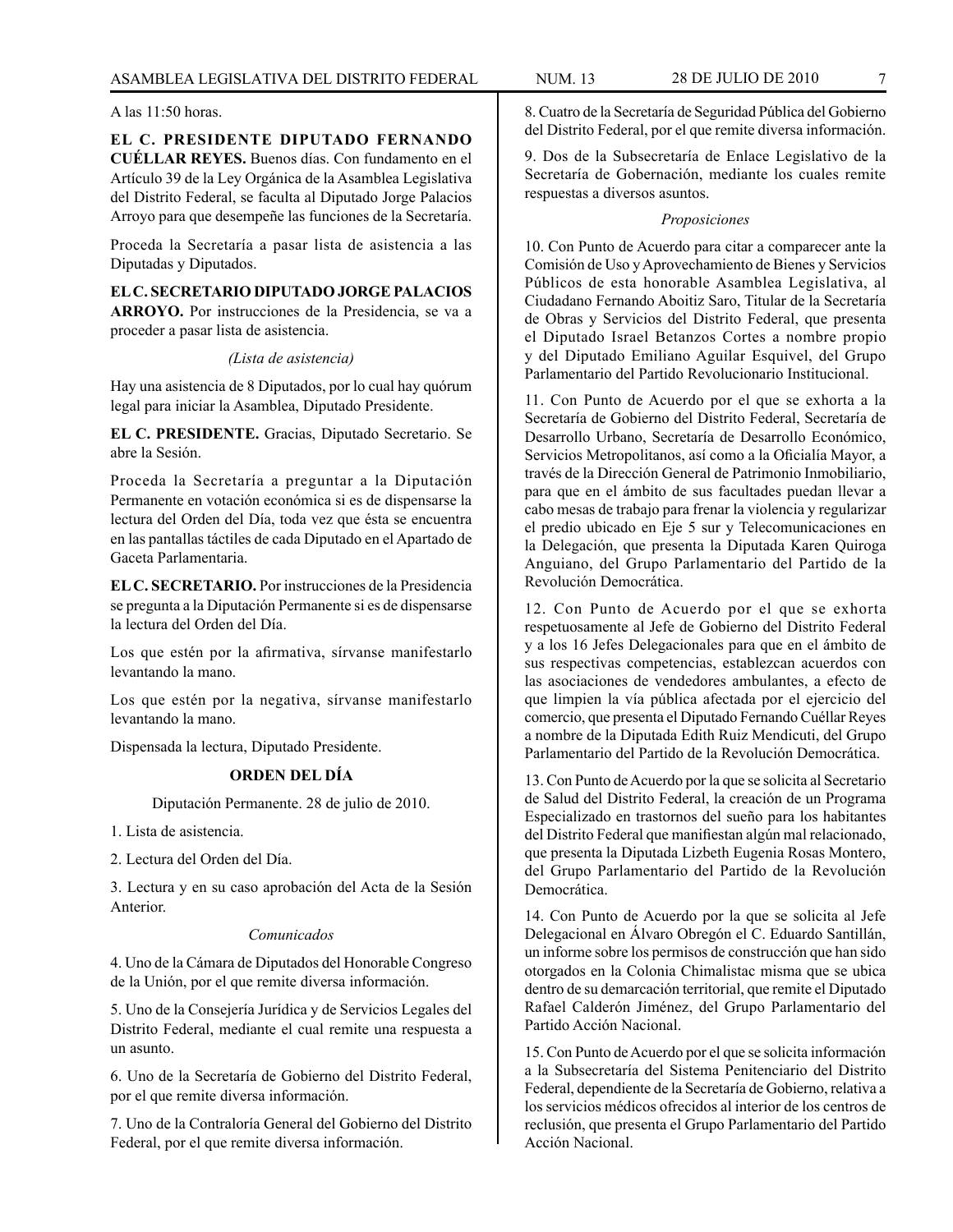16. Con Punto de Acuerdo para solicitar de forma respetuosa al Jefe de Gobierno y los 16 Jefes Delegacionales informen a esta Asamblea las acciones realizadas para dar cumplimiento a lo establecido en la Ley para Erradicar y Prevenir la Discriminación en el Distrito Federal, que presenta el Diputado Víctor Hugo Romo Guerra a nombre de la Diputada Abril Jannette Trujillo Vázquez, del Grupo Parlamentario del Partido de la Revolución Democrática.

17. Con Punto de Acuerdo relativo al Mercado Bugambilia de la Colonia Santa María la Rivera, que presenta el Diputado Octavio Guillermo West Silva a nombre propio y de la Diputada Alicia Virginia Téllez Sánchez, del Grupo Parlamentario del Partido Revolucionario Institucional.

18. Con Punto de Acuerdo para solicitar al Jefe de Gobierno del Distrito Federal, modifique el Acuerdo por el que se establece el horario y la tarifa de servicio de los corredores de Transporte Público de Pasajeros Metrobús, y se autoriza la exención de pago de la tarifa mencionada a las personas que se indican, que presenta el Diputado Carlo Fabián Pizano Salinas a nombre del Diputado Sergio Israel Eguren Cornejo, del Grupo Parlamentario del Partido Acción Nacional.

19. Con Punto de Acuerdo para solicitar a la Secretaría de Educación Pública y a la Secretaría de Salud del Gobierno Federal que no acepten las condiciones y términos de la Comisión Federal de Mejora Regulatoria para establecer la prohibición en la venta y distribución de la comida chatarra en los planteles de educación básica, que presenta la Diputada Lizbeth Eugenia Rosas Montero a nombre propio y de los Diputados Maricela Contreras Julián, Alejandro Sánchez Camacho y Aleida Alavez Ruiz, del Grupo Parlamentario del Partido de la Revolución Democrática.

20. Con Punto de Acuerdo a través del cual esta Comisión Permanente de la Asamblea Legislativa del Distrito Federal exhorta, Uno. al Secretario de Seguridad Pública, Manuel Mondragón a informar a esta institución sobre los motivos de este inusual resguardo del cuerpo de granaderos ante la marcha conmemorativa del inicio de la Revolución Cubana. Asimismo si este método será, en adelante, una conducta institucional ante toda manifestación, para que esta institución tenga una postura ante el asunto. Dos. Al Secretario de Seguridad Pública, Manuel Mondragón informe a la Comisión de Seguridad de este órgano, sobre los incidentes violentos contra manifestantes de la marcha conmemorativa de la Revolución Cubana, y Tres. al Secretario de Seguridad Pública, Manuel Mondragón informe sobre la utilización de mecanismos de concertación y comunicación previos a toda manifestación y los avisos pertinentes al desarrollo de los operativos de resguardo, siendo que en la marcha aludida no se acudió al recurso de la comunicación previo al evento, que presenta el Diputado José Arturo López Cándido a nombre propio y de los Diputados Ana Estela Aguirre y Juárez y Juan Pablo Pérez Mejía, del Grupo Parlamentario del Partido del Trabajo.

21. Con Punto de Acuerdo se cita a comparecer al Director del Registro Público de la Propiedad y del Comercio, Licenciado José Guadalupe Medina Romero, ante la Comisión de Administración Pública Local de la Asamblea Legislativa del Distrito Federal, para que rinda un informe sobre los avances y resultados del programa de modernización que esta dependencia lleva a cabo, que presenta la Diputada Lizbeth Eugenia Rosas Montero, del Grupo Parlamentario del Partido de la Revolución Democrática.

22. Con Punto de Acuerdo para exhortar al Licenciado Marcelo Luis Ebrard Casaubón, Jefe de Gobierno del Distrito Federal, así como al arquitecto Felipe Leal Fernández, Titular de la Secretaría de Desarrollo Urbano y Vivienda del Distrito Federal, al Licenciado Mario Martín Delgado Carrillo, Secretario de Finanzas del Distrito Federal y a la Doctora Leticia Bonifaz Alfonso, titular de la Consejería Jurídica y de Servicios Legales del Distrito Federal para que giren sus apreciables instrucciones a quien corresponda a efecto de que se expongan los motivos por los cuales, no se ha cubierto el pago a los vecinos de la indemnización, objeto de la expropiación del predio ubicado en Jesús Carranza no. 33 y Tenochtitlán no. 40, Colonia Morelos, Delegación Cuauhtémoc, que presenta el Diputado Jorge Palacios Arroyo, del Grupo Parlamentario del Partido Acción Nacional.

23. Con Punto de Acuerdo por el que se realiza una solicitud a la Secretaría de Salud del Distrito Federal, que presenta la Diputada Lizbeth Eugenia Rosas Montero a nombre propio y de la Diputada Aleida Alavez Ruiz, del Grupo Parlamentario del Partido de la Revolución Democrática.

24. Con Punto de Acuerdo para que la ALDF: solicite al Jefe Delegacional de Iztacalco, un informe pormenorizado de lo que sucedió en la zona de su demarcación donde se presentaron movimientos telúricos el día 24 de junio de 2009, así como a qué se debe dicho acontecimiento. Que al mismo tiempo se haga llegar el plan de Protección Civil específico para la zona en cuanto a este tipo de sucesos se refiere y para que esta Asamblea Legislativa solicite al Jefe Delegacional en Iztacalco informe pormenorizado acerca de la fecha oficial del término de la obra, del mercado del pueblo de Santa Anita, informe acerca del costo total, cuántos eran de origen, los locales con los que contaría y por qué, así como cuántos son los locales con los que finalizó la construcción y por qué, también cuál ha sido la problemática que mantiene a ese mercado sin operación, a pesar de que hace aproximadamente un año terminó su construcción, que presenta el Diputado Fernando Cuéllar Reyes a nombre del Diputado Juan José Larios Méndez, del Grupo Parlamentario del Partido de la Revolución Democrática.

25. Con Punto de Acuerdo por el que se exhorta a la Comisión de Presupuesto y Cuenta Pública de la Asamblea Legislativa a considerar en el próximo Presupuesto de Egresos recursos suficientes a las delegaciones para la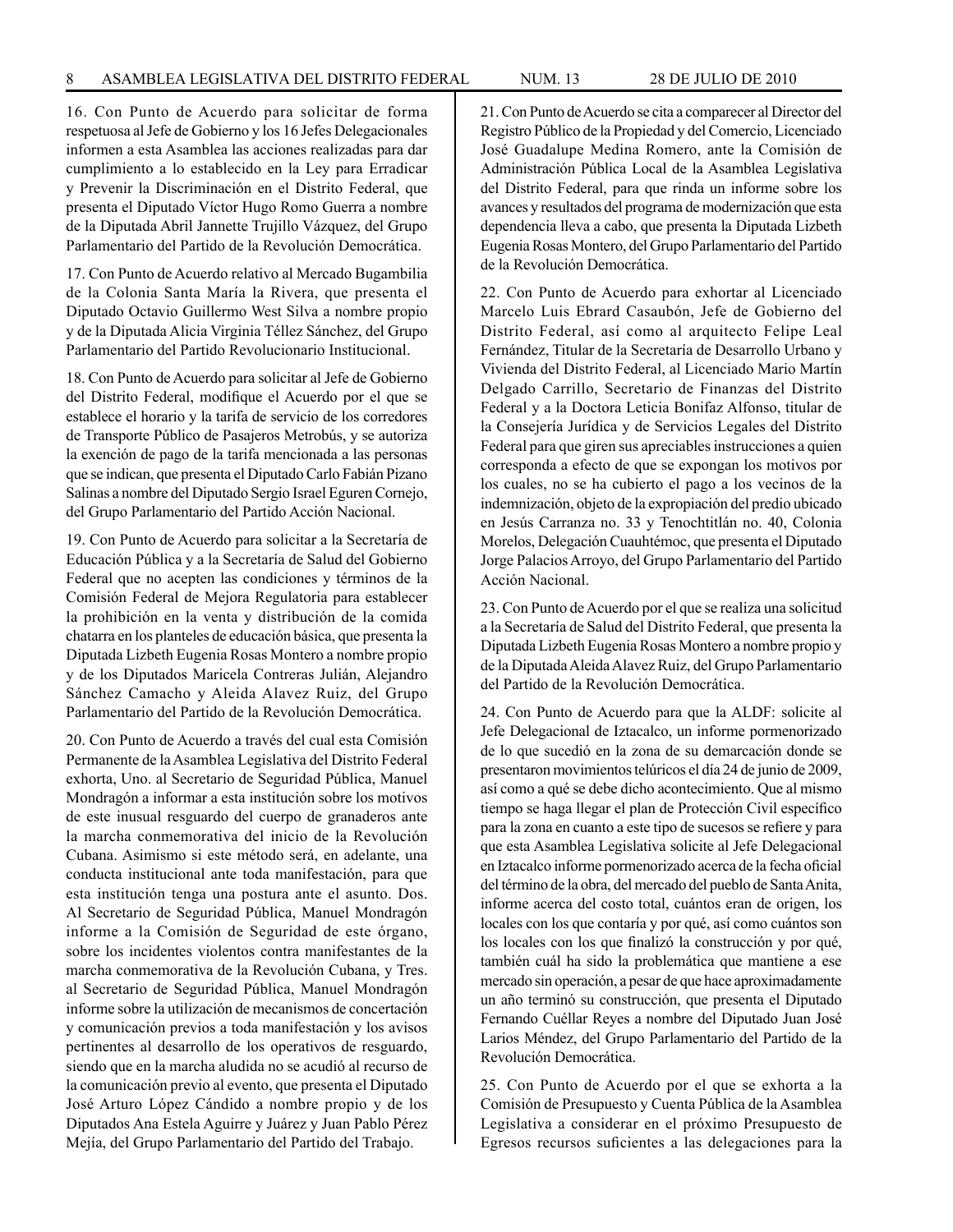prevención y diagnóstico de cáncer de mama y a los titulares de las Secretaría de Salud, del Instituto de las Mujeres del Distrito Federal y de las 16 jefaturas delegacionales a llevar a cabo acciones tendientes al diagnóstico oportuno del cáncer de mama, que presenta el Diputado Federico Manzo Sarquis a nombre del Diputado Mauricio Tabe Echartea, del Grupo Parlamentario del Partido Acción Nacional.

26. Con Punto de Acuerdo para solicitar al Jefe Delegacional en Tlalpan, Ciudadano Higinio Chávez García un informe pormenorizado por escrito en donde se explique las razones del desacato a la sentencia del Tribunal Electoral del Distrito Federal TEDF-JLDC-018/2010, contando con un plazo de 3 días hábiles posteriores a la notificación de la presente, que presenta el Diputado Horacio Martínez Meza, del Grupo Parlamentario del Partido de la Revolución Democrática.

27. Con Punto de Acuerdo por el que se exhorta a la Comisión de Gobierno para que a través de sus unidades administrativas apoye la realización del foro internacional para atender la problemática de los adolescentes infractores en colaboración de la Comisión de Derechos Humanos del Distrito Federal, el Tribunal Superior de Justicia del Distrito Federal y la sociedad civil, que presenta el Diputado Víctor Hugo Romo Guerra a nombre de la Diputada Abril Jannette Trujillo Vázquez, del Grupo Parlamentario del Partido de la Revolución Democrática.

28. Con Punto de Acuerdo para erradicar la violencia en las escuelas del Distrito Federal, que presenta el Diputado Víctor Hugo Romo Guerra, del Grupo Parlamentario del Partido de la Revolución Democrática.

29. Con Punto de Acuerdo para exhortar al Jefe Delegacional en Azcapotzalco, Licenciado Enrique Vargas Anaya, a fin de que sean retirados los trailer que obstruyen las avenidas aledañas al parque Tezozomoc, que presenta el Diputado Jorge Palacios Arroyo, del Grupo Parlamentario del Partido Acción Nacional.

30. Con Punto de Acuerdo por el que se exhorta a la Secretaría de Obras del Distrito Federal, a iniciar una campaña para informar y difundir ampliamente sobre el cierre de vialidades y las vías alternas a las obras del Metrobús Línea Tres, que se realizan en avenida Balderas, que presenta el Diputado Federico Manzo Sarquis, del Grupo Parlamentario del Partido Acción Nacional.

31. Con Punto de Acuerdo relativo a los pueblos y barrios originarios en el Distrito Federal, que presenta el Diputado Leonel Luna Estrada, del Grupo Parlamentario del Partido de la Revolución Democrática.

32. Con Punto de Acuerdo relativo al Fideicomiso Santa Fe, que presenta el Diputado Leonel Luna Estrada, del Grupo Parlamentario del Partido de la Revolución Democrática.

33. Con Punto de Acuerdo relativo a San Angel Delegación Álvaro Obregón, que presenta el Diputado Leonel Luna Estrada, del Grupo Parlamentario del Partido de la Revolución Democrática.

34. Con Punto de Acuerdo por el que se exhorta a la Secretaría de Seguridad Pública del Distrito Federal a efecto de que lleve a cabo la división del Sector Plateros, que presenta el Diputado Leonel Luna Estrada, del Grupo Parlamentario del Partido de la Revolución Democrática.

35. Con Punto de Acuerdo por el que se exhorta a la Secretaría de Seguridad Pública del Distrito Federal para que lleve a cabo una revisión de la operación de los módulos de seguridad pública, que presenta el Diputado Leonel Luna Estrada, del Grupo Parlamentario del Partido de la Revolución Democrática.

36. Con Punto de Acuerdo para exhortar a los gobiernos y legislaturas de los estados de Baja California, Campeche, Chiapas, Chihuahua, Colima, Durango, Guanajuato, Jalisco, Morelos, Nayarit, Oaxaca, Puebla, Querétaro, Quintana Roo, San Luis Potosí, Sonora y Yucatán con la finalidad de que puedan legislar derogando y adicionando cada uno en su respectivo Código Penal las excluyentes de responsabilidad establecidas en el Capítulo V del Artículo 148 fracciones I, II, III y IV del Código Penal para el Distrito Federal, que presenta la Diputada Karen Quiroga Anguiano, del Grupo Parlamentario del Partido de la Revolución Democrática.

# *Pronunciamientos*

37. Pronunciamiento respecto a los Homicidios que se han perpetrado en contra de los periodistas de este país, que presenta la Diputada Karen Quiroga Anguiano, del Grupo Parlamentario del Partido de la Revolución Democrática.

**EL C. PRESIDENTE.** Gracias, Diputado Secretario. En consecuencia, esta Presidencia deja constancia que el Orden del Día cuenta con 37 puntos.

Se solicita a la Secretaría dar cuenta a la Diputación Permanente con el Acta de la Sesión Anterior.

**EL C. SECRETARIO.** Diputado Presidente, esta Secretaría le informa que ha sido distribuida el Acta de la Sesión Anterior a los integrantes de la Mesa Directiva, por lo que se solicita su autorización para preguntar a la Diputación Permanente si es de aprobarse.

**EL C. PRESIDENTE.** Adelante, Diputado Secretario.

**EL C. SECRETARIO.** Está a consideración el acta.

No habiendo quien haga uso de la palabra, en votación económica se pregunta a la Diputación Permanente si es de aprobarse el Acta de referencia.

Los que estén por la afirmativa, sírvanse manifestarlo levantando la mano.

Los que estén por la negativa, sírvanse manifestarlo levantando la mano.

Aprobada el Acta, Diputado Presidente.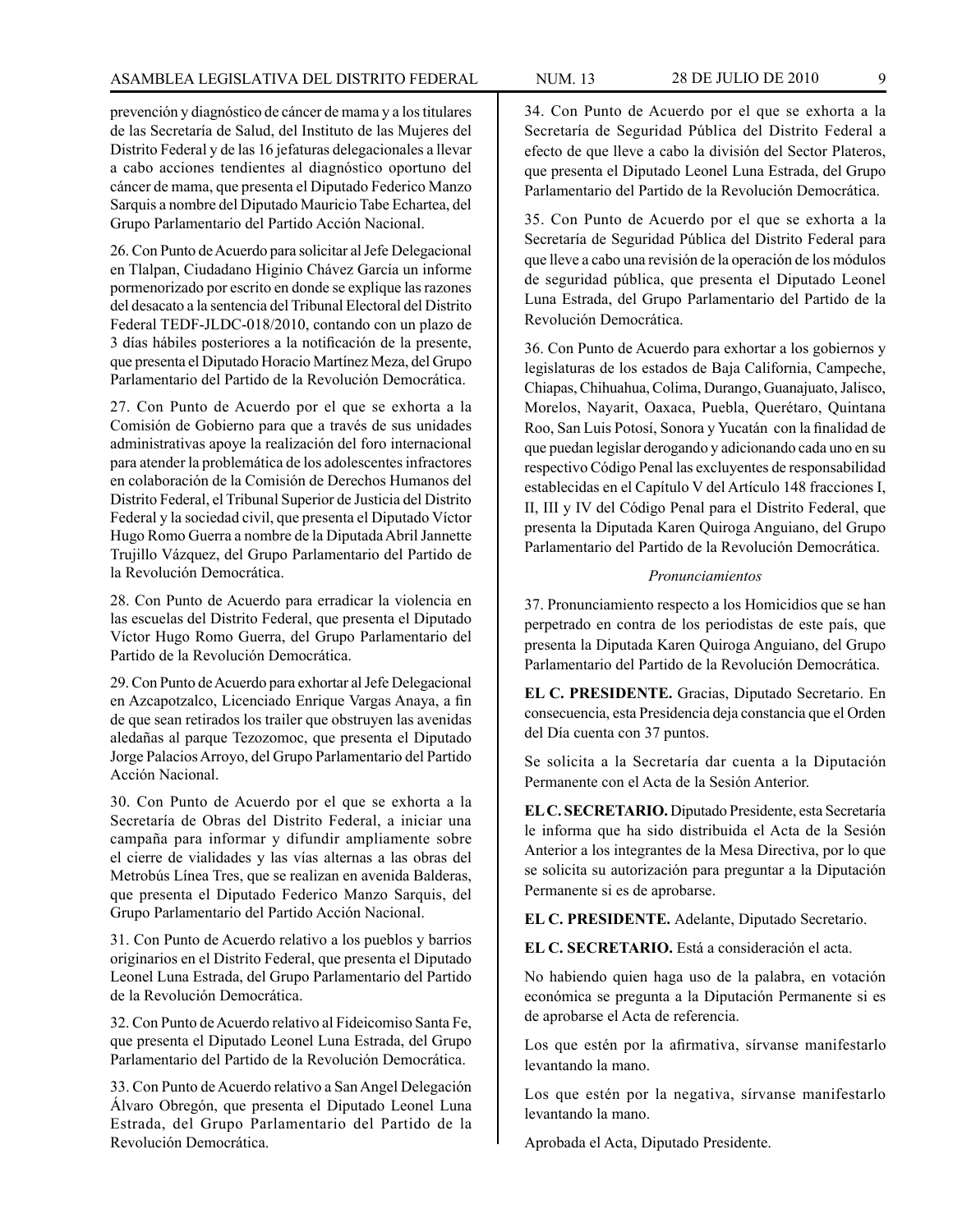# *ACTA DE LA SESIÓN DEL 21 DE JULIO DEL 2010*

# *PRESIDENCIA DEL DIPUTADO EMILIANO AGUILAR ESQUIVEL*

*En la Ciudad de México, Distrito Federal, siendo las once horas con treinta minutos, del día miércoles veintiuno de julio del año dos mil diez, con una asistencia de diez Diputadas y Diputados la Presidencia declaró abierta la Sesión; en votación económica se dispensó la lectura del Orden del Día, toda vez que se encontraba en las pantallas táctiles de los Diputados, en el apartado de la Gaceta Parlamentaria; dejando constancia que estuvo compuesto por 36 puntos, asimismo se aprobó el Acta de la Sesión Anterior.* 

*Acto seguido la Presidencia hizo del Conocimiento de la Diputación Permanente, que se recibió 1 comunicado de la Comisión de Cultura por medio del cual solicita prórroga para analizar y dictaminar diversos asuntos; en votación económica se autorizó la prórroga y se instruyó hacerlo del conocimiento de la presidencia de la comisión solicitante.*

*Enseguida, la Presidencia hizo del conocimiento de la Diputación Permanente, que se recibieron los siguientes comunicados: 27 de la Secretaría de Gobierno del Distrito Federal y 2 de la Subsecretaría de Enlace Legislativo de la Secretaría de Gobernación; toda vez que los comunicados a los que se había hecho referencia, contenían respuestas relativas a asuntos aprobados por el Pleno de la Asamblea Legislativa, por economía procesal parlamentaria la Presidencia determinó se hiciera del conocimiento de los Diputados promoventes y tomar nota a la Secretaría.*

*La Presidencia hizo del conocimiento de la Asamblea que el punto enlistado en el numeral 7 había sido retirado del Orden del Día.*

*Para presentar una Proposición con Punto de Acuerdo, mediante la cual se solicita a la Coordinación Nacional de Monumentos Históricos del Instituto Nacional de Antropología e Historia inscriba al Museo del Cuartel Zapatista de San Pablo Oztotepec, en su catalogo de monumentos históricos y de igual manera, se solicita al Licenciado Marcelo Ebrard Casaubon, Jefe de Gobierno del Distrito Federal y a Francisco García Flores, Jefe Delegacional en Milpa Alta, a destinar recursos para el rescate y mantenimiento del mismo, se concedió el uso de la Tribuna al Diputado Alejandro Sánchez Camacho, del Grupo Parlamentario del Partido de la Revolución Democrática; en votación económica se consideró de urgente y obvia resolución; asimismo se aprobó y se ordenó remitirla a las autoridades correspondientes para los efectos legales a que hubiese lugar.*

*Acto continúo a fin de presentar una Proposición con Punto de Acuerdo, para exhortar al Jefe Delegacional de Miguel Hidalgo a corregir las fallas estructurales en las finanzas públicas de la Delegación a su cargo, se concedió el uso de la Tribuna al Diputado Víctor Hugo Romo Guerra,* 

*del Grupo Parlamentario del Partido de la Revolución Democrática; en votación económica se consideró de urgente y obvia resolución; asimismo se aprobó y se ordenó remitirla a las autoridades correspondientes para los efectos legales a que hubiese lugar.*

*Posteriormente a fin de presentar una Proposición con Punto de Acuerdo, por el que se exhorta a las diversas autoridades del Gobierno del Distrito Federal a remitir a esta Asamblea Legislativa del Distrito Federal información relativa a la publicidad exterior en la Ciudad, se concedió el uso de la Tribuna al Diputado Federico Manzo Sarquis, a nombre de la Diputada Lía Limón García, del Grupo Parlamentario del Partido Acción Nacional; en votación económica se consideró de urgente y obvia resolución; asimismo se aprobó y se ordenó remitirla a las autoridades correspondientes para los efectos legales a que hubiese lugar.*

*Enseguida a fin de presentar una Proposición con Punto de Acuerdo, por el que se solicita respetuosamente al Jefe Delegacional de Miguel Hidalgo, que convoque una consulta Ciudadana en su demarcación respecto del proyecto de Transporte Público denominado Polancobus en la demarcación, se concedió el uso de la Tribuna al Diputado Carlo Fabián Pizano Salinas, a nombre de la Diputada Lía limón García, del Grupo Parlamentario del Partido de Acción Nacional; se turnó para su análisis y dictamen a la Comisión de Participación Ciudadana.*

*De la misma manera, la Presidencia informó que recibieron las siguientes propuestas con Punto de Acuerdo: la primera, por la que se solicita a los 16 Jefes Delegacionales del Distrito Federal, envíen a esta Soberanía en un plazo no mayor de 15 días hábiles, información sobre el padrón de tianguis y mercados sobre ruedas y ubicación de los mismos dentro de su demarcación; la segunda, por el que se solicita al Titular de la Delegación Cuauhtémoc, el Licenciado Agustín Torres Pérez, envíe a esta Honorable Asamblea Legislativa del Distrito Federal, V Legislatura un informe detallado sobre los vendedores informales que se encuentran en el perímetro del mercado público número 1 Lagunilla Ropa y Telas, ambas suscritas por el Diputado Rafael Calderón Jiménez, del Grupo Parlamentario del Partido Acción Nacional; se turnaron para su análisis y dictamen a la Comisión de Abasto y Distribución de Alimentos; asimismo la Presidencia informó que se recibió la Proposición con Punto de Acuerdo por el que se exhorta a los 16 Jefes Delegacionales a participar de manera conjunta con la Secretaría de Desarrollo Económico para implementar un programa que tenga como objetivo el limpiar y mejorar el aspecto exterior de los mercados públicos del Distrito Federal, suscrita de Igual forma por el por el Diputado Rafael Calderón Jiménez: Se turnó para su análisis y dictamen a las Comisiones Unidas de Uso y Aprovechamiento de Bienes y Servidos Públicos y de Abasto y Distribución de Alimentos.*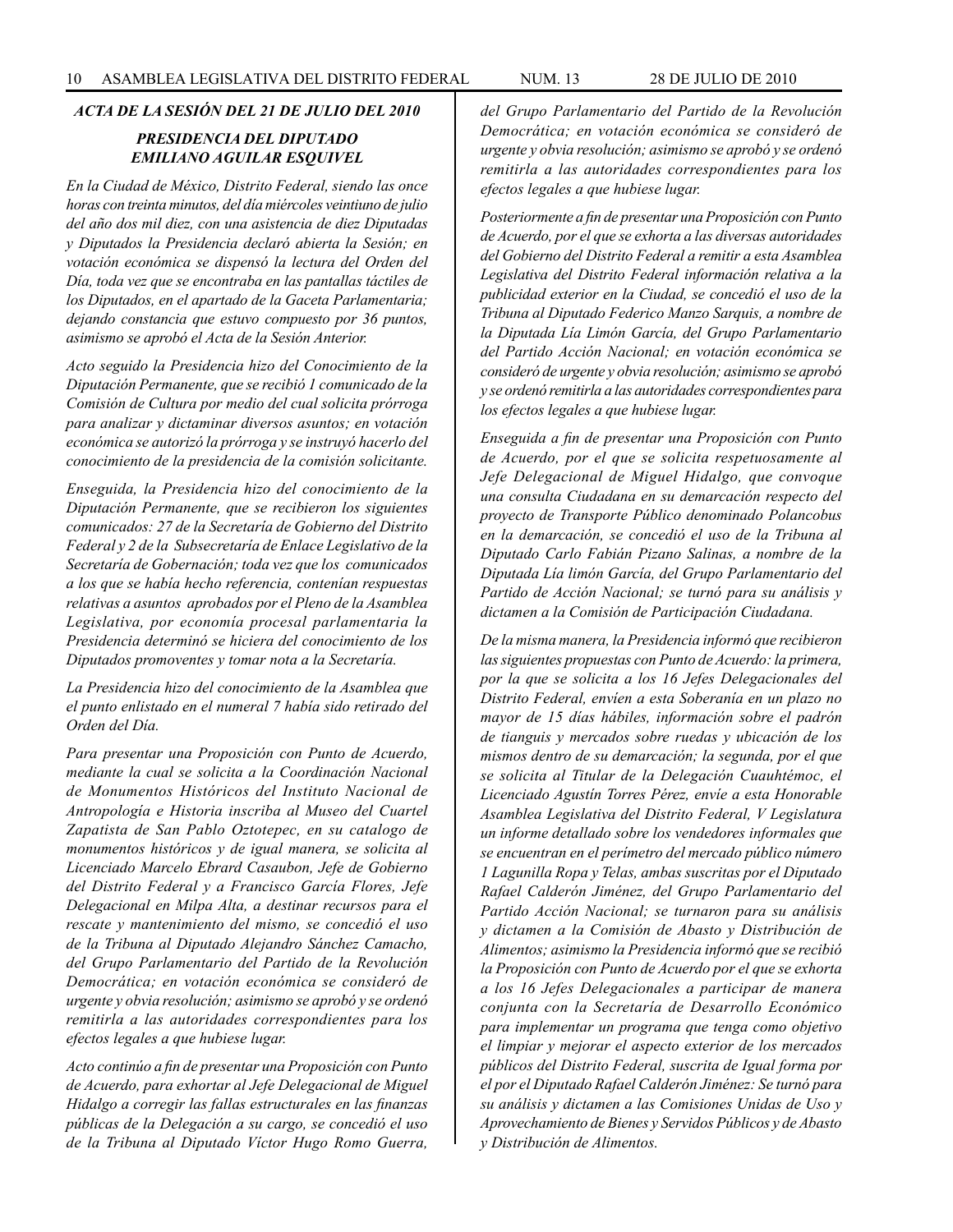*Posteriormente para presentar una Proposición con Punto de Acuerdo, a través del cual la Asamblea Legislativa del Distrito Federal exhorta al Gobierno del Distrito Federal a desarrollar un evento cultural en la plancha del Zócalo capitalino que difunda obras cinematográficas, documentales, literarias, graficas, analíticas e históricas del Movimiento del 68, con el objeto cultural de definir la relevancia que para esta Ciudad posee uno de los eventos históricos contemporáneos más importantes, se concedió el uso de la Tribuna al Diputado José Arturo López Cándido, del Grupo Parlamentario del Partido del Trabajo; en votación económica se consideró de urgente y obvia resolución; asimismo no se aprobó la propuesta, consecuentemente se desechó y se ordenó hacerlo del conocimiento del Diputado promovente.*

*De igual forma para presentar una Proposición con Punto de Acuerdo, a través del cual la Asamblea Legislativa exhorta al Sistema de Transporte Colectivo Metro y a la Procuraduría General de Justicia del Distrito Federal a una reunión de trabajo para explicar los procesos de procuración de justicia para los casos de mujeres víctimas de abuso sexual dentro de las instalaciones o de los vagones del Sistema de Transporte Colectivo, se concedió el uso de la Tribuna al Diputado José Arturo López Cándido, del Grupo Parlamentario del Partido del Trabajo; se turnó para su análisis y dictamen a las Comisiones Unidas de Administración y Procuración de Justicia y de Equidad y Género.*

*Acto seguido para presentar una Proposición con Punto de Acuerdo, a través del cual la Asamblea Legislativa del Distrito Federal exhorta a favor de una movilidad digna y segura del peatón que habita o visita la Ciudad de México; Uno, a la Secretaría de Desarrollo Urbano y Vivienda del Gobierno de la Ciudad, al retiro de las aceras de la Ciudad de México de las instalaciones llamadas mupis, por constituir un peligro para la seguridad peatonal por obstaculizar e inhibir el paso y la visibilidad de las personas, y servir exclusivamente para fines publicitarios; Dos, a las 16 Delegaciones Políticas de la Ciudad de México a una reorganización de las instalaciones de las cabinas telefónicas que impiden y obstaculizan el paso peatonal, así como establecer un diseño propicio para la estrechez de las calles de la Ciudad de México, se concedió el uso de la Tribuna al Diputado José Arturo López Cándido, del Grupo Parlamentarlo del Partido del Trabajo; en votación económica se consideró de urgente y obvia resolución; para hablar en contra, se concedió el uso de la Tribuna hasta por diez: minutos al Diputado Federico Manzo Sarquis, del Grupo Parlamentario del Partido Acción Nacional; para hablar a favor, se concedió el uso de la Tribuna hasta por diez minutos al Diputado José Arturo López Cándido; en votación económica se aprobó la propuesta y se ordenó remitirla a las autoridades correspondientes para los efectos legales a que hubiese lugar.*

*La Presidencia hizo del conocimiento de la Asamblea que el punto enlistado en el numeral 19 había sido retirado del Orden del Día.*

*Asimismo para presentar una Proposición con Punto de Acuerdo, a través del cual la Asamblea Legislativa del Distrito Federal exhorta al Gobierno de la Ciudad, a sus Secretarías, a las 16 Delegaciones Políticas, a los Órganos Autónomos de la Ciudad a que en sus informes anuales de trabajo que envíen por Ley a esta Institución se hagan exclusivamente por medios electrónicos para reducir el gasto de papel que ello implica, con el fin de contribuir al respeto del medio ambiente y contra el deterioro ambiental, asimismo reducir o renunciar a las publicaciones en papel y usar los formatos de disco y envíos electrónicos, toda vez que ya existe la viabilidad de manejar grandes volúmenes de información por la vía electrónica, se concedió el uso de la Tribuna al Diputado José Muro López Cándido, del Grupo Parlamentario del Partido del Trabajo; se concedió el uso de la palabra desde su curul al Diputado Emiliano Aguilar Esquivel, del Grupo Parlamentario del Partido Revolucionario Institucional para formularle una pregunta al Diputado promovente, misma que fue aceptada y respondida; en votación económica se consideró de urgente y obvia resolución; para hablar en contra se concedió ,el uso de la Tribuna hasta por diez minutos al Diputado Emiliano Aguilar Esquivel; para hablar a favor, se concedió el uso de la Tribuna hasta por diez minutos al Diputado José Arturo López Cándido; de igual forma para hablar en contra, se concedió el uso de la Tribuna hasta por diez minutos al Diputado Carlo Fabián Pizano Salinas, del Grupo Parlamentario del Partido Acción Nacional; asimismo por, alusiones personales, se concedió el uso de la Tribuna hasta por cinco minutos al Diputado Emiliano Aguilar Esquivel; de la misma manera para hablar a favor, se concedió el uso de la Tribuna hasta por diez minutos al Diputado David Razú Aznar, del Grupo Parlamentario del Partido de la Revolución Democrática; se concedió el uso de la palabra desde su curul al Diputado Emiliano Aguilar Esquivel para formularle una pregunta al orador, misma que fue aceptada y respondida; en votación económica fue aprobada la propuesta y se ordenó remitirla a las autoridades correspondientes para los efectos legales a que hubiese lugar.*

*La Presidencia hizo del conocimiento de la Asamblea que el punto enlistado en el numeral 35 había sido retirado del Orden del Día.*

*De la misma manera para presentar una Proposición con Punto de Acuerdo, para exhortar a la Secretaría de Desarrollo Social del Distrito Federal a través de la Dirección General del Servicio Público de Localización Telefónica LOCATEL y del Sistema para el Desarrollo Integral de la Familia del Distrito Federal, para que puedan implementar programas y/o acciones conjuntas con la Secretaría de Seguridad Pública y la Procuraduría General de Justicia del Distrito Federal para que en el marco de sus respectivas competencias contribuyan en la erradicación de la violencia física y psicoemocional de los niños del Distrito Federal, se concedió el uso de la Tribuna a la Diputada Karen Quiroga Anguiano, del Grupo*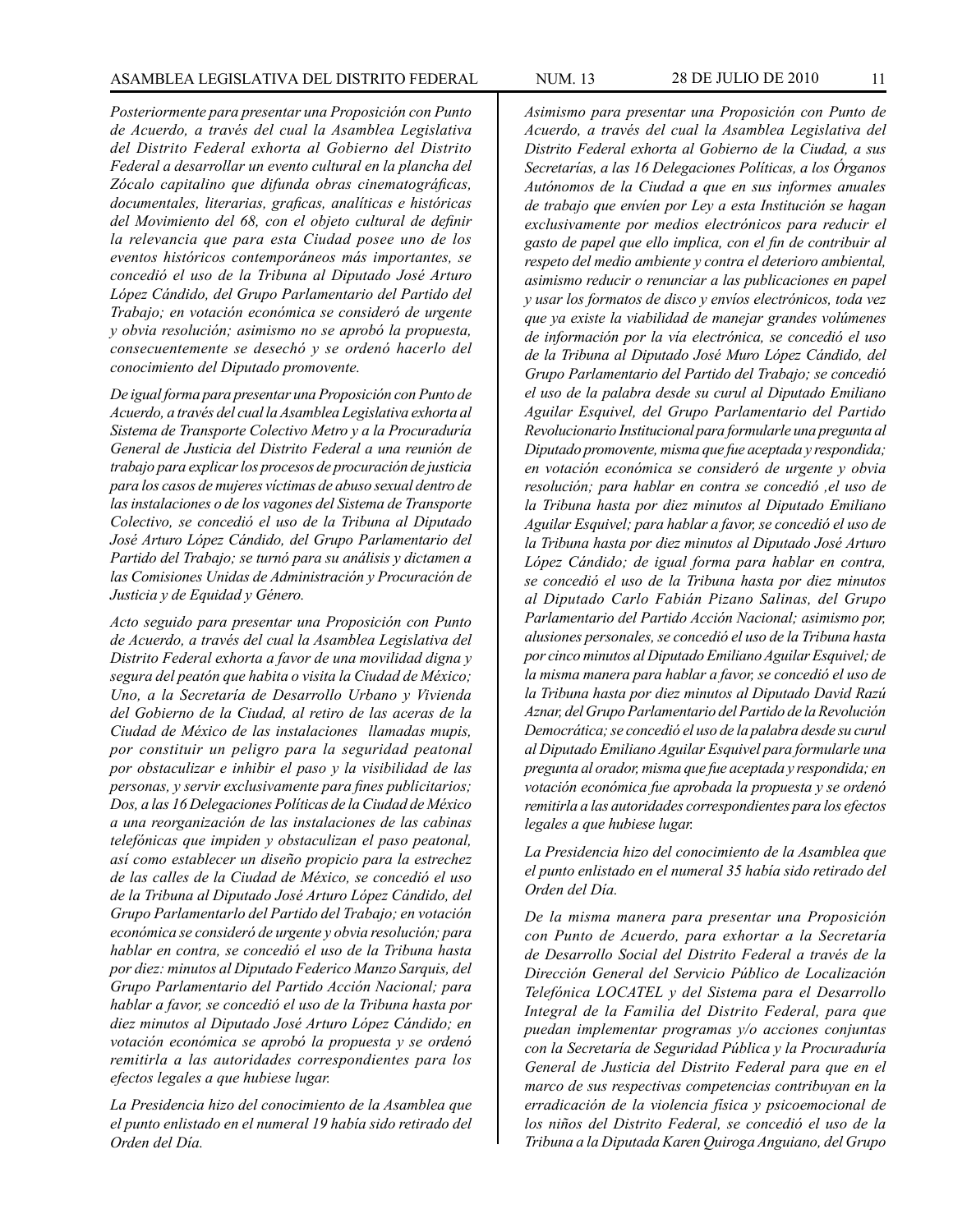*Parlamentario del Partido de la Revolución Democrática; en votación económica se consideró de urgente y obvia resolución; asimismo se aprobó y se ordenó remitirla a las autoridades correspondientes para los efectos legales a que hubiese lugar.*

*Enseguida para presentar una Proposición con Punto de Acuerdo, por el que se exhorta al Jefe de Gobierno del Distrito Federal para que por su conducto y en coordinación con la Secretaría de Desarrollo Económico y la Secretaría de Desarrollo Social de Distrito Federal, a efecto de suscribir un convenio con la Secretaría de Educación Pública Federal con la finalidad de que en el próximo ciclo sean consideradas las cooperativas legalmente constituidas para crear un programa en las escuelas para una alimentación balanceada de los niños del Distrito Federal en el próximo ciclo escolar, se concedió el uso de la Tribuna a la Diputada Karen Quiroga Anguiano, del Grupo Parlamentario del Partido de la Revolución Democrática; en votación económica se consideró de urgente y obvia resolución; asimismo se aprobó y se ordenó remitirla a las autoridades correspondientes para los efectos legales a que hubiese lugar.*

*Acto continuo para presentar una Proposición con Punto de Acuerdo, sobre la Ley de Establecimientos Mercantiles, se concedió el uso de la Tribuna al Diputado Carlos Alberto Flores Gutiérrez, del Grupo Parlamentario del Partido Acción Nacional; en votación económica se consideró de urgente y obvia resolución; asimismo no se aprobó la propuesta, consecuentemente se desechó y se ordenó hacerlo del conocimiento del Diputado promovente.*

*Acto seguido para presentar una Proposición con Punto de Acuerdo, por el que se exhorta a la Secretaría de Gobierno del Distrito Federal, Secretaría de Desarrollo Urbano, Secretaría de Desarrollo Económico, Servicios Metropolitanos, así como a la Oficialía Mayor, a través de la Dirección General de Patrimonio Inmobiliario, para que en el ámbito de sus facultades, puedan llevar a cabo mesas de trabajo para la regularización del predio ubicado en Eje 5 Sur y Telecomunicaciones de los integrantes de la Unión de Comerciantes de Locatarios de Chinampak de Juárez, A.C. como propietarios de sus locales comerciales del mercado Chinampak de Juárez de la Delegación Iztapalapa, se concedió el uso de la Tribuna a la Diputada Karen Quiroga Anguiano, del Grupo Parlamentario del Partido de la Revolución Democrática; en votación económica se consideró de urgente y obvia resolución; asimismo no se aprobó la propuesta, consecuentemente se desechó y se ordenó hacerlo del conocimiento de la Diputada promovente.*

*Asimismo para presentar una Proposición con Punto de Acuerdo, por el que se hace una solicitud al Instituto de Vivienda del Distrito Federal, se concedió el uso de la Tribuna a la Diputada Karen Quiroga Anguiano, a nombre propio y de la Diputada Aleida Alavés Ruiz, del Grupo* 

*Parlamentario del Partido de la Revolución Democrática; en votación económica se consideró de urgente y obvia resolución; asimismo se aprobó y se ordenó remitirla a las autoridades correspondientes para tos efectos legales a que hubiese lugar.*

*Enseguida para presentar una Proposición con Punto de Acuerdo, para exhortar al Secretario de Transportes y Vialidad del Distrito Federal para que establezca y coordine una mesa interinstitucional de carácter metropolitano a efecto de que se analice, impulse y ejecute la reactivación del proyecto de remodelación del Centro de Transferencia Modal Pantitlán y en su caso estar en condiciones para la asignación de recursos correspondientes para el ejercicio fiscal 2011, se concedió el uso de la Tribuna al Diputado Alejandro Sánchez Garnacha, a nombre de la Diputada Rocío Barrera Badillo, del Grupo Parlamentario del Partido de la Revolución Democrática; en votación económica se consideró de urgente y obvia resolución; asimismo se aprobó y se ordenó remitirla a las autoridades correspondientes para los efectos legales a que hubiese lugar.*

*Inmediatamente después para presentar una Proposición con Punto de Acuerdo, por el que se exhorta respetuosamente al Titular del Ejecutivo Federal, Ciudadano Felipe Calderón Hinojosa para que por su conducto solicite sean recontratados los trabajadores del Sindicato Mexicano de Electricistas y que la Comisión Federal de Electricidad sea el patrón sustituto de los que no se han liquidado y de esta manera atender adecuadamente el suministro de energía eléctrica y restablecimiento en todos y cada uno de los estados en donde operaba la Compañía de Luz y Fuerza del Centro, asimismo del Distrito Federal, y así evitar accidentes que puedan ocasionar la muerte de alguno de los trabajadores inexpertos de los que hoy en día prestan su servicio en la Comisión Federal de Electricidad o de algún Ciudadano, se concedió el uso de la Tribuna al Diputado Víctor Hugo Romo Guerra a nombre propio y del Diputado José Luis Muñoz Soria, del Grupo Parlamentario del Partido de la Revolución Democrática; se concedió el uso de la palabra desde su curul al Diputado Carlos Alberto Flores Gutiérrez, del Grupo Parlamentario del Partido Acción Nacional para hacer una moción de orden; en votación económica se consideró de urgente y obvia resolución; para hablar en contra, se concedió el uso de la Tribuna hasta por diez minutos al Diputado Carlos Alberto Flores Gutiérrez; se concedió el uso de la palabra desde su curul a la Diputada Karen Quiroga Anguiano, del Grupo Parlamentario del Partido de la Revolución Democrática para formularle una pregunta al orador, misma que fue aceptada y respondida; para hablar a favor, se concedió el uso de la Tribuna hasta por diez minutos al Diputado José Arturo López Cándido, del Grupo Parlamentario del Partido del Trabajo; en votación económica se aprobó la propuesta y se ordenó remitirla a las autoridades correspondientes para los efectos legales a que hubiese lugar.*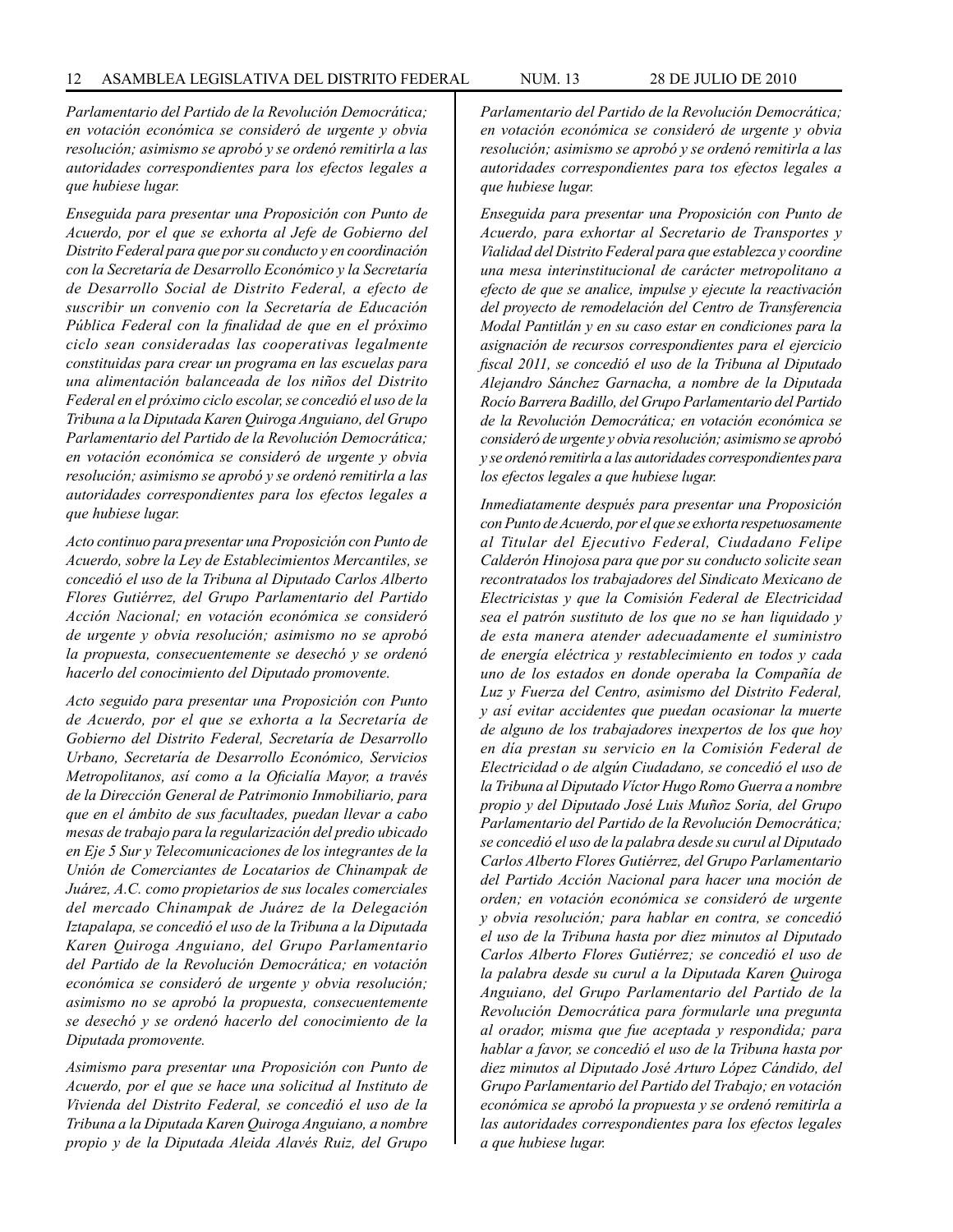#### ASAMBLEA LEGISLATIVA DEL DISTRITO FEDERAL NUM. 13 28 de JULIo DE 2010 13

*Acto seguido para presentar una Proposición con Punto de Acuerdo, por el que respetuosamente se exhorta al Titular del Ejecutivo del Distrito Federal, Ciudadano Marcelo Ebrard Casaubon, así como a los 16 Titulares de los Órganos Político Administrativos de la Administración Pública del Distrito Federal para que como una primera medida y en la búsqueda de fortalecimiento de los mercados publicas, sea revisada la posibilidad que los recursos públicos que se destinan para la población del Distrito Federal como cumplimiento a disposiciones legales o por medio de los programas sociales y que se hacen llegar a través de tarjetas, se realicen por medio de vales, mismos que puedan ser cambiados de manera directa en estos centros de abasto, se concedió el uso de la Tribuna a la Diputada Lizbeth Eugenia Rosas Montero, a nombre propio y del Diputado José Luis Muñoz Soria, del Grupo Parlamentario del Partido de la Revolución Democrática; en votación económica se consideró de urgente y obvia resolución; asimismo se aprobó y se ordenó remitirla a las autoridades correspondientes para los efectos legales a que hubiese lugar.*

*Para presentar una Proposición con Punto de Acuerdo, para exhortar al Secretario de Seguridad Pública del Distrito Federal, Doctor Manuel Mondragón Y Kalb, gire instrucciones a quien corresponda a fin de que se vigile el legal cumplimiento de la Ley de Cultura Cívica del Distrito Federal con relación a quienes sean sorprendidos tirando basura en la vía pública a fin de erradicar la aparición de basureros clandestinos y evitar la obstrucción de coladeras y tuberías de la red de drenaje de la Ciudad y evitar inundaciones, en especial en la Delegación Azcapotzalco, se concedió el uso de la Tribuna al Diputado Carlo Fabián Pizano Salinas, a nombre del Diputado Jorge Palacios Arroyo, del Grupo Parlamentario del Partido Acción Nacional; se concedió el uso de la palabra al Diputado Octavio Guillermo West Silva, del Grupo Parlamentario del Partido Revolucionario Institucional y al Diputado Carlos Alberto Flores Gutiérrez, del Grupo Parlamentario del Partido Acción Nacional para hacer diversas manifestaciones respectivamente; se turnó la propuesta para su análisis y dictamen a la Comisión de Seguridad Publica.*

*Acto continúo a fin de presentar una Proposición con Punto de Acuerdo, para exhortar al Licenciado Fernando Jorge Aboitiz Saro, Titular de la Secretaría de Obras y Servicios y al Jefe Delegacional en Azcapotzalco, Licenciado Enrique Vargas Anaya, para que de manera conjunta giren sus apreciables instrucciones a quien corresponda, para que se implemente un programa emergente de bacheo para reparar la carpeta asfáltica de calles y avenidas que resultaron afectadas con la recientes precipitaciones pluviales en la demarcación de Azcapotzalco, principalmente en las Colonias: Pueblos de Santa Lucia, Pueblo de San Miguel Amantla y Colonia Clavería, se concedió el uso de la Tribuna al Diputado Carlo Fabián Pizano Salinas,*  *a nombre del Diputado Jorge Palacios Arroyo, del Grupo Parlamentario del Partido Acción Nacional: se turna para su análisis y dictamen a la Comisión de Desarrollo e Infraestructura Urbana.*

*Posteriormente a fin de presentar una Proposición con Punto de Acuerdo, por el que se exhorta al Jefe de Gobierno del Distrito Federal a que ejerza las medidas necesarias para proteger la vida de los participantes de la huelga de hambre iniciada por el Sindicato Mexicano de Electricistas, se concedió el uso de la Tribuna al Diputado Carlo Fabián Pizano Salinas, a nombre del Diputado Guillermo Octavio Huerta Ling, del Grupo Parlamentario del Partido Acción Nacional; en votación económica se consideró de urgente y obvia resolución: así mismo no se aprobó la propuesta, consecuentemente se desechó y se ordenó hacerlo del conocimiento del Diputado promovente.*

*La Presidencia hizo del conocimiento de la Asamblea que el punto enlistado en el numeral 31 había sido retirado del Orden del Día.*

*De la misma manera para presentar una Proposición con Punto de Acuerdo, para solicitar al Secretario de Protección Civil un informe sobre los puntos de mayor riesgo en la Ciudad de México, se concedió el uso de la Tribuna al Diputado Alejandro Sánchez Camacho a nombre propio y del Diputado Leonel Luna Estrada, del Grupo Parlamentario del Partido de la Revolución Democrática; en votación económica se consideró de urgente y obvia resolución; asimismo se aprobó y se ordenó remitirla a las autoridades correspondientes para los efectos legales a que hubiese lugar.*

*Posteriormente para presentar una Proposición con Punto de Acuerdo, para solicitar a los gobiernos delegacionales la dirección de las viviendas en riesgo ubicadas dentro de su demarcación, se concedió el uso de la Tribuna al Diputado Alejandro Sánchez Camacho, a nombre propio y del Diputado Leonel Luna Estrada, del Grupo Parlamentarlo del Partido de la Revolución Democrática; en votación económica se consideró de urgente y obvia resolución; asimismo se aprobó y se ordenó remitirla a las autoridades correspondientes para los efectos legales a que hubiese lugar.*

*De igual forma para presentar una Proposición con Punto de Acuerdo, por medio del cual se cita a comparecer a la Secretaría de Desarrollo Económico, Licenciada Laura Velázquez Alzúa ante la Comisión de Abasto y Distribución de Alimentos, se concedió el uso de la Tribuna al Diputado Alejandro Sánchez Camacho a nombre propio y del Diputado Leonel Luna Estrada, del Grupo Parlamentario del Partido de la Revolución Democrática; en votación económica se consideró de urgente y obvia resolución; asimismo se aprobó y se ordenó remitirla a las autoridades correspondientes para los efectos legales a que hubiese lugar.*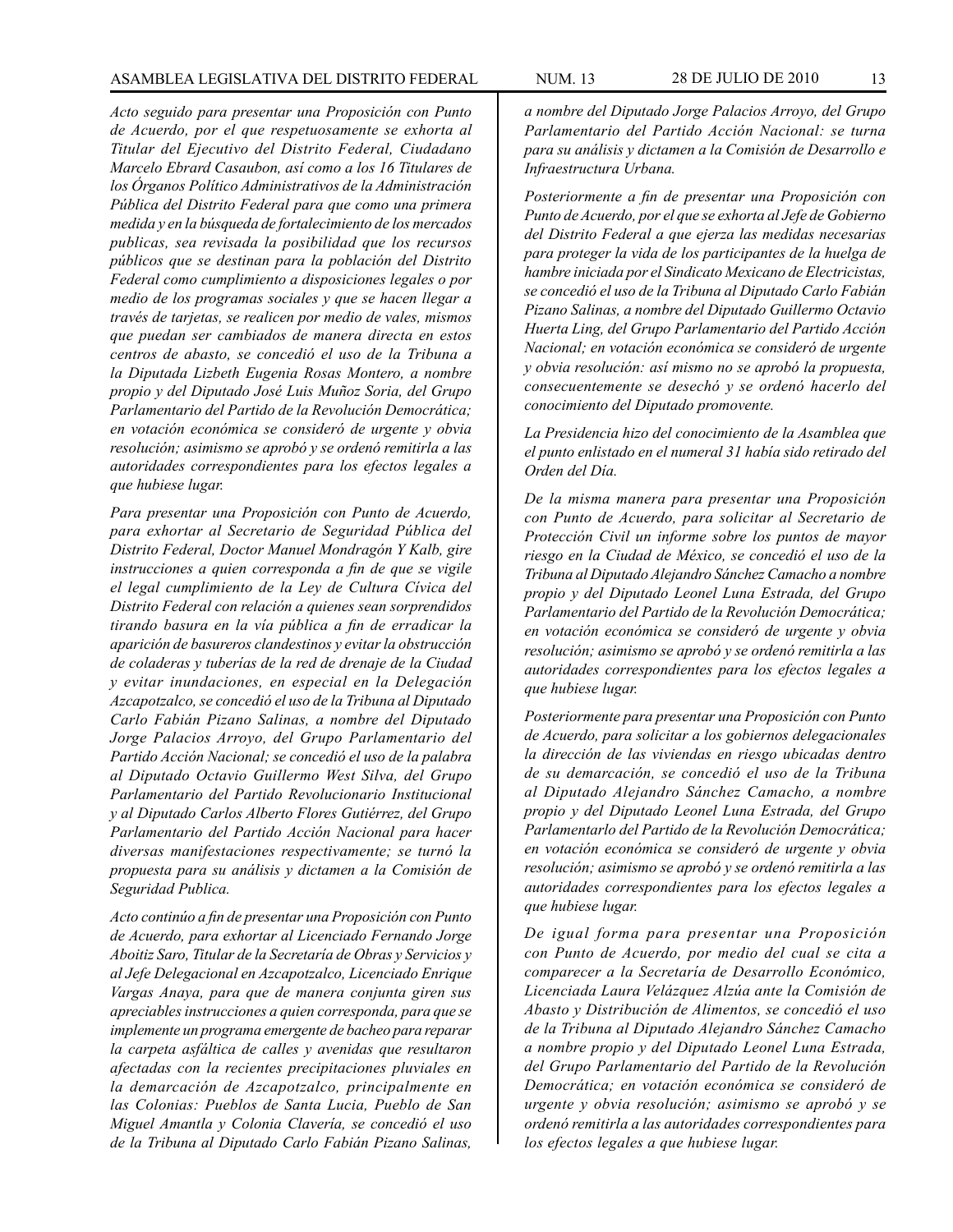*Acto seguido para presentar una efeméride sobre la conmemoración del 87 aniversario del asesinato del General Francisco Villa, se concedió el uso de la Tribuna a la Diputada Karen Quiroga Anguiano, a nombre propio y del Diputado Alejandro López Villa Nueva, del Grupo Parlamentario del Partido de la Revolución Democrática.*

*Habiéndose agotado los asuntos en cartera y siendo las quince horas, se levantó la Sesión y se citó para la que tendría lugar el día miércoles 28 de julio del 2010 a las 11:00 horas, rogando a todos su puntual asistencia.*

**EL C. PRESIDENTE.** Gracias, Diputado Secretario. Esta Presidencia informa que se recibió un comunicado de la Cámara de Diputados del Honorable Congreso de la Unión por el que se remite diversa información.

Se instruye su remisión a las Comisiones de Presupuesto y Cuenta Pública y de Vigilancia de la Contaduría Mayor de Hacienda para los efectos correspondientes. Tome nota la Secretaría.

# *JUNTA DE COORDINACIÓN POLÍTICA*

*Palacio Legislativo, México, D. F., 8 de abril de 2010.*

*DIP. MARÍA ALEJANDRA BARRALES MAGDALENO PRESIDENTA DE LA COMISIÓN DE GOBIERNO ASAMBLEA LEGISLATIVA PRESENTE*

*Por este medio hago de su conocimiento que el pasado 24 de marzo del año en curso, en Sesión del Pleno de esta Soberanía, el Dip. Juan Carlos Natale López, presentó la Proposición con Punto de Acuerdo por el cual solicita respetuosamente recomendar a la Asamblea Legislativa del Distrito Federal, para que preserve los principios administrativos y legales de reserva de información en el manejo de los informes que conoce, relacionados con procedimientos de auditoria o revisión, que están en proceso de integración o pendientes de resolución, por los órganos fiscalizadores correspondientes.*

*Dicha proposición fue turnada a esta Junta de Coordinación Política, que en reunión de trabajo celebrada el día 7 de abril del año en curso, acordó remitirle copia de dicha Proposición, para su conocimiento y los efectos que considere pertinentes; por lo cual anexa copia de la misma al presente.*

*Sin otro particular, le reitero las seguridades de mis más altas consideraciones.*

# *ATENTAMENTE*

*Dip. Francisco Rojas Gutiérrez Presidente*

**EL C. PRESIDENTE.** Esta Presidencia hace del conocimiento de la Diputación Permanente que se recibieron los siguientes comunicados: 1 de la Consejería Jurídica y de Servicios Legales del Gobierno del Distrito Federal y 2 de la Subsecretaría de Enlace Legislativo de la Secretaría de Gobernación. Asimismo, se informa a esta Diputación Permanente que toda vez que los comunicados a los que se ha hecho referencia contienen respuestas relativas a asuntos aprobados por este Órgano Legislativo, por economía procesal parlamentaria se toma la siguiente determinación: Hágase del conocimiento de los Diputados promoventes y tome nota la Secretaría.

# *CONSEJERÍA JURÍDICA Y DE SERVICIOS LEGALES DIRECCIÓN GENERAL DEL REGISTRO PÚBLICO DE LA PROPIEDAD Y DE COMERCIO*

*"2008-2010, Bicentenario de la Independencia y Centenario de la Revolución, en la Ciudad de México"*

> *Ciudad de México, D. F., a 23 de julio de 2010. OFICIO Nº. RPPyC/DG/694/2010.*

*DIP. EMILIANO AGUILAR ESQUIVEL PRESIDENTE DE LA COMISIÓN PERMANENTE DE LA ASAMBLEA LEGISLATIVA DEL DISTRITO FEDERAL PRESENTE*

*En atención al oficio SG/LVH/565/2010 de fecha 16 de julio del año en curso, suscrito por el Lic. Luis Villanueva Herrera, Asesor Jurídico del Secretario de Gobierno del Gobierno del Distrito Federal, recibido por esta a mi cargo el 19 del mismo mes y año, mediante el cual se me hace del conocimiento el Punto de Acuerdo que se les envió el Presidente de la Comisión Permanente de Asamblea Legislativa del Distrito Federal consistente en: "…remita a esta soberanía un informe pormenorizado de los asuntos que tienen en trámite, pendientes y/rezagados esa institución que dirige y en el marco de la modernización que acciones se están implementando, señalando los plazos de respuesta que a cada trámite le proporciona, a efecto de brindar a los habitantes de la Ciudad la certeza jurídica que de dicha institución demandan".*

*Al respecto, se adjunta al presente en once fojas útiles por un solo lado el informe correspondiente, dando por cumplimentada la solicitud del Poder Legislativo Local.*

*Sin otro particular, quedo de ustedes para cualquier duda o aclaración.*

## *ATENTAMENTE*

*Lic. José Guadalupe Medina Romero Director General del Registro Público de la Propiedad y de Comercio del Distrito Federal*

*\_\_\_\_\_ O \_\_\_\_\_*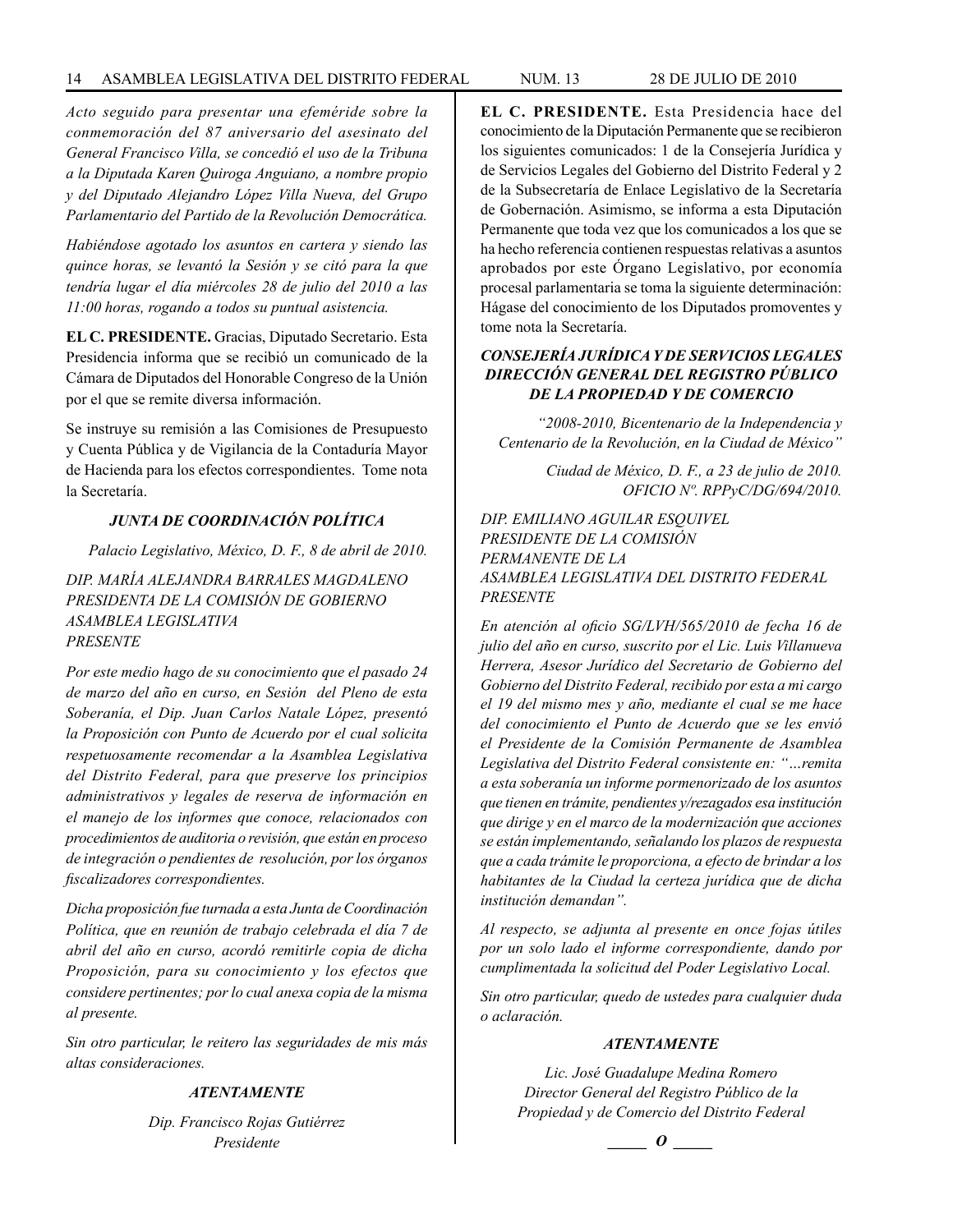# *SUBSECRETARÍA DE ENLACE LEGISLATIVO UNIDAD DE ENLACE LEGISLATIVO*

*"2010 Año de la Patria. Bicentenario del Inicio de la Independencia y Centenario del Inicio de la Revolución"*

> *Oficio Nº SEL/UEL/311/2248/10 México, D. F. a 22 de julio del 2010*

# *SECRETARIOS DE LA HONORABLE ASAMBLEA LEGISLATIVA DEL DISTRITO FEDERAL PRESENTES*

*En respuesta a su atento oficio MDPPPA/CSP/0698/2010 signado por el Diputado Rafael Miguel Medina Pederzini, Presidente de la Mesa Directiva de la Diputación Permanente de ese Cuerpo Colegiado, me permito remitir para los fines procedentes, copia del similar número 112.00003349 suscrito por el Lic. Wilehaldo David Cruz Bressant, Titular de la Unidad Coordinadora de Asuntos Jurídicos de la Secretaría de Medio Ambiente y Recursos Naturales, así como el anexo que en el mismo se menciona, mediante los cuales responde el Punto de Acuerdo relativo a la reforestación de la Delegación Milpa Alta.*

# *ATENTAMENTE*

*Lic. Gonzalo Altamirano Dimas Titular de la Unidad*

# *\_\_\_\_\_ O \_\_\_\_\_ UNIDAD PARA EL DESARROLLO POLÍTICO*

 *"2010, Año de la Patria, Bicentenario del Inicio de la Independencia y Centenario del Inicio de la Revolución".*

> *Oficio Nº UDP/033/2010. México, D. F., 6 de julio de 2010.*

# *DIP. EMILIANO AGUILAR ESQUIVEL PRESIDENTE DE LA COMISIÓN PERMANENTE DE LA ASAMBLEA LEGISLATIVA DEL DISTRITO FEDERAL PRESENTE*

*Por instrucciones del C. Secretario de Gobierno, Lic. Fernando Francisco Gómez Mont Urueta, con fundamento en el Artículo 10 Bis, fracción XV, del Reglamento Interior de la Secretaría de Gobernación, me refiero al oficio MDDPSRPA/ CSP/303/2010 recibido en esta Secretaría el 24 de mayo de 2010, mediante el cual se hace de conocimiento el Punto de Acuerdo aprobado por el Pleno de la Diputación Permanente de la Asamblea Legislativa del Distrito Federal, en Sesión celebrada el 12 de mayo de 2010.*

*Al respecto, me permito hacer de su conocimiento que el día 7 de abril de 2010, el Consejo Nacional para Prevenir la Discriminación presentó ante la Comisión Federal de Mejora Regulatoria el Proyecto de Decreto por el que se declara el 17 de mayo como Día de la Lucha contra la Homofobia.*

*Dicho anteproyecto puede ser consultado en la página de Internet http://www.cofemermir.gob.mx/clmr\_verMIR18. asp?submitid=19885.*

*Con este Decreto se da cumplimiento al Punto de Acuerdo al que llegaron Diputados integrantes de la LXI Legislatura el 31 de octubre de 2006 para exhortar al Titular del poder Ejecutivo Federal a que se decrete el 17 de mayo como Día Nacional contra la Homofobia Asimismo, el presidente Felipe Calderón Hinojosa reconoce la "necesidad de implementar medidas para prevenir, eliminar y sancionar conductas y actitudes homofóbicas en cualquiera de sus manifestaciones".*

*Le envío un cordial saludo.*

# *ATENTAMENTE*

*Blanca Heredia Rubio Comisionada para el Desarrollo Político*

**EL C. PRESIDENTE.** Esta Presidencia informa que se recibió un comunicado de la Contraloría General del Gobierno del Distrito Federal por el que se remite diversa información en cumplimiento a lo dispuesto por la Ley de Presupuesto y Gasto Eficiente del Distrito Federal. Se instruye su remisión a la Comisión de Presupuesto y Cuenta Pública para los efectos correspondientes. Tome nota la Secretaría.

# *CONTRALORÍA GENERAL DEL DISTRITO FEDERAL*

*"2008-2010, Bicentenario de la Independencia y Centenario de la Revolución, en la Ciudad de México"*

*CG/270/2010 29-Junio-2010*

*DIP. MARÍA ALEJANDRA BARRALES MAGDALENO PRESIDENTA DE LA COMISIÓN DE GOBIERNO ASAMBLEA LEGISLATIVA DEL DISTRITO FEDERAL PRESENTE*

*Con motivo de los trabajos de revisión al cumplimiento de metas y objetivos en la recaudación de los Ingresos del Distrito Federal y con fundamento en lo dispuesto en los Artículos 117, 119 y 120 de la Ley de Presupuesto y Gasto Eficiente del Distrito Federal, se presenta el "Informe de Ingresos correspondiente al periodo de Enero-Marzo de 2010" (Acumulado).*

*Sin otro particular, hago propicia la ocasión para enviarle un cordial saludo.*

#### *ATENTAMENTE*

*Lic. Ricardo García Sainz Lavista Contralor General*

**EL C. PRESIDENTE.** Esta Presidencia informa que se recibieron cuatro comunicados de la Secretaría de Seguridad Pública y uno de la Secretaría de Gobierno, ambos del Distrito Federal, por el que se remite respectivamente diversa información. En cumplimiento a lo dispuesto por el Artículo 83 fracción III de la Ley de Presupuesto y Gasto Eficiente del Distrito Federal, se instruye su remisión a la Comisión de Seguridad Pública, de Presupuesto y Cuenta Pública y de Administración Pública Local para los efectos correspondientes. Tome nota la Secretaría.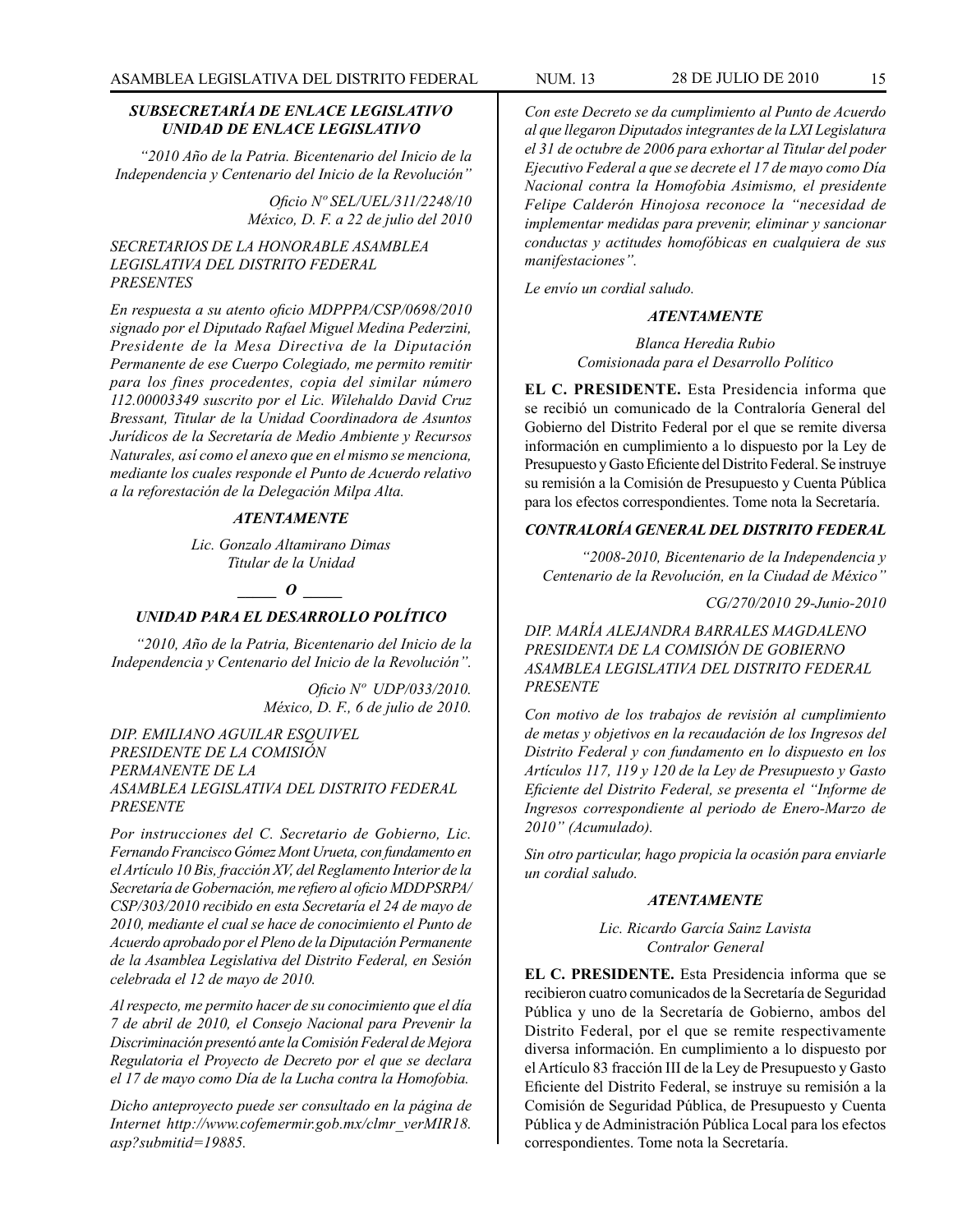# *SECRETARÍA DE SEGURIDAD PÚBLICA SUBSECRETARÍA DE INFORMACIÓN E INTELIGENCIA POLICIAL DIRECCIÓN GENERAL DE TECNOLOGÍAS DE INFORMACIÓN Y COMUNICACIONES DIRECCIÓN EJECUTIVA DEL CENTRO DE MANDO*

*"2008-2010, Bicentenario de la Independencia y Centenario de la Revolución, en la Ciudad de México"*

> *México D. F., a 07 de julio de 2010. Oficio Nº SSP/SlelP/DGTIC/DECM/076/2010.*

# *DIP. MARÍA ALEJANDRA BARRALES MAGDALENO PRESIDENTA DE LA COMISIÓN DE GOBIERNO ASAMBLEA LEGISLATIVA DEL DISTRITO FEDERAL PRESENTE*

*En cumplimiento a lo dispuesto en el Artículo 83, fracción III de la Ley de Presupuesto y Gasto Eficiente para el Gobierno del Distrito Federal, anexo al presente informe ejecutivo sobre el viaje realizado a la Ciudad de Singapur del 24 al 28 de mayo del presente año, el cual tuvo como objetivos participar en el Congreso Mundial TETRA y conocer los modelos tecnológicos de operación policial, para su aplicación dentro del "Proyecto Bicentenario – Ciudad Segura" de la Ciudad de México.*

*No omito informarle que los pasajes, hospedajes y viáticos fueron cubiertos por la empresa EADS, proveedora de la infraestructura de la red de radiocomunicación digital que opera esta Secretaría. Cabe mencionar que este hecho no genera un conflicto de intereses ya que el sistema de radiocomunicación TETRA es un estándar abierto mundial que unifica diversas alternativas de interfaces de radio digitales lo que permite que diferentes fabricantes produzcan terminales que operen en la red de otro fabricante, facilitando un mercado abierto y competitivo.*

*Sin otro particular, quedo de usted.*

#### *ATENTAMENTE*

*Ing. Edgar González Cruz Director Ejecutivo*

*\_\_\_\_\_ O \_\_\_\_\_*

# *SECRETARÍA DE SEGURIDAD PÚBLICA SUBSECRETARÍA DE DESARROLLO INSTITUCIONAL*

*"2008-2010 Bicentenario de la Independencia y Centenario de la Revolución, en la Ciudad de México".*

> *México D. F. a 7 de julio del 2009 Oficio Nº SD/003530/2009 Asunto: Se Informa*

*DIP. MARÍA ALEJANDRA BARRALES MAGDALENO PRESIDENTA DE LA COMISIÓN DE GOBIERNO ASAMBLEA LEGISLATIVA DEL DISTRITO FEDERAL PRESENTE*

*En atención al oficio DECI/DGRF/OM/SSP/340/2010, de fecha 1 de julio del año en curso, suscrito por el Lic. Alejandro González Martínez, Encargado del Despacho de la Dirección de Evaluación y Control de Ingresos, dependiente de la Dirección General de Recursos Financieros, mediante el cual, requiere a esta Subsecretaría, se le remita un informe en que se defina el propósito de los viajes realizados, los gastos efectuados, así como los resultados obtenidos de conformidad con el Artículo 83, fracción II, de la Ley de Presupuesto y Gasto Eficiente del Distrito Federal y en el numeral Vigésimo Primero de las normas para la autorización de viáticos para pasajes nacionales e internacionales, en comisiones oficiales para los servidores públicos de las Dependencias, Órganos desconcentrados y Entidades de la Administración Publica del Distrito Federal; al respecto, me permito hacer de su conocimiento los pormenores de el viaje realizado por el suscrito a la Ciudad de Bogotá, Colombia:*

*Con motivo de la Cumbre Internacional Ideas, Liderazgo e Innovación para la Prevención de las Violencias en América Latina y el Caribe, celebrada en Bogotá, Colombia, del 14 al 16 de abril del presente año, asistí en merito de la designación realizada por la Jefatura de Gobierno del Distrito Federal, a la cual asistieron 47 Funcionarios y Alcaldes de 23 países, su servidor por la Ciudad de México, Distrito Federal, la Secretaría de Gobernación por su parte, invitó a gobernadores y representantes de Ciudad Juárez, Chihuahua, Guadalajara, Jalisco, Tijuana Baja California y Tapachula, Chiapas.* 

*La Ceremonia de Inauguración, estuvo presidida por el Alcalde Mayor de Bogotá, Dr. Samuel Montero Rojas, el Director General de la Policía Nacional de Colombia y Perú ante el Banco Interamericano de Desarrollo, Dr. Luis Guillermo Echeverry, el Comisionado de Policía, William J. Bratton, el Director de la Unidad de Medios de Comunicación de la Universidad Nacional de Colombia, UNIMEDIOS, Carlos Alberto Patiño Villa, ponentes que participaron en esta Cumbre.* 

*Respecto a los gastos efectuados, estos corrieron a cuenta de la Alcaldía Mayor de Bogotá Colombia.* 

*Y por último, como resultados se procedió a la firma del Manifiesto de Bogotá, Alianza de Ciudades por la Seguridad Ciudadana con la presencia del C. Dr. Samuel Moreno Rojas, Alcalde Mayor de Bogotá y la presencia de 43 representantes y alcaldes de Latinoamérica y El Caribe.* 

*Sin más por el momento, aprovecho la ocasión para enviarle un cordial saludo.*

#### *ATENTAMENTE*

*Ing. Rodolfo González Macías Subsecretario de Desarrollo Institucional*

*\_\_\_\_\_ O \_\_\_\_\_*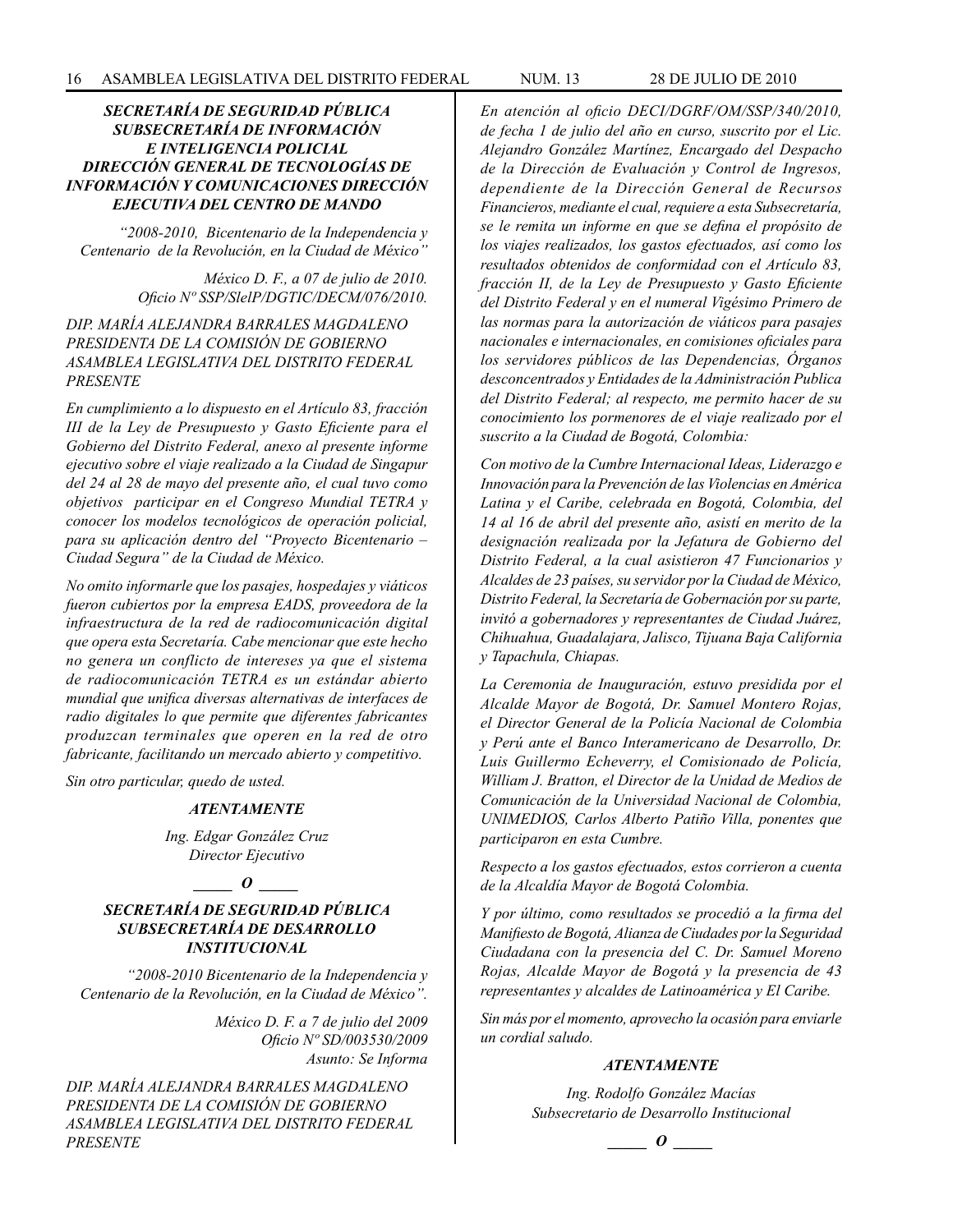# *SECRETARÍA DE SEGURIDAD PÚBLICA SUBSECRETARÍA DE INFORMACIÓN E INTELIGENCIA POLICIAL DIRECCIÓN GENERAL DE TECNOLOGÍAS DE INFORMACIÓN Y COMUNICACIONES*

*"2008-2010 Bicentenario de la Independencia y Centenario de la Revolución, en la Ciudad de México"*

> *México, D. F. a 12 de julio de 2010 Oficio No: SSP/SlelP/DGTIC/450/2010*

# *DIP. MARÍA ALEJANDRA BARRALES MAGDALENO PRESIDENTA DE LA COMISIÓN DE GOBIERNO ASAMBLEA LEGISLATIVA DEL DISTRITO FEDERAL PRESENTE*

*Para dar cumplimiento a lo dispuesto en el Artículo 83, fracción III, de la Ley de Presupuesto y Gasto Eficiente para el Gobierno del Distrito Federal, anexo al presente el informe ejecutivo sobre el viaje realizado a la Ciudad de Singapur del 24 al 28 de mayo del presente año, el cual tuvo como objetivos principales:* 

*Conocer los Modelos Tecnológicos de Operación Policial, para su aplicación dentro del Proyecto "Bicentenario-Ciudad Segura" de la Ciudad de México, y Participar en el Congreso Mundial TETRA.*

*No omito informarle que el hospedaje, los pasajes y viáticos fueron cubiertos por la empresa EADS, proveedora de la infraestructura de la red de radiocomunicación digital que opera esta Secretaría. Sin embargo, cabe aclarar que este hecho no genera un conflicto de interés, ya que el sistema de radiocomunicación TETRA es un estándar abierto mundial que unifica diversas alternativas de interfaces de radio digitales lo que permite que diferentes fabricantes produzcan terminales que operen en la red de otro fabricante, facilitando un mercado abierto y competitivo.* 

*Sin otro particular, quedo de usted.* 

#### *ATENTAMENTE*

*Act. Gustavo Deffis Ramos Director General*

#### *\_\_\_\_\_ O \_\_\_\_\_*

# *SECRETARÍA DE SEGURIDAD PÚBLICA DEL DISTRITO FEDERAL JEFATURA DEL ESTADO MAYOR POLICIAL*

*"2008-2010 Bicentenario de la Independencia y Centenario de la Revolución, en la Ciudad de México"*

*México, D. F. a 14 de julio de 2010 Oficio Nº. SSP/JEMB/0492/2010 Asunto: Envío informe de viaje a la Ciudad de Singapur*

*DIP. MARÍA ALEJANDRA BARRALES MAGDALENO PRESIDENTA DE LA COMISIÓN DE GOBIERNO ASAMBLEA LEGISLATIVA DEL DISTRITO FEDERAL PRESENTE*

*Para dar cumplimiento a lo dispuesto en el Artículo 83, fracción III, de la Ley de Presupuesto y Gasto Eficiente para el Gobierno del Distrito Federal, anexo al presente el informe ejecutivo sobre el viaje realizado a la Ciudad de Singapur del 24 al 28 de mayo del presente año, el cual tuvo como objetivos principales:*

*Conocer los modelos tecnológicos de operación policial, para su aplicación dentro del "Proyecto Bicentenario-Ciudad Segura" de la Ciudad de México, y Participar en el Congreso Mundial TETRA*

*El hospedaje, los pasajes y viáticos fueron cubiertos por la empresa EADS, proveedora de la infraestructura de la red de radiocomunicación digital que opera esta Secretaría. Sin embargo, cabe aclarar que este hecho no genera un conflicto de interés, ya que el sistema de radiocomunicación TETRA es un estándar abierto mundial que unifica diversas alternativas de interfaces de radio digitales lo que permite que diferentes fabricantes produzcan terminales que operen e la red de otro fabricante, facilitando un mercado abierto y competitivo.* 

*No omito manifestar que el Actuario Gustavo Deffis Ramos, Director General de Tecnologías de Información y Comunicaciones y el Ingeniero Edgar González Cruz, Director Ejecutivo del Centro de Mando, ya informaron de manera individual.* 

*Sin otro particular, envío a usted, un respetuoso saludo.*

#### *ATENTAMENTE*

*Primer Superintendente Luis Rosales Gamboa Jefe del Estado Mayor Policial*

*\_\_\_\_\_ O \_\_\_\_\_*

# *SECRETARÍA DE GOBIERNO*

*"2008-2010, Bicentenario de la Independencia y Centenario de la Revolución, en la Ciudad de México"*

> *SG/005439/2010. México, Distrito Federal, 28 de junio de 2010.*

*DIP. MARÍA ALEJANDRA BARRALES MAGDALENO PRESIDENTA DE LA COMISIÓN DE GOBIERNO ASAMBLEA LEGISLATIVA DEL DISTRITO FEDERAL PRESENTE*

*Con fundamento en lo establecido en el Artículo 83 fracción III de la Ley de Presupuesto y Gasto Eficiente del Distrito Federal, y en ejercicio de la facultad conferida en el Artículo 23 fracción III de la Ley Orgánica de la Administración Pública del Distrito Federal, en anexo remito a usted, para los efectos legales conducentes, los informes de los viajes y gastos respectivos, realizados por el Jefe de Gobierno del Distrito Federal, Lic. Marcelo Ebrard Casaubon, a las siguientes Ciudades:*

*- Toronto, Canadá, del 27 al 28 de mayo del 2010, asistencia a la 73 Conferencia de la Federación Canadiense contra el Cambio Climático y Economía Verde;*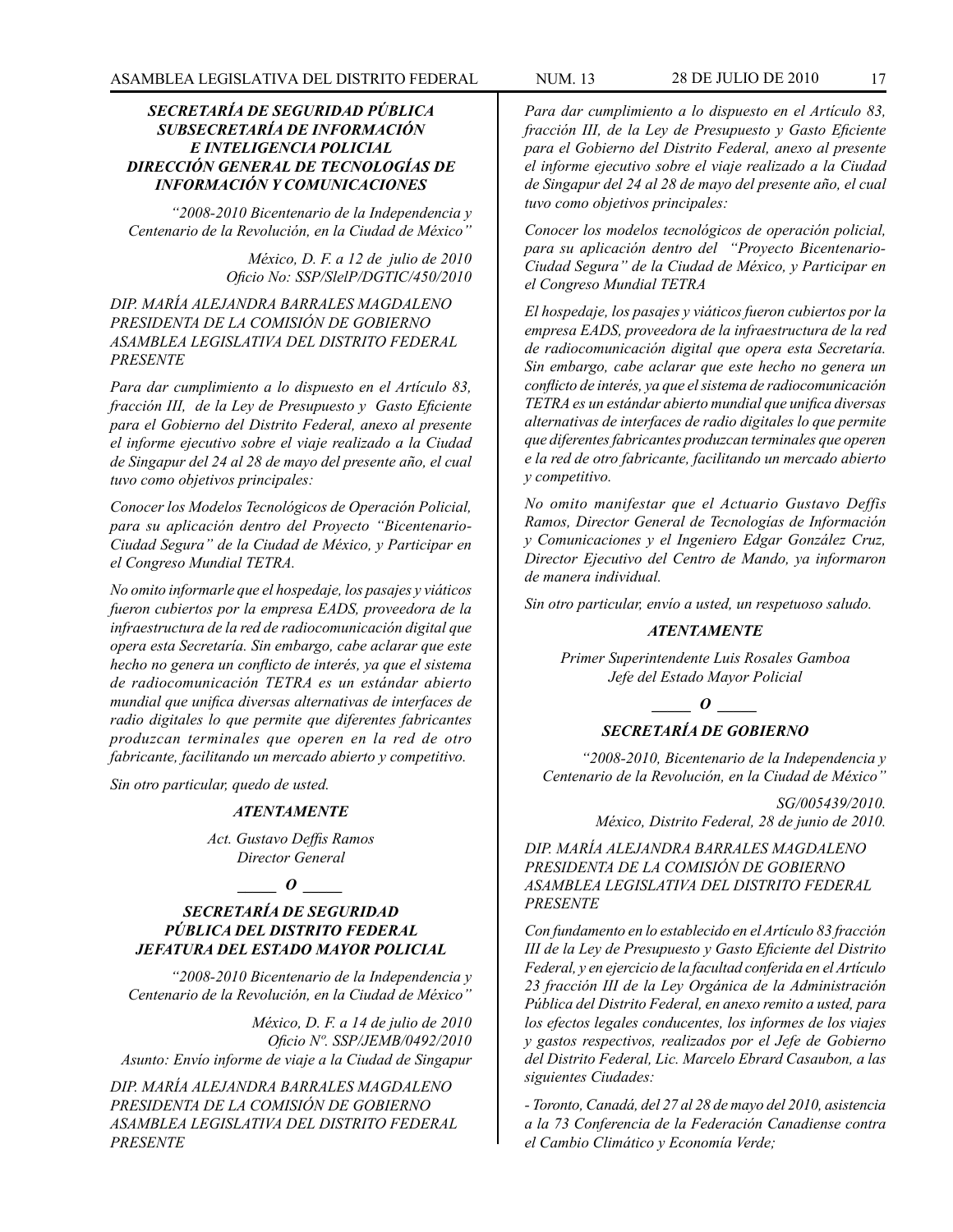*- Bonn, Alemania, del 28 al 31 de mayo de 2010, lanzamiento del Pacto de Gobiernos Locales y Cambio Climático;*

*- Londres, Inglaterra, del 31 de mayo al 05 de junio de 2010, participación a reuniones protocolarias con especialistas internacionales sobre cambio climático y entrega a la Universidad de Oxford el Fondo Editorial y Audiovisual del Bicentenario y otras publicaciones del Gobierno del Distrito Federal.*

*Sin otro particular, reciba un cordial saludo.*

# *ATENTAMENTE*

*Lic. José Ángel Ávila Pérez Secretario de Gobierno del Distrito Federal*

**EL C. PRESIDENTE.** Esta Presidencia informa que los puntos enlistados en los numerales 10, 22 y 33 del Orden del Día han sido retirados de la presente Sesión.

De igual forma se hace de su conocimiento que los puntos 11 y 12 se trasladan al final del Capítulo de proposiciones.

Para presentar una Proposición con Punto de Acuerdo por la que se solicita al Secretario de Salud del Distrito Federal la creación de un Programa Especializado en trastornos del sueño para los habitantes del Distrito Federal que manifiesten algún mal relacionado, se concede el uso de la Tribuna a la Diputada Lizbeth Eugenia Rosas Montero, del Grupo Parlamentario del Partido de la Revolución Democrática.

**LA C. DIPUTADA LIZBETH EUGENIA ROSAS MONTERO.** Con su venia, Diputado Presidente.

*PROPOSICIÓN CON PUNTO DE ACUERDO DE OBVIA Y URGENTE RESOLUCIÓN POR LA QUE SE SOLICITA AL SECRETARIO DE SALUD DEL DISTRITO FEDERAL LA CREACIÓN DE UN PROGRAMA ESPECIALIZADO EN TRASTORNOS DEL SUEÑO PARA LOS HABITANTES DEL DISTRITO FEDERAL QUE MANIFIESTAN ALGÚN MAL RELACIONADO.*

*La que suscribe Diputada Local, integrante del Grupo Parlamentario del Partido de la Revolución Democrática de la V Legislatura de la Asamblea legislativa del Distrito Federal, y con fundamento en lo dispuesto en el Artículo 11, 17 fracción VI, 18 fracción VII de la Ley Orgánica, 93, 98 y 133 del Reglamento para el Gobierno Interior, ambos de la Asamblea Legislativa del Distrito Federal, someto a la consideración de la Diputación permanente, con carácter de urgente y obvia resolución, la siguiente Proposición con Punto de Acuerdo por la que se solicita al Secretario de Salud del Distrito Federal, la creación de un programa especializado en trastornos del sueño para los habitantes del Distrito Federal que manifiesten algún mal relacionado.*

# *ANTECEDENTES*

*En las grandes Ciudades, como la Ciudad de México, las enfermedades por estrés han aumentado considerablemente.*

*La vida moderna asociada con la falta de tiempo, tráfico intenso, problemas emocionales y dificultades en la vida diaria generan Ciudadanos que viven en permanente tensión, ansiedad y conflictos interiores que va a llegar un momento que le va a producir alguna enfermedad como: las enfermedades coronarias, la hipertensión arterial, la taquicardia, los trastornos del ritmo cardiaco y los problemas relacionados a los trastornos del sueño.*

*Mientras dormimos no somos consientes del mundo que nos rodea, sin embargo, en este período de tiempo ocurren gran cantidad de cosas que son esenciales para que permanezcamos saludables, las hormonas son liberadas en el flujo sanguíneo y los tejidos de nuestro organismo son reparados tras el desgaste previo.*

*El no dormir suficiente puede perjudicar al sistema inmunológico, el sistema nervioso, la coordinación, el humor y la concentración, algunas personas pueden tener incluso alucinaciones. Por consiguiente, disminuye la salud física y mental, con un intenso efecto negativo sobre la calidad de vida de la persona.*

*Existen más de 70 tipos de trastornos del sueño, los más comunes son la apnea del sueño, síndrome de las piernas inquietas, narcolepsia y el insomnio.*

*La palabra insomnio proviene del latín "in" que significa "ausencia de" y "somnus" que significa "dormir", es decir el insomnio literalmente significa una ausencia total de dormir.*

*El insomnio, es un mal de naturaleza heterogénea que reduce la calidad, duración o la eficiencia de sueño, con dificultad para iniciar y mantener el sueño, con despertares frecuentes, despertares muy temprano o un sueño no reparador.*

*El Doctor Reyes Haro Valencia, Director de la Clínica de Trastornos del Sueño del Hospital General de México, al dar a conocer los resultados de la Encuesta Epidemiológica Sobre el Sueño aplicada en 10 países, informo que el 24.7% de las personas tienen problemas de sueño.*

*Alejandro Jiménez Genchi Jefe de la Clínica del sueño del Instituto Nacional de Siquiatría afirma que más del 30 por ciento de los mexicanos padecen insomnio de los cuales alrededor del 65 por ciento no reciben ningún tipo de tratamiento y en Ciudades como el Distrito Federal donde existen elevados índices de estrés esta cifra alcanza hasta el 40 por ciento de afectados.*

*Explica que en el Distrito Federal, 41.9 de las mujeres y 33 por ciento de los hombres padecen insomnio frecuente, pero que el 75 por ciento de los adultos reportan al menos un trastorno del sueño al año.*

*Este mal impacta en la calidad de vida de las personas y tiene consecuencias como ausencia laboral, mayor riesgo en accidentes de tráfico, laborales y domésticos, impacto en las relaciones interpersonales, disminución del rendimiento en el trabajo o en la escuela, irritabilidad y alteraciones siquiátricas.*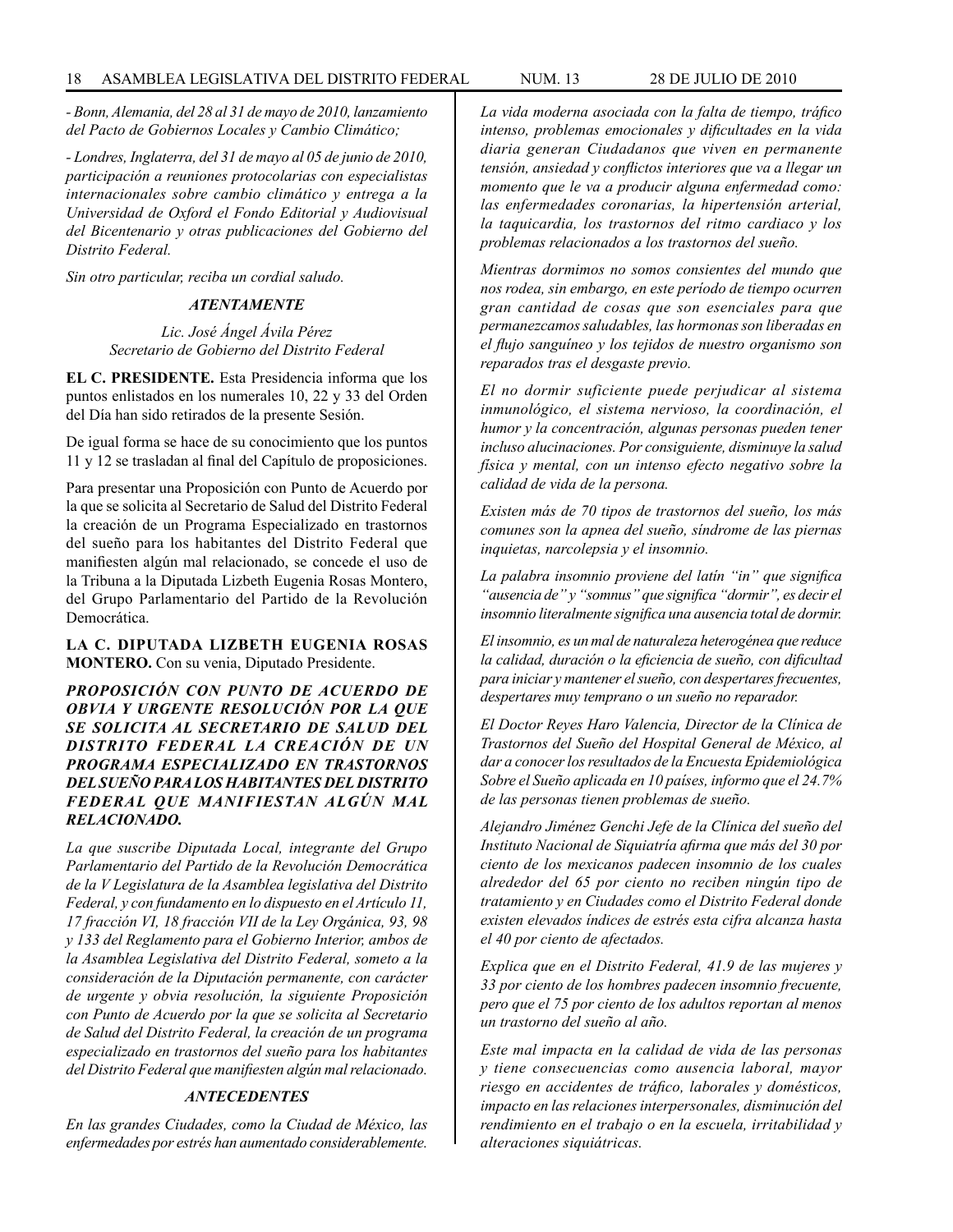*Lo anterior sin duda constituye un problema de Salud Pública que no es trivial ni insignificante ya que es un factor que contribuye en un 10% en fatales accidentes automovilísticos, además de un deterioro significativo psico-social y ocupacional, así como una reducción de la calidad de vida de las personas, lo cual debe ser atendido por especialistas en esta rama médica, y como se establece en el Artículo 40 de la Ley de Salud para el Distrito Federal "Que la medicina preventiva es el conjunto de actividades y programas de los sectores público, social y privado con la finalidad de preservar, fomentar y proteger la salud individual y colectiva, impedir la aparición el contagio, la propagación de enfermedades y en su caso controlar su progresión".*

*Por ende el Sector Salud en la Ciudad de México, está facultado para el establecimiento de programas tendientes a atacar o disminuir estos problemas relacionados a los Trastornos del Sueño, que vulneran en general la calidad de vida de los habitantes de la Ciudad de México.*

*Por lo anteriormente expuesto y con base en el Artículo 133 del Reglamento para el Gobierno Interior de la Asamblea Legislativa del Distrito Federal, someto a consideración de la Diputación Permanente como de urgente y obvia resolución el siguiente:*

#### *PUNTO DE ACUERDO*

*ÚNICO. Se solicita al Secretario de Salud del Distrito Federal la creación de un Programa Especializado en Trastornos del Sueño para los habitantes del Distrito Federal que manifiestan algún mal relacionado.*

# *ATENTAMENTE*

#### *Dip. Lizbeth E. Rosas Montero*

Es cuanto, Diputado Presidente.

**EL C. PRESIDENTE.** Gracias Diputada. En términos de lo dispuesto por el Artículo 133 del Reglamento para el Gobierno Interior de la Asamblea Legislativa del Distrito Federal, consulte al Secretaría a la Diputación Permanente en votación económica si la propuesta presentada por la Diputada Lizbeth Eugenia Rosas Montero, se considera de urgente y obvia resolución.

**EL C. SECRETARIO.** Por instrucciones de la Presidencia y en votación económica se consulta a la Diputación Permanente si la propuesta de referencia se considera de urgente y obvia resolución.

Los que estén por la afirmativa, sírvanse manifestarlo levantando la mano.

Los que estén por la negativa, sírvanse manifestarlo levantando la mano.

Se considera de urgente y obvia resolución, Diputado Presidente.

**EL C. PRESIDENTE.** Gracias Diputado Secretario. Está a discusión la propuesta. ¿Existen oradores en contra?

**EL C. SECRETARIO.** Por instrucciones de la Presidencia y en votación económica se pregunta a la Diputación Permanente si está a favor o en contra de la propuesta sometida a su consideración.

Los que estén por la afirmativa, sírvanse manifestarlo levantando la mano.

Los que estén por la negativa, sírvanse manifestarlo levantando la mano.

Aprobada la propuesta, Diputado Presidente.

**EL C. PRESIDENTE.** Gracias Diputado Secretario. Remítase a las autoridades correspondientes para los efectos legales a que haya lugar.

Esta Presidencia informa que se recibió una Proposición con Punto de Acuerdo del Diputado Rafael Calderón Jiménez, del Grupo Parlamentario del Partido Acción Nacional, por la que se solicita al Jefe Delegacional en Álvaro Obregón, el C. Eduardo Santillán, un informe sobre los permisos de construcción que han sido otorgados en la Colonia Chimalistac, misma que se ubica dentro de su demarcación territorial. Con fundamento en lo dispuesto por los Artículos 50 fracciones IV y V de la Ley Orgánica de la Asamblea Legislativa del Distrito Federal, 28 y 132 del Reglamento para su Gobierno Interior, se turnan para su análisis y dictamen a la Comisión de Desarrollo e Infraestructura Urbana.

*PROPOSICIÓN CON PUNTO DE ACUERDO POR LA QUE SE SOLICITA AL JEFE DELEGACIONAL EN ÁLVARO OBREGÓN EL C. EDUARDO SANTILLÁN, UN INFORME SOBRE LOS PERMISOS DE CONSTRUCCIÓN QUE HAN SIDO OTORGADOS EN LA COLONIA CHIMALISTAC MISMA QUE SE UBICA DENTRO DE SU DEMARCACIÓN TERRITORIAL.*

*El suscrito, Diputado RAFAEL CALDERÓN JIMÉNEZ, Integrante del Grupo Parlamentario del Partido Acción Nacional, con fundamento en lo dispuesto por los, 17 fracción VI de la Ley Orgánica y 132 del Reglamento para el Gobierno Interior de la Asamblea Legislativa del Distrito Federal, someto a consideración de esta Honorable Asamblea Legislativa la presente Proposición con Punto de Acuerdo por la que se solicita al Jefe Delegacional en Álvaro Obregón el C. Eduardo Santillán, un informe sobre los permisos de construcción que han sido otorgados en la Colonia Chimalistac misma que se ubica dentro de su demarcación territorial.* 

*Al tenor de los siguientes:*

# *ANTECEDENTES*

*1. Por Su ubicación en la Ciudad de México, y su interesante pasado, la zona de Chimalistac representa el nexo entre Coyoacán y San Ángel, sitio cuya actual tranquilidad y deliciosa placidez, contrasta con la importancia que ha tenido en algunos hechos significativos de la cultura mexicana.*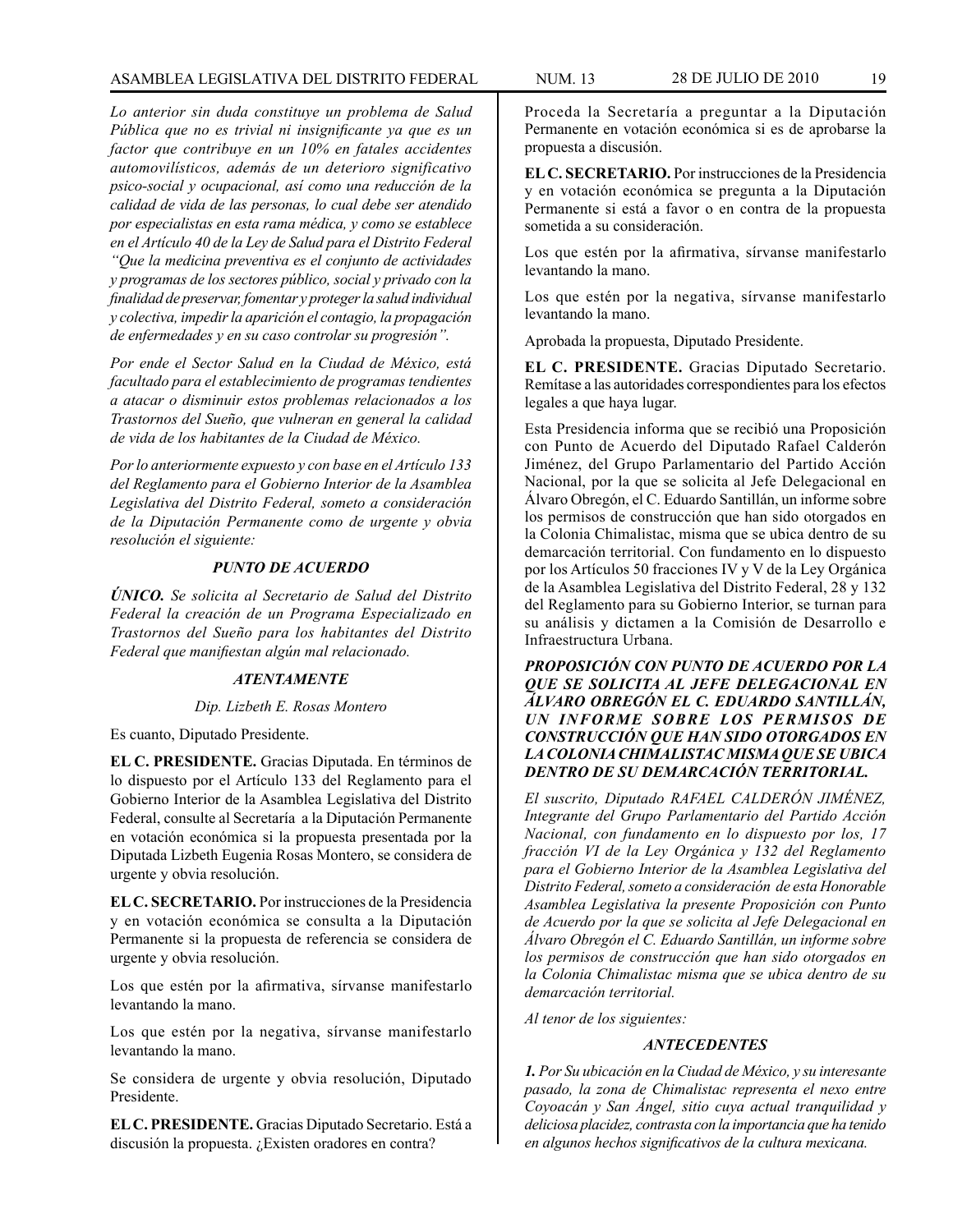#### 20 ASAMBLEA LEGISLATIVA DEL DISTRITO FEDERAL NUM. 13 28 de JULIo de 2010

*Chimalistac recibe su nombre de una antigua población prehispánica llamada Temalistac, que significa donde se talla la piedra de sacrificios, y según cuentan los cronistas fue en este lugar donde se labró la mundialmente famosa Piedra del Sol o Calendario Azteca, una de las joyas máximas del arte prehispánico.*

*2. En diversas ocasiones vecinos de la Colonia Chimalistac han denunciado la impunidad y omisiones de autoridades que han permitido la proliferación de construcciones irregulares en la ya mencionada Colonia, muchas de las denuncias por violaciones al programa de Zona Especial de Desarrollo Controlado (Zedec) que rige en esta Colonia han sido Ignoradas por la Delegación Álvaro Obregón, la Secretaría de Desarrollo Urbano (Seduvi) e incluso por el Tribunal de lo Contencioso Administrativo (TCA) del Distrito Federal.*

*3. Los vecinos han promovido desde hace años distintas denuncias ante la Delegación, ante SEDUVI, en algunas se han logrado clausuras, pero los magistrados deciden terminar los juicios y darle razón a la persona que viola el uso de suelo.*

*Fusiones o divisiones Irregulares de terrenos, derechos adquiridos de forma irregular e inmuebles que rebasan las medidas autorizadas, son la constante en al menos una veintena de casos documentados por la asociación vecinal.*

*4. En días pasados los vecinos de la citada Colonia denunciaron que en el número 3 de la calle Secreto se construía una obra de 15 metros de altura, lo cual a todas luces es ilegal ya que viola el Plan Parcial del la Colonia el cual establece como un máximo de construcción de 7.5 metros de altura.*

*Fundan el presente Punto de Acuerdo los siguientes:*

# *CONSIDERANDOS*

*PRIMERO. Que de conformidad con el Capítulo III, Artículo 17, fracción VI, de la Ley Orgánica de la Asamblea legislativa del Distrito Federal, son derechos de los Diputados; presentar proposiciones y denuncias.* 

*SEGUNDO. Que de conformidad con el Artículo 121 del Reglamento Interior para la Administración Pública del Distrito Federal; los Órganos Político administrativos en el ejercicio de sus atribuciones deberán observar las normas y disposiciones generales que en el ámbito de sus atribuciones dicten las Dependencias.*

*TERCERO. Que de conformidad con el Artículo 122 Bis, fracción I, inciso C, del Reglamento Interior para la Administración Pública del Distrito Federal; al Órgano Político Administrativo de Álvaro Obregón se le adscribe para el despacho de los asuntos de su competencia la Unidad Administrativa de la Dirección General de Obras y Desarrollo Urbano.*

*CUARTO. Que de conformidad con el Artículo 123, fracción IV del Reglamento Interior para la Administración Pública del Distrito Federal; son atribuciones generales de los titulares de las Direcciones Generales de los Órganos Político administrativos, planear, programar, organizar, controlar, evaluar y supervisar el desempeño de las labores encomendadas a las Unidades Administrativas y unidades Administrativas de Apoyo Técnico-Operativo que le estén adscritas.*

*QUINTO. Que de conformidad con lo dispuesto en el Artículo 126, fracción II del Reglamento Interior para la Administración Pública del Distrito Federal; son atribuciones básicas de la Dirección General de Obras y Desarrollo Urbano; expedir licencias para la ejecución, modificación y registro de obras de construcción, ampliación, reparación o demolición de edificaciones o de instalaciones o para la realización de obras de construcción.*

*SEXTO. Que de conformidad con lo dispuesto en el Artículo 126, fracción III del Reglamento Interior para la Administración Pública del Distrito Federal; son atribuciones básicas de la Dirección General de Obras y Desarrollo Urbano; expedir licencias de fusión, subdivisión, renotificación de conjunto y de condominios.*

*SÉPTIMO. Que de conformidad con lo dispuesto en el Artículo 126, fracción V del Reglamento Interior para la Administración Pública del Distrito Federal; expedir en coordinación con el Registro de los Planes y Programas de Desarrollo Urbano, las certificaciones del uso del suelo.*

*OCTAVO. Que el Punto de Acuerdo en mención es presentado, toda vez que distintos grupos de vecinos han manifestado su inconformidad sobre las irregularidades en materia de construcción que se viven día a día en la Delegación Álvaro Obregón.*

*NOVENO. Que a pesar de que el día lunes 26 del mes en curso se llevo a cabo la clausura por parte de las autoridades Delegacionales, es necesario contar con la Información solicitada, toda vez que en diversas ocasiones estos actos han sido resueltos por los magistrados a favor de las personas que incurren en violaciones al Programa Parcial que aplica en la zona de Chimalistac.*

#### *RESOLUTIVOS*

*PRIMERO. Que el informe que envíe el C. Eduardo Santillán Delegado en Álvaro Obregón contenga:* 

*Copias de los permisos de construcción otorgados del año 2009 a la fecha.*

*Información sobre los usos de suelo autorizados del año 2009 a la fecha.*

*Un informe específico sobre la situación del predio ubicado en el número 3 de la calle Secreto del la Colonia Chimalistac.*

*Por lo anteriormente expuesto, sometemos a la consideración de esta Asamblea Legislativa del Distrito Federal, el siguiente:*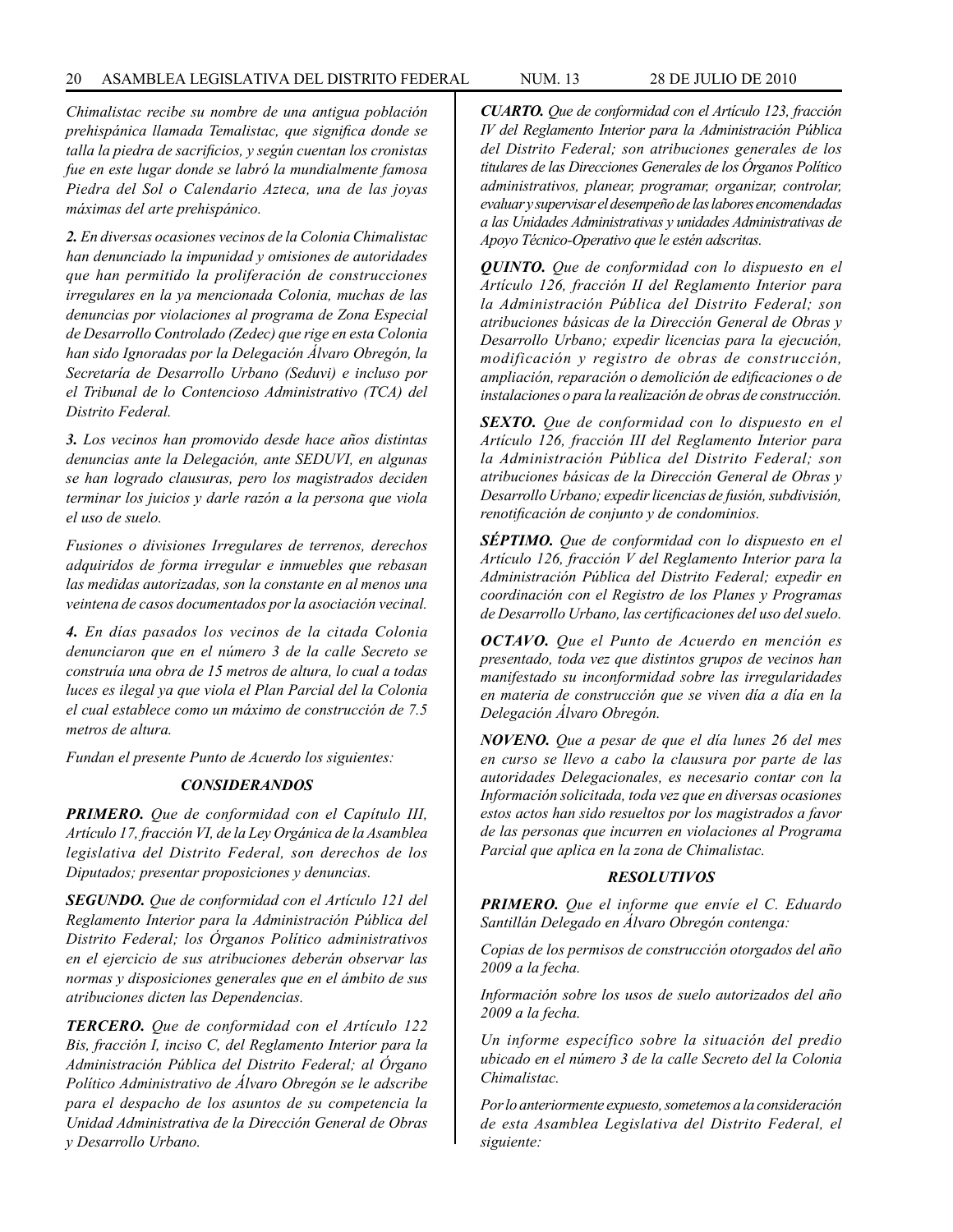#### *PUNTO DE ACUERDO*

*ÚNICO. Se solicita al Jefe Delegacional en Álvaro Obregón el C. Eduardo Santillán, un informe sobre los permisos de construcción que han sido otorgados en la Colonia Chimalistac misma que se ubica dentro de su demarcación territorial.*

# *ATENTAMENTE*

#### *Dip. Rafael Calderón Jiménez*

**EL C. PRESIDENTE.** Para presentar una Proposición con Punto de Acuerdo por el que se solicita información a la Subsecretaría del Sistema Penitenciario del Distrito Federal, dependiente de la Secretaría de Gobierno, relativa a los servicios médicos ofrecidos al interior de los centros de reclusión, se concede el uso de la Tribuna al Diputado Carlo Fabián Pizano Salinas, a nombre de la Diputada Lía Limón García, del Grupo Parlamentario del Partido de Acción Nacional.

**EL C. DIPUTADO CARLO FABIÁN PIZANO SALINAS.** Gracias, Diputado Presidente.

*PROPOSICIÓN CON PUNTO DE ACUERDO POR EL QUE SE SOLICITA INFORMACIÓN A LA SUBSECRETARÍA DEL SISTEMA PENITENCIARIO DEL DISTRITO FEDERAL, DEPENDIENTE DE LA SECRETARÍA DE GOBIERNO, RELATIVA A LOS SERVICIOS MÉDICOS OFRECIDOS AL INTERIOR DE LOS CENTROS DE RECLUSIÓN.*

*La suscrita Diputada integrante del Grupo Parlamentario del Partido Acción Nacional, con fundamento en lo dispuesto por los Artículos 17 fracción VI de la Ley Orgánica y 133 del Reglamento para el Gobierno Interior, ambos de la Asamblea Legislativa del Distrito Federal, someto a consideración de esta Honorable Diputación Permanente la siguiente Proposición con Punto de Acuerdo por el que se solicita información a la Subsecretaría del Sistema Penitenciario del Distrito Federal, dependiente de la Secretaría de Gobierno, relativa a los Servicios Médicos ofrecidos al interior de los Centros de Reclusión, al tenor de los siguientes:*

#### *ANTECEDENTES*

*1. Uno de los principales problemas del Sistema Penitenciario del Distrito Federal es la sobrepoblación lo que ha generado el hacinamiento en todos los Centros de Readaptación en el Distrito Federal, lo que obstaculiza el adecuado desempeño de las funciones esenciales del Sistema como son: clasificación en dormitorios, tratamiento, servicios médicos, industria penitenciaria, capacitación, recreación, seguridad, alimentación y control de la visita familiar.*

*2. En días pasados por diferentes medios de comunicación se informó que en los Centros de Readaptación Social del Distrito Federal se carece de instrumental y medicamentos básicos para brindar un servicio médico de calidad a los internos, aunado a que se les cobra por acceder a una consulta y extender recetas médicas.*

*3. La Comisión de Derechos Humanos ha recibido un sin número de quejas relativas principalmente a los servicios de salud prestados al interior de los Reclusorios, y por ello ha emitido recomendaciones a las autoridades con el fin de que no se vulneren los derechos de las personas en reclusión.*

#### *CONSIDERANDOS*

*PRIMERO. Que por la complejidad que representa el factor salud en una persona privada de su libertad y aunado a las actuales condiciones de accesibilidad a los servicios de salud al interior de los centros de reclusión del Distrito Federal, es necesario que se implementen acciones precisas y contundentes para garantizar la cobertura, calidad, efectividad y eficiencia de la prestación de los servicios brindados a los internos;*

*SEGUNDO. Que de conformidad con el Artículo 32 fracción IX del Reglamento Interior de la Administración Pública del Distrito Federal, corresponde a la Subsecretaría del Sistema Penitenciaria, Vigilar que se proporcione a los internos la atención médica y psicológica necesaria, así como cumplir con las reglas de higiene general y personal al interior de los Centros;*

*TERCERO. Que de conformidad con el Reglamento de Reclusorios y Centros de Readaptación Social del Distrito Federal los reclusorios contaran permanentemente con servicios medicoquirúrgicos para proporcionar con oportunidad y eficiencia la atención que los internos requieran;*

*CUARTO. Que la Dirección General de Servicios Médicos del Distrito Federal es la responsable de la prestación de estos servicios al interior de los centros de reclusión por tanto tiene el deber de velar por la salud física y mental de los internos, así como la higiene general de los establecimientos;*

*QUINTO. Que existe un aumento de muertes al interior de los reclusorios, por diversas enfermedades debido a la falla de medicamentos así como al deficiente servicio que se brinda;*

*SEXTO. Que este Órgano Legislativo se ha pronunciado por reformar los procedimientos administrativos al interior de los Centros de Reclusión del Distrito Federal, principalmente por falta de control, corrupción e inseguridad que impera al interior de los Reclusorios y que vulneran los derechos de las personas privadas de su libertad, y*

*SÉPTIMO. Que asimismo y al verificar la página de Internet de la Secretaría de Salud del Distrito Federal, se observó que existen cuatro vacantes dentro de la Dirección de Servicios de Medicina Legal y en Reclusorios plazas que son necesarias para el adecuado funcionamiento y operación del Servicio médico que se brinda al interior de los reclusorios.*

*Por lo anteriormente expuesto, sometemos a la consideración de esta Diputación Permanente, el siguiente:*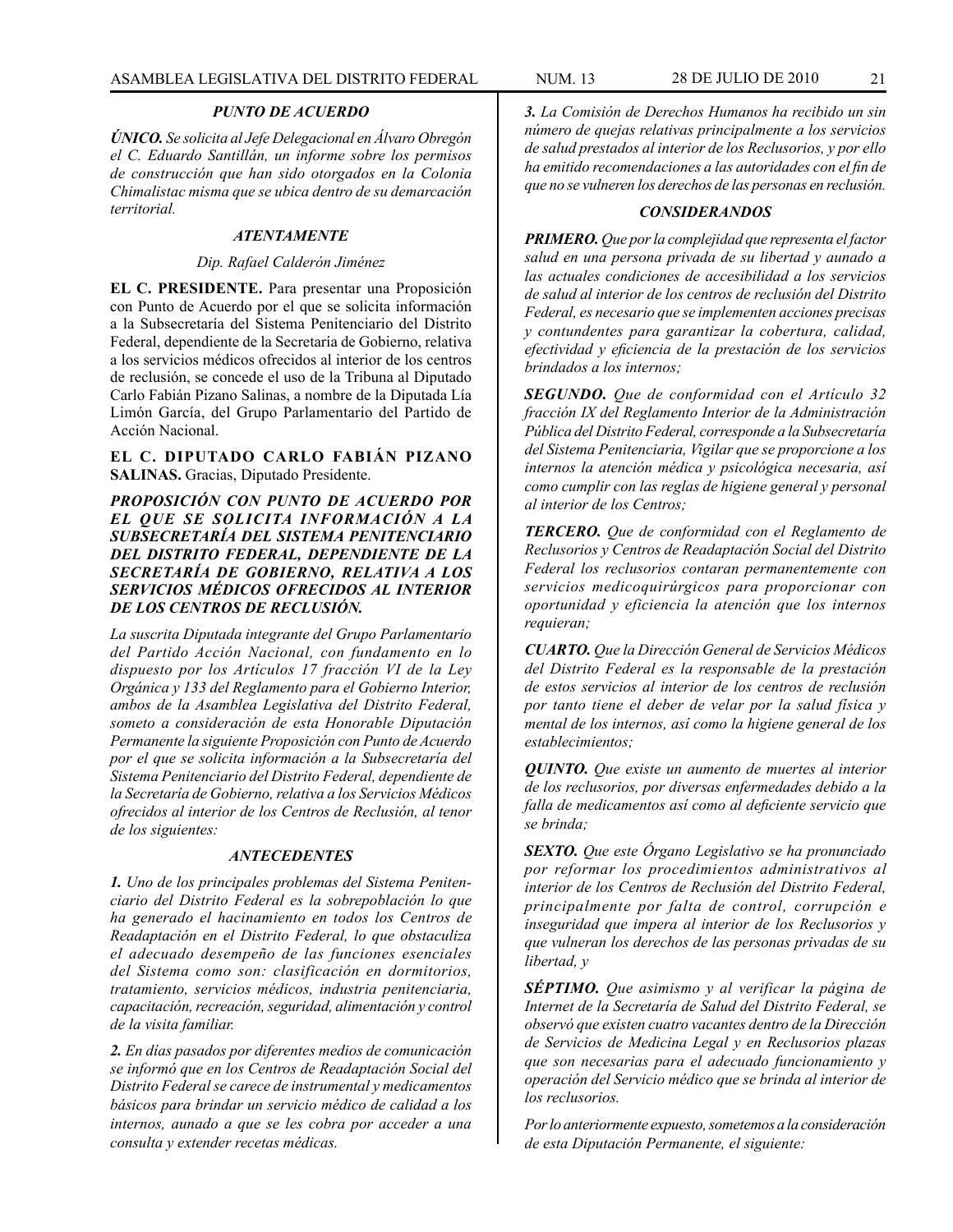# *PUNTO DE ACUERDO*

*PRIMERO. Se solicita a la Subsecretaría de Sistema Penitenciario que rinda un informe detallado y pormenorizado sobre:*

*a) El número de internos que han recibido atención médica durante el presente año en cada uno de los reclusorios del Distrito Federal;*

*b) El número y motivo de traslados de internos que han sido canalizados fuera de los reclusorios por alguna enfermedad durante los años 2009 y lo que va del 2010;*

*c) Las causas o enfermedades por las que acuden los internos al servicio médico dentro de los Centros Reclusión;*

*d) El número de muertes registradas en los Centros de Reclusión durante los años 2008, 2009 y lo que va del 2010;*

*e) El personal médico adscrito a cada uno de los Centros de Reclusión del Distrito Federal;*

*f) El número mínimo y máximo de médicos con que debe contar cada uno de los Centros de Reclusión;*

*g) Los horarios en que prestan sus servicios los médicos adscritos a los Centros de Reclusión;*

*h) El número de quejas presentadas por parte de los internos y familiares con relación a los servicios médicos prestados en los Centros de Reclusión;*

*i) El número de consultas médicas realizadas por día y el horario de atención dentro de los Centros de Reclusión del Distrito Federal, y* 

*j) Información sobre el Programa de Salud implementada en los Centros Penitenciarios del Distrito Federal, fecha de implementación, el número de personas atendidas, recursos con los que cuenta para su operación y el personal que tiene a su cargo.*

*SEGUNDO. Se exhorta a la Subsecretaría de Sistema Penitenciario que dentro del marco de sus facultades vigile que al interior de los Centros de Readaptación Social del Distrito Federal se proporcione a los internos la atención médica y psicológica necesaria, así como vigilar que se cumplan las reglas de higiene general y personal.*

*TERCERO. Se exhorta a la Secretaría de Salud del Distrito Federal, a lo siguiente:*

*a) Terminar de implementar el expediente clínico electrónico conforme a la NOM-168- SSA1-1998 por lo menos en la Nueva Torre Médica de Tepepan;*

*b) Remitir un informe detallado y pormenorizado a esta Asamblea Legislativa del Distrito Federal, de los insumos médicos entregados durante el presente año a todos los Centros de Reclusión en el Distrito Federal, y*

*c) Dotar de insumos médicos para garantizar el abasto suficiente dentro de los Reclusorios del Distrito Federal, garantizando con ello una atención médica adecuada y el derecho que tienen los internos a la salud.*

*CUARTO. Se solicita al titular de la Dirección de Servicios de Medicina Legal y en Reclusorios, dependiente de la Secretaría de Salud del Distrito Federal, a explicar a este Órgano Legislativo el porqué y desde cuándo se encuentran vacantes las plazas de la Coordinación de Servicios Médicos de Reclusorios y Adolescentes, Coordinadora de Servicios de Medicina Legal y Jefe de Unidad Departamental de Servicios Médicos y quien esta cumpliendo con las tareas asignadas a estos departamentos.*

*México, Distrito Federal a 28 de Julio del 2010.*

# *ATENTAMENTE*

*Dip. Lía Limón García. Dip. Jorge Palacios Arroyo. Dip. Federico Manzo Sarquis. Dip. Fabián Pizano Salinas.*

Es cuanto, Diputado Presidente.

**EL C. PRESIDENTE.** Gracias, Diputado. En términos de lo dispuesto por el Artículo 133 del Reglamento para el Gobierno Interior de la Asamblea Legislativa del Distrito Federal, consulte la Secretaría a la Diputación Permanente, en votación económica, si la propuesta presentada por el Diputado Carlo Fabián Pizano Salinas se considera de urgente y obvia resolución.

**EL C. SECRETARIO.** Por instrucciones de la Presidencia y en votación económica se consulta a la Diputación Permanente si la propuesta de referencia se considera de urgente y obvia resolución.

Los que estén por la afirmativa, sírvanse manifestarlo levantando la mano.

Los que estén por la negativa, sírvanse manifestarlo levantando la mano.

Se considera de urgente y obvia resolución, Diputado Presidente.

**EL C. PRESIDENTE.** Gracias, Diputado Secretario. Está a discusión la propuesta. ¿Existen oradores en contra?

Proceda la Secretaría a preguntar a la Diputación Permanente en votación económica si es de aprobarse la propuesta a discusión.

**EL C. SECRETARIO.** Por instrucciones de la Presidencia y en votación económica se pregunta a la Diputación Permanente si está a favor o en contra de la propuesta sometida a su consideración.

Los que estén por la afirmativa, sírvanse manifestarlo levantando la mano.

Los que estén por la negativa, sírvanse manifestarlo levantando la mano.

Aprobada la propuesta, Diputado Presidente.

**EL C. PRESIDENTE.** Gracias, Diputado Secretario. Remítase a las autoridades correspondientes para los efectos legales a que haya lugar.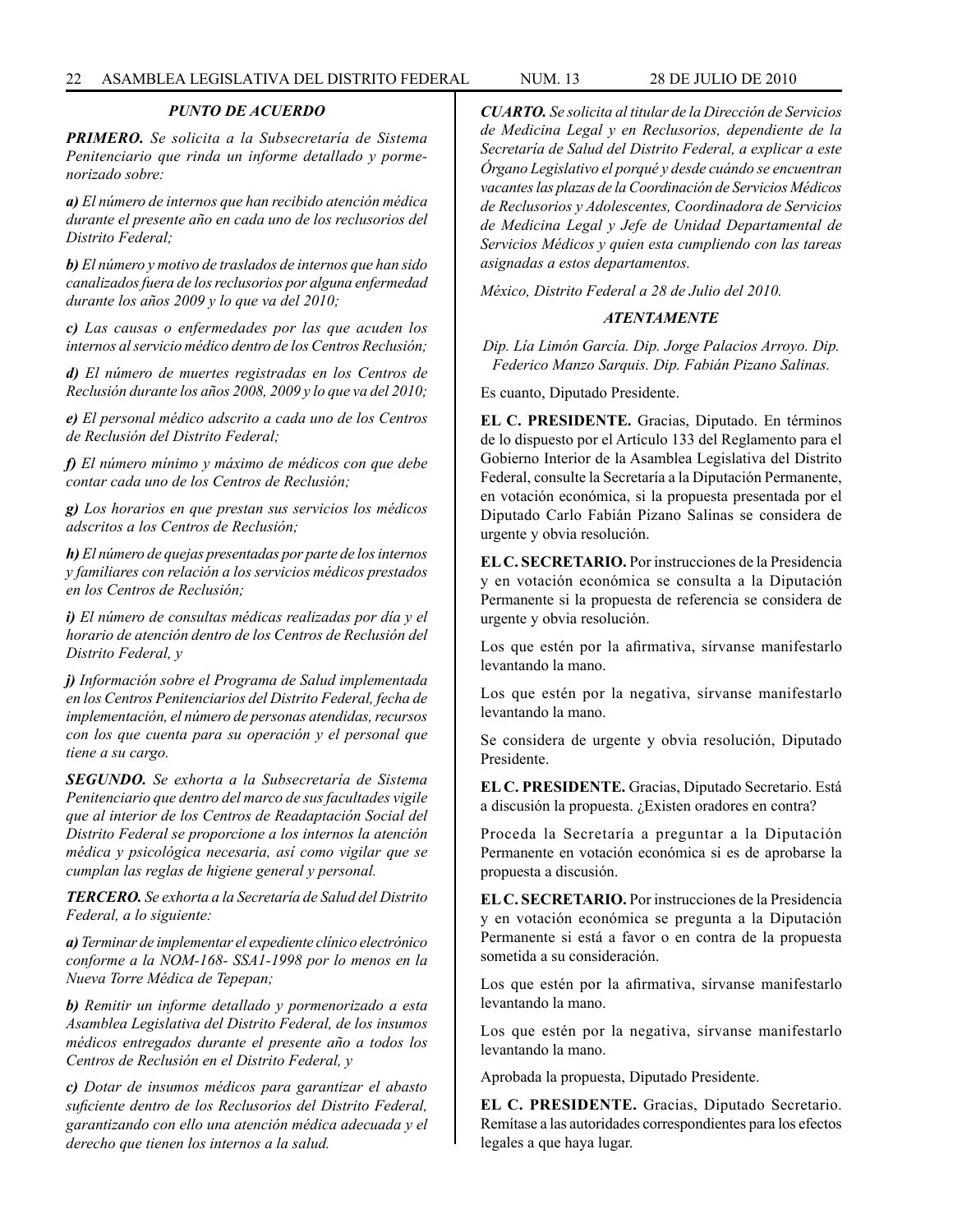Para presentar una Proposición con Punto de Acuerdo para solicitar al Jefe de Gobierno del Distrito Federal modifique el acuerdo por el que se establece el horario y la tarifa de servicios de los Corredores de Transporte Público de Pasajeros Metrobús, y se autorice la exención de pago de la tarifa mencionada a las personas que se indican, se concede el uso de la Tribuna al Diputado Carlo Fabián Pizano Salinas, a nombre del Diputado Sergio Israel Eguren Cornejo, del Grupo Parlamentario del Partido Acción Nacional.

# **EL C. DIPUTADO CARLO FABIÁN PIZANO SALINAS.** Con su venia, Diputado Presidente.

*PROPOSICIÓN CON PUNTO DE ACUERDO PARA SOLICITAR AL JEFE DE GOBIERNO DEL DISTRITO FEDERAL MODIFIQUE EL ACUERDO POR EL QUE SE ESTABLECE EL HORARIO Y LA TARIFA DE SERVICIO DE LOS CORREDORES DE TRANSPORTE PÚBLICO DE PASAJEROS "METROBÚS"; Y SE AUTORIZA LA EXENCIÓN DE PAGO DE LA TARIFA MENCIONADA A LAS PERSONAS QUE SE INDICAN.*

*Los Diputados integrantes del Grupo Parlamentario del Partido Acción Nacional de esta Asamblea Legislativa del Distrito Federal, V Legislatura, con fundamento en los Artículos 17, fracción VI de la Ley Orgánica de la Asamblea Legislativa del Distrito Federal y 133 del Reglamento para el Gobierno Interior de la Asamblea Legislativa del Distrito Federal, y demás Artículos relativos, presentamos ante esta Diputación Permanente la siguiente Proposición con Punto de Acuerdo para solicitar al Jefe de Gobierno del Distrito Federal modifique el Acuerdo por el que se Establece el Horario y la Tarifa de Servicio de los Corredores de Transporte Público de Pasajeros "Metrobús"; y se autoriza la exención de pago de la tarifa mencionada a las personas que se indican, conforme a los siguientes:*

# *ANTECEDENTES*

*1. El 24 de septiembre de 2004 se publicó en la Gaceta Oficial del Distrito Federal el aviso por el que se aprueba el establecimiento del sistema de transporte público denominado "corredores de transporte público de pasajeros del Distrito Federal, el cual implicaba la aplicación de nuevas tecnologías, mejoramiento y preservación del medio ambiente.* 

*2. En este sentido los corredores de transporte público de pasajeros pretendieron constituirse como un sistema de transporte masivo y/o colectivo, con operación regulada, recaudo centralizado, que operan de manera exclusiva en vialidades con carriles reservados para el transporte público, total o parcialmente confinados, que cuentan con paradas predeterminadas y con infraestructura para el ascenso y descenso de pasajeros, en estaciones ubicadas a lo largo de los recorridos, con terminales en su origen y destino, con una organización para la prestación del servicio como personas morales.*

*3. En el numeral CUARTO del mencionado "Aviso" se determinó que la Secretaría de Transportes y Vialidad autorizará la prestación del servicio en los Corredores de Transporte Público de Pasajeros conforme a la normatividad aplicable.*

*4. Que el catorce de marzo de dos mil ocho, se publicó en la Gaceta Oficial del Distrito Federal la autorización para exentar del pago de la tarifa a los usuarios de los Corredores de Transporte Público de Pasajeros "Metrobús" en todos sus horarios, cuando se trate de personas de setenta años de edad en adelante, que cuenten con documento o identificación expedida por autoridad competente que acredite tal condición.*

*5. Que el Programa General de Desarrollo del Distrito Federal 2007-2012, diagnosticó que de las aproximadamente 860 mil personas adultas mayores de 60 años que habitan en el Distrito Federal, más del 58% son mujeres. En este sentido destacó que la población adulta mayor enfrenta diversos problemas que van desde enfermedades crónico degenerativas, discapacidad, hasta abandono familiar y falla de ingresos para un mínimo de manutención.*

#### *CONSIDERANDOS*

*PRIMERO. Que de conformidad con los Artículos 122, BASE SEGUNDA, fracción II, Inciso b de la Constitución Política de los Estados Unidos Mexicanos y 67 fracción II del Estatuto de Gobierno del Distrito Federal, el Jefe de Gobierno tiene la facultad y obligación de promulgar, publicar y ejecutar las Leyes que expida la Asamblea Legislativa, proveyendo en la esfera administrativa a su exacta observancia, mediante la expedición de Reglamentos, Decretos y Acuerdos.*

*SEGUNDO. Que las disposiciones contenidas en la Ley de Transporte y Vialidad del Distrito Federal, son de orden público e interés general y tienen por objeto regular y controlar la prestación de los servicios de transporte de pasajeros y de carga en el Distrito Federal en todas sus modalidades, a fin de que de manera regular, permanente, continua, uniforme e ininterrumpida se satisfagan las necesidades de la población. Así de conformidad con el Artículo 1° de la Ley en comento, es responsabilidad de la Administración Pública, asegurar, controlar, promover y Vigilar que los servicios de transporte de pasajeros y de carga en el Distrito Federal, se efectúen con apego a la normatividad aplicable en la materia.*

*TERCERO. Que de acuerdo con el Artículo 104 del citado ordenamiento, los sistemas de transporte masivo de pasajeros exentarán del pago de cualquier tarifa a los niños menores de cinco años y a los adultos mayores de sesenta años.*

*CUARTO. Que en el Acuerdo por el que se establece el horario y la tarifa de servicio de los corredores de transporte público de pasajeros "Metrobús'; y se autoriza la exención*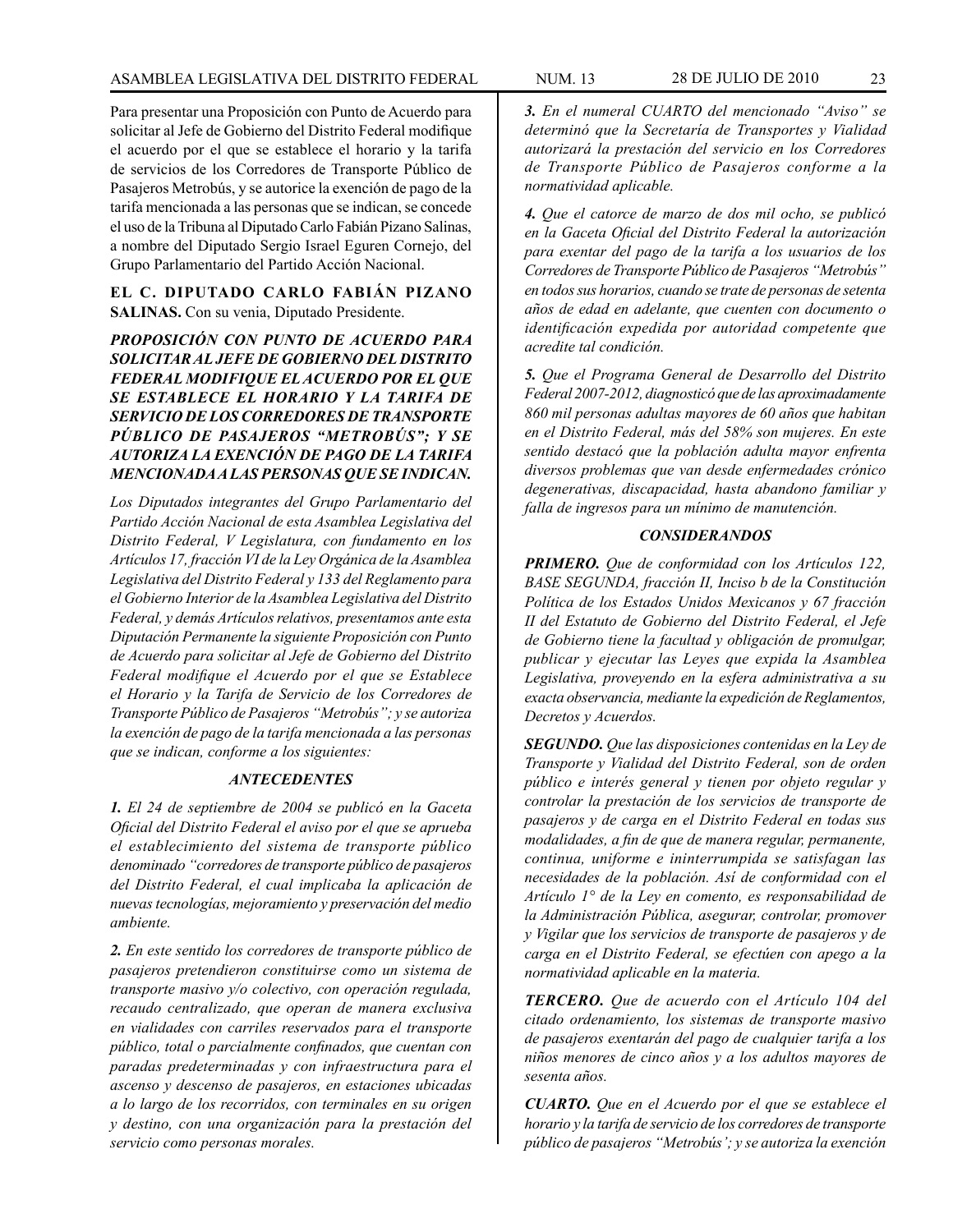*del pago de la tarifa mencionada a las personas que se indican, publicado en la Gaceta Oficial del Distrito Federal el catorce de marzo de dos mil ocho y su modificación del veintitrés de diciembre del mismo año, rebasa el contenido del citado Artículo 104 de la Ley de Transporte y Vialidad del Distrito Federal, apreciándose en aquel un exceso en la facultad reglamentaria del Jefe de Gobierno, al expedir un acuerdo que establece que podrán exentar del pago de la tarifa a las personas de setenta años de edad en adelante, contradiciendo la edad de sesenta años que se establece el citado Artículo de la Ley por lo que en tales condiciones debe considerarse inconstitucional.*

*QUINTO. Que en nuestro sistema jurídico nacional existe, por disposición constitucional, una jerarquía normativa superior de las Leyes respecto de los reglamentos, y que en este caso particular, encontramos que el Jefe de Gobierno del Distrito Federal tiene su facultad reglamentaria acotada a lo que finalmente dispongan las Leyes, encontrándose impedido de establecer en un Reglamento disposiciones contradictorias a lo que señalen las mismas.*

*En efecto el ejercicio de la facultad reglamentaria no puede por ninguna excepción, modificar o alterar el contenido de una Ley. Los reglamentos o acuerdos, tienen como límite natural los alcances de las disposiciones que le dan cuerpo y materia a la Ley que reglamentan, detallando sus hipótesis normativas, sin que puedan contener mayores posibilidades o impongan distintas limitantes a las de la propia Ley que van a reglamentar.*

*SEXTO. Que toda autoridad sin excepción tiene la obligación de respetar los derechos constitucionales, debiendo ajustar todos sus actos, sin excepción alguna, a los mandamientos que la Carta Magna y las Leyes aplicables al caso concreto establecen, fundamentándolos y motivándolos debidamente. Adicionalmente de conformidad al Artículo 128 de la Constitución Política de los Estados Unidos Mexicanos, todo funcionario público, sin excepción alguna, tiene obligación de guardar la Constitución y las Leyes que de ella emanen.*

*SÉPTIMO. Que actualmente una proporción importante de los adultos mayores de sesenta años vive en condiciones de pobreza y pobreza extrema, por carecer de los satisfactores básicos que les permitan vivir con dignidad. Adicionalmente muchos de ellos no son económicamente activos y tampoco cuentan con pensión o servicios de seguridad social, por lo que atendiendo a dichas circunstancias se torna necesario que de manera inmediata el Gobierno del Distrito Federal modifique en su parte relativa el Acuerdo por el que se establece el horario y la tarifa de servicio de los corredores de transporte público de pasajeros "metrobús"; y se autoriza la exención del pago de la tarifa mencionada a las personas que se indican, a efecto de que queden exentos del pago los adultos mayores de sesenta años.*

*Por lo que es de formularse la siguiente Proposición:*

# *PUNTO DE ACUERDO*

*PRIMERO. Se solicita al Jefe de Gobierno del Distrito Federal modifique el "Acuerdo por el que se establece el horario y la tarifa de servicio de los corredores de transpone público de pasajeros "metrobús"; y se autoriza la exención de pago de la tarifa mencionada a las personas que se indican a efecto de que queden exentos del pago los adultos mayores de sesenta años.*

*SEGUNDO. Se realiza un atento exhorto a las autoridades del Gobierno del Distrito Federal a efecto de dar estricto cumplimiento a lo establecido en la Ley de Transporte y Vialidad del Distrito Federal, en especial en lo referente a lo establecido por el Artículo 104.*

*Dado en la Asamblea Legislativa del Distrito Federal, a los veintiocho días del mes de julio de dos mil diez.*

# *ATENTAMENTE*

*Dip. Mariana Gómez del Campo Gurza. Dip. Sergio Israel Eguren Cornejo. Dip. Carlo Fabián Pizano Salinas.*

Es cuanto, Diputado Presidente.

**EL C. PRESIDENTE.** Gracias, Diputado. Con fundamento en lo dispuesto por los Artículos 50 fracciones IV y V de la Ley Orgánica de la Asamblea Legislativa del Distrito Federal, 28 y 132 del Reglamento para su Gobierno Interior, se turna para su análisis y dictamen a la Comisión de Transporte y Vialidad.

Esta Presidencia informa que los puntos enlistados en los numerales 16 y 17 del Orden del Día se trasladan al final del Capítulo de proposiciones. Asimismo, se hace de su conocimiento que los puntos enlistados en los numerales 26 y 28 han sido retirados del Orden del Día.

Para presentar una Proposición con Punto de Acuerdo para solicitar a la Secretaría de Educación Pública y a la Secretaría de Salud del Gobierno del Distrito Federal que no acepten las condiciones y términos de la Comisión Federal de Mejora Regulatoria para establecer la prohibición en la venta y distribución de la comida chatarra en los planteles de educación básica, se concede el uso de la Tribuna a la Diputada Lizbeth Eugenia Rosas Montero, a nombre propio y de los Diputados Maricela Contreras Julián, Alejandro Sánchez Camacho y Aleida Alavez Ruiz, del Grupo Parlamentario del Partido de la Revolución Democrática.

**LA C. DIPUTADA LIZBETH EUGENIA ROSAS MONTERO.** Con su venia, Diputado Presidente.

*PROPOSICIÓN CON PUNTO DE ACUERDO PARA SOLICITAR A LA SECRETARÍA DE EDUCACIÓN PÚBLICA Y A LA SECRETARÍA DE SALUD DEL GOBIERNO FEDERAL QUE NO ACEPTEN LAS CONDICIONES Y TÉRMINOS DE LA COMISIÓN FEDERAL DE MEJORA REGULATORIA PARA ESTABLECER LA PROHIBICIÓN EN LA VENTA Y DISTRIBUCIÓN DE LA COMIDA CHATARRA EN LOS PLANTELES DE EDUCACIÓN BÁSICA.*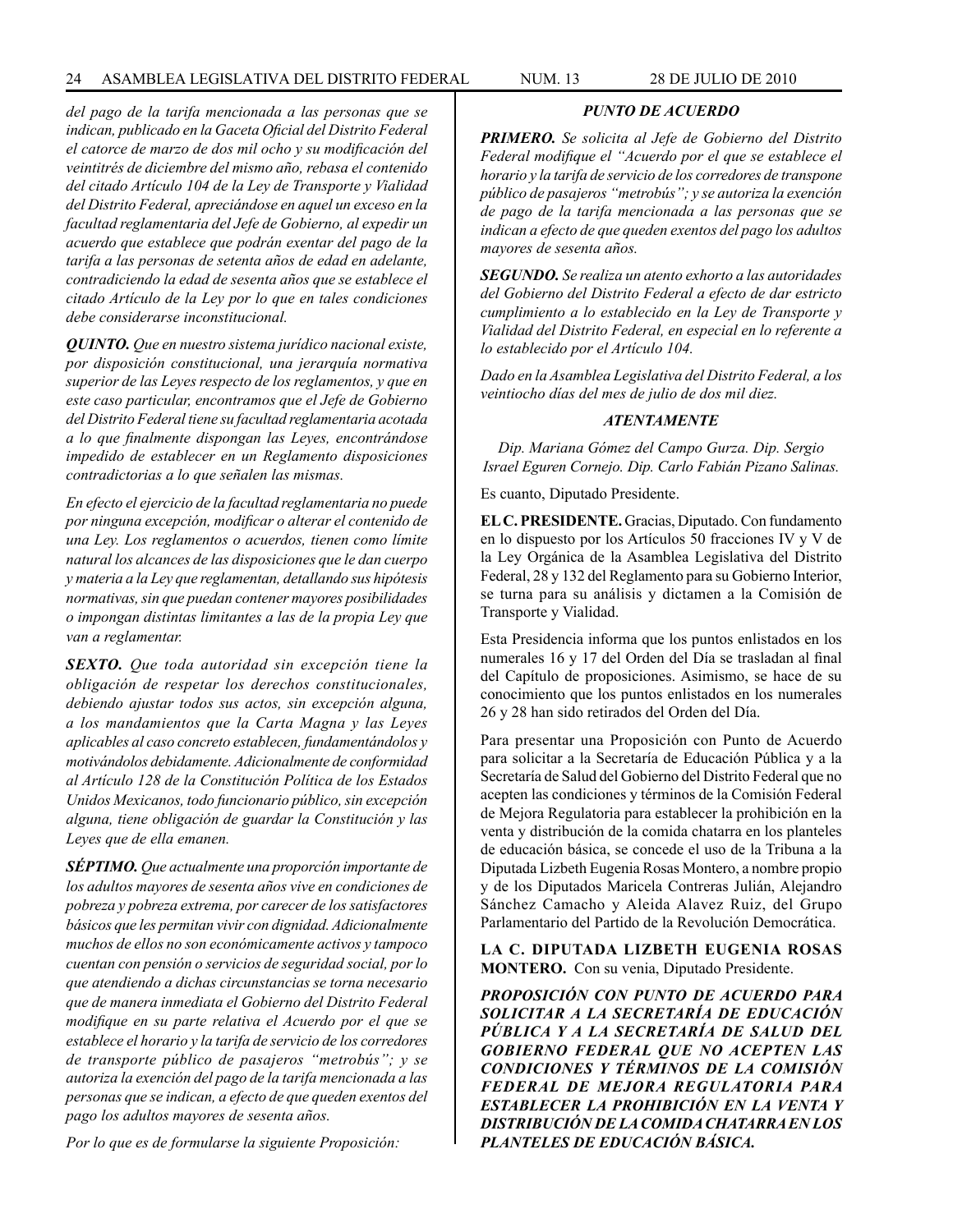# ASAMBLEA LEGISLATIVA DEL DISTRITO FEDERAL NUM. 13 28 de JULIo DE 2010 25

*Las y los Diputados Maricela Contreras Julián, Alejandro Sánchez Camacho, Aleida Alavés Ruiz y Lizbeth Eugenia Rosas Montero, integrantes del Partido de la Revolución Democrática, con fundamento en lo dispuesto por los Artículos 10 fracción XI, 17 fracción VI de la Ley Orgánica y 133 del Reglamento para el Gobierno Interior de la Asamblea Legislativa del Distrito Federal, sometemos a la consideración de esta Soberanía, la siguiente Proposición con Punto de Acuerdo, bajo las siguientes:*

#### *CONSIDERACIONES*

*La alimentación sana y adecuada forma parte de uno de los derechos reconocidos en diversos instrumentos internacionales y en el marco jurídico de nuestro país.*

*Entre los principales obstáculos para que se pueda acceder a este derecho se encuentran las limitantes económicas para adquirir los insumas mínimos para una buena alimentación, los malos hábitos alimenticios y la creciente oferta de determinados productos con escaso valor nutricional y alto contenido calórico, conocida comúnmente como comida chatarra.*

*Las consecuencias son variadas, sin embargo, uno de los problemas en los que se ha centrado la atención por su alarmante progreso es el relativo al sobrepeso y la obesidad, sobre todo en niños y niñas por el aumento en el riesgo de desarrollar enfermedades crónicas, como la Mellitus, Hipertensión Arterial Sistémica, Cardiopatías, Dislipidemia y algunos tipos de Cáncer que son las principales causas de mortalidad en nuestro país.*

*Datos de la Encuesta Nacional de Salud en los Escolares, elaborada por el Instituto Nacional de Salud Pública (INSP), indican que un niño tiene cuatro veces más posibilidades de encontrar en la cooperativa de su escuela un dulce que un vaso de leche o verdura. Afirma también que esos establecimientos priorizan en su oferte productos altamente calóricos, ya que 81% de las cooperativas de las primarias en el país ofrecen dulces, el 78.8% botanas industrializadas, el 71.8% refrescos y el 48% pastelitos industrializados.*

*En contraste con estos datos. Sólo el 50% vende agua pura embotellada, 29% yogurt, otro 20% verdura fresca y sólo el 19% leche.*

*En el caso de las secundarias, la encuesta citada arrojó datos de que en 9 de cada 10 planteles venden dulces, botanas industrializadas, tortas y refrescos; mientras que una de cada cinco vende leche. Señala también que sólo el 52% de las primarias y el 58% de las secundarias disponen de agua gratuita para sus estudiantes.*

*Los resultados mostrados en esa encuesta, al entrevistar a 73 mil 560 niños de 644 escuelas primarias y secundarias, indican que el 30% de los estudiantes de primarias y el 31.7% de secundaria presentaban sobrepeso y obesidad. De manera paradójica, también se encontró que un sector presentas serias deficiencias nutricionales, ya que el 20% de los niños de primaria padece anemia, mientras que en secundaria esta cifra se eleva a 32.5%.*

*Pero el tema no se agota ahí, sino que el costo derivado de la atención de la obesidad y el sobrepeso del 2000 al 2008 se elevó en 60 por ciento la atención de enfermedades relacionadas con dichos padecimientos al pasar de 26 mil millones de pesos a más de 40 mil millones, saturando a los servicios de salud por enfermedades perfectamente prevenibles. Un ejemplo de lo anterior es que en el Distrito Federal tres de cuatro camas hospitalarias son ocupadas por personas con algún problema vinculado a la obesidad, lo cual podía evitarse si se toman medidas como prohibir la venta de productos que son causantes de esos males como la comida chatarra en las escuelas.*

*Lo anterior evidencia la necesidad de regresar al concepto original de las cooperativas escolares, como un espacio de organización y fomento económico, no como negocios de algunas empresas que se convierten en distribuidores de comida chatarra; por lo que urge una decisión contundente contra el expendio de este tipo de alimentos en las 217 mil escuelas de México.*

*Una estrategia integral que no se encuentre maniatada por intereses lucrativos que existen detrás, o que contengan acciones generales que representen sólo recomendaciones, sin que nadie esté obligado a cumplirlas, es lo que se requiere.*

*Por esos motivos, es que resulta inaceptable que la Comisión Federal de Mejora Regulatoria (COFEMER) haya recomendado a la Secretaría de Educación Pública y a la Secretaría de Salud aplazar la entrada en vigor de los Lineamientos Generales para el expendio o distribución de alimentos y bebidas en los establecimientos de consumo escolar de los planteles de educación básica.*

*Los argumentos en los que se basa la COFEMER argumentan valorar el costo beneficio que tendría prohibir esos productos en las escuelas, mencionando que tan sólo la empresa ConMéxico que agrupa a Pepsi, Sabritas y Gamesa, dejaría de percibir 10 mil 600 millones de pesos, es decir, está por encima la ganancia de una empresa que la salud de la población infantil.*

*En ese contexto, la COFERMER se convierte en portavoz de los intereses de la industria de la comida chatarra, al colocarse a su lado y sugerir que se aplace la prohibición de venta y distribución de ese tipo de productos en las escuelas de todo el país en el próximo ciclo escolar*

*En el Grupo Parlamentario del Partido de la Revolución Democrática estamos convencidos de que se deben tomar acciones contundentes para fomentar hábitos alimenticios en la población y propiciar una alimentación sana, muestra de ello es que en desde el 3 de mayo de este año, entró en vigor una reforma a la Ley para la Prevención y el Tratamiento de la Obesidad y los Trastornos Alimenticios donde expresamente se prohíbe la venta y distribución de la comida chatarra en todos los planteles educativos a cargo del Gobierno del Distrito Federal.*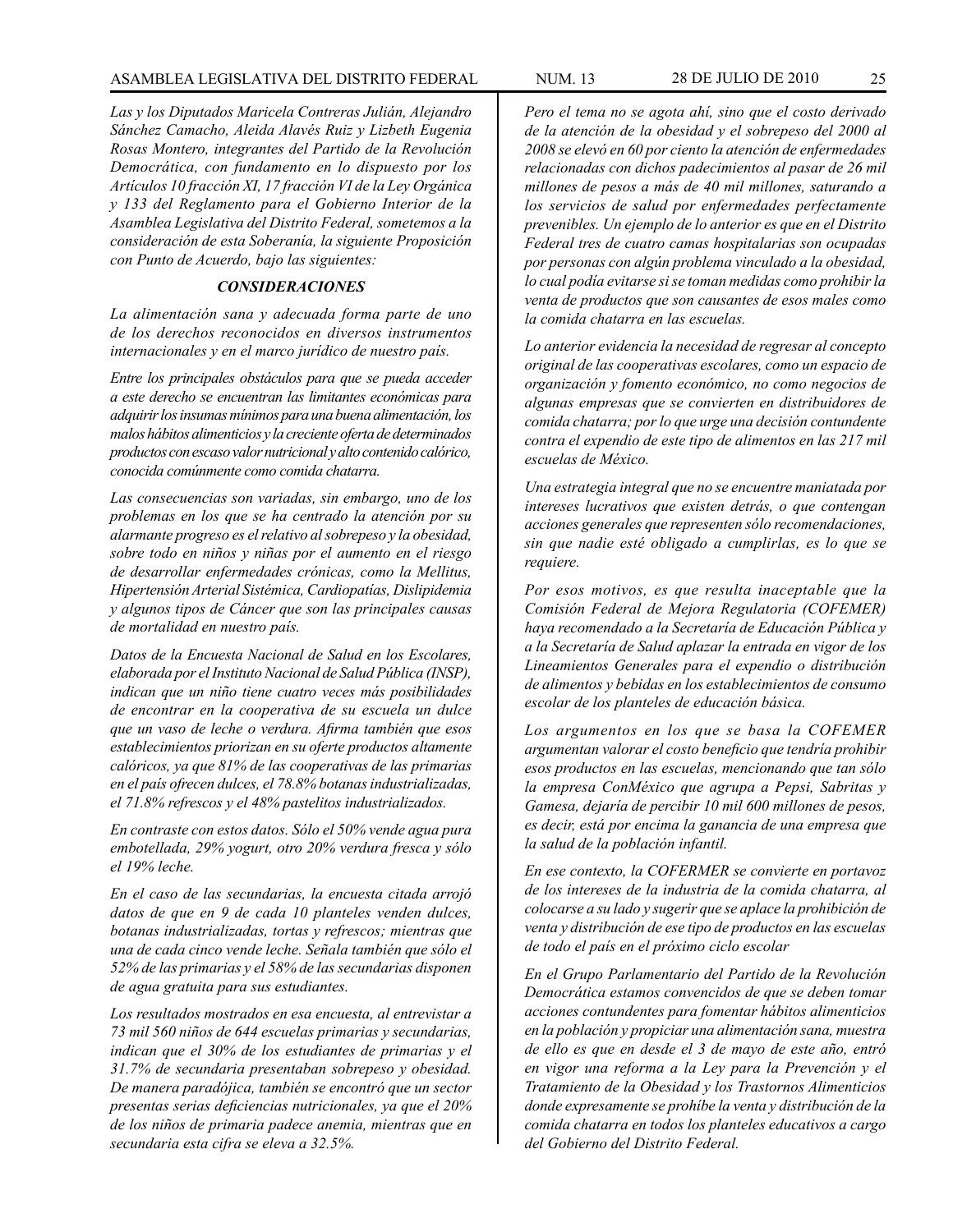## 26 ASAMBLEA LEGISLATIVA DEL DISTRITO FEDERAL NUM. 13 28 de JULIo de 2010

*Este debe ser un ejemplo a seguir por parte de las autoridades del Gobierno Federal y no andarse con titubeos ante las presiones económicas de las empresas; deben aprender de las decisiones de los gobiernos estatales de Baja California Sur y Guerrero, respecto a la prohibición de anunciar, distribuir y comercializar la denominada comida chatarra en los planteles de educación básica de esas entidades federativas.*

*Por lo anteriormente expuesto y fundado, se somete como de urgente y obvia resolución el siguiente:*

# *PUNTO DE ACUERDO*

*PRIMERO. La Asamblea Legislativa del Distrito Federal exhorta respetuosamente a la Secretaría de Educación Pública y a la Secretaría de Salud del Gobierno Federal para que no cedan ante los chantajes económicos e intereses de la industria de la denominada comida chatarra y no acepten los términos y condiciones de la Comisión Federal de Mejora Regulatoria respecto a la sugerencia de aplazar la entrada en vigor de entrada en vigor de los Lineamientos Generales para el expendio o distribución de alimentos y bebidas en los establecimientos de consumo escolar de los planteles de educación básica.*

*SEGUNDO. La Asamblea Legislativa del Distrito Federal exhorta a la Secretaría de Educación Pública y a la Secretaría de Salud del Gobierno Federal para que instrumenten todas las medidas y acciones necesarias a efecto de que los Lineamientos Generales para el expendio o distribución de alimentos y bebidas en los establecimientos de consumo escolar de los planteles de educación básica entren en vigor el próximo ciclo escolar que comienza en agosto de 2010.*

*TERCERO. Publíquese en dos diarios de circulación nacional.*

*Recinto de la Asamblea Legislativa del Distrito Federal, a los 28 días del mes de julio de 2010 de 2010.*

#### *ATENTAMENTE*

*Dip. Maricela Contreras Julián, Dip. Alejandro Sánchez Camacho y Dip. Lizbeth Eugenia Rosas Montero*

Es cuanto, Diputado Presidente.

**EL C. PRESIDENTE.** Gracias, Diputada. En términos de lo dispuesto por el Artículo 133 del Reglamento para el Gobierno Interior de la Asamblea Legislativa del Distrito Federal, consulte la Secretaría a la Diputación Permanente en votación económica si la propuesta presentada por la Diputada Lizbeth Eugenia Rosas Montero, se considera de urgente y obvia resolución.

**EL C. SECRETARIO.** Por instrucciones de la Presidencia y en votación económica se consulta a la Diputación Permanente si la propuesta de referencia se considera de urgente y obvia resolución.

Los que estén por la afirmativa, sírvanse manifestarlo levantando la mano.

Los que estén por la negativa, sírvanse manifestarlo levantando la mano.

Se considera de urgente y obvia resolución, Diputado Presidente.

**EL C. PRESIDENTE.** Gracias, Diputado Secretario. Está a discusión la propuesta. ¿Existen oradores en contra?

Proceda la Secretaría a preguntar a la Diputación Permanente en votación económica si es de aprobarse la propuesta a discusión.

**EL C. SECRETARIO.** Por instrucciones de la Presidencia y en votación económica se pregunta a la Diputación Permanente si está a favor o en contra de la propuesta sometida a su consideración.

Los que estén por la afirmativa, sírvanse manifestarlo levantando la mano.

Los que estén por la negativa, sírvanse manifestarlo levantando la mano.

Aprobada la propuesta, Diputado Presidente.

**EL C. PRESIDENTE.** Gracias, Diputado Secretario. Remítase a las autoridades correspondientes para los efectos legales a que haya lugar.

Para presentar una Proposición con Punto de Acuerdo a través del cual esta Diputación Permanente de la Asamblea Legislativa del Distrito Federal exhortar, uno, al Secretario de Seguridad Pública, Manuel Mondragón, a informar a esta institución sobre los motivos de este inusual resguardo del cuerpo de granaderos ante la marcha conmemorativa del inicio de la Revolución Cubana. Asimismo, si este método será en adelante una conducta institucional ante toda manifestación, para que esta institución tenga una postura ante el asunto; dos, al Secretario de Seguridad Pública, Manuel Mondragón, informe a la Comisión de Seguridad de este órgano, sobre los incidentes violentos contra manifestantes de la marcha conmemorativa de la Revolución Cubana, y tres, al Secretario de Seguridad Pública, Manuel Mondragón, para que informe sobre la utilización de mecanismos de concertación y comunicación previas a toda manifestación y los avisos pertinentes al desarrollo de los operativos de resguardo, siendo que en la marcha aludida, no se acudió al recurso de la comunicación previo al evento, se concede el uso de la Tribuna al Diputado José Arturo López Cándido, a nombre propio y de los Diputados Ana Estela Aguirre y Juárez y Juan Pablo Pérez Mejía, del Grupo Parlamentario del Partido del Trabajo.

**EL C. DIPUTADO JOSÉ ARTURO LÓPEZ CÁNDIDO**. Gracias, señor Presidente.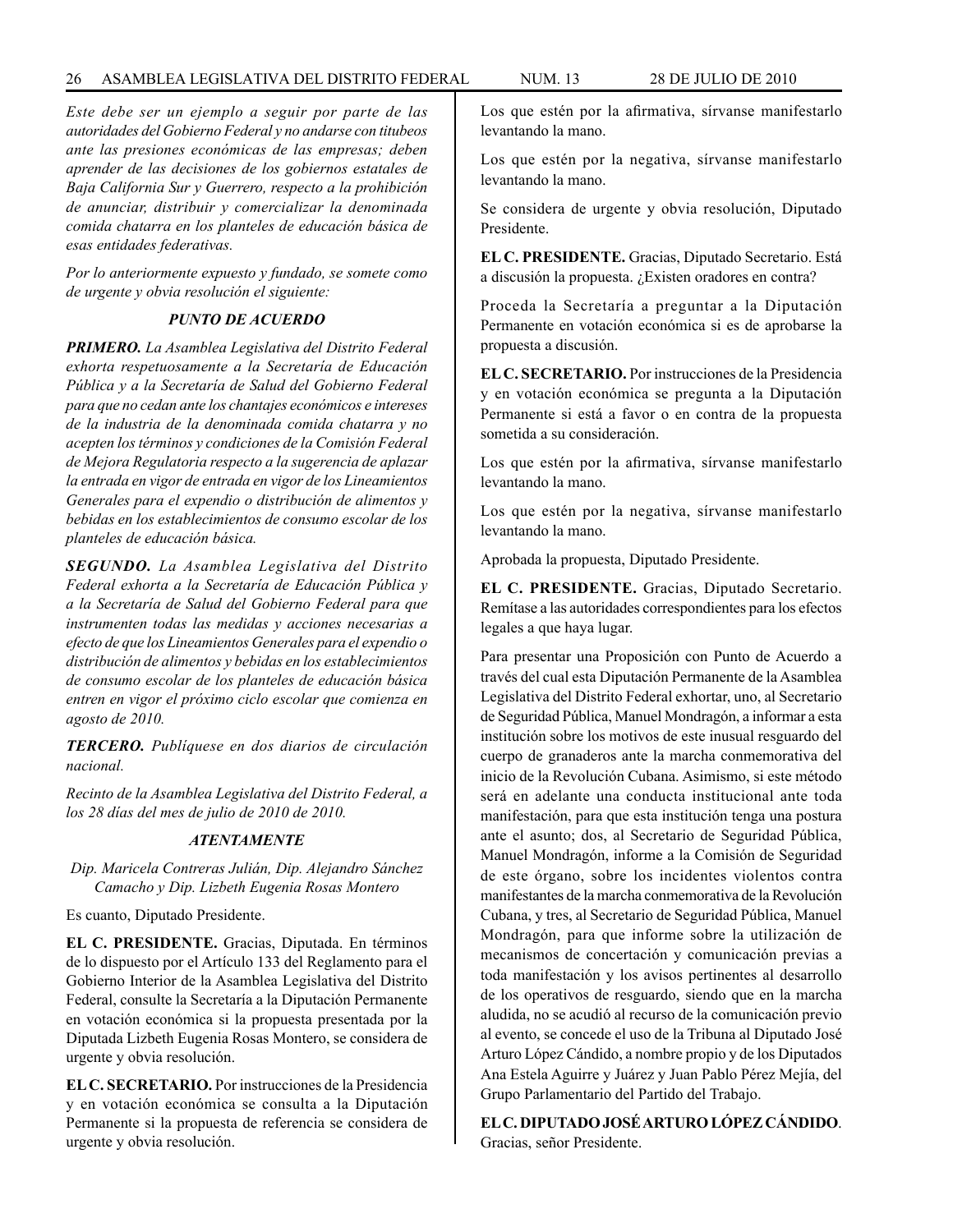*PROPOSICIÓN CON PUNTO DE ACUERDO DE URGENTE Y OBVIA RESOLUCIÓN A TRAVÉS DEL CUAL ESTA COMISIÓN PERMANENTE DE LA ASAMBLEA LEGISLATIVA DEL DISTRITO FEDERAL EXHORTA, PRIMERO. AL SECRETARIO DE SEGURIDAD PÚBLICA, MANUEL MONDRAGÓN A INFORMAR A ESTA INSTITUCIÓN SOBRE LOS MOTIVOS DE ESTE INUSUAL RESGUARDO DEL CUERPO DE GRANADEROS ANTE LA MARCHA CONMEMORATIVA DEL INICIO DE LA REVOLUCIÓN CUBANA. ASIMISMO SI ESTE MÉTODO SERÁ, EN ADELANTE, UNA CONDUCTA INSTITUCIONAL ANTE TODA MANIFESTACIÓN, PARA QUE ESTA INSTITUCIÓN TENGA UNA POSTURA ANTE EL ASUNTO. SEGUNDO. AL SECRETARIO DE SEGURIDAD PÚBLICA, MANUEL MONDRAGÓN INFORME A LA COMISIÓN DE SEGURIDAD DE ESTE ÓRGANO, SOBRE LOS INCIDENTES VIOLENTOS CONTRA MANIFESTANTES DE LA MARCHA CONMEMORATIVA DE LA REVOLUCIÓN CUBANA, Y TERCERO. AL SECRETARIO DE SEGURIDAD PÚBLICA, MANUEL MONDRAGÓN INFORME SOBRE LA UTILIZACIÓN DE MECANISMOS*  DE CONCERTACIÓN Y COMUNICACIÓN *PREVIOS A TODA MANIFESTACIÓN Y LOS AVISOS PERTINENTES AL DESARROLLO DE LOS OPERATIVOS DE RESGUARDO, SIENDO QUE EN LA MARCHA ALUDIDA NO SE ACUDIÓ AL RECURSO DE LA COMUNICACIÓN PREVIO AL EVENTO.*

*Los que suscriben José Arturo López Cándido, Ana Estela Aguirre y Juárez y Juan Pablo Pérez Mejía, en nuestra calidad de Diputados locales de la V Legislatura de la Asamblea Legislativa del Distrito Federal, integrantes del Grupo Parlamentario del Partido del Trabajo, con fundamento en lo dispuesto por los Artículos 17 fracción VI de la Ley Orgánica de la Asamblea Legislativa Distrito Federal, 93 y 133 del Reglamento para el Gobierno Interior de la Asamblea Legislativa del Distrito Federal, sometemos a la consideración del pleno de esta Soberanía la Proposición con Punto de Acuerdo de urgente y obvia resolución a través del cual esta Comisión Permanente de la Asamblea Legislativa del Distrito Federal exhorta, Primero. Al Secretario de Seguridad Pública, Manuel Mondragón a informar a esta Institución sobre los motivos de este inusual resguardo del Cuerpo de Granaderos ante la Marcha Conmemorativa del inicio de la Revolución Cubana. Asimismo si este método será, en adelante, una conducta institucional ante toda manifestación, para que esta Institución tenga una postura ante el asunto. Segundo. Al Secretario de Seguridad Pública, Manuel Mondragón informe a la Comisión de Seguridad de este Órgano, sobre los incidentes violentos contra manifestantes de la Marcha Conmemorativa de la Revolución Cubana, y Tercero. Al Secretario de Seguridad Pública, Manuel Mondragón informe sobre la utilización de mecanismos de concertación* 

*y comunicación previos a toda manifestación y los avisos pertinentes al desarrollo de los operativos de resguardo, siendo que en la marcha aludida no se acudió al recurso de la comunicación previo al evento, al tenor de los siguientes:*

#### *CONSIDERANDOS*

*1. El día lunes 26 de julio del presente diversas organizaciones conmemoraron el aniversario del evento que dio inicio a la Revolución Cubana. Desde hace 20 años las organizaciones convocantes han marchado sin incidentes, en orden y respetando los lineamientos de la libre manifestación.*

*2. Inusualmente una fila de granaderos confinó con escudos a los cerca de 3 mil manifestantes a concentrarse en dos carriles, golpeando a algunos manifestantes. Según informa La Jornada, "de acuerdo con Tamara Barra, integrante de la Coordinación Nacional del Movimiento Mexicano de Solidaridad con Cuba, los organizadores trataron de negociar el espacio de la marcha, que se efectúa año con año de manera pacífica, pero el Jefe de la Policía Capitalina, Manuel Mondragón, dijo que si querían manifestarse sería de esa forma. Esta mujer Barra sufrió contusiones en el brazo izquierdo al ser golpeada con los escudos de los granaderos, mientras Bulmaro Muñiz, quien sostenía un extremo de la bandera cubana, cayó al piso, donde fue golpeado. Alrededor de 30 personas resultaron con golpes en el afán de la policía por replegarnos a un solo carril, añadió.*

*3. Esta Asamblea Legislativa ha pugnado por la libre manifestación de diversos grupos afines a diversas tendencias y temas, y está enterada que la manifestación mencionada, como muchas otras, avisa con antelación el recorrido al Gobierno del Distrito Federal, por lo tanto el Gobierno y la Secretaría de Seguridad Pública, tiene los contactos con las dirigencias para avisar cualquier cambio en el tipo de operativos que vigilan los recorridos. Al tener los contactos y mecanismos de concertación y de comunicación con las organizaciones, se tuvo la oportunidad, con mucha antelación, de haber avisado a los coordinadores, del cambio de tácticas del operativo granadero para que los manifestantes tomaran las medidas pertinentes. Esa es una conducta de gobernabilidad. Lo que sucedió, entonces, posee connotaciones de dolo, provocación o simplemente establecer un mensaje de un cambio de actitud hacia las manifestaciones. La agresividad del cuerpo de granaderos fue innecesaria, incitadora de reacciones violentas, hecho que no sucedió debido a la moderación de los grupos manifestantes, y, lo peor, intimidatoria por parte de un cuerpo de seguridad que tiene los instrumentos de comunicación necesarios para avisar del cambio en la operación de resguardo de la marcha. Incluso la declaración de respuesta del titular de la Secretaría de Seguridad, Manuel Mondragón, posee un acento autoritario de "si querían manifestarse sería de esa forma".*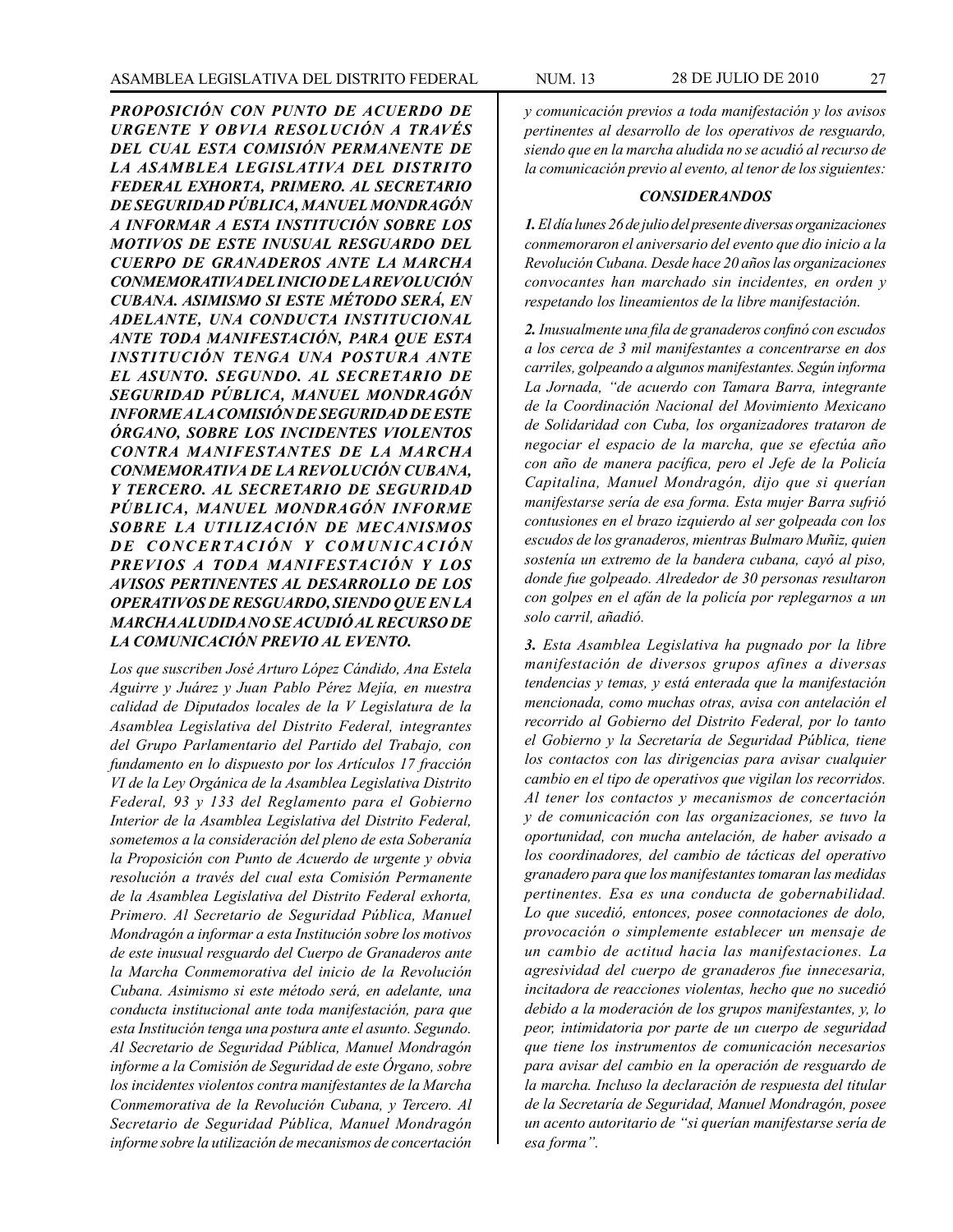*4. El cuerpo de granaderos obedece a órdenes superiores en sus operativos. Los incidentes del lunes 26 están marcando una diferencia en el trato a manifestantes ya que se observaron, recientemente, marchas mucho menores que ocuparon el mismo espacio y que no tuvieron esa experiencia de confinamiento. El orden público es un asunto de gobernabilidad, y en el caso, democrática, por lo que es necesario manifestar las diferencias pertinentes. Ante ello es necesario restablecer formas de comunicación que este caso avisa, están perdidas. Ello es urgente ya que la Ciudad tiene manifestaciones mucho más númerosas, con Ciudadanos legítimamente irritados por diversas causas locales y federales y la conducta mostrada el lunes 26 de julio propiciará, inevitablemente, enfrentamientos con violencia.*

*Por lo expuesto, someto a consideración de esta Honorable Asamblea Legislativa del Distrito Federal, la siguiente Proposición con Punto de Acuerdo de urgente y obvia resolución: Esta Comisión Permanente de la Asamblea Legislativa del Distrito Federal, exhorta:*

*PRIMERO. Al Secretario de Seguridad Pública, Manuel Mondragón a informar a esta Institución sobre los motivos de este inusual resguardo del cuerpo de granaderos ante la Marcha Conmemorativa del inicio de la Revolución Cubana. Asimismo si este método será, en adelante, una conducta institucional ante toda manifestación, para que esta Institución tenga una postura ante el asunto.* 

*SEGUNDO. Al Secretario de Seguridad Pública, Manuel Mondragón informe a la Comisión de Seguridad de este Órgano, sobre los incidentes violentos contra manifestantes de la Marcha Conmemorativa de la Revolución Cubana, y* 

*TERCERO. Al Secretario de Seguridad Pública, Manuel Mondragón informe sobre la utilización de mecanismos de concertación y comunicación previos a toda manifestación y los avisos pertinentes al desarrollo de los operativos de resguardo, siendo que en la marcha aludida no se acudió al recurso de la comunicación previo al evento.*

#### *ATENTAMENTE*

*Dip. José Arturo López Cándido*

Gracias, señor Presidente.

**EL C. PRESIDENTE.** Gracias, Diputado. Con fundamento en lo dispuesto por los Artículos 50 fracciones IV y V de la Ley Orgánica de la Asamblea Legislativa del Distrito Federal, 28 y 132 del Reglamento para su Gobierno Interior, se turna para su análisis y dictamen a la Comisión de Seguridad Pública.

Para presentar una Proposición con Punto de Acuerdo por el que se cita a comparecer al Director del Registro Público de la Propiedad y del Comercio, Licenciado José Guadalupe Medina Romero, ante la Comisión de Administración Pública Local de la Asamblea Legislativa del Distrito Federal, para que rinda un informe sobre los avances y resultados del programa de modernización que esta dependencia lleva a cabo, se concede el uso de la Tribuna a la Diputada Lizbeth Eugenia Rosas Montero, del Grupo Parlamentario del Partido de la Revolución Democrática.

# **LA C. DIPUTADA LIZBETH EUGENIA ROSAS MONTERO.** Con su venia, Diputado Presidente.

*PROPOSICIÓN CON PUNTO DE ACUERDO POR EL QUE SE CITA A COMPARECER AL DIRECTOR DEL REGISTRO PÚBLICO DE LA PROPIEDAD Y DEL COMERCIO, LIC. JOSÉ GUADALUPE MEDINA ROMERO, ANTE LA COMISIÓN DE ADMINISTRACIÓN PÚBLICA LOCAL, DE LA ASAMBLEA LEGISLATIVA DEL DISTRITO FEDERAL, PARA QUE RINDA UN INFORME SOBRE LOS AVANCES Y RESULTADOS DEL PROGRAMA DE MODERNIZACIÓN QUE ESTA DEPENDENCIA LLEVA A CABO.*

*La que suscribe, Diputada Local, Integrante del Grupo Parlamentario del Partido de la Revolución Democrática de la V Legislatura de la Asamblea Legislativa del Distrito Federal, y con fundamento en lo dispuesto en el Artículo 11, 17 fracción VI, 18 fracción VII de la Ley Orgánica, 93, 98 y 133 del Reglamento para el Gobierno Interior, ambos de la Asamblea Legislativa del Distrito Federal, someto a la consideración de esta Diputación Permanente, con carácter de urgente y obvia resolución, la siguiente Proposición con Punto de Acuerdo por la que se solicita al Lic. José Guadalupe Medina Romero, Director del Registro Público de la Propiedad y del Comercio, ante la Comisión de Administración Pública Local, de la Asamblea Legislativa del Distrito Federal, para que rinda un informe sobre los avances y resultados del programa de modernización que esta dependencia lleva a cabo al tenor de los siguientes:*

#### *ANTECEDENTES*

*PRIMERO. El Registro Público de la Propiedad surge como resultado de las necesidades de la vida diaria, con el propósito de evitar que las transmisiones y los gravámenes relativos a los bienes inmuebles se efectuaran en forma clandestina.*

*SEGUNDO. El poder público esta obligado a ofrecer a la población condiciones de seguridad jurídica que garanticen la propiedad y poSesión de los bienes y favorezcan la transparencia de las relaciones entre los particulares, a fin de impulsar el desarrollo económico y social.*

*TERCERO. En el Distrito Federal, es la Institución de Gobierno que tiene la encomienda de otorgar seguridad jurídica, publicitando información fidedigna y certera a los habitantes de esta Ciudad.*

*CUARTO. Su principal objetivo es dar certeza y seguridad jurídica a los actos relacionados con el Patrimonio Inmobiliario y Mobiliario, así como aquéllos que se refieran a la constitución de personas morales o en relación con ellas, que por disposición de Ley deben Inscribirse para producir efectos contra terceros y cuya actividad es Indispensable para fortalecer el régimen de derecho.*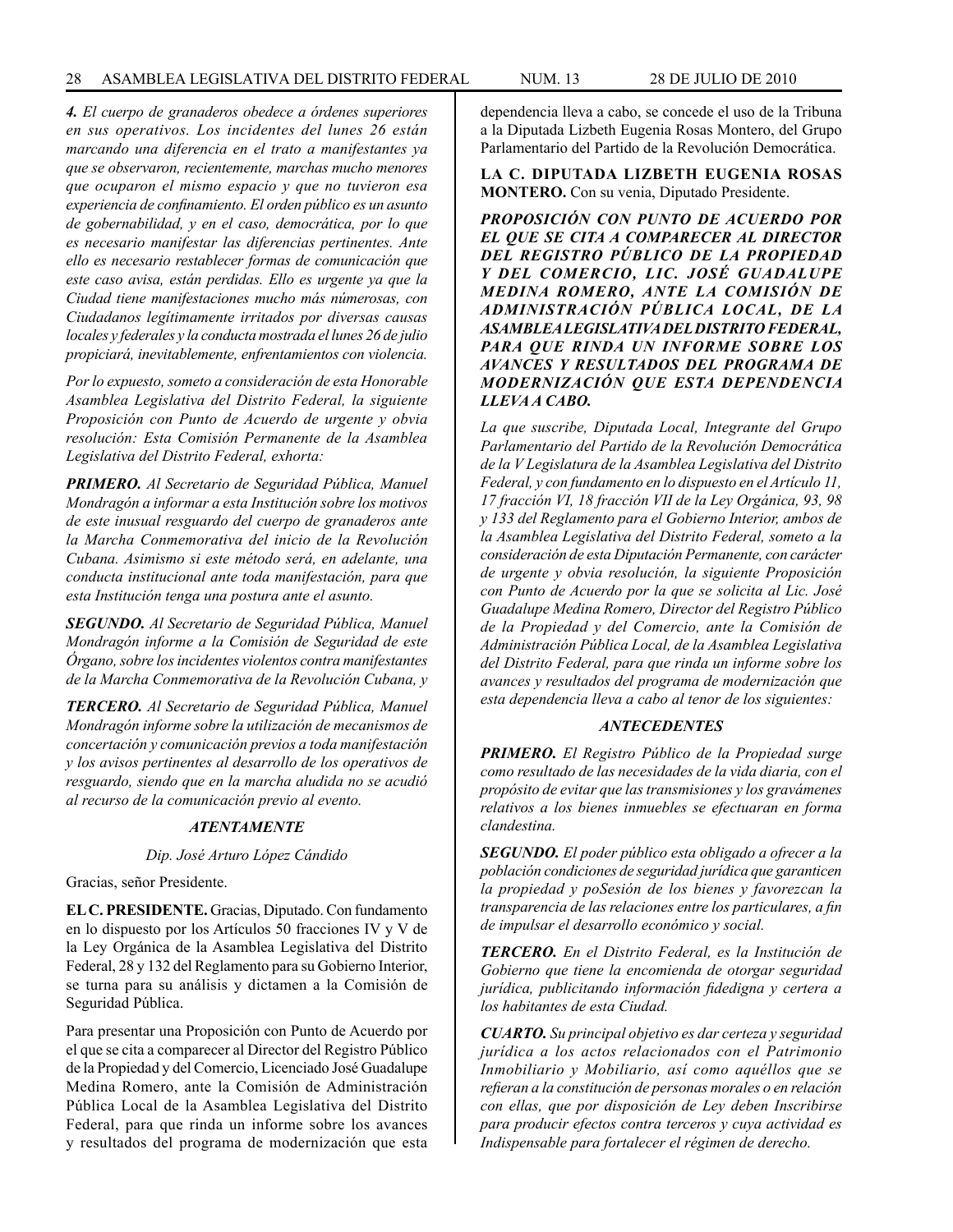*QUINTO. En este sentido, las acciones de modernización emprendidas desde el año 2000 por el gobierno de esta Ciudad, no deben de limitase en solo fortalecer el procedimiento operativo interno sino a reconocer que la finalidad de esta Institución registral es otorgar seguridad jurídica sobre la propiedad Inmobiliaria y, a partir de esta, promover la actividad económica y social.*

*Por lo anteriormente señalado, y a raíz del número de quejas por el servicio y atención que presta el Registro Público de la Propiedad, resulta necesario que el Director, Lic. José Guadalupe Medina Romero, rinda un informe sobre los avances y resultados del programa de modernización que esta dependencia lleva a cabo, al tenor de los siguientes:*

# *CONSIDERANDOS*

*PRIMERO. El Programa de Modernización del Registro Público de la Propiedad, es mucho más que un proceso de actualización técnico y administrativo de actos relativos a la propiedad inmueble (o mercantil). El Registro proclama todavía más: proclama en presente y frente a terceros, la titularidad y contenido de derechos reales. Los asientos del Registro contienen declaraciones públicas sobre cuáles son hoy las situaciones jurídicas de los bienes inscritos.*

*SEGUNDO. No se trata de aplicar los recursos tecnológicos porque sí, sino de tomar en cuenta las necesidades de los Ciudadanos y de tener un instrumento eficaz en el otorgamiento de seguridad jurídica. Fortaleciendo la calidad en el servicio, integrando todos los recursos para facilitar el acceso a ellos y su utilización.*

*TERCERO. El rezago y las constantes quejas que han sido recibidas en la Comisión de Notariado de esta Asamblea Legislativa, muestran que el 70 % de las mismas tienen una injerencia directa o indirecta con los trámites que se realizan en el Registro Público de la Propiedad. Los usuarios de este servicio manifiestan su inconformidad ya que el servicio y la atención no cumplen con las expectativas de modernización que la dependencia planteo, pues consideran que la atención es deficiente y con retraso en la prestación de servicios.*

*Con fundamento en los Artículos 10, fracción XX, 58 fracción XII de la Ley Orgánica de la Asamblea Legislativa del Distrito Federal, señalan que esta Asamblea Legislativa esta facultada para citar a los servidores públicos de la Administración Pública del Distrito Federal para que informen al Pleno, a la Diputación Permanente o a las Comisiones cuando se discutan asuntos de su competencia.*

*Por lo antes expuesto y con fundamento en la normatividad mencionada, someto a consideración de esta Soberanía el siguiente:*

# *PUNTO DE ACUERDO*

*PRIMERO. Se cita a comparecer al Lic. José Guadalupe Medina Romero, Director del Registro Público de la Propiedad y del Comercio ante la Comisión de* 

*Administración Pública Local, de la Asamblea Legislativa del Distrito Federal, para que rinda un informe sobre los avances y resultados del programa de modernización que esta dependencia lleva a cabo.*

*SEGUNDO. La comparecencia del Lic. José Guadalupe Medina Romero, tendrá lugar en Gante 15, sala 4, 2° piso, Col. Centro, Delegación Cuahutémoc, C.P. 0600, México Distrito Federal, el martes 3 de agosto del 2010, de 10:00 a 13:00 hrs.* 

*TERCERO. La comparecencia del Director del Registro Público de la Propiedad y del Comercio, será ante la Comisión de Administración Pública Local.*

*CUARTO. La comparecencia del Director del Registro Público de la Propiedad y del Comercio se desarrollará conforme al siguiente procedimiento:*

*1. Bienvenida y presentación del servidor público a cargo del Diputado Presidente de la Comisión de Administración Pública Local.*

*2. Exposición y rendición del informe requerido en la Proposición con Punto de Acuerdo de 20 minutos a cargo del Director del Registro Público de la Propiedad y del Comercio.*

*3. Preguntas por 5 minutos a cargo de los Diputados Integrantes de la Comisión.*

*4. Ronda de respuestas del Director del Registro Público de la Propiedad y del Comercio a los Diputados integrantes de la comisión.*

*5. Una sola ronda de réplicas por parte de los Diputados Integrantes de la Comisión de 5 minutos.*

*6. Agradecimiento al servidor público que compareció.*

*Asamblea Legislativa del Distrito Federal, a 28 de Julio de 2010.*

#### *ATENTAMENTE*

*Dip. Lizbeth Eugenia Rosas Montero y Dip. Rocío Barrera Badillo.*

Es cuanto, Diputado.

**EL C. PRESIDENTE.** Gracias Diputada. En términos de lo dispuesto por el Artículo 133 del Reglamento para el Gobierno Interior de la Asamblea Legislativa del Distrito Federal, consulte la Secretaría a la Diputación Permanente en votación económica si la propuesta presentada por la Diputada Lizbeth Eugenia Rosas Montero se considera de urgente y obvia resolución.

**EL C. SECRETARIO.** Por instrucciones de la Presidencia y en votación económica se consulta a la Diputación Permanente si la propuesta de referencia se considera de urgente y obvia resolución.

Los que estén por la afirmativa, sírvanse manifestarlo levantando la mano.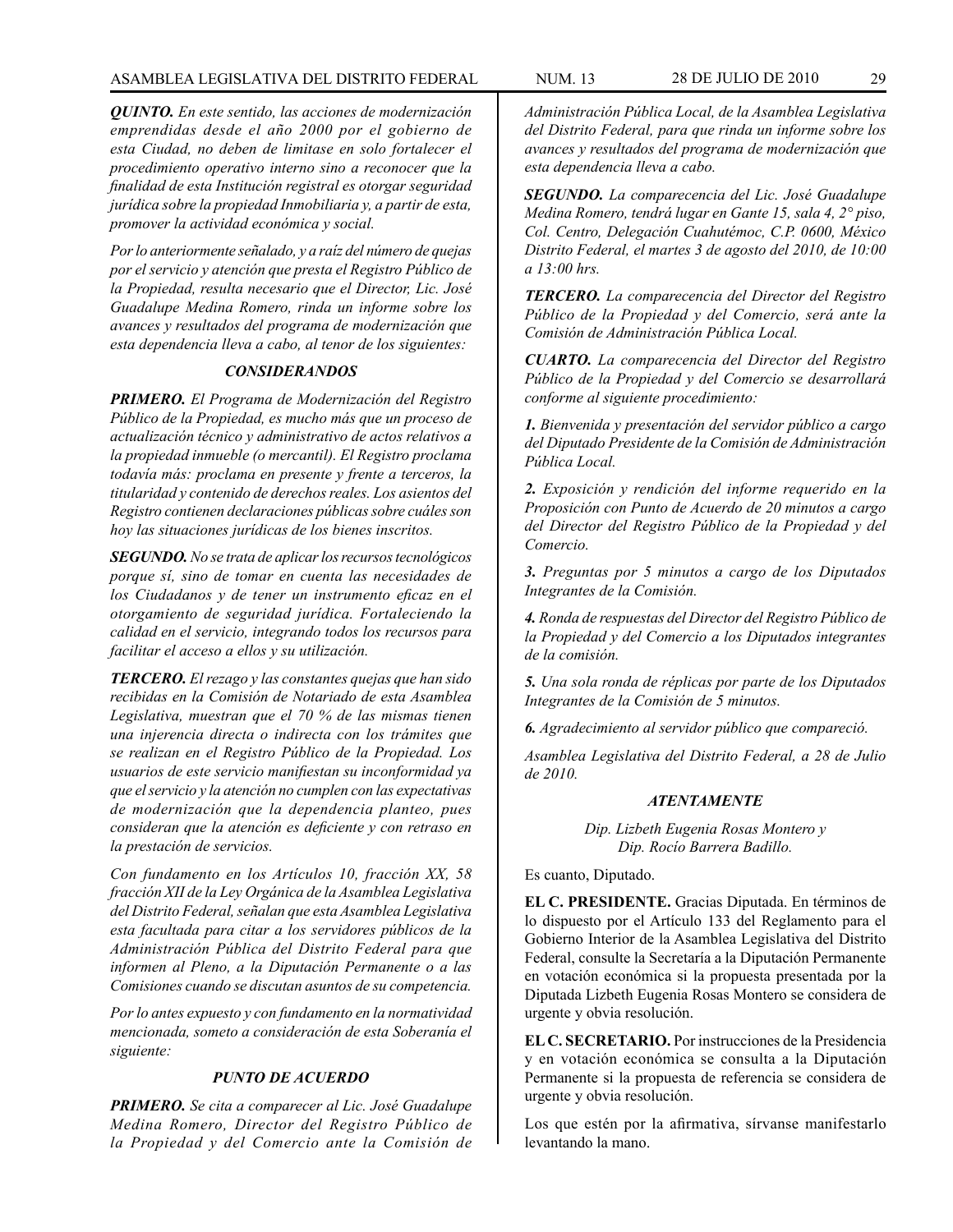Los que estén por la negativa, sírvanse manifestarlo levantando la mano.

Se considera de urgente y obvia resolución, Diputado Presidente.

**EL C. PRESIDENTE.** Gracias Diputado Secretario. Está a discusión la propuesta. ¿Existen oradores en contra?

Diputado Carlo Fabián Pizano, hasta por 10 minutos.

**EL C. DIPUTADO CARLO FABIÁN PIZANO SALINAS.** Nos parece que la urgencia de la comparecencia se quedó corta. Tendría que haber sido para esta misma semana.

El asunto es que tenemos parado el tráfico jurídico en la Ciudad de México y por supuesto que urge que se nos informe qué vamos a hacer para restablecer el asunto. Quiero explicarlo.

Estamos a favor de la modernización y reconocemos al Gobierno de la Ciudad el proceso para asegurar mayor seguridad jurídica en todos los trámites que tengan qué ver con los inmuebles en la Ciudad de México. Son conocidas las historias de folios perdidos, de inmuebles que tienen dos, tres, cuatro propietarios y me parece que el procedimiento de modernización asegura tener más transparencia y mayor seguridad sobre todo para todos los capitalinos que tienen un bien inmueble en la Ciudad de México.

El asunto es que el proceso que tomaron para modernizar los folios reales y pasarlos de un folio real a un folio electrónico está generando que los compradores, que las personas que prestan para que personas distintas puedan adquirir un bien inmueble no estén realizando las operaciones porque los certificados de gravámenes están saliendo vencidos, y por lo tanto si sale un certificado vencido, no hay la seguridad de que la compraventa que voy a celebrar o que la hipoteca que me va a permitir adquirir la casa, tenga la certeza de que voy a ser el propietario. ¿Por qué? Porque al yo pedir un certificado de libertad de gravámenes se me da un periodo de gracia de 90 días para que mi operación tenga prioridad, y por lo tanto no entre una compraventa distinta que pueda ser que alguien venda dos veces o que hipoteque dos veces, y como los certificados están saliendo vencidos los compradores y los bancos prefieren esperarse a que haya certificados con vigencia antes de firmar ante el Notario.

Por lo que consideramos importante mandar una señal desde la Asamblea con representantes populares de que es urgente cambiar la metodología por la cual se está haciendo el procedimiento de modernización, porque son compatibles, modernizar el registro y seguir garantizando seguridad jurídica a los capitalinos del Distrito Federal.

Es cuanto, Diputado Presidente.

**EL C. PRESIDENTE.** Gracias, Diputado Pizano. No habiendo más oradores, proceda la Secretaría a preguntar a la Diputación Permanente en votación económica, si es de aprobarse la propuesta a discusión.

**EL C. SECRETARIO.** Por instrucciones de la Presidencia y en votación económica se pregunta a la Diputación Permanente si está a favor o en contra de la propuesta sometida a su consideración.

Los que estén por la afirmativa, sírvanse manifestarlo levantando la mano.

Los que estén por la negativa, sírvanse manifestarlo levantando la mano.

Aprobada la propuesta, Diputado Presidente.

**EL C. PRESIDENTE.** Gracias, Diputado Secretario. Remítase a las autoridades correspondientes para los efectos legales a que haya lugar. 5712

Esta Presidencia informa que el punto enlistado en el numeral 23 del Orden del Día, ha sido trasladado al final del Capítulo de proposición.

Para presentar una Proposición con Punto de Acuerdo para que la Asamblea Legislativa del Distrito Federal solicite al Jefe Delegacional de Iztacalco un informe pormenorizado de lo que sucedió en la zona de su demarcación, donde se presentaron movimientos telúricos el día 24 de junio de 2009, así como a qué se debe dicho acontecimiento y que al mismo tiempo se haga llegar el Plan de Protección Civil específico para la zona, en cuanto a este tipo de sucesos se refiere y para que esta Asamblea Legislativa solicite al Jefe Delegacional en Iztacalco un informe pormenorizado acerca de la fecha oficial del término de la obra del mercado del Pueblo Santa Anita, informe acerca del costo total, cuántos eran de origen los locales con los que se contaría y por qué, así como cuántos son los locales con los que finalizó la construcción y por qué, también cuál ha sido la problemática que mantiene a ese mercado sin operación, a pesar de que hace aproximadamente un año terminó su construcción, se concede el uso de la Tribuna al Diputado Uriel González Monzón, a nombre del Diputado Juan José Larios Méndez, del Grupo Parlamentario del Partido de la Revolución Democrática.

**EL C. DIPUTADO ADOLFO URIEL GONZÁLEZ MONZÓN**. Con su venia, Diputado Presidente.

*PROPOSICIÓN CON PUNTO DE ACUERDO PARA QUE LA ALDF: SOLICITE AL JEFE DELEGACIONAL DE IZTACALCO, UN INFORME PORMENORIZADO DE LO QUE SUCEDIÓ, EN LA ZONA DE SU DEMARCACIÓN, DONDE SE PRESENTARON MOVIMIENTOS TELÚRICOS EL DÍA 24 DE JUNIO DE 2009, ASÍ COMO A QUÉ SE DEBE DICHO ACONTECIMIENTO. QUE AL MISMO TIEMPO, NOS HAGA LLEGAR EL PLAN DE PROTECCIÓN CIVIL, ESPECÍFICO PARA LA ZONA, EN CUANTO A ESTE TIPO DE SUCESOS SE REFIERE. Y PARA QUE ESTA ASAMBLEA LEGISLATIVA SOLICITE AL JEFE DELEGACIONAL EN IZTACALCO, INFORME*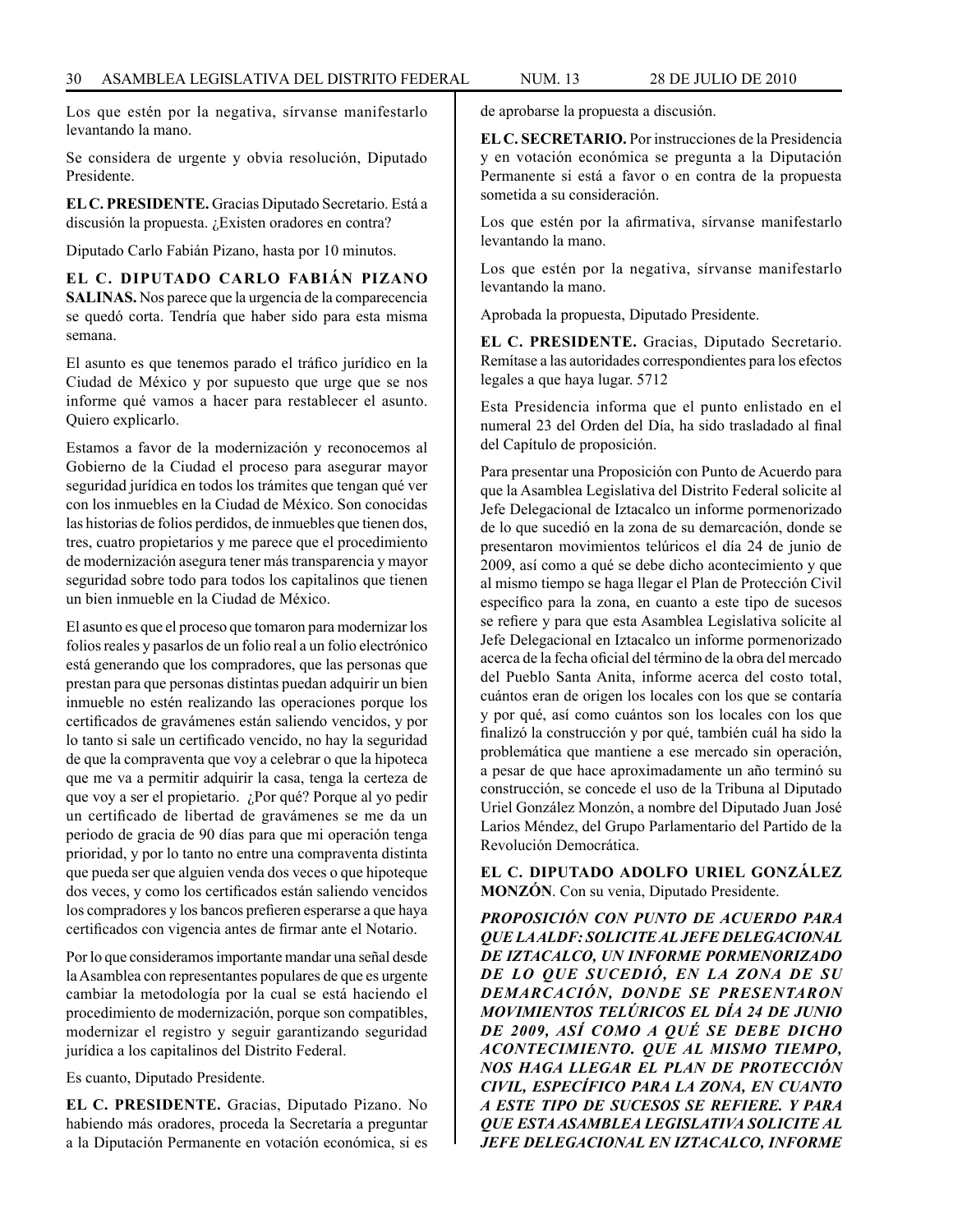#### *ASUNTO DOS*

*2. En el Distrito Federal y según los datos que aportó SEDECO, existen 318 mercados públicos; en Iztacalco hay 16 de ellos y algunas concentraciones comerciales.*

*Los mercados de nuestra Ciudad requieren mantenimiento mayor, atención y modernización. Para nadie es desconocido que la problemática del abasto alimentario, es uno de los temas que implican mayor conflicto en nuestra Ciudad, por ello es por lo menos necesario, poner atención al asunto de su falta de funcionamiento.*

*Aproximadamente por el mes de octubre del año 2009, la administración de Iztacalco, concluyó la construcción de un Mercado en el Pueblo de Santa Anita, mismo que no ha sido entregado a comerciante alguno y por ello, se encuentra sin funcionar; para la construcción de este mercado se invirtieron alrededor de 20 millones de pesos.*

*En tal virtud: Proponemos que esta Asamblea Legislativa solicite al Jefe Delegacional en Iztacalco, informe pormenorizado acerca de la fecha oficial del término de la obra, del mercado del Pueblo de Santa Anita, informe acerca del costo total; cuántos eran de origen, los locales con los que contaría y por qué; así como cuántos son los locales con los que finalizó la construcción y por qué; también cuál ha sido la problemática que mantiene a ese mercado sin operación, a pesar de que hace aproximadamente un año, terminó su construcción.*

*Por lo anteriormente expuesto, sometemos a la consideración de este Órgano Legislativo las propuestas anteriormente expuestas para que las asuma como de urgente y obvia resolución y defina con ellas un Punto de Acuerdo que quedaría como sigue:*

# *PUNTO DE ACUERDO*

*ÚNICO- Para que la ALDF: solicite al Jefe Delegacional de Iztacalco, un informe pormenorizado de lo que sucedió, en la zona de su Demarcación, donde se presentaron movimientos telúricos el día 24 de Junio de 2009, así como a qué se debe dicho acontecimiento. Que al mismo tiempo, nos haga llegar el plan de protección civil, específico para la zona, en cuanto a este tipo de sucesos se refiere.*

*y para que esta Asamblea Legislativa solicite al Jefe Delegacional en Iztacalco, Informe pormenorizado acerca de la fecha oficial del término de la obra, del mercado del Pueblo de Santa Anita, informe acerca del costo total; cuántos eran de origen, los locales con los que contaría y por qué; así como cuántos son los locales con los que finalizó la construcción y por qué; también cuál ha sido la problemática que mantiene a ese mercado sin operación, a pesar de que hace aproximadamente un año, terminó su construcción.*

# *ATENTAMENTE*

*Dip. Juan José Larios Méndez*

Es cuanto, Diputado Presidente.

*PORMENORIZADO ACERCA DE LA FECHA OFICIAL DEL TÉRMINO DE LA OBRA, DEL MERCADO DEL PUEBLO DE SANTA ANITA, INFORME ACERCA DEL COSTO TOTAL; CUÁNTOS ERAN DE ORIGEN, LOS LOCALES CON LOS QUE CONTARÍA Y POR QUÉ; ASÍ COMO CUÁNTOS SON LOS LOCALES CON LOS QUE FINALIZÓ LA CONSTRUCCIÓN Y POR QUÉ; TAMBIÉN CUÁL HA SIDO LA PROBLEMÁTICA QUE MANTIENE A ESE MERCADO SIN OPERACIÓN, A PESAR DE QUE HACE APROXIMADAMENTE UN AÑO, TERMINÓ SU CONSTRUCCIÓN.*

*Señoras y señores Diputados: es evidente que las jefaturas delegacionales son las depositarías -por voluntad Ciudadana- de las facultades propias de quien gobierna y se relacionan de manera más cercana con la sociedad, para administrar los recursos públicos.*

*Una de las facultades de la Asamblea Legislativa del Distrito Federal, es la de dar seguimiento a la correcta administración de lo público, en el ámbito de su competencia.*

*Con fundamento en esta lógica, es menester que la Asamblea Conozca de dos asuntos importantes, que han sucedido en la Delegación Iztacalco que por ser de interés público, mantienen la relevancia necesaria, para que nosotros podamos solicitar la información que brinde conformidad a la vida pública en esta Demarcación.*

#### *ASUNTO UNO*

*1. La protección civil es definida por la Ley en la materia: "como un conjunto de principios, normas, procedimientos, acciones y conductas, incluyentes, solidarias, participativas y corresponsables, que efectúan coordinada y concertadamente la sociedad y las autoridades; que se llevan a cabo para la prevención, mitigación, preparación, auxilio, rehabilitación, restablecimiento y reconstrucción, tendientes a salvaguardar la integridad física de las personas, sus bienes y entorno frente a la eventualidad de un riesgo, emergencia, siniestro o desastre".*

*El día 24 de junio, los habitantes de la Delegación lztacalco, reportaron movimientos: telúricos y asentamiento de construcciones, que provocaron desde el consecuente pánico, hasta cuarteaduras en la estructura de sus propiedades. A la fecha, no sabemos que fue lo que provocó este fenómeno y los Ciudadanos. Se han acercado a nosotros para manifestarnos sus amplias preocupaciones y temores.*

*Por ello: Proponemos que la ALDF, solicite al Jefe Delegacional de Iztacalco, un informe pormenorizado de lo que sucedió, en la zona donde se presentaron movimientos telúricos el día 24 de Junio de 2009, así como, a qué se debe dicho acontecimiento. Que al mismo tiempo, nos haga llegar el plan de protección civil, específico para la zona, en cuanto a este tipo de sucesos se refiere.*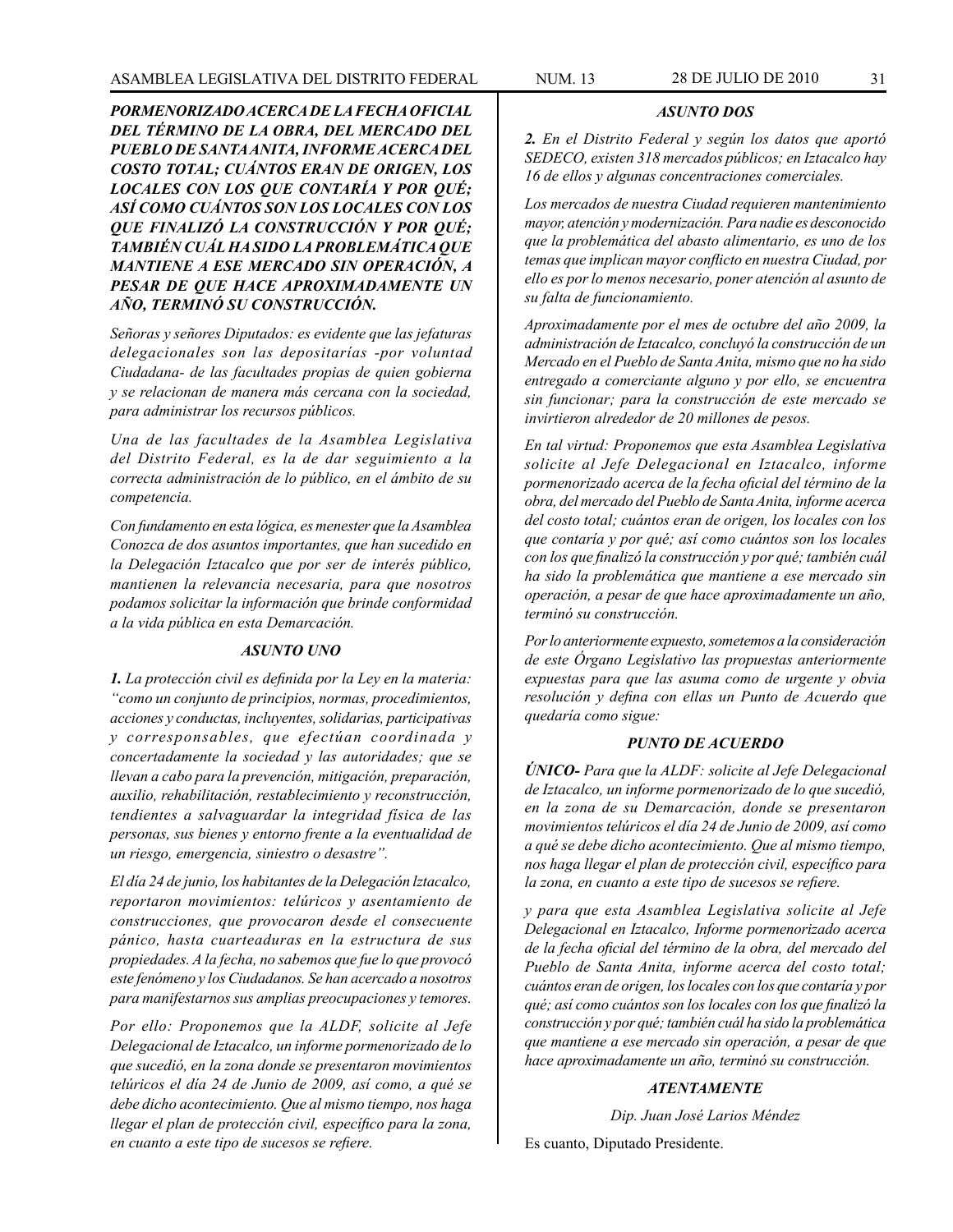# 32 ASAMBLEA LEGISLATIVA DEL DISTRITO FEDERAL NUM. 13 28 de JULIo de 2010

**EL C. PRESIDENTE.** Gracias, Diputado. En los términos de lo dispuesto por el Artículo 133 del Reglamento para el Gobierno Interior de la Asamblea Legislativa del Distrito Federal, consulte la Secretaría a la Diputación Permanente en votación económica si la propuesta presentada por el Diputado Uriel Monzón se considera de urgente y obvia resolución.

**EL C. SECRETARIO.** Por instrucciones de la Presidencia y en votación económica se consulta a la Diputación Permanente si la propuesta de referencia se considera de urgente y obvia resolución.

Los que estén por la afirmativa, sírvanse manifestarlo levantando la mano.

Los que estén por la negativa, sírvanse manifestarlo levantando la mano.

Se considera de urgente y obvia resolución, Diputado Presidente.

**EL C. PRESIDENTE.** Gracias, Diputado Secretario. Está a discusión la propuesta. ¿Existen oradores en contra?

Proceda la Secretaría a preguntar a la Diputación Permanente en votación económica si es de aprobarse la propuesta a discusión.

**EL C. SECRETARIO.** Por instrucciones de la Presidencia y en votación económica, se pregunta a la Diputación Permanente si está a favor o en contra de la propuesta sometida a su consideración.

Los que estén por la afirmativa, sírvanse manifestarlo levantando la mano.

Los que estén por la negativa, sírvanse manifestarlo levantando la mano.

Aprobada la propuesta, Diputado Presidente.

**EL C. PRESIDENTE.** Gracias, Diputado Secretario. Remítase a las autoridades correspondientes para los efectos legales a que haya lugar.

Esta Asamblea Legislativa les da la más cordial bienvenida a los vecinos de la Colonia Chinampak de Juárez.

Para presentar una Proposición con Punto de Acuerdo por el que se exhorta a la Comisión de Presupuesto y Cuenta Pública de la Asamblea Legislativa a considerar en el próximo Presupuesto de Egresos Recursos suficientes a las Delegaciones para la Prevención y Diagnóstico del Cáncer de Mama, y a los titulares de la Secretaría de Salud, del Instituto de las Mujeres del Distrito Federal y de las 16 jefaturas delegacionales a llevar a cabo acciones tendientes al diagnóstico oportuno de cáncer de mama, se concede el uso de la Tribuna al Diputado Federico Manzo Sarquis, a nombre del Diputado Mauricio Tabe Echartea, del Grupo Parlamentario del Partido Acción Nacional.

**EL C. DIPUTADO FEDERICO MANZO SARQUIS.** Con la venia de la Presidencia.

*PROPOSICIÓN CON PUNTO DE ACUERDO POR EL QUE SE EXHORTA A LA COMISIÓN DE PRESUPUESTO Y CUENTA PÚBLICA DE LA ASAMBLEA LEGISLATIVA A CONSIDERAR EN EL PRÓXIMO PRESUPUESTO DE EGRESOS RECURSOS SUFICIENTES PARA LA PREVENCIÓN Y DIAGNÓSTICO DE CÁNCER DE MAMA Y A LOS TITULARES DE LAS SECRETARÍA DE SALUD, DEL INSTITUTO DE LAS MUJERES DEL DISTRITO FEDERAL Y DE LAS 16 JEFATURAS DELEGACIONALES A LLEVAR A CABO ACCIONES TENDIENTES AL DIAGNÓSTICO OPORTUNO DEL CÁNCER DE MAMA.*

*Los suscritos, Diputados Mauricio Tabe Echartea y Federico Manzo Sarquis integrantes del Grupo Parlamentario del Partido Acción Nacional, con fundamento en la dispuesto por los Artículos 17, fracción VI y 58 fracciones I, II y X de la Ley Orgánica, 93 y 132, del Reglamento para el Gobierno Interior, ambos de la Asamblea Legislativa del Distrito Federal, someto a su consideración para su discusión y en su caso, aprobación, la presente Proposición con Punto de Acuerdo por el que se exhorta a la Comisión de Presupuesto y Cuenta Pública de la Asamblea Legislativa a considerar en el próximo Presupuesto de Egresos recursos suficientes para la prevención y diagnóstico de Cáncer de Mama y a los Titulares de las Secretaría de Salud, del Instituto de las Mujeres del Distrito Federal y de las 16 Jefaturas Delegacionales a llevar a cabo acciones tendientes al diagnóstico oportuno del Cáncer de Mama al tenor de los siguientes:*

#### *ANTECEDENTES*

*PRIMERO. El día jueves veinticuatro de junio del año en curso, la Comisión de Salud y Asistencia Social de la Asamblea Legislativa del Distrito Federal celebró el Foro denominado "Cáncer de Mama, sus Riesgos e Implicaciones en la Salud y en las Finanzas del Distrito Federal", mismo que arrojó un diagnóstico certero del problema al que nos enfrentamos.*

*SEGUNDO. De conformidad con la estadística publicada por la Dirección de Información en Salud de la Secretaría de Salud del Distrito Federal los tumores malignos se ubican como la tercera causa de muerte en el Distrito Federal y, el cáncer de mama es ya la primera causa de mortalidad por un tumor maligno en la mujer.*

*TERCERO. En el año 2007 el 2% de las muertes de mujeres fueron atribuibles al cáncer de mama.*

#### *CONSIDERANDOS*

*PRIMERO. Que de de conformidad con el Artículo 10 fracción XXI y 13 fracción II de la Ley Orgánica de la Asamblea Legislativa del Distrito Federal es competencia de ésta comunicarse con otros órganos de gobierno y dirigir recomendaciones a las autoridades del Distrito Federal.*

*SEGUNDO. Los Órganos Político Administrativos establecidos en cada una de las demarcaciones territoriales en las que se divide el Distrito Federal, son el gobierno más próximo, cercano a la gente y que conoce de primera mano las necesidades de la población.*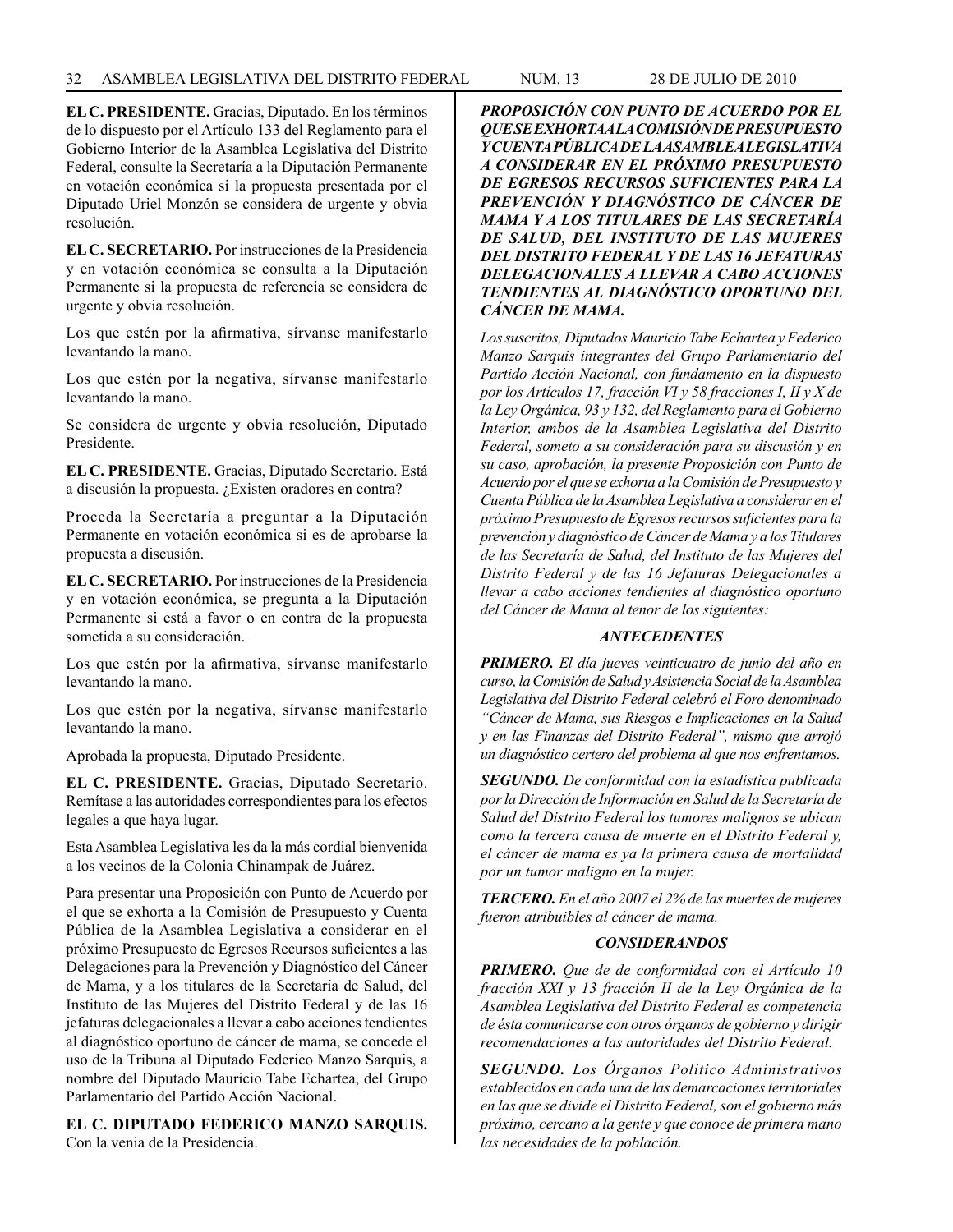*TERCERO. En esta Legislatura, a través de Leyes aprobadas recientemente como la Ley del Instituto de Verificación Administrativa y la Ley de Desarrollo Urbano, se han restado facultades a las ya de por sí pocas facultades que tienen las delegaciones.*

*CUARTO. Actualmente, varias Delegaciones Políticas se han unido a la lucha contra el cáncer de mama y prestan servicios de detección de este mal a través de mastografías y unidades médicas móviles, para lograr la detección temprana de la enfermedad y canalizar en su caso a las mujeres con resultados positivos a los centros de salud y clínicas donde puedan darles el tratamiento oportuno.*

*QUINTO. Que el 65% de las muertes por cáncer de mama pueden curarse en caso de que se detecten a tiempo.*

*SEXTO. El método idóneo de detección temprana del cáncer de mama es la mastografía bianual en mujeres con factores de riesgo de 40 a 49 años en todas a aquellas de 50 a 69 años.*

*SÉPTIMO. Que la única forma de lograr esa cobertura es con la labor solidaria de la Secretaría de Salud del Distrito Federal, el Instituto de las Mujeres del Distrito Federal y las Delegaciones políticas, fortaleciendo principalmente a éstas últimas.*

*OCTAVO. Que es necesario fortalecer la creación de unidades especializadas para el diagnóstico del cáncer, y la adquisición de equipamiento de imagenología, anatomía patológica y radioterapia aunadas a un mayor número de mastógrafos por parte de las delegaciones.*

*NOVENO. Anualmente en el Distrito Federal se realizan un aproximado de 80 mil mastografías de las cuales, las delegaciones llevan a cabo 10 mil de ellas.*

*Tomando en cuenta que no todas las delegaciones políticas cuentan con los recursos técnicos, materiales y humanos para hacer frente a las necesidades de diagnóstico y tratamiento para el cáncer de mama.*

*DÉCIMO. En el Presupuesto de Egresos 2010 fue asignado un recurso cercano a 15 millones de pesos para la realización del Programa de Detección de Cáncer de Mama y estudios delegacionales de Mastografías.*

*UNDÉCIMO. No basta destinar recursos financieros solamente, con el fin de ejercerlos adecuadamente, es necesario fortalecer la formación y capacitación continua del personal médico de las delegaciones por parte de la Secretaría de Salud y el Instituto de las Mujeres del Distrito Federal para llevar a cabo adecuadamente labores de prevención, detección de cáncer de mama, así como la remisión de las instituciones adecuadas en los casos sospechosos y positivos.*

*DUODÉCIMO. Es necesario el trabajo conjunto de las delegaciones, la Secretaría de Salud y el Instituto de las Mujeres del Distrito Federal para establecer criterios claros para la detección y procedimientos de confirmación y remisión a las instituciones públicas, privadas y sociales* 

*para su tratamiento.*

*Atendiendo a los fundamentos y motivaciones expuestos en los citados antecedentes y considerandos, someto a consideración de esta Asamblea el siguiente:*

# *PUNTO DE ACUERDO*

*PRIMERO. Se exhorta a la Comisión de Presupuesto y Cuenta Pública de la Asamblea Legislativa del Distrito Federal a considerar en el próximo Presupuesto de Egresos recursos suficientes para la prevención y diagnóstico de Cáncer de Mama.*

*SEGUNDO. Se exhorta al Secretario de Salud del Distrito Federal, Dr. Armando Ahued Ortega y a la Directora del Instituto de las Mujeres del Distrito Federal, Lic. Martha Lucía Micher Camarena a fortalecer la formación y capacitación continúa del personal médico de las delegaciones para llevar a cabo adecuadamente labores de prevención, detección de cáncer de mama, así como la remisión de las instituciones adecuadas en los casos sospechosos y positivos.*

*TERCERO. Se exhorta al Secretario de Salud del Distrito Federal, Dr. Armando Ahued Ortega, a la Directora del Instituto de las Mujeres del Distrito Federal, Lic. Martha Lucia Micher Camarena y a los dieciséis Jefes Delegacionales a suscribir un convenio que establezca criterios claros para la detección y procedimientos de diagnóstico, confirmación y remisión de las pacientes con resultados sospechosos o positivos a las instituciones públicas, privadas y sociales para su tratamiento.*

*Dado en el Recinto Legislativo de la Asamblea Legislativa del Distrito Federal a los 28 días del mes de julio de 2010.*

#### *ATENTAMENTE*

*Dip. Mauricio Tabe Echartea y Dip. Federico Manzo Sarquis*

Es cuanto, Diputado Presidente.

**EL C. PRESIDENTE.** Gracias Diputado. Con fundamento en lo dispuesto por los Artículos 50 fracciones IV y V de la Ley Orgánica de la Asamblea Legislativa del Distrito Federal, 28 y 132 del Reglamento para su Gobierno Interior, se turna para su análisis y dictamen a la Comisión de Presupuesto y Cuenta Pública.

Para presentar una Proposición con Punto de Acuerdo por el que se exhorta a la Comisión de Gobierno para que a través de sus unidades administrativas apoye a la realización del Foro Internacional para Atender la Problemática de los Adolescentes Infractores en colaboración con la Comisión de Derechos Humanos del Distrito Federal, el Tribunal Superior de Justicia del Distrito Federal y la sociedad civil, se concede el uso de la Tribuna al Diputado Uriel González Monzón, a nombre de la Diputada Abril Jannette Trujillo Vázquez, del Grupo Parlamentario del Partido de la Revolución Democrática.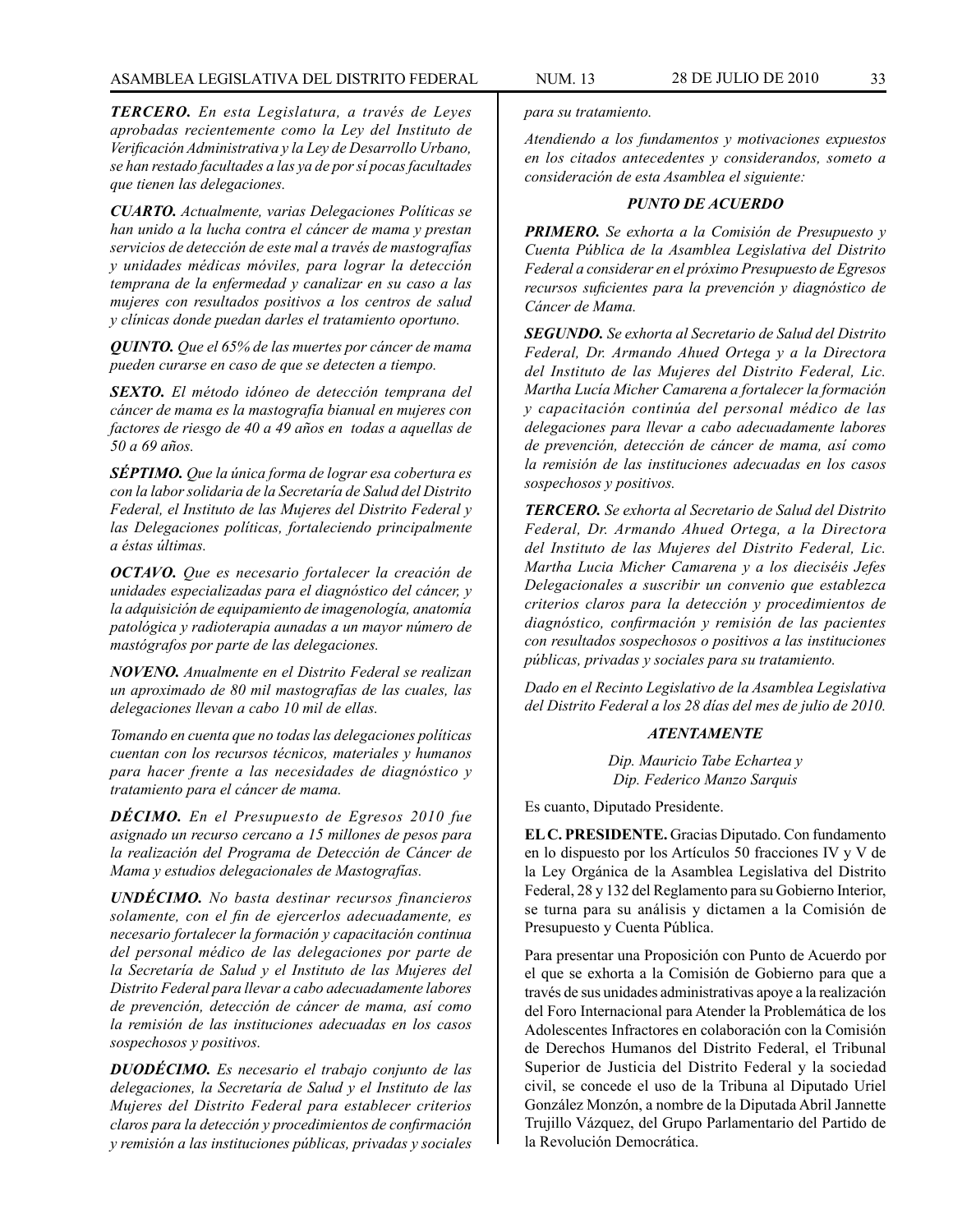# **EL C. DIPUTADO ADOLFO URIEL GONZÁLEZ MONZÓN.** Con su venia Diputado Presidente.

*PROPOSICIÓN CON PUNTO DE ACUERDO POR EL QUE SE EXHORTA A LA COMISIÓN DE GOBIERNO PARA QUE A TRAVÉS DE SUS UNIDADES ADMINISTRATIVA, APOYE LA REALIZACIÓN DEL FORO INTERNACIONAL PARA ATENDER LA PROBLEMÁTICA DE LOS ADOLESCENTES INFRACTORES EN COLABORACIÓN DE LA COMISIÓN DE DERECHOS HUMANOS DEL DISTRITO FEDERAL, EL TRIBUNAL SUPERIOR DE JUSTICIA DEL DISTRITO FEDERAL Y LA SOCIEDAD CIVIL.*

*El que suscribe, Diputado Víctor Hugo Romo Guerra, a nombre de la Diputada Abril Jannette Trujillo Vázquez, integrante del Grupo Parlamentario del Partido de la Revolución Democrática, con fundamento en lo dispuesto en el Artículo 122 Apartado C, Base Primera, fracción V, inciso b y k de la Constitución Política de los Estados Unidos Mexicanos, 42, fracción XV y XXV del Estatuto de Gobierno del Distrito Federal; 10 fracción XXI, 13 fracción VI y VIII, 17 fracción VI de la Ley Orgánica de la Asamblea Legislativa; así como en el Artículo 133 del Reglamento para el Gobierno Interior de la Asamblea Legislativa; someto a la consideración de esta Soberanía el siguiente Punto de Acuerdo al tenor de los siguientes:*

#### *ANTECEDENTES*

*México atraviesa por momentos complejos y difíciles, el narcotráfico y la inseguridad representan los retos más importantes para el Estado Mexicano. Las instituciones de impartición de justicia y los órganos de seguridad pública se encuentran rebasados por las acciones violentas de los grupos delictivos organizados. En este sexenio el gobierno federal decidió de forma unilateral declarar la guerra contra el narcotráfico teniendo como consecuencia miles de muertos y actos violentos en todo el país.*

*A pesar de los recursos materiales y humanos destinados tanto por los gobiernos municipales, estatales y federal, los niveles de violencia y de actos delictivos no han tenido una reducción sensible, año con año en las discusiones para integrar los presupuestos se contemplan importantes cifras en el concepto de seguridad pública, sin embargo esto no ha tenido los resultados deseados y esperados.*

*Si se contempla el combate contra la delincuencia y el narcotráfico como lucha de policías y ladrones, difícilmente podremos tener éxito, es necesario que desde la esfera pública presentemos alternativas de desarrollo para los millones de jóvenes que no tienen un empleo o acceso a la educción, son indispensables las políticas públicas que permitan la reconstrucción del tejido social.*

# *CONSIDERANDOS*

*PRIMERO. Los jóvenes y los niños son los sectores que padecen y enfrentan las consecuencias de los altos niveles de violencia e inseguridad, pero sobre todo quienes tienen menos recursos y oportunidades de desarrollo se convierten en el sector social más vulnerable para ser reclutados por los grupos delictivos.*

*SEGUNDO. Las Delegaciones Iztapalapa y Cuauhtémoc registran el mayor número de menores infractores debido a que de ahí provienen más de 35 por ciento de los internos en los centros de readaptación social para adolescentes en la Ciudad. La Subsecretaría del Sistema Penitenciaría destaca que dos mil 786 menores se encuentran bajo tratamiento de readaptación tras haber sido detenidos por cometer algún delito.*

**EL C. DIPUTADO CARLO FABIÁN PIZANO SALINAS (Desde su curul).** Presidente.

**EL C. PRESIDENTE.** Perdón, Diputado Uriel, me permite un segundo. ¿Con qué objeto, Diputado Pizano?

**EL C. DIPUTADO CARLO FABIÁN PIZANO SALINAS (Desde su curul).** Pedirle al orador si me aceptaría al final de su intervención una pregunta.

**EL C. DIPUTADO ADOLFO URIEL GONZÁLEZ MONZÓN**. Desde luego que sí, Diputado, con todo gusto.

**EL C. PRESIDENTE.** Gracias, Diputado. Adelante.

**EL C. DIPUTADO ADOLFO URIEL GONZÁLEZ MONZÓN**. *De este total, 522 jóvenes infractores que equivalen a 18.50 por ciento provienen de la Delegación Iztapalapa, mientras que 503, esto es, 17,83 por ciento son originarios de la demarcación Cuauhtémoc.*

*Asimismo, la Delegación Gustavo A. Madero presenta un importante número de menores Infractores detenidos con 282, equivalentes a 10 por ciento del total, le sigue la Venustiano Carranza con 232 adolescentes detenidos es decir, 8.22 por ciento.*

*Cabe mencionar que los mil 247 infantes restantes detenidos y que están bajo proceso, se distribuyen de manera similar en las 12 demarcaciones restantes.*

*Las estadísticas revelan que del total de infractores que se encuentran en los diferentes centros de tratamiento, dos mil 753 son hombres y sólo 33 mujeres.*

*En cuanto a las edades,* …

**LA C. DIPUTADA KAREN QUIROGA ANGUIANO (Desde su curul).** Presidente.

**EL C. PRESIDENTE.** Permítame tantito, Diputado Uriel. ¿Con qué objeto, Diputada Karen?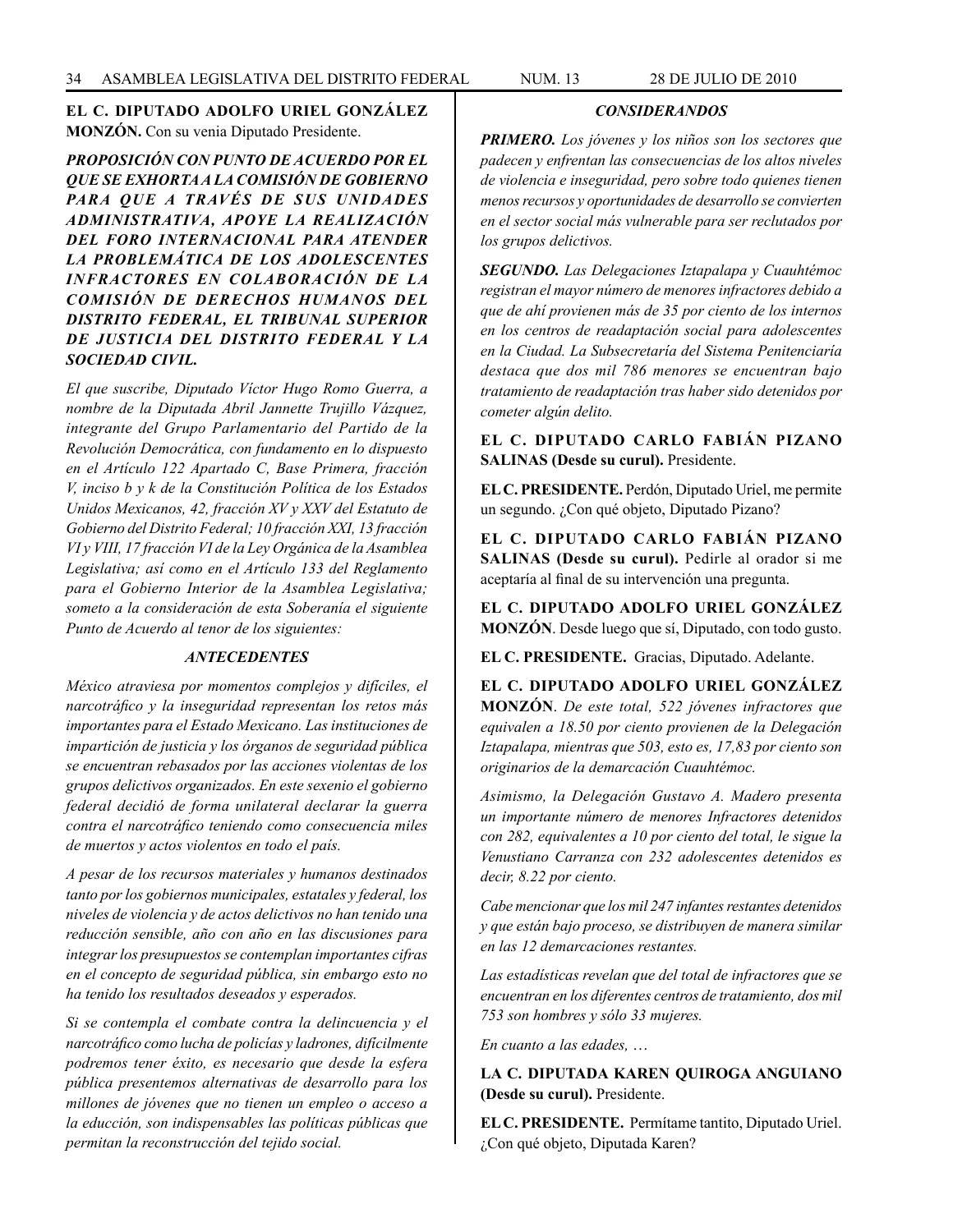**LA C. DIPUTADA KAREN QUIROGA ANGUIANO (Desde su curul).** Sí, Presidente, para ver si el Diputado Uriel me acepta una adición en su Punto de Acuerdo, toda vez que hace un rato tuve una reunión en la cual se decía acerca del asunto de la reparación del daño de los menores infractores para que algunos puedan hacer la reparación del daño y están solicitando el hecho de que se pueda hacer una feria en la cual puedan vender las artesanías que elaboran y puedan hacer la reparación del daño, para ver si se puede incluir en su Punto de Acuerdo y que en el foro internacional se pueda incluir esta actividad.

**EL C. DIPUTADO ADOLFO URIEL GONZÁLEZ MONZÓN**. Desde luego que sí, Diputada.

**LA C. DIPUTADA KAREN QUIROGA ANGUIANO (Desde su curul).** Muchísimas gracias, Diputado.

**EL C. PRESIDENTE.** Continúe, Diputado.

**EL C. DIPUTADO ADOLFO URIEL GONZÁLEZ MONZÓN**. *mil 81 menores es decir, 39,24 por ciento tienen 17 silos de edad; 707, equivalentes a 25.20 por ciento, cuenta con 16 años; 429, esto es, 15.38 por ciento tiene 15; mientras que 265 que presentan 9,39 por ciento son de 18 años cumplidos.*

*Las edades del resto de los adolescentes infractores oscilan entre 12 y 14 años de edad, y en un solo caso no ha sido posible precisar la edad exacta del infractor.*

*En cuanto a su nivel de estudios, 30 por ciento de ese sector de la población no terminó la primaria, 14.43 por ciento dejó inconclusa la secundaria; siete por ciento cursó la preparatoria pero tampoco logró concluirla; y 88 menores son analfabetas.*

*Sobre los delitos que cometieron los adolescentes que se encuentran bajo proceso, dos mil 235 están acusados de robo en sus distintas modalidades, 39 por tentativa de robo, siete por daños a la propiedad ajena, y cuatro por extorsión.*

*El resto incurrió en otros actos iIicitos, algunos graves como homicidios, secuestro, abuso sexual, lesiones, entre otros.*

*Los Centros de Atención y Readaptación Social para Menores Infractores son operados por el Gobierno del Distrito Federal, a través de la recién creada Dirección Ejecutiva de Tratamiento para Adolescentes Infractores.*

*Actualmente son cinco los centros de la Ciudad en donde se encuentran Internados estos jóvenes: la Comunidad de Adolescentes (antes tutelar de San Fernando) con una población de 439 y Diagnóstico Integral Comunitario para Adolescentes con 284.*

*En el Centro de Desarrollo Comunitario para Adolescentes se encuentran 38 menores infractores; en la Comunidad para Mujeres Adolescentes 33 internas; y en el complejo Comunidad Especializada para Adolescentes Dr. Alfonso Quiroz Guaron, están 12 menores.*

*Los mil 980 jóvenes infractores restantes siguen en libertad su proceso de readaptación social*

*TERCERO. Que es Indispensable que el Jefe de Gobierno, la Asamblea Legislativa y el Tribunal Superior de Justicia del Distrito Federal, contribuyan desde el ámbito de sus atribuciones a formular y ofrecer alternativas de desarrollo y de impartición de justicia para menores y adolescentes infractores.*

*Por lo antes expuesto y motivado propongo a esta Soberanía la siguiente Proposición con Punto de Acuerdo*

*Se exhorta a la Comisión de Gobierno para que a través de sus Unidades Administrativa, apoye la realización del Foro Internacional para atender la problemática de los adolescentes infractores en colaboración de la Comisión de Derechos Humanos del Distrito Federal, el Tribunal Superior de Justicia del Distrito Federal y la Sociedad Civil.*

# *ATENTAMENTE*

*Dip. Víctor Hugo Romo Guerra, Dip. Abril Jannette Trujillo Vázquez y Dip. Adolfo Uriel González Monzón*

Es cuanto, Diputado Presidente.

**EL C. PRESIDENTE.** Gracias, Diputado. Adelante, Diputado Pizano.

**EL C. DIPUTADO CARLO FABIÁN PIZANO SALINAS (Desde su curul).** La realización de foros en la Asamblea es una cosa casi de todos los días, es una cosa muy común, los Presidentes de las comisiones tienen incluso presupuesto para efecto de realizar estos foros, y bueno cualquiera puede constatar que hacemos foros prácticamente todas las semanas.

Entonces llama la atención la necesidad de subir un Punto de Acuerdo a la Comisión de Gobierno para algo que sucede de manera ordinaria. La duda que tengo yo es: Qué tipo de apoyo, supongo que es un apoyo extraordinario, se requiere de la Comisión de Gobierno para tener que subir a la Diputación Permanente que trata asuntos digamos de la comunidad, de la Ciudad, de la Delegación, qué tipo de apoyo se requiere para este foro que requiere un Punto de Acuerdo.

**EL C. PRESIDENTE.** Adelante, Diputado.

**EL C. DIPUTADO ADOLFO URIEL GONZÁLEZ MONZÓN.** Yo creo que es evidente, Diputado, que es urgente y necesario que se lleven a cabo acciones para poder prevenir y desde luego combatir este problema que ha ido creciendo en nuestro país y en la Ciudad.

El Punto de Acuerdo desde luego será revisado y analizado por la Comisión de Gobierno, que está conformada por las diferentes fracciones parlamentarias, y será ahí, como lo solicita el Punto de Acuerdo, donde se haga el análisis correspondiente que será transmitido a todos los integrantes de las distintas fracciones parlamentarias.

Es cuanto, Diputado Presidente.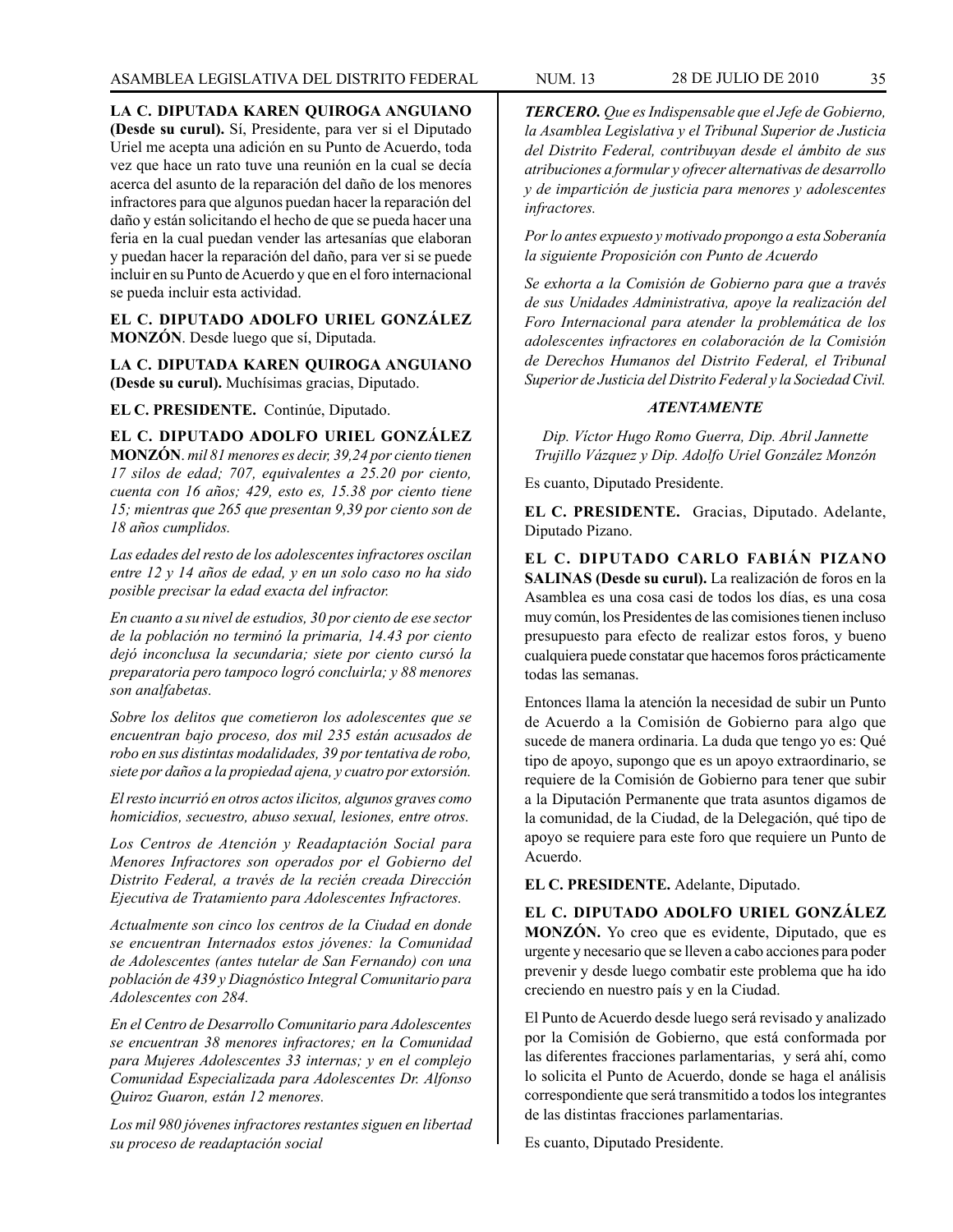## 36 ASAMBLEA LEGISLATIVA DEL DISTRITO FEDERAL NUM. 13 28 de JULIo de 2010

**EL C. PRESIDENTE.** Gracias, Diputado Uriel. En términos de lo dispuesto por el Artículo 133 del Reglamento para el Gobierno Interior de la Asamblea Legislativa del Distrito Federal, consulte la Secretaría a la Diputación Permanente en votación económica si la propuesta presentada por el Diputado Uriel González Monzón se considera de urgente y obvia resolución.

**EL C. SECRETARIO.** Por instrucciones de la Presidencia y en votación económica se consulta a la Diputación Permanente si la propuesta de referencia se considera de urgente y obvia resolución.

Los que estén por la afirmativa, sírvanse manifestarlo levantando la mano.

Los que estén por la negativa, sírvanse manifestarlo levantando la mano.

Se considera de urgente y obvia resolución, Diputado Presidente.

**EL C. PRESIDENTE.** Gracias, Diputado Secretario. Está a discusión la propuesta. ¿Existen oradores en contra?

**EL C. DIPUTADO CARLO FABIÁN PIZANO SALINAS (Desde su curul).** Presidente.

**EL C. PRESIDENTE.** Adelante, Diputado Pizano, hasta por 10 minutos.

**LA C. DIPUTADA KAREN QUIROGA ANGUIANO (Desde su curul).** Presidente.

**EL C. PRESIDENTE.** ¿Diputada Karen, desea usted hablar a favor?

**LA C. DIPUTADA KAREN QUIROGA ANGUIANO (Desde su curul).** Sí.

**EL C. PRESIDENTE.** Gracias, Diputada.

**EL C. DIPUTADO CARLO FABIÁN PIZANO SALINAS.** Con su venia, Diputado Presidente.

Es que hay una cuestión más de fondo aquí y es qué valor le damos a los puntos de acuerdo. Entre más puntos de acuerdo haya, entre menos excepcional sea un Punto de Acuerdo, la eficacia del Punto de Acuerdo va disminuyendo.

Por eso yo preguntaba qué hay de extraordinario en este foro, dado que llevamos en la Asamblea foros y foros y foros, y no tenemos, o hablo yo de mi experiencia como Presidente de la Comisión de Turismo y viendo la realidad de las distintas Comisiones, en principio ningún problema administrativo, incluso me atrevería a decir yo incluso de veto de la realización de un foro.

Entonces agradezco que me haya aceptado la pregunta el Diputado Monzón, aunque hubiera yo preferido un poquito más de precisión, porque el tema es qué apoyo extraordinario requiere que en la Tribuna de la Asamblea se requiera un Punto de Acuerdo cuando es un tema de simplemente mandar un oficio, pedir la realización del foro, y se soluciona el asunto. Salvo que detrás de este Punto de Acuerdo haya una negativa a realizar el foro.

Me parece que no es el lugar adecuado usar los puntos de acuerdo para asuntos administrativos, porque al fin y al cabo lo que está pidiendo es apoyo a través de Unidades Administrativas de la Asamblea Legislativa para realizar un foro.

Si esto es un foro político, yo me pregunto qué necesidad hay de en un foro político como es la Asamblea Legislativa traer asuntos menores, como son asuntos administrativos, disminuyendo el valor de los puntos de acuerdo, que nos conviene a los Diputados que sean eficaces, que cuando le llegue un Punto de Acuerdo a alguna autoridad, la autoridad reaccione.

Si nosotros mismos contribuimos a que se disminuya el valor del Punto de Acuerdo, me parece que estamos disminuyendo las herramientas que como Diputados tenemos en la Asamblea Legislativa. Por lo que nos parece que es no apropiado este conducto para un trámite que es simplemente administrativo.

Es cuanto, Diputado Presidente.

**EL C. PRESIDENTE.** Gracias, Diputado Pizano. Para hablar en pro la Diputada Karen Anguiano hasta por 10 minutos.

**LA C. DIPUTADA KAREN QUIROGA ANGUIANO.**  Con su venia, Diputado Presidente.

Entiendo perfectamente lo que el Diputado que me antecedió en la palabra comentó acerca de la eficacia de un Punto de Acuerdo y creo que en especial este punto necesita de nuestro apoyo.

El recurso que tiene el Gobierno de la Ciudad en materia de justicia para ayudar a los adolescentes es insuficiente y siempre será insuficiente, toda vez que la rehabilitación necesita de una serie de atenciones.

Un foro en este sentido, por qué esto lo plantea el Partido de la Revolución Democrática de esta manera, porque el Presidente de la Comisión de Seguridad Pública pertenece a otro partido que yo creo que no le interesaría mucho hacer un foro en este sentido, o tal vez no se lo hemos propuesto para que pueda realizarlo, y ésta es una Iniciativa del partido, el poder tener experiencias, el invitar a UNICEF, invitar a la Comisión de Derechos Humanos, invitar a personajes de otros países que puedan ayudar al desempeño y para un mejor proveer a los legisladores en materia de seguridad pública y en materia de poder ayudar a los adolescentes a su rehabilitación.

Hace un rato comentaba acerca del pago que es necesario cuando algunos de ellos roban, cuando algunos de ellos tienen qué hacer la reparación del daño.

Esto me parece importante, y lo estamos haciendo de esta manera puesto que efectivamente hay comisiones que todos los días tienen foros o muy cargadas de trabajo, como la Comisión que preside el Diputado Julio César Moreno en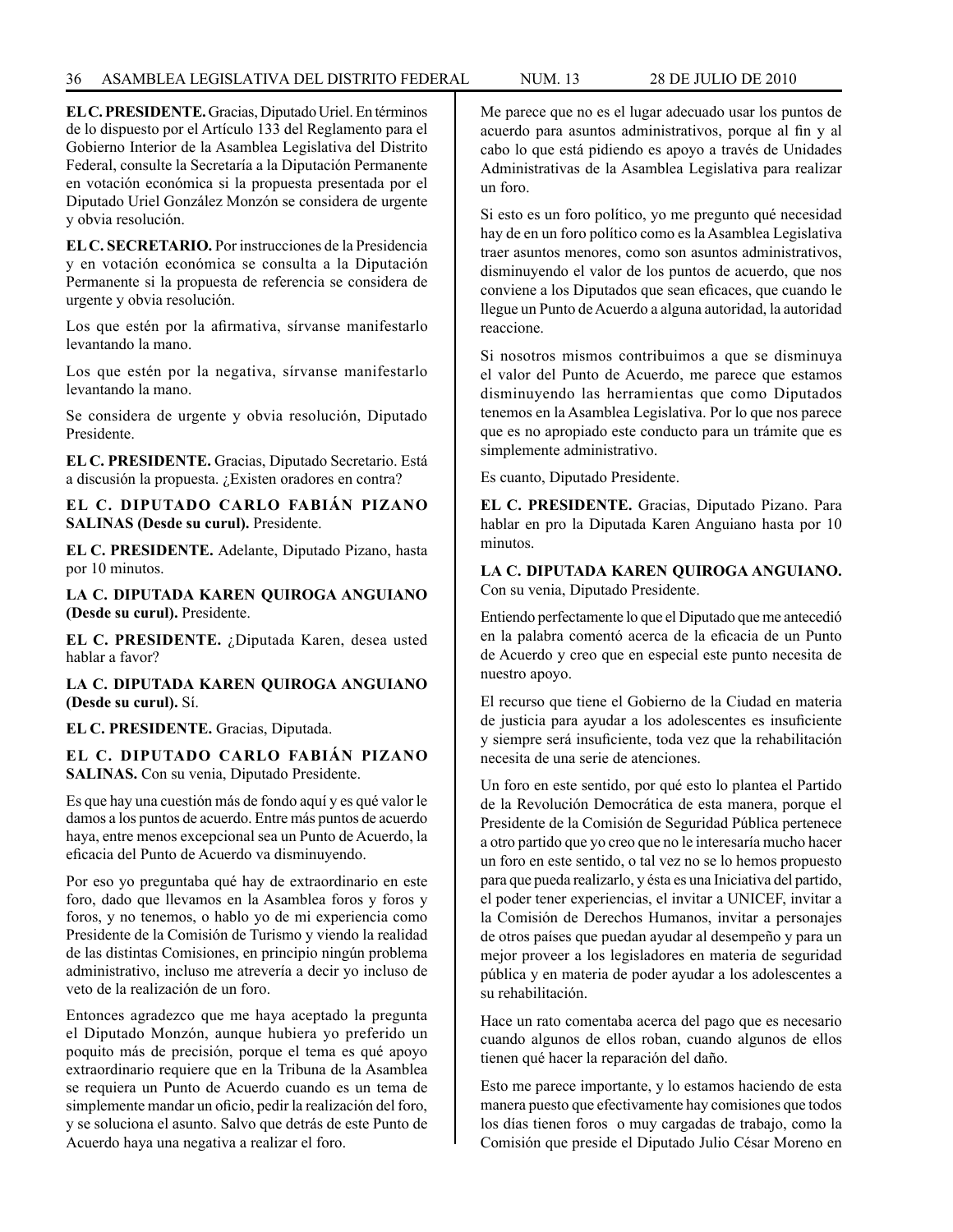Procuración de Justicia, éstas serían las dos comisiones que podrían estar abordando el tema, o la Comisión de Derechos Humanos en su caso, que en este año ha tenido un gran desempeño su Presidente y que es de aplaudir toda la labor que está haciendo en materia de infancia, pero también es importante poder atender a los adolescentes, y para eso es la Diputación Permanente, usted mismo lo mencionó, el poder a través de esta Tribuna llegar a los problemas más sentidos de la población, y uno de los problemas más sentidos es que la delincuencia está penetrando a nuestros adolescentes.

Me parece que el presupuesto que tenemos en la Asamblea…

**EL C. DIPUTADO CARLO FABIÁN PIZANO SALINAS (Desde su curul).** Diputado Presidente.

**EL C. PRESIDENTE.** Permítame un segundo, Diputada Karen. ¿Con qué objeto, Diputado Pizano?

**EL C. DIPUTADO CARLO FABIÁN PIZANO SALINAS (Desde su curul).** Rectificación de hechos, Diputado.

**LA C. DIPUTADA KAREN QUIROGA ANGUIANO.** El presupuesto que tenemos en la Asamblea Legislativa el poder dar este presupuesto para la clase o para la población más necesitada que son nuestros adolescentes, es importante.

Gastamos en muchas otras cosas, gastamos en infinidad de cosas, pero el poder aportar para la adolescencia es algo muy importante.

Subí a esta Tribuna porque tengo una responsabilidad con los jóvenes. Me parece que el Presidente de la Comisión de Juventud tendría qué estarse preocupando en esta parte por estar llenando espacios que muchas veces hemos dejado al poder mejorar la vida de los adolescentes, y creo que en ese sentido a veces los legisladores, hay legisladores que están muy lejos de la realidad, que no saben lo que no es salir de una cuadra toda su vida por estar presa de la delincuencia y de la drogadicción; que no saben lo que es no tener acceso a muchas fuentes de trabajo o lo que es no tener acceso a la cultura.

En ese sentido sí aplaudo el hecho de que el Diputado Uriel haya presentado este Punto de Acuerdo y el hecho de que podamos estar destinando un parte del recurso de la Asamblea Legislativa, que a veces mucho critican a los Diputados por esa situación y que el hecho de poderlo aportar para la sociedad, eso es lo que tenemos que hacer con ese presupuesto.

Muchas gracias Diputado Presidente.

**EL C. PRESIDENTE.** Gracias Diputada Karen. Diputado Pizano, nada más el comento que estos puntos de obvia y urgente resolución no cabe el formato que usted nos pide. Usted puede pasar a hablar a favor o en contra. ¿A favor? ¿En contra, Diputado?

**EL C. DIPUTADO CARLO FABIÁN PIZANO SALINAS.** Creo que no fui claro en mi exposición.

No es un tema del fondo del foro lo que se vaya a discutir. Yo lo que digo es que llama la atención que para una actividad tan común en la Asamblea Legislativa, que es realizar foros, se requiera un Punto de Acuerdo para requerir apoyo administrativo. Esa es la preocupación, es decir llama la atención y se percibe que hay alguien o hay algo que no quieren que esto suceda, porque si cualquier Diputado incluso que no presida una Comisión, mete un oficio bastante sencillo y común a la Comisión de Gobierno, fundamenta con hechos, con realidades la importancia de realizar un foro, yo no tengo evidencia que la Comisión de Gobierno se haya negado a proporcionar las facilidades para un foro.

Insisto en el tema, el tema es por qué subir trámites administrativos, porque es lo que se solicita en este Punto de Acuerdo a un foro político. Esa es mí única preocupación. Mi preocupación, insisto, es salvaguardar el valor de los puntos de acuerdo para acciones eficaces que sí tratan de temas puntuales para la Ciudadanía.

Yo comparto por supuesto la importancia de los temas que se van a discutir. El tema es que me parece que es un tema que se pudo haber solucionado por otra vía.

Es cuanto, Diputado Presidente.

**EL C. PRESIDENTE.** Gracias Diputado Pizano.

Nuevamente la Diputada Karen Anguiano, para hablar a favor de este Punto de Acuerdo. Adelante, Diputada.

**LA C. DIPUTADA KAREN QUIROGA ANGUIANO.**  Con su venia Diputado Presidente.

Nuevamente hago uso de esta Tribuna porque me parece que el procedimiento o lo que presentó el Diputado Uriel tampoco quedó totalmente claro a la hora de su lectura.

Para poder ilustrar de mejor manera, este Punto de Acuerdo intervienen otras instancias que estarían ayudando no solamente a un trámite administrativo, sino qué tendrían que estarse coordinado con la Comisión de Gobierno y con esta Asamblea Legislativa para poder llevar a cabo el Foro Internacional, y ahí está el Tribunal que estaría involucrado, es por eso que se sube a esta Tribuna a hacer el exhorto, se pide a la Comisión de Gobierno que se tenga la comunicación con el Tribunal para poder llevar a cabo este Foro Internacional.

Me parece que no es una pérdida de tiempo el poder abordar en Tribuna un tema tan importante. Parece un trámite administrativo o un oficio, que un oficio uno puede resolver a veces cosas, pero es importante hacerlo de manifiesto en esta Tribuna y si no nos parece el procedimiento, yo creo que nos tendríamos qué poner modificar al Reglamento, la Ley Orgánica, etcétera, para ver cómo podemos modificar la intención de los puntos de acuerdo y yo creo que esa sería en donde usted podría hacer su sugerencia para poder modificar esta parte y no estar haciendo trámites administrativos en Tribuna.

Adelante.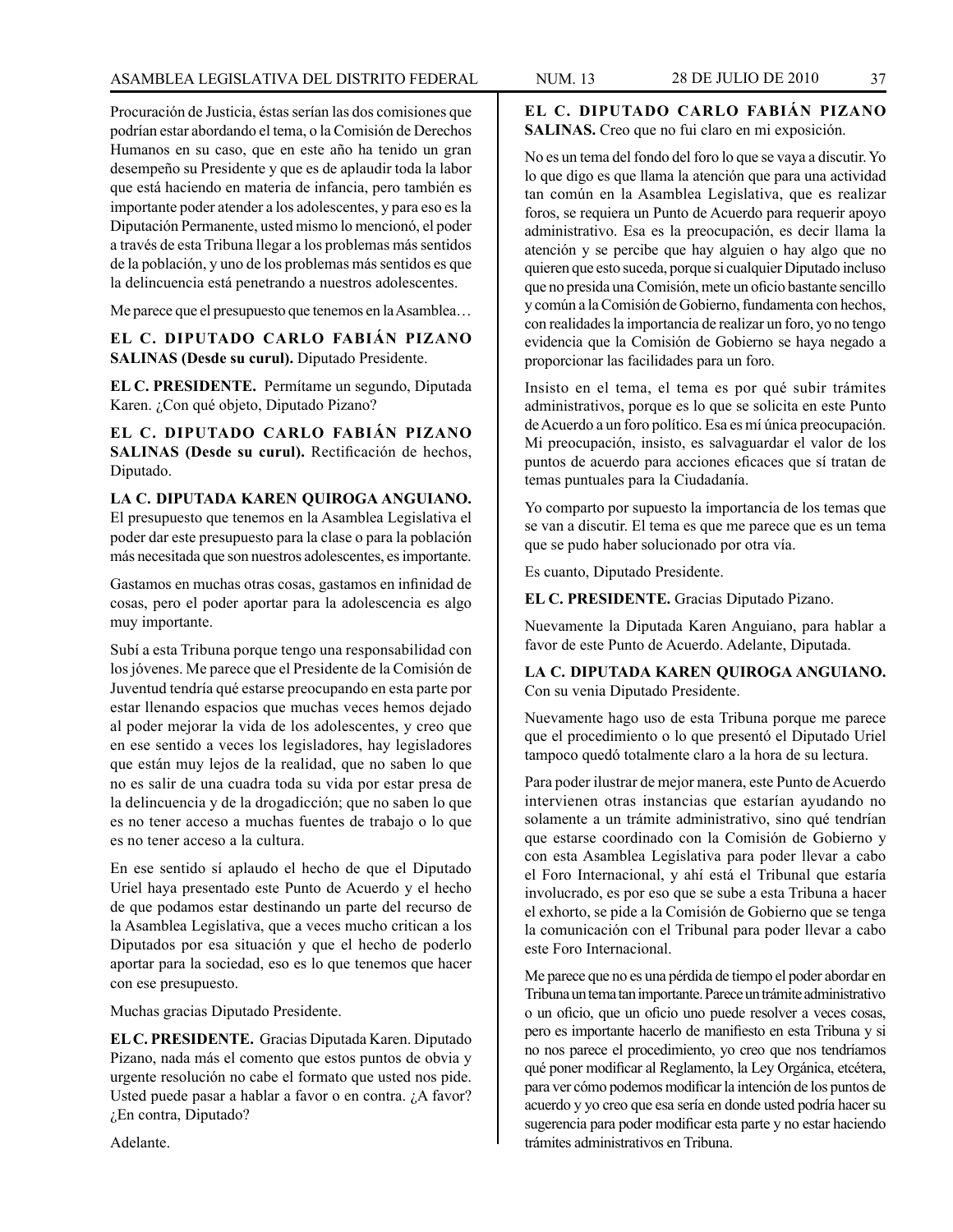Me parece que este no es un trámite administrativo como lo menciona porque interviene otro Poder, porque tenemos que estar en coordinación y porque bueno nuevamente digo que la sociedad lo necesita.

Estoy completamente convencida de que usted está de acuerdo en esta situación y al contrario invitamos a los Presidentes de la Comisión de Seguridad Pública y al Presidente de la Comisión de Juventud para que puedan sacar experiencia de esta Foro y que puedan presentar algo provechoso para la Ciudadanía.

Muchísimas gracias.

**EL C. PRESIDENTE.** Gracias Diputada Karen. Proceda la Secretaría a preguntar a la Diputación Permanente en votación económica si es de aprobarse la propuesta a discusión.

**EL C. SECRETARIO.** Por instrucciones de la Presidencia y en votación económica se pregunta a la Diputación Permanente si está a favor o en contra de la propuesta sometida a su consideración.

Los que estén por la afirmativa, sírvanse manifestarlo levantando la mano.

Los que estén por la negativa, sírvanse manifestarlo levantando la mano.

Aprobada la propuesta, Diputado Presidente.

**EL C. PRESIDENTE.** Gracias, Diputado Secretario. Remítase a las autoridades correspondientes para los efectos legales a que haya lugar

Para presentar una Proposición con Punto de Acuerdo para exhortar al Jefe Delegacional en Azcapotzalco, Licenciado Enrique Vargas Anaya, a fin de que sean retirados los trailer que obstruyen las avenidas aledañas al Parque Tezozomoc, se concede el uso de la Tribuna al Diputado Jorge Palacios Arroyo, del Grupo Parlamentario de Partido de Acción Nacional.

**EL C. DIPUTADO JORGE PALACIOS ARROYO.** Con su venia, Diputado Presidente.

# *PROPOSICIÓN CON PUNTO DE ACUERDO PARA EXHORTAR AL JEFE DELEGACIONAL EN AZCAPOTZALCO, LICENCIADO ENRIQUE VARGAS ANAYA; A FIN DE QUE SEAN RETIRADOS LOS TRAILERS QUE OBSTRUYEN LAS AVENIDAS ALEDAÑAS AL PARQUE TEZOZOMOC.*

*El suscrito, Diputado Jorge Palacios Arroyo y el Diputado Fernando Cuéllar Reyes de la Asamblea Legislativa del Distrito Federal, V LEGISLATURA, integrantes del Grupo Parlamentario del Partido Acción Nacional y del Grupo Parlamentario del Partido de la Revolución Democrática, respectivamente, con fundamento en lo dispuesto por los Artículos 11, 17 fracción VI, 18 fracción VII de la Ley*  *Orgánica; 93, 98 Y 132 del Reglamento para el Gobierno Interior, ambos de la Asamblea Legislativa del Distrito Federal, sometemos a la consideración del Pleno de esta Diputación Permanente de la Asamblea Legislativa, para que sea turnado a la comisión correspondiente, la siguiente: Proposición con Punto de Acuerdo para exhortar al Jefe Delegacional en Azcapotzalco, Licenciado Enrique Vargas Anaya; a fin de que sean retirados los trailers que obstruyen las Avenidas aledañas al Parque Tezozomoc, al tenor de los siguientes antecedentes:*

# *ANTECEDENTES*

*1. La Delegación Azcapotzalco cuenta con la zona industrial de Vallejo, misma que por su actividad comercial, ocasiona el transito continuo de trailers a lo largo y ancho de todo la demarcación de Azcapotzalco.*

*2. De manera constante se observan trailers que se estacionan en vialidades primarias y secundarias y que permanezcan ahí durante días, obstruyendo el tránsito vehicular y peatonal, incrementando con esto el número de asaltos.*

*Lo anterior, se observa con mayor frecuencia en la avenida Hacienda del Rosario a un costado del Parque Tezozomoc, donde vecinos han denunciado constantemente ante las autoridades competentes asaltos a quienes acuden al parque pues aseguran que constantemente en el transcurso de la tarde se cometen actos delictivos tanto a transeúntes como a automovilistas, esto como consecuencia de la protección que brindan los trailers estacionados alrededor del parque mencionado.*

*3. El Jefe Delegacional en Azcapotzalco, ha declarado en varias ocasiones la pretensión de colocar candados a los trailers que utilicen la vía pública como estacionamiento y aplicar multas elevadas; lo que hasta este momento no ha sucedido. Aunque es importante que aunado a estas medidas, es necesario que se realicen operativos de vigilancia permanente para evitar asaltos, así como la recolección de residuos sólidos que se acumulan debajo de la caja de los trailers para evitar la proliferación de fauna nociva, ya que este es otros de los problemas que los vecinos denuncian frecuentemente.*

# *CONSIDERANDOS*

*PRIMERO. Que la premisa de cualquier gobierno es proteger la vida y bienestar de los Ciudadanos.*

*SEGUNDO. Que de conformidad con lo dispuesto en el Artículo 2 de la Ley Orgánica de la Administración Pública del Distrito Federal, la Delegación es un Órgano Político administrativo desconcentrado con autonomía funcional en acciones de gobierno. Lo anterior, faculta al Jefe Delegacional en Azcapotzalco a ejecutar acciones de gobierno tendientes a solucionar los problemas que aquejan a la Ciudadanía como es el caso de los trailers estacionados en la vía pública.*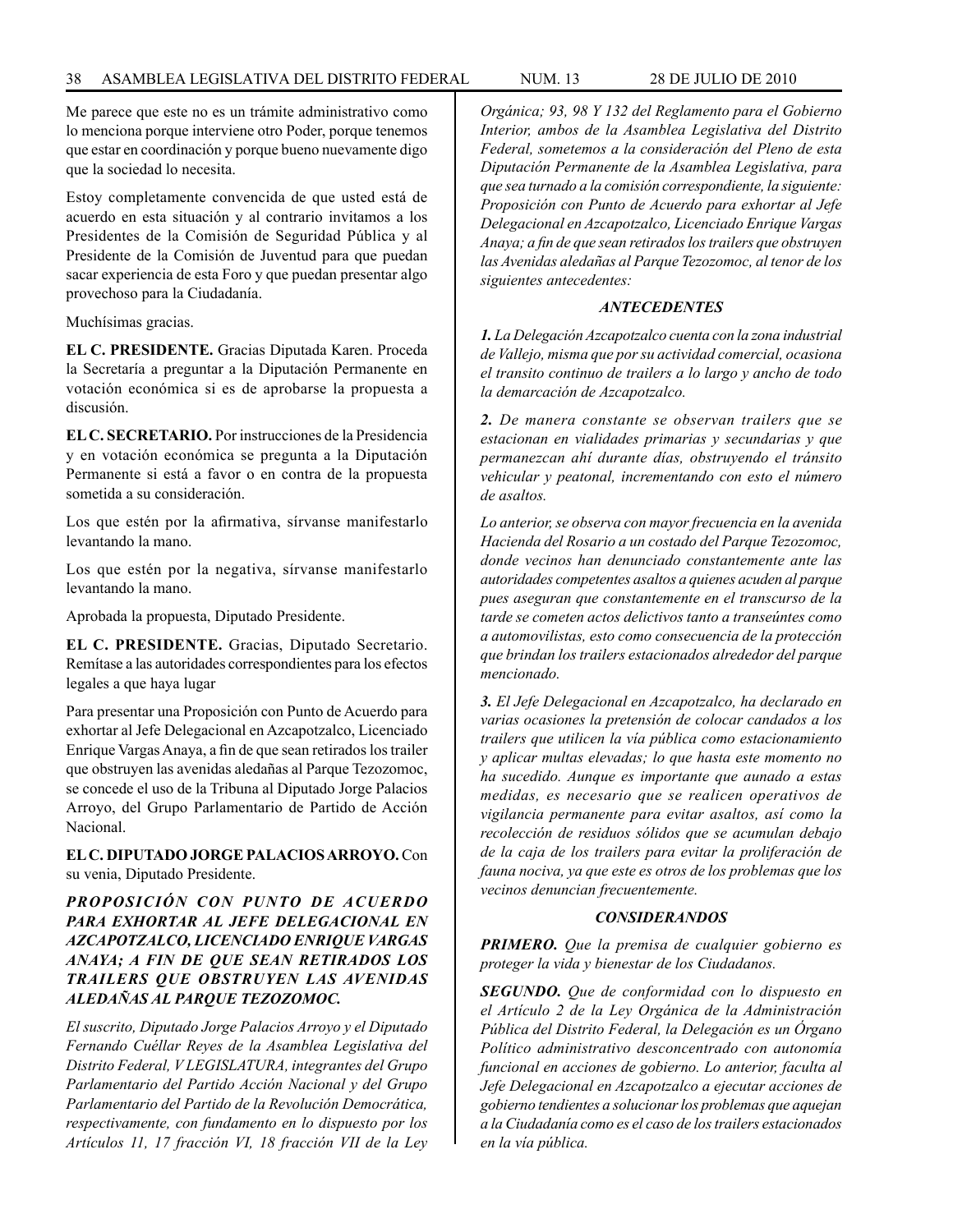*TERCERO. Que de acuerdo al Artículo 9 bis fracción e de la Ley de Transporte y Vialidad del Distrito Federal le corresponde al Jefe Delegacional en Azcapotzalco, retirar de la vía publica todo tipo de objetos que obstaculicen, limiten o impidan el uso adecuado de estas vías y que hayan sido colocadas sin permiso correspondiente. Los objetos retirados se reputaran como mostrencos y su destino quedara al arbitrio de la Delegación que los retiro.*

*CUARTO. Que de acuerdo al Artículo 89, fracción VII de la Ley de Transporte y Vialidad del Distrito Federal, la vialidad y el tránsito en el Distrito Federal, se sujetarán a lo previsto en esta Ley y demás disposiciones Jurídicas y administrativas aplicables, y a las políticas establecidas por la Administración Pública, de acuerdo con las siguientes bases: El retiro de la vialidad de los vehículos y objetos que ilícitamente obstaculicen, limiten o impidan el uso adecuado de la vialidad o pongan en peligro el tránsito de personas o vehículos.*

*QUINTO. Que de acuerdo con el Artículo 144 de la Ley de Transporte y Vialidad del Distrito Federal, corresponde al Jefe Delegacional en Azcapotzalco, notificar a las dependencias, instituciones o entidades de la Administración Publica, cuando sea necesario para el mantenimiento, preservación o retiro de elementos o infraestructura incorporada a la vialidad.*

*Por lo anteriormente expuesto, fundado y motivado, sometemos a consideración de esta Diputación permanente de la Asamblea Legislativa del Distrito Federal el siguiente:*

# *PUNTO DE ACUERDO*

*ÚNICO. Se solicita de la manera más atenta y respetuosa al Jefe Delegacional en Azcapotzalco Licenciado Enrique Vargas Anaya; que a la brevedad posible y en el ámbito de sus respectivas facultades y competencias, gire sus apreciables instrucciones a fin de que sean retirados los trailers que obstruyen las vialidades aledañas al Parque Tezozomoc en la Delegación Azcapotzalco, para así garantizar de esta manera el legítimo derecho a la seguridad y a la libertad de tránsito que tienen los habitantes de esta Delegación.*

*Recinto Legislativo Julio 28, 2010*

# *ATENTAMENTE*

*Dip. Jorge Palacios Arroyo. Dip. Fernando Cuéllar Reyes*

Es cuanto, Diputado Presidente.

**EL C. PRESIDENTE.** Gracias, Diputado Palacios. Con fundamento en lo dispuesto por los Artículos 50 fracciones IV y V de la Ley Orgánica de la Asamblea Legislativa del Distrito Federal, 28 y 132 del Reglamento para su Gobierno Interior, se turna para su análisis y dictamen a las Comisiones Unidas de Transporte y Vialidad y de Seguridad Pública.

Para presentar una Proposición con Punto de Acuerdo por el que se exhorta a la Secretaría de Obras del Distrito Federal, a iniciar una campaña para informar y difundir ampliamente sobre el cierre de vialidades y las vías alternas a las obras del Metrobús línea 3 que se realizan en Avenida Balderas, se concede el uso de la Tribuna al Diputado Federico Manzo Sarquis, del Grupo Parlamentario del Partido de Acción Nacional.

**EL C. DIPUTADO FEDERICO MANZO SARQUIS.**  Con la venia de la Presidencia.

*PROPOSICIÓN CON PUNTO DE ACUERDO POR EL QUE SE EXHORTA A LA SECRETARÍA DE TRANSPORTES Y VIALIDAD, A LA SECRETARÍA DE OBRAS, A LA SECRETARÍA DE SEGURIDAD PÚBLICA, TODAS DEL DISTRITO FEDERAL, Y AL A REALIZAR UNA CAMPAÑA INFORMATIVA Y DE DIFUSIÓN SOBRE EL CIERRE DE VIALIDADES Y LAS VÍAS AL TERNAS DE CIRCULACIÓN A LAS OBRAS DEL METROBÚS LÍNEA TRES, QUE SE REALIZAN EN LA AVENIDA BALDERAS*

*El que suscribe, Federico Manzo Sarquis, Diputado integrante de la Asamblea Legislativa del Distrito Federal, con fundamento en lo dispuesto por los Artículos 17 fracción VI, de la Ley Orgánica de la Asamblea Legislativa del Distrito Federal y 133 del Reglamento para el Gobierno Interior de la Asamblea Legislativa del Distrito Federal, sometemos a consideración de esta Honorable Asamblea Legislativa, la presente Proposición con Punto de Acuerdo por el que se exhorta a la Secretaría de Transportes y Vialidad, a la Secretaría de Obras, a la Secretaría de Seguridad Pública, todas del Distrito Federal, y al a realizar una Campaña Informativa y de Difusión sobre el cierre de vialidades y las vías alternas de circulación a las obras del Metrobús Línea Tres, que se realizan en la Avenida Balderas, al tenor de los siguientes:*

# *ANTECEDENTES*

*1. La Ciudad de México es una de las más habitadas en el mundo, por lo cual, la circulación de los automóviles, públicos y particulares, aumenta de manera indiscriminada cada año; tan solo en la zona metropolitana se estima que circulan cuatro millones de autos, de acuerdo con datos de la Secretaría del Medio Ambiente.1*

*2. Asimismo, en la misma fuente, se informa que la velocidad promedio de circulación en 2004, era de 21.7 km/hr, y actualmente, se ha reducido a 12 km/hr, lo cual resulta problemático debido a que se incrementa considerablemente la emisión de contaminantes.*

*3. Ante las condiciones descritas en los numerales anteriores, el impulso al transporte público ha resultado fundamental para disminuir la cantidad de autos particulares en circulación, los cuales representan el noventa por ciento del total en nuestra Ciudad. Con este fin, el Gobierno del Distrito Federal implementó la creación del Metrobús.*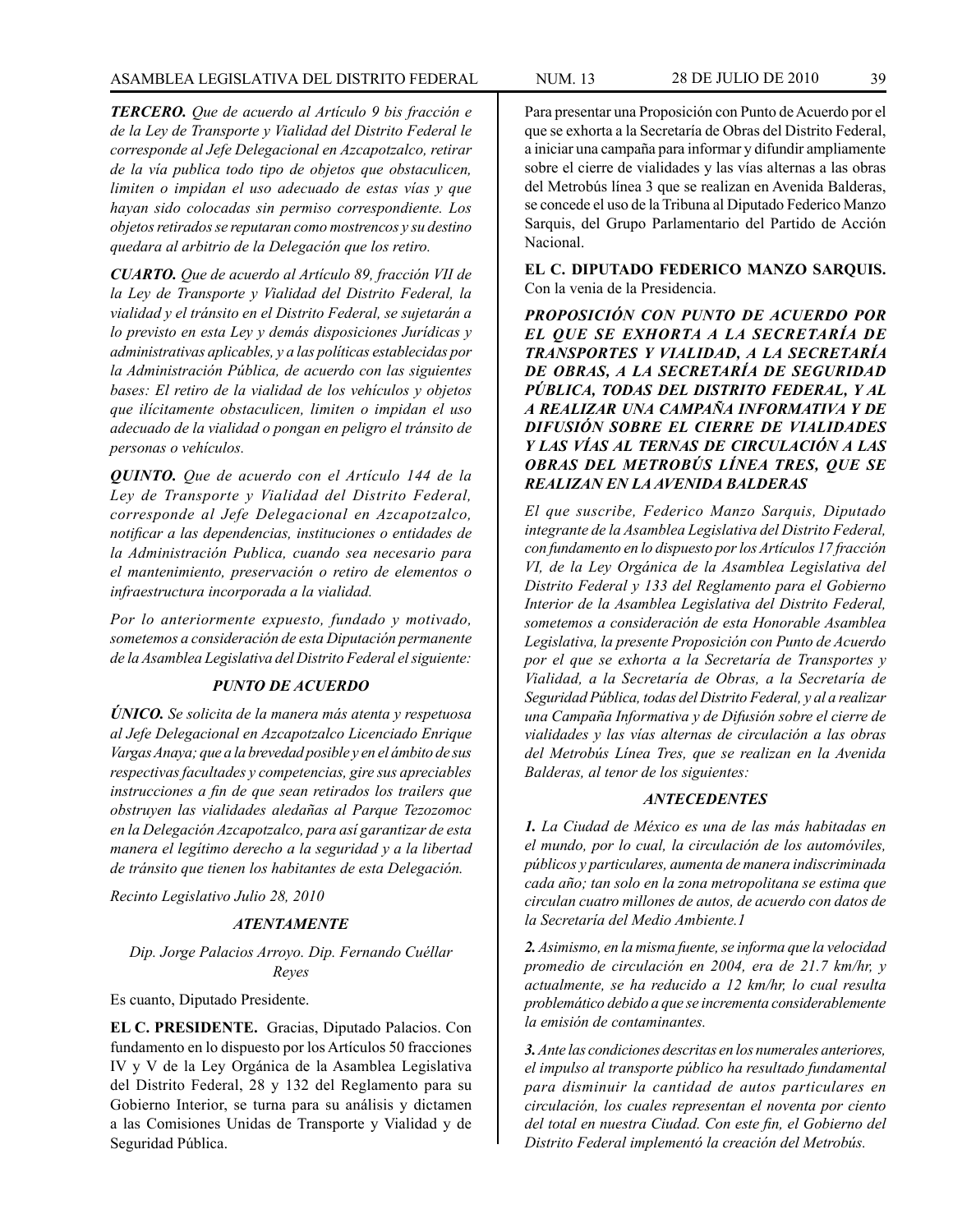*4. Sin embargo, las obras públicas en materia de transporte ejecutadas sin las debidas prevenciones en mataría de cortes de circulación en las vialidades, se corre el riesgo de causar molestias mayores a la Ciudadanía en tratándose de obras ejecutadas en vialidades primarias y secundarias, máxime cuando se ejecutan en forma paralela otras obras de carácter vial; lo que ocasiona congestionamientos importantes que pueden provocar un efecto negativo en el medio ambiente de la Ciudad, así como en su actividad económica. Los habitantes de esta Ciudad merecen un mejor nivel de vida, y las condiciones de movilidad en esta Ciudad son trascendentales para lograr este objetivo si consideramos la mayor parte de los traslados realizados por el Ciudadano responden a motivos principalmente laborales.*

*5. La Línea tres del Metrobús, correrá en un tramo de 17 kilómetros, desde Tenayuca, Estado de México, hasta Etiopia, en el sur del Distrito Federal. Su www.sma.df.gob. mxlprote construcción comenzó en marzo de este año y se tiene proyectada su conclusión en enero del año 2011.*

*6. Las vialidades por las que transitará este sistema de transporte son: Eje 1 Poniente Vallejo, Prolongación Guerrero, Avenida Guerrero, Puente de Alvarado, Balderas, Dr. Río de la Loza y el Eje 1 Poniente Cuauhtémoc.*

*7. Este lunes 26 de julio, fue cerrada parcialmente la Avenida Balderas para dar inicio a las obras correspondientes a la Línea Tres del Metrobús; lo que ocasionó problemas sobre la citada vialidad, pues es una de las avenidas más transitadas por quienes se dirigen hacia el sur de la Ciudad,*

*8. Ante esta situación, la circulación vehicular en la zona centro de la Ciudad se ha visto afectada por este cierre en dirección norte-sur, especialmente en el tramo comprendido desde Avenida Juárez hasta Avenida Chapultepec, lo que ha generado severos problemas de circulación, De igual forma, en vías alternas como Bucareli, Insurgentes y Avenida Juárez se han presentado problemas de circulación,*

*9. En este año, se tiene considerada la ejecución de cinco obras en forma simultánea: dos tramos nuevos del segundo piso del Periférico; la denominada Supervía Poniente, la Línea 12 del Metro, la Línea 3 del Metrobús y para finales de este año, se tiene proyectada la Línea 4 también de Metrobús. Por lo tanto, a efecto de prevenir congestionamientos viales y molestias de mayor impacto a la Ciudadanía.*

*Resulta evidente el caos que estas obras generarán; sin discutir sus beneficios a largo plazo, las molestias ocasionadas a la Ciudadanía, serán frecuentes y constantes,*

*10. Ante estas circunstancias, es deseable que los Ciudadanos conozcan no sólo la obra que se está ejecutando, sino los cortes a la circulación, así como las vialidades alternas habilitadas para facilitar el traslado a los diferentes destinos, Ello, considerando la obligación de la autoridad por salvaguardar la seguridad y el bienestar de la Ciudadana.*

*Por lo anteriormente expuesto y fundado, someto a consideración de esta Diputación Permanente el siguiente Punto de Acuerdo, bajo los siguientes:*

#### *CONSIDERANDOS*

*PRIMERO. Que es prioridad de la autoridad facilitar la movilidad de los habitantes del Distrito Federal de forma ordenada, así como procurar la disminución de emisiones de contaminantes y preservación del medio ambiente.*

*SEGUNDO. Que el transporte público de pasajeros es un servicio que se brinda con la finalidad de favorecer las necesidades de la sociedad, satisfaciendo con esto un interés general. Pero su proyección y construcción tienen que armonizarse con los objetivos de movilidad y preservación del medio ambiente.*

*TERCERO. Que una de las principales obligaciones de las autoridades es informar a los Ciudadanos de las obras que se ejecutan en la capital, así como de las medidas preventivas y cautelares implementadas para evitar contrariedades en la medida de lo posible.*

*CUARTO. Que es necesarios que las autoridades enunciadas en el presente proposición lleven a cabo una campaña informativa por la que se informe de forma efectiva del reciente cierre parcial de la avenida Balderas, así como de las posibles vías alternas*

*Por lo expuesto y fundado, someto a la consideración del Pleno la Diputación permanente de esta Honorable Asamblea la siguiente proposición con*

# *PUNTO DE ACUERDO*

*ÚNICO. Se exhorta a la Secretaría de Transportes y Vialidad, a la Secretaría de Obras y Servicios y a la Secretaría de Seguridad Pública, todas del Distrito Federal, a realizar una campaña informativa y de difusión sobre el cierre de vialidades y las vías alternas de circulación a las obras del Metrobús Línea Tres, que se realizan en la Avenida Balderas.*

*Dado en el Recinto Legislativo, a los 28 días del mes de julio de 2010.*

#### *ATENTAMENTE*

#### *Dip. Federico Manzo Sarquis*

Es cuanto, Diputado Presidente.

**EL C. PRESIDENTE.** Gracias, Diputado. En términos de lo dispuesto por el Artículo 133 del Reglamento para el Gobierno Interior de la Asamblea Legislativa del Distrito Federal, consulte la Secretaría a la Diputación Permanente en votación económica si la propuesta presentada por el Diputado Federico Manzo Sarquis se considera de urgente y obvia resolución.

**EL C. SECRETARIO.** Por instrucciones de la Presidencia y en votación económica se consulta a la Diputación Permanente si la propuesta de referencia se considera de urgente y obvia resolución.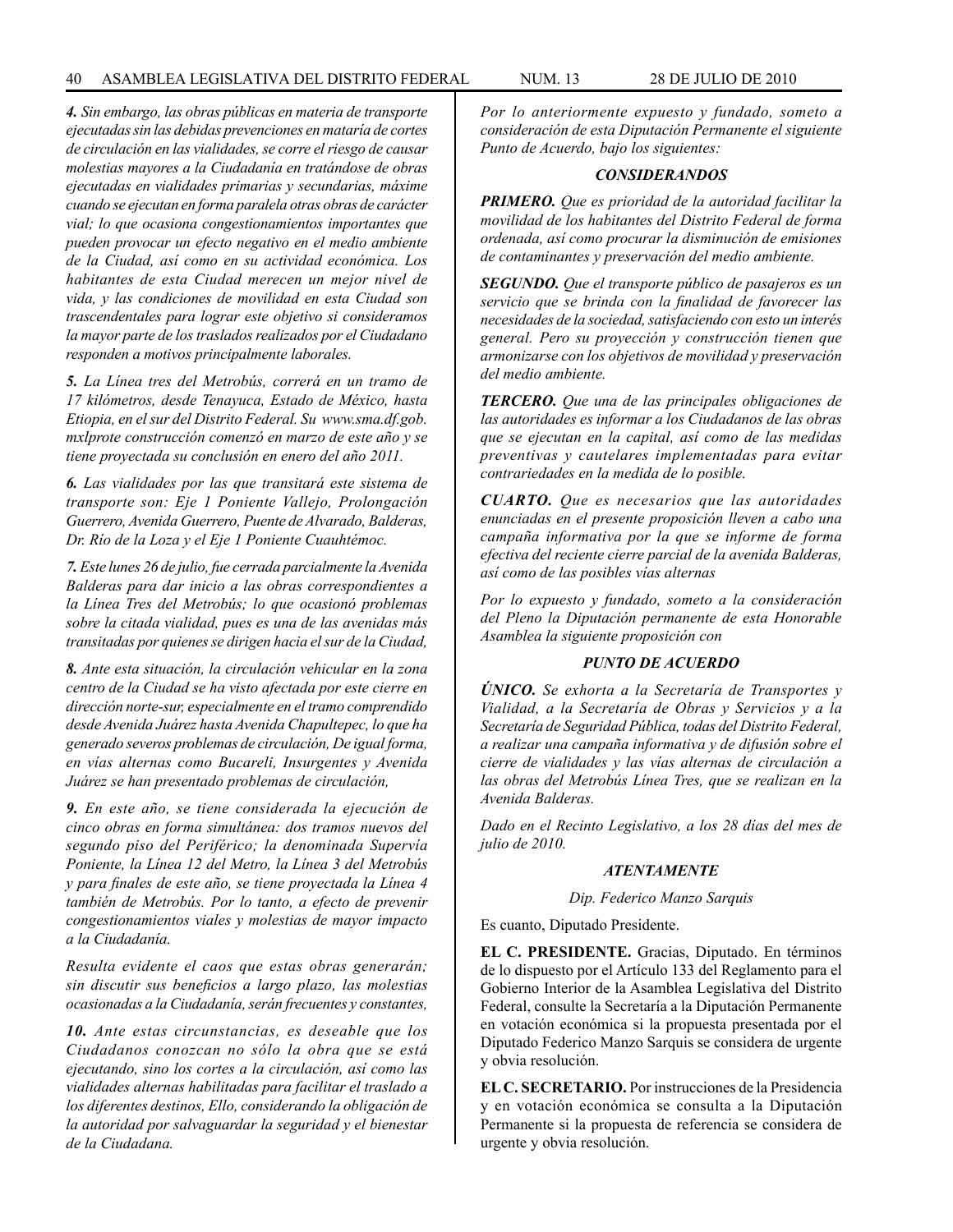Los que estén por la afirmativa, sírvanse manifestarlo levantando la mano.

Los que estén por la negativa, sírvanse manifestarlo levantando la mano.

Se considera de urgente y obvia resolución, Diputado Presidente.

**EL C. PRESIDENTE.** Gracias, Diputado Secretario. Está a discusión la propuesta. ¿Existen oradores en contra?

Proceda la Secretaría en consecuencia a preguntar a la Diputación Permanente en votación económica si es de aprobarse la propuesta a discusión.

**EL C. SECRETARIO.** Por instrucciones de la Presidencia y en votación económica se pregunta a la Diputación Permanente si está a favor o en contra de la propuesta sometida a su consideración.

Los que estén por la afirmativa, sírvanse manifestarlo levantando la mano.

Los que estén por la negativa, sírvanse manifestarlo levantando la mano.

Aprobada la propuesta, Diputado Presidente.

**EL C. PRESIDENTE.** Gracias, Diputado Secretario. Remítase a las autoridades correspondientes, para los efectos legales a que haya lugar.

Para presentar una Proposición con Punto de Acuerdo relativo a los pueblos y barrios originarios en el Distrito Federal, se concede el uso de la Tribuna al Diputado Leonel Luna Estrada, del Grupo Parlamentario del Partido de la Revolución Democrática.

**EL C. DIPUTADO LEONEL LUNA ESTRADA.** Con su permiso, Diputado Presidente.

# *PROPOSICIÓN CON PUNTO DE ACUERDO RELATIVO A LOS PUEBLOS Y BARRIOS ORIGINARIOS EN EL DISTRITO FEDERAL.*

*El suscrito Diputado, Leonel Luna Estrada, integrante del Grupo Parlamentario del Partido de la Revolución Democrática, con fundamento en lo dispuesto en los Artículos 17 fracción VI de la Ley Orgánica y 133 del Reglamento para el Gobierno Interior ambos de la Asamblea Legislativa del Distrito Federal, someto a la consideración de este Honorable Pleno la Proposición con Punto de Acuerdo al rubro citada, al tenor siguiente:*

*El 21 de marzo de 2007 la Jefatura de Gobierno del Distrito Federal crea el Consejo de los Pueblos y Barrios Originarios del Distrito Federal, como un órgano de coordinación de la Administración Pública del Distrito Federal y participación Ciudadana, enfocado al fomento, preservación y difusión de la cultura originaria y tradicional de los pueblos y barrios originarios de la Ciudad de México.*

*El Consejo se encuentra integrado por el Jefe de Gobierno del Distrito Federal, así como por los Titulares de:*

*I. La Secretaría de Gobierno*

*II. La Secretaría de Medio Ambiente;*

*III. La Secretaría de Desarrollo Social;*

*IV. La Secretaría de Salud;*

*V. La Secretaría de Turismo;*

*VI. La Secretaría de Cultura*

*VII. La Secretaría de Protección Civil;*

*VIII. La Secretaría de Educación;*

*IX. La Secretaría de Desarrollo Rural y Equidad para las Comunidades; y*

*X. Los Órganos Político-Administrativo de cada demarcación territorial*

*Dicho Consejo cuenta entre otras, con la atribución para elaborar, el Atlas y el Padrón de los Pueblos y Barrios Originarios del Distrito Federal y elaborar un informe anual sobre los trabajos realizados por el Consejo y las Comisiones Técnicas.*

*Este Consejo de conformidad con lo previsto en le acuerdo para su creación se reunirá en Sesiones Ordinarias cuando menos una vez cada tres meses.*

*Ahora bien en las atribuciones conferidas a través del acuerdo del Jefe de Gobierno de fecha 21 de marzo de 2007 no se especifica con claridad cuáles son los criterios y normas a seguir para determinar quiénes son o no pueblos originarios o para otorgar dicha calidad, así como tampoco se establece con precisión cuales son los mecanismos e indicadores para establecer un padrón de pueblos y barrios originarios del Distrito Federal que sea confiable.*

*Por lo anteriormente expuesto y fundado, sometemos a la consideración de esta Honorable Asamblea Legislativa del Distrito Federal V Legislatura la presente proposición para quedar de la siguiente manera:*

#### *PUNTO DE ACUERDO*

*ÚNICO. La Asamblea Legislativa del Distrito Federal V Legislatura solicita al Jefe de Gobierno del Distrito Federal, Licenciado Marcelo Ebrard Casaubon para que en su carácter de Presidente del Consejo de Pueblos y Barrios Originarios del Distrito Federal remita un informe detallado sobre los criterios para determinar cuáles y cuántos son Pueblos Originarios, así como el padrón de los mismos.*

#### *ATENTAMENTE*

*Dip. Leonel Luna Estrada*

Es cuanto, Diputado Presidente.

**EL C. PRESIDENTE.** Gracias, Diputado. En términos de lo dispuesto por el Artículo 133 del Reglamento para el Gobierno Interior de la Asamblea Legislativa del Distrito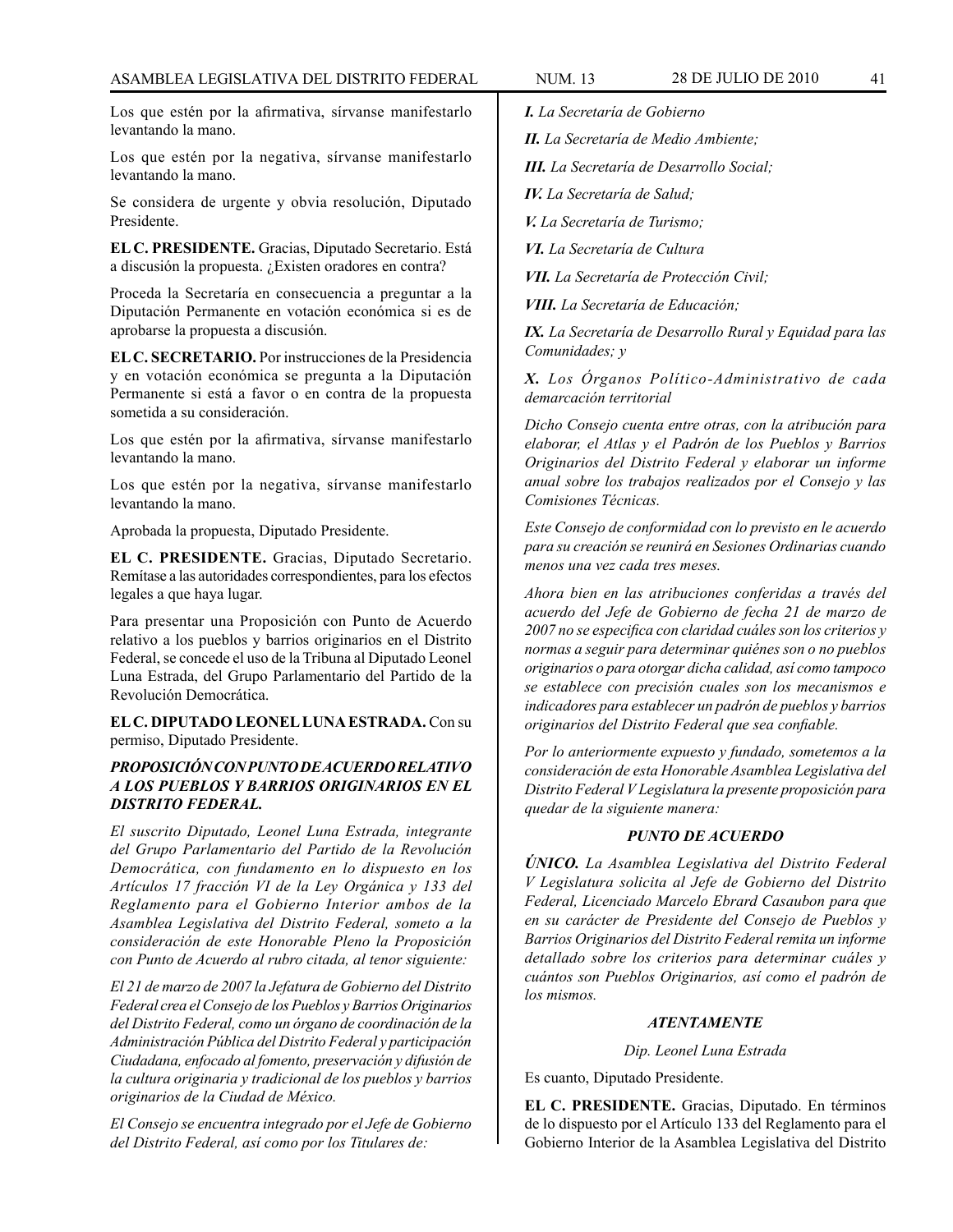Federal, consulte la Secretaría a la Diputación Permanente en votación económica si la propuesta presentada por el Diputado Leonel Luna Estrada se considera de urgente y obvia resolución.

**EL C. SECRETARIO.** Por instrucciones de la Presidencia y en votación económica se consulta a la Diputación Permanente si la propuesta de referencia se considera de urgente y obvia resolución.

Los que estén por la afirmativa, sírvanse manifestarlo levantando la mano.

Los que estén por la negativa, sírvanse manifestarlo levantando la mano.

Se considera de urgente y obvia resolución, Diputado Presidente.

**EL C. PRESIDENTE.** Gracias Diputado Secretario. Está a discusión la propuesta. ¿Existen oradores en contra?

Proceda la Secretaría a preguntar a la Diputación Permanente en votación económica si es de aprobarse la propuesta a discusión.

**EL C. SECRETARIO**. Por instrucciones de la Presidencia y en votación económica se pregunta a la Diputación Permanente si está a favor o en contra de la propuesta sometida a su consideración.

Los que estén por la afirmativa, sírvanse manifestarlo levantando la mano.

Los que estén por la negativa, sírvanse manifestarlo levantando la mano.

Aprobada la propuesta, Diputado Presidente.

**EL C. PRESIDENTE.** Gracias Diputado Secretario. Remítase a las autoridades correspondientes para los efectos legales a que haya lugar.

Para presentar una Proposición con Punto de Acuerdo relativo al Fideicomiso Santa Fe, se concede el uso de la Tribuna al Diputado Leonel Luna Estrada, del Grupo Parlamentario del Partido de la Revolución Democrática.

**EL C. DIPUTADO LEONEL LUNA ESTRADA.** Con su permiso, Diputado Presidente.

# *PROPOSICIÓN CON PUNTO DE ACUERDO RELATIVO AL FIDEICOMISO SANTA FE.*

*Los suscritos Diputados Leonel Luna Estrada, integrante del Grupo Parlamentario del Partido de la Revolución Democrática, y José Manuel Rendón Oberhauser integrante del Grupo Parlamentario del Partido Acción Nacional, con fundamento en lo dispuesto en los Artículos 17 fracción VI de la Ley Orgánica y 132 del Reglamento para el Gobierno Interior ambos de la Asamblea Legislativa del Distrito Federal, someto a la consideración de este Honorable Pleno la Proposición con Punto de Acuerdo al rubro citado, al tenor siguiente:*

*En el año de 2004 se creó el Fideicomiso Santa Fe, el cual surgió de la necesidad de impulsar esta zona de la Ciudad para que se convirtiera en un punto de desarrollo económico, mediante un mecanismo cuya principal función es administrar los recursos y aplicarlos en el mantenimiento y mejoramiento del complejo.*

*El fideicomiso Santa Fe es un modelo de autoadministración privada en donde representantes de la zona deciden cómo y en qué gastar el presupuesto anual que les es asignado, el cual asciende actualmente a 140 millones de pesos. En este esquema de administración participa el Gobierno del Distrito Federal con tres integrantes, la Asociación de Colonos Zedec Santa Fe con cuatro y desde hace unos meses se acordó la integración de los Jefes Delegacionales de Álvaro Obregón y Cuajimalpa.*

*Es imperativo que esta Asamblea Legislativa realice un estudio sobre la pertinencia de continuar o no con este Fideicomiso en esa área de la Ciudad, pues en los hechos podemos ver que dicho modelo ha cumplido con su fin principal, por lo cual se ha agotado, es decir, actualmente ya se viven otras condiciones, por lo que hay que modificarlo.*

*Ahora bien, no debemos soslayar que la repartición de recursos en nuestra Ciudad debe realizarse de manera equitativa y ordenada, por lo que salta a la vista que no existe ninguna zona de la Ciudad donde exista un fideicomiso de este tipo y desde este punto de vista no es apropiado ni congruente permitir que una asociación de residentes administre los recursos públicos de la Ciudad, pues esto atenta contra el principio de equidad que aplica a todos los habitantes del Distrito Federal.*

*En este orden de ideas, para la conformación del presupuesto del próximo año debemos considerar que es adecuado distribuir de manera eficiente entre las delegaciones Álvaro Obregón y Cuajimalpa los recursos destinados a servicios públicos para la zona de Santa Fe, en virtud de que son estas las responsables directas de distribuirlos de manera responsable y eficaz, además de que como es sabido comparten esta parte de la Ciudad.*

*A mayor abundamiento, sabemos bien que es importante y nuestra responsabilidad generar en la medida de las posibilidades equilibrio social dado que existe un gran contraste social entre el Complejo y las Colonias populares de alrededor, porque por un lado hay gran desarrollo y por el otro tenemos grandes necesidades y atraso.*

*Por lo anteriormente expuesto y fundado, sometemos a la consideración de esta Honorable Asamblea Legislativa del Distrito Federal V Legislatura la presente proposición para quedar de la siguiente manera:*

# *PUNTO DE ACUERDO*

*ÚNICO. La Asamblea Legislativa del Distrito Federal V Legislatura determina que para la conformación del Presupuesto de Egresos del año 2011, no se asignaron*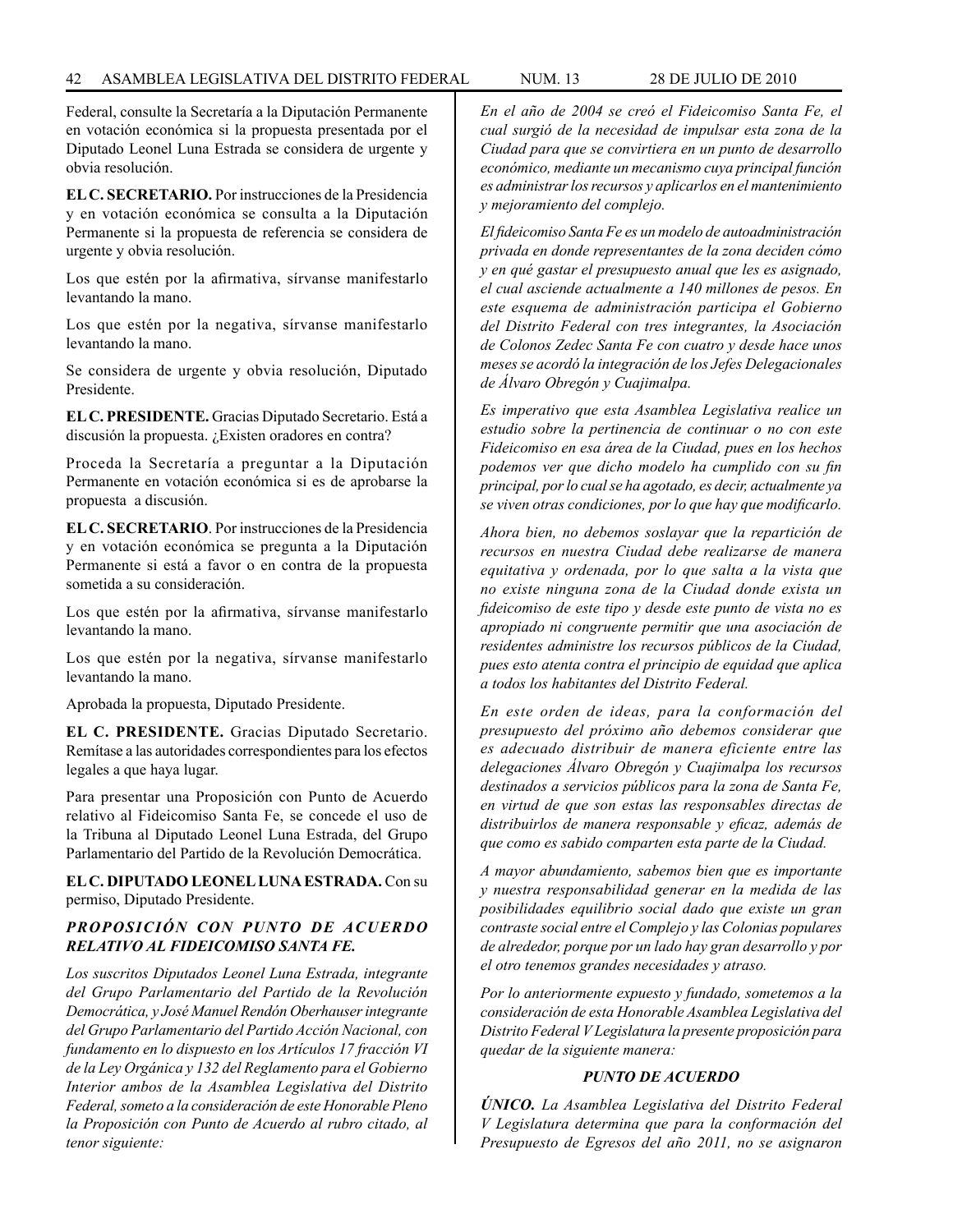*recursos al Fideicomiso Santa Fe, en su lugar dichos recursos serán entregados de manera equitativa a las Delegaciones Álvaro Obregón y Cuajimalpa, para su correcta y eficiente administración en la zona respectiva.*

*Dado en el Recinto Legislativo a los 28 días del mes de julio del año 2010*

# *ATENTAMENTE*

*Dip. Leonel Luna Estrada y Dip. José Manuel Rendón Oberhauser*

Es cuanto, Diputado Presidente.

**EL C. PRESIDENTE.** Gracias, Diputado Luna. Con fundamento en lo dispuesto por los Artículos 50 fracciones IV y V de la Ley Orgánica de la Asamblea Legislativa del Distrito Federal, 28 y 132 del Reglamento para su Gobierno Interior, se turna para su análisis y dictamen a la Comisión de Presupuesto y Cuenta Pública.

Para presentar una Proposición con Punto de Acuerdo por el que se exhorta a la Secretaría de Seguridad Pública del Distrito Federal, a efecto de que lleve a cabo la división del sector Plateros, se concede el uso de la Tribuna al Diputado Leonel Luna Estrada, del Grupo Parlamentario del Partido de la Revolución Democrática.

**EL C. DIPUTADO LEONEL LUNA ESTRADA.** Con su permiso, Diputado Presidente.

*PROPOSICIÓN CON PUNTO DE ACUERDO POR EL QUE SE EXHORTA A LA SECRETARÍA DE SEGURIDAD PÚBLICA DEL DISTRITO FEDERAL, PARA QUE REALICE LA DIVISIÓN DEL SECTOR PLATEROS, UBICADO EN LA DELEGACIÓN ÁLVARO OBREGÓN.*

*El suscrito, integrante del Grupo Parlamentario del Partido de la Revolución Democrática, con fundamento en lo dispuesto por los Artículos 17 fracción VI de la Ley Orgánica y 133 del Reglamento para el Gobierno Interior ambos de la Asamblea Legislativa del Distrito Federal, someto a la consideración de esta Honorable Diputación Permanente la Proposición con Punto de Acuerdo al rubro citada, al tenor siguiente:*

*En la Delegación Álvaro Obregón operan los siguientes Sectores:*

*U,P.C. 25 Plateros, Santa Fe, Alpes y San Ángel. Siendo el lugar donde más delitos se cometen el ubicado en la zona que tiene a su cargo el Sector Plateros.*

*La coordinación AOB-1 (Plateros) se encuentra integrada por 90 Colonias, y en algunas zonas el patrullaje suele ser muy complicado, aunado a lo anterior, dentro de esta área existen 16 unidades territoriales muy conflictivas, con una incidencia delictiva mayor al promedio dentro del sector, que aglutinan más del 50 % de los delitos que se cometen en la zona.*

*En relación con el último reporte mensual de incidencia delictiva de la Dirección General de Estadística respecto del sector en comento, la cantidad de delitos registrados asciende a 128, superando incluso a la coordinación AOB-2 Santa Fe, que está integrada por 160 Colonias, y reporta 48 delitos durante el mismo período, y además es importante destacar, que existe un porcentaje muy elevado de Ciudadanos que desisten acudir a denunciar.*

*Resulta urgente y necesario dotar de mayor seguridad a los habitantes de la zona, que en reiteradas ocasiones se han visto afectados por este tipo de hechos, es por todo lo anterior que se propone la división del Sector Plateros en dos, para operar con mayor eficacia, pero sobre todo para contribuir a abatir la delincuencia en la zona.*

*Por lo anteriormente expuesto, someto a la consideración del Pleno de la Diputación Permanente, la presente Proposición con Punto de Acuerdo, con carácter de urgente y obvia resolución para quedar de la siguiente forma:*

# *PUNTO DE ACUERDO*

*ÚNICO. La Asamblea Legislativa del Distrito Federal, exhorta a la Secretaría de Seguridad Pública, para que realice las acciones necesarias con la finalidad de que el sector plateros, ubicado en la Delegación Álvaro Obregón sea dividido en dos.*

*Dado en el Salón de Sesiones del Recinto Legislativo a los 28 días de Julio de 2010.*

#### *ATENTAMENTE*

*Dip. Leonel Luna Estrada*

Es cuanto, Diputado Presidente.

**EL C. PRESIDENTE.** Gracias, Diputado Luna. En términos de lo dispuesto por el Artículo 133 del Reglamento para el Gobierno Interior de la Asamblea Legislativa del Distrito Federal, consulte la Secretaría a la Diputación Permanente en votación económica si la propuesta presentada por el Diputado Leonel Luna Estrada, se considera de urgente y obvia resolución.

**EL C. SECRETARIO.** Por instrucciones de la Presidencia y en votación económica se consulta a la Diputación Permanente si la propuesta de referencia se considera de urgente y obvia resolución.

Los que estén por la afirmativa, sírvanse manifestarlo levantando la mano.

Los que estén por la negativa, sírvanse manifestarlo levantando la mano.

Se considera de urgente y obvia resolución, Diputado Presidente.

**EL C. PRESIDENTE.** Gracias, Diputado Secretario. Está a discusión la propuesta. ¿Existen oradores en contra?

Proceda la Secretaría a preguntar a la Diputación Permanente en votación económica si es de aprobarse la propuesta a discusión.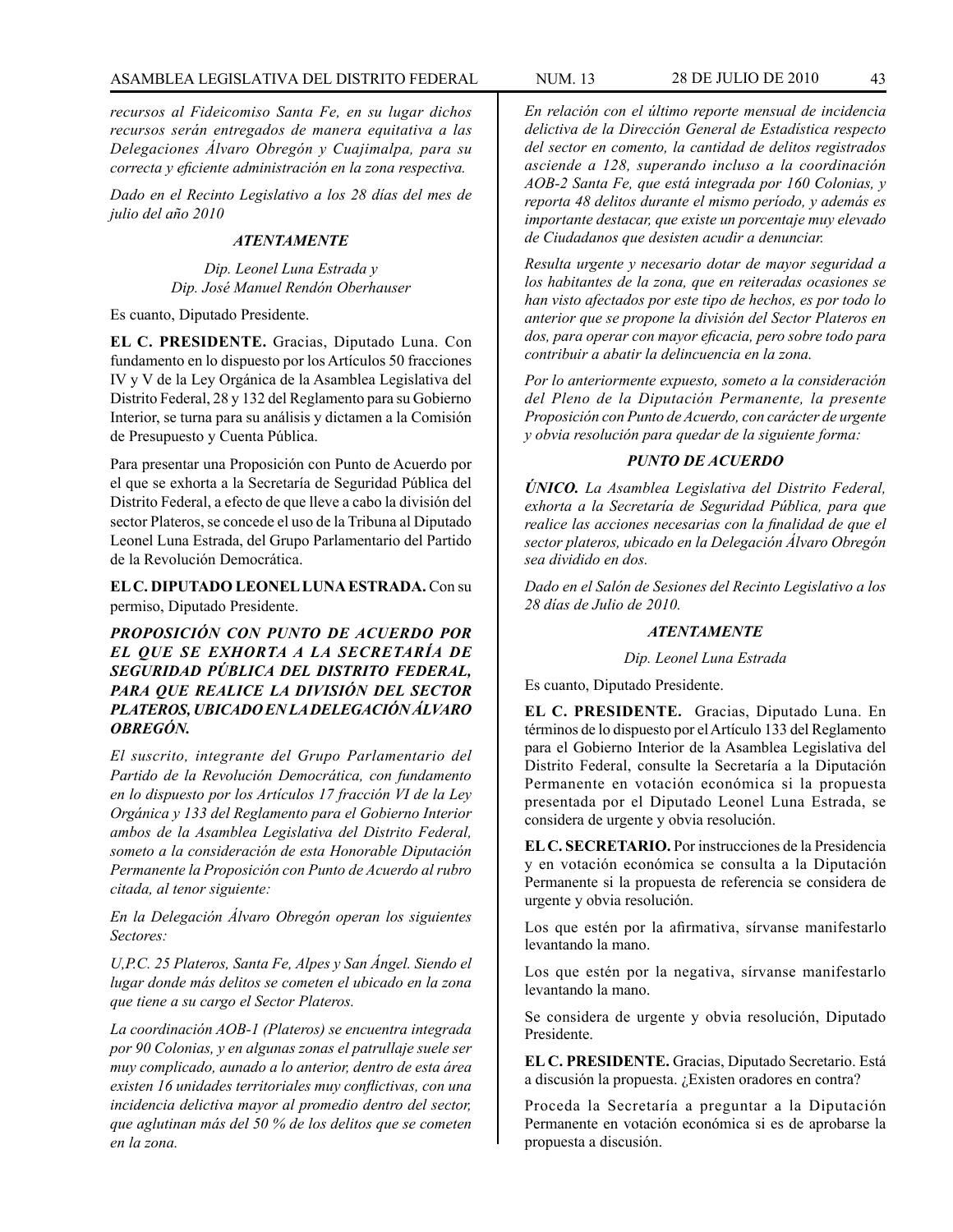**EL C. SECRETARIO.** Por instrucciones de la Presidencia y en votación económica se pregunta a la Diputación Permanente si está a favor o en contra de la propuesta sometida a su consideración.

Los que estén por la afirmativa, sírvanse manifestarlo levantando la mano.

Los que estén por la negativa, sírvanse manifestarlo levantando la mano.

Aprobada la propuesta, Diputado Presidente.

**EL C. PRESIDENTE.** Gracias, Diputado Secretario. Remítase a las autoridades correspondientes para los efectos legales a que haya lugar.

Para presentar una Proposición con Punto de Acuerdo por el que se exhorta a la Secretaría de Seguridad Pública del Distrito Federal para que lleve a cabo una revisión de la operación de los Módulos de Seguridad Pública, se concede el uso de la Tribuna al Diputado Leonel Luna Estrada, del Grupo Parlamentario del Partido de la Revolución Democrática.

**EL C. DIPUTADO LEONEL LUNA ESTRADA.** Con su permiso, Diputado Presidente.

# *PROPOSICIÓN CON PUNTO DE ACUERDO POR EL QUE SE EXHORTA A LA SECRETARÍA DE SEGURIDAD PÚBLICA DEL DISTRITO FEDERAL, PARA QUE LLEVE A CABO UNA REVISIÓN DE LA OPERACIÓN DE LOS MÓDULOS DE SEGURIDAD PÚBLICA.*

*El que suscribe, Diputado Leonel Luna Estrada integrante del Grupo Parlamentario del Partido de la Revolución Democrática, con fundamento en lo dispuesto por los Artículos 17 fracción VI de la Ley Orgánica y 133 del Reglamento poro el Gobierno Interior ambos de la Asamblea Legislativa del Distrito Federal, someto a la consideración de esta Honorable Diputación Permanente la Proposición con Punto de Acuerdo al rubro citada, al tenor siguiente:*

*La operación de los Módulos de Seguridad Pública en el Distrito Federal ha sido desvirtuada de su objeto principal, el porcentaje que se encuentra funcionando lo hace de manera deficiente, o no cuenta con los recursos humanos y materiales necesarios para su adecuada operación, y un gran número se encuentran vacíos, en síntesis, no están representando medios efectivos de vinculación de la policía con la Ciudadanía, por lo que urge readecuar este modelo para garantizar la protección Ciudadana y disminuir los índices delictivos en la Ciudad.*

*De acuerdo con cifras de las Secretaría de Seguridad Pública del Distrito Federal, actualmente se encuentran en funcionamiento 270 módulos con 2,430 elementos, 93 patrullas y 1,620 policletos.*

*Uno de los objetivos principales de los módulos es mantener una policía cercana a la gente, situación que en los hechos no se ve reflejada, debido a que un porcentaje elevado no cuenta con elementos, patrullas, líneas telefónicas, radios, entre otras necesidades, por lo tanto, solicitamos a la Secretaría de Seguridad Pública capitalina, una revisión y el replanteamiento del Programa Módulos de Seguridad Pública.*

*Es imprescindible dotar de recursos materiales y humanos a estos espacios, e implementar mecanismos eficaces dirigidos a abatir la incidencia delictiva, acciones que indudablemente nos llevarán a 3 recuperar la confianza de los Ciudadanos.*

*Por lo anteriormente expuesto, someto a la consideración del Pleno de la Diputación Permanente, la presente Proposición con Punto de Acuerdo, con carácter de urgente y obvia resolución para quedar como sigue:*

# *PUNTO DE ACUERDO*

*ÚNICO. La Asamblea Legislativa del Distrito Federal, V Legislatura, exhorta al Gobierno del Distrito Federal y a la Secretaría de Seguridad Pública capitalina, para que lleven a cabo una revisión de la operación de los Módulos de Seguridad Pública, con el objeto de que efectivamente den cumplimiento a su finalidad.*

*Dado en el Salón de Sesiones del Recinto Legislativo a los 28 días de Julio de 2010.*

# *ATENTAMENTE*

#### *Dip. Leonel Luna Estrada*

Es cuanto, Diputado Presidente.

**EL C. PRESIDENTE.** Gracias, Diputado. En términos de lo dispuesto por el Artículo 133 del Reglamento para el Gobierno Interior de la Asamblea Legislativa del Distrito Federal, consulte la Secretaría a la Diputación Permanente en votación económica si la propuesta presentada por el Diputado Leonel Luna Estrada se considera de urgente y obvia resolución.

**EL C. SECRETARIO.** Por instrucciones de la Presidencia y en votación económica se consulta a la Diputación Permanente si la propuesta de referencia se considera de urgente y obvia resolución.

Los que estén por la afirmativa, sírvanse manifestarlo levantando la mano.

Los que estén por la negativa, sírvanse manifestarlo levantando la mano.

Se considera de urgente y obvia resolución, Diputado Presidente.

**EL C. PRESIDENTE.** Gracias, Diputado Secretario. Está a discusión la propuesta. ¿Existen oradores en contra?

Proceda la Secretaría a preguntar a la Diputación Permanente en votación económica si es de aprobarse la propuesta a discusión.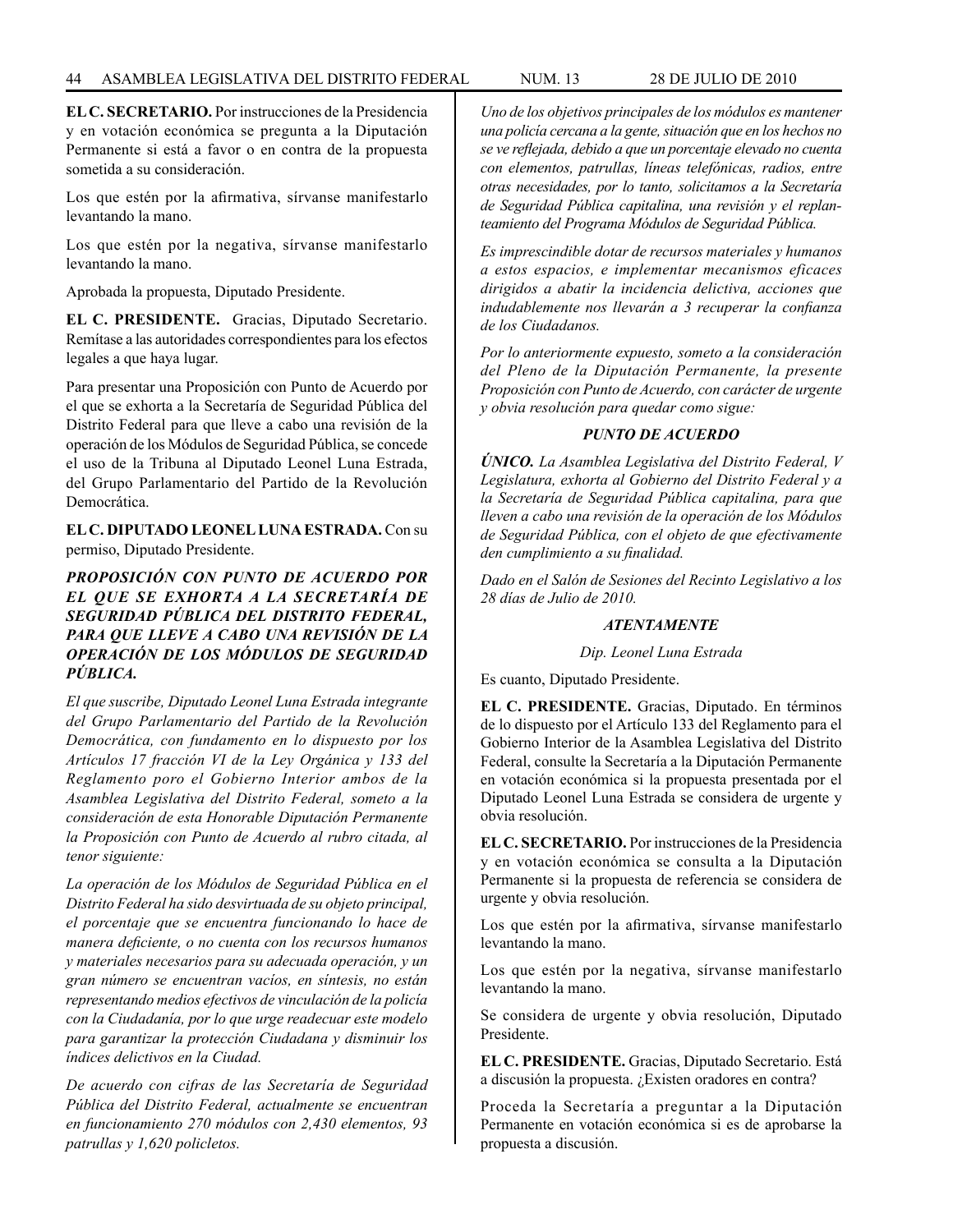**EL C. SECRETARIO.** Por instrucciones de la Presidencia y en votación económica se pregunta a la Diputación Permanente si está a favor o en contra de la propuesta sometida a su consideración.

Los que estén por la afirmativa, sírvanse manifestarlo levantando la mano.

Los que estén por la negativa, sírvanse manifestarlo levantando la mano.

Aprobada la propuesta, Diputado Presidente.

**EL C. PRESIDENTE.** Gracias, Diputado Secretario. Remítase a las autoridades correspondientes para los efectos legales a que haya lugar.

Para presentar una Proposición con Punto de Acuerdo relativo a la Colonia San Ángel en la Delegación Álvaro Obregón, se concede el uso de la Tribuna al Diputado Leonel Luna Estrada, del Grupo Parlamentario del Partido de la Revolución Democrática.

**EL C. DIPUTADO LEONEL LUNA ESTRADA.** Con su permiso, Diputado Presidente.

# *PROPOSICIÓN CON PUNTO DE ACUERDO RELATIVO A SAN ÁNGEL, DELEGACIÓN ÁLVARO OBREGÓN.*

*El suscrito Diputado, Leonel Luna Estrada, integrante del Grupo Parlamentario del Partido de la Revolución Democrática, con fundamento en lo dispuesto en los Artículos 17 fracción VI de la Ley Orgánica y 133 del Reglamento para el Gobierno Interior ambos de la Asamblea Legislativa del Distrito Federal, someto a la consideración de este Honorable Pleno la Proposición con Punto de Acuerdo al rubro citada, al tenor siguiente:*

*El barrio de San Ángel tiene sus orígenes en la época Colonial (1521-1810), cuando se fundó el Convento del Carmen, que se extendía sobre un gran terreno, que iba aproximadamente desde la actual Avenida de los Insurgentes, hasta el Templo de San Jacinto.*

*Cada fin de semana San Ángel, recibe alrededor de 50 mil visitantes, de la propia Delegación Álvaro Obregón, de la Ciudad de México, del país y de carácter internacional, todos en su gran mayoría atraídos por la actividad cultural que en lugar se aprecia por esta razón es importante apostar por su rescate cultural que es su mayor ventaja competitiva, pues su vocación en este ramo es innegable.*

*San Ángel por sus propias características representa un gran atractivo para propios y extraños, es una de las principales zonas de visita al sureste de la Ciudad de México, cuenta con corredores culturales muy interesantes y museos de la revolución, de ahí la importancia de procurar su conservación y rescate de manera permanente.*

*En el caso específico de San Ángel, no solo hablamos del patrimonio tangible sino tiene una amplísima vocación de patrimonio cultural intangible, como la Feria de las Flores o el hecho de que Frida y Diego hayan crecido en San Ángel, es decir, miles de manifestaciones intangibles.*

*Desde el año de 2008 se realizo por parte de la Delegación Álvaro Obregón la propuesta de otorgarle a este sitio el carácter de Patrimonio Cultural de la Ciudad de México, lo cual lógicamente tendría repercusiones presupuestales que permitirían de manera positiva la conservación y restauración de este sitio.*

*Se considera que San Ángel requiere de una inversión de 50 millones de pesos para continuar con su recuperación, por lo cual es importante que además de la aportación por parte del Gobierno Delegacional, el Gobierno del Distrito Federal participe por las implicaciones turísticas que en su conjunto representa.*

*Por lo anteriormente expuesto y fundado, sometemos a la consideración de esta Honorable Asamblea Legislativa del Distrito Federal, V Legislatura, la presente proposición para quedar de la siguiente manera:*

# *PUNTO DE ACUERDO*

*ÚNICO. La Asamblea Del Distrito Federal V Legislatura al Jefe de Gobierno del Distrito Federal, Licenciado Marcelo Ebrard Casaubon para que declare patrimonio cultural de la Ciudad de México a San Ángel, en la Delegación Álvaro Obregón.*

*Dado en el Recinto Legislativo a los 28 días del mes de julio del año 2010.*

# *ATENTAMENTE*

*Dip. Leonel Luna Estrada*

Es cuanto, Diputado Presidente.

**EL C. PRESIDENTE.** Gracias Diputado Leonel. En términos de lo dispuesto por el Artículo 133 del Reglamento para el Gobierno Interior de la Asamblea Legislativa del Distrito Federal, consulte la Secretaría a la Diputación Permanente en votación económica si la propuesta presentada por el Diputado Leonel Luna Estrada se considera de urgente y obvia resolución.

**EL C. SECRETARIO.** Por instrucciones de la Presidencia y en votación económica se consulta a la Diputación Permanente si la propuesta de referencia se considera de urgente y obvia resolución.

Los que estén por la afirmativa, sírvanse manifestarlo levantando la mano.

Los que estén por la negativa, sírvanse manifestarlo levantando la mano.

Se considera de urgente y obvia resolución, Diputado Presidente.

**EL C. PRESIDENTE.** Gracias Diputado Secretario. Está a discusión la propuesta. ¿Existen oradores en contra?

Proceda la Secretaría a preguntar a la Diputación Permanente en votación económica si es de aprobarse la propuesta a discusión.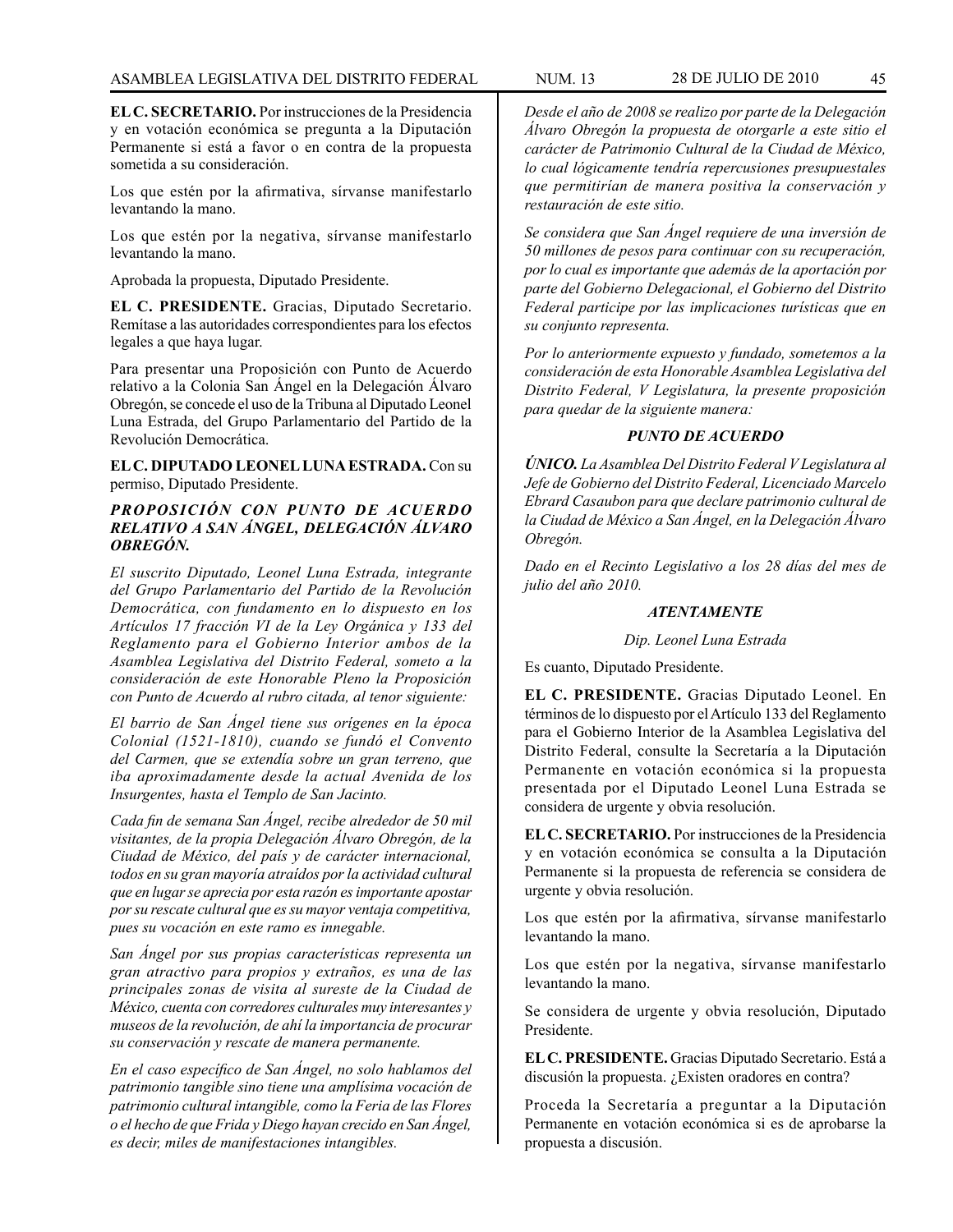**EL C. SECRETARIO.** Por instrucciones de la Presidencia y en votación económica se pregunta a la Diputación Permanente si está a favor o en contra de la propuesta sometida a su consideración.

Los que estén por la afirmativa, sírvanse manifestarlo levantando la mano.

Los que estén por la negativa, sírvanse manifestarlo levantando la mano.

Aprobada la propuesta, Diputado Presidente.

**EL C. PRESIDENTE.** Gracias Diputado Secretario. Remítase a las autoridades correspondientes para los efectos legales a que haya lugar.

Para presentar una Proposición con Punto de Acuerdo para exhortar a los Gobiernos y Legislaturas de los Estados de Baja California, Campeche, Chiapas, Chihuahua, Colima, Durango, Guanajuato, Jalisco, Morelos, Nayarit, Oaxaca, Puebla, Querétaro, Quintana Roo, San Luis Potosí, Sonora y Yucatán, con la finalidad de que puedan legislar derogando y adicionando cada uno en su respectivo Código Penal, las excluyentes de responsabilidad establecidas en el Capítulo Quinto del Artículo 148, fracciones I, II, III y IV del Código Penal para el Distrito Federal, se concede el uso de la Tribuna a la Diputada Karen Anguiano, del Grupo Parlamentario del Partido de la Revolución Democrática.

# **LA C. DIPUTADA KAREN QUIROGA ANGUIANO.** Con su venia Diputado Presidente.

*PROPOSICIÓN CON PUNTO DE ACUERDO PARA EXHORTAR A LOS GOBIERNOS Y LEGISLATURAS DE LOS ESTADOS DE BAJA CALIFORNIA, CAMPECHE, CHIAPAS, CHIHUAHUA, COLIMA, DURANGO, GUANAJUATO, JALISCO, MORELOS, NAYARIT, OAXACA, PUEBLA, QUERÉTARO, QUINTANA ROO, SAN LUIS POTOSÍ, SONORA, Y YUCATÁN CON LA FINALIDAD DE QUE PUEDAN LEGISLAR DEROGANDO Y ADICIONANDO CADA UNO EN SU RESPECTIVO CÓDIGO PENAL LAS EXCLUYENTES DE RESPONSABILIDAD ESTABLECIDAS EN EL CAPÍTULO V DEL ARTÍCULO 148 FRACCIONES I, II, III, Y IV DEL CÓDIGO PENAL PARA EL DISTRITO FEDERAL.*

*La suscrita, Diputada integrante del Partido de la Revolución Democrática, en la Asamblea Legislativa del Distrito Federal, en ejercicio de lo dispuesto por el Artículo 122 de la Constitución Política de los Estados Unidos Mexicanos inciso h) Artículo 42 fracción XII del Estatuto de Gobierno del Distrito Federal, 17 fracción VI de la Ley Orgánica de la Asamblea Legislativa; y 133 del Reglamento para el Gobierno Interior de la Asamblea Legislativa del Distrito Federal, presento a esta Honorable Soberanía la siguiente: Proposición con Punto de Acuerdo para exhortar a los Gobiernos y Legislaturas de los Estados de Baja California, Campeche, Chiapas, Chihuahua, Colima,* 

*Durango, Guanajuato, Jalisco, Morelos, Nayarit, Oaxaca, Puebla, Querétaro, Quintana Roo, San Luis Potosí, Sonora, y Yucatán con la finalidad de que puedan legislar derogando y adicionando cada uno en su respectivo Código Penal las excluyentes de responsabilidad establecidas en el Capítulo V del Artículo 148 fracciones I, II, III, y IV del Código Penal para el Distrito Federal. Al tenor de los siguientes:*

# *ANTECEDENTES*

*En el Distrito Federal las reformas del 27 de abril del 2007 en materia penal con respecto la interrupción legal del embarazo, representaron un gran avance al reconocer a todas las mujeres capitalinas la libertad de decidir sobre su cuerpo estableciéndose en el Artículo 148 del Código Penal.*

*La reforma provoco el descontento de la Procuraduría General de la República (PGR), la Comisión Nacional de Derechos Humanos (CNDH) y La Arquidiócesis de México, entre otros, sin embargo miles de capitalinos, Grupos en Defensa de Derechos Sexuales y Reproductivos elogiaron la reforma y el fallo que la Suprema Corte de Justicia de la Nación quien declaro como Constitucional en una votación de 8 votos a favor por tres en contra, resolución que resolvió la constitucionalidad de una norma aprobada por este Órgano Legislativo la cual despenalizo la interrupción del embarazo durante las primeras 12 semanas de gestación entre otras causales,*

*Con lo anterior el Distrito Federal, es ahora cuarto lugar de América Latina y el Caribe donde se permite la interrupción del embarazo, después de la hermana Republica de Cuba, Guayana y Puerto Rico.*

*En el Distrito Federal reconocemos que el varón y la mujer son iguales ante la Ley y por ello se trabaja y se legisla, y si la Constitución no prevé explícitamente el derecho a la vida, no hay razón por la cual existan Leyes que penalicen a las mujeres que dentro de doce semanas de gestación deciden de manera libre interrumpir su embarazo.*

*Los recientes acontecimientos que se están presentando en el Estado de Guanajuato en donde alrededor de 15 mujeres están detenidas y 9 de ellas han sido condenas a 9 años de prisión es preocupante.*

*Se persigue a mujeres que han abortado, y ante tal atropello, esto debe cesar, pues los Procuradores de Justicia de los Estados en donde esta penalizada esta conducta no pueden actuar como inquisidores y menos aun los jueces.*

*No puede haber Legislaciones Penales como la del estado de Guanajuato, que en su Artículo 158 la cual define: "Aborto es la muerte provocada del producto de la concepción en cualquier momento de la preñez".*

*Lo anterior deja a las mujeres en un completo estado de indefensión, pues si los estados que lo prohíben consideraran las doce semanas como el plazo en el que la mujeres puede ejercer su derecho a interrumpir libremente su gestación como lo establece el Artículo 144 del Código Penal del*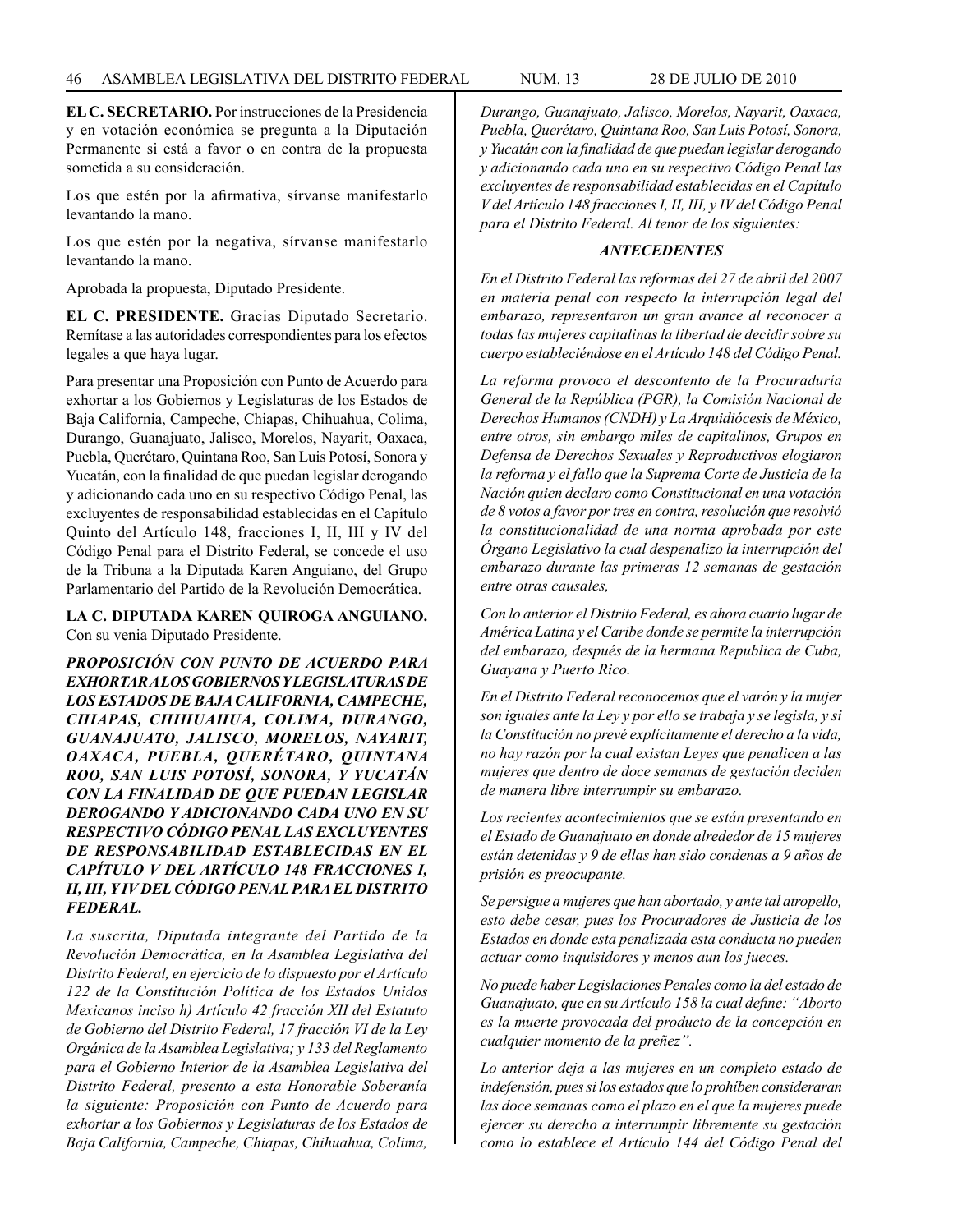*Distrito Federal como el tiempo que tendría la mujer para decidir libremente sobre su cuerpo e interrumpir legalmente su embarazo no habría persecuciones inquisitorias como ocurre en el estado de Guanajuato y cualquier otro que no lo permite.*

*Por ello urgen reformas en todos los estados que protejan los derechos de la mujer enriqueciendo las legislaciones penales como se reformo el Código Penal para el Distrito Federal, permitiendo con ello los avances jurídicoslegislativos que son responsabilidad del legislador pero también derecho y obligación de los gobernados.*

*El aborto es un tema cuya decisión compete única y exclusivamente a las mujeres porque su decisión debe hacerse de manera libre, informada y con un gobierno que respete y haga respetar su derecho a elegir.*

*Por lo anteriormente expuesto, someto a la consideración de esta Soberanía la aprobación del siguiente:*

# *PUNTO DE ACUERDO*

*ÚNICO. Se exhorte a todas y cada una de las Legislaturas y Gobiernos de los Estados de Baja California, Campeche, Chiapas, Chihuahua, Colima, Durango, Guanajuato, Jalisco, Morelos, Nayarit, Oaxaca, Puebla, Querétaro, Quintana Roo, San Luis Potosí, Sonora, y Yucatán a efecto de que puedan legislar la excluyente de responsabilidad en los mismos términos de lo establecido en el Artículo 148 fracciones I, II, III, IV del Código Penal para el Distrito Federal en sus respectivos Códigos Sustantivos de la Materia.*

#### *ATENTAMENTE*

#### *Dip. Karen Quiroga Anguiano*

Es cuanto, Diputado Presidente.

**EL C. PRESIDENTE.** Gracias, Diputada Karen. En términos de lo dispuesto por el Artículo 133 del Reglamento para el Gobierno Interior de la Asamblea Legislativa del Distrito Federal, consulte la Secretaría a la Diputación Permanente en votación económica si la propuesta presentada por la Diputada Karen Quiroga Anguiano, se considera de urgente y obvia resolución.

**EL C. SECRETARIO.** Por instrucciones de la Presidencia y en votación económica se consulta a la Diputación Permanente si la propuesta de referencia se considera de urgente y obvia resolución.

Los que estén por la afirmativa, sírvanse manifestarlo levantando la mano.

Los que estén por la negativa, sírvanse manifestarlo levantando la mano.

Se considera de urgente y obvia resolución, Diputado Presidente.

**EL C. PRESIDENTE.** Gracias, Diputado Secretario. Está a discusión la propuesta. ¿Existen oradores en contra?

Proceda la Secretaría en consecuencia a preguntar a la Diputación Permanente en votación económica si es de aprobarse la propuesta a discusión.

**EL C. SECRETARIO.** Por instrucciones de la Presidencia y en votación económica se pregunta a la Diputación Permanente si está a favor o en contra de la propuesta sometida a su consideración.

Los que estén por la afirmativa, sírvanse manifestarlo levantando la mano.

Los que estén por la negativa, sírvanse manifestarlo levantando la mano.

Aprobada la propuesta, Diputado Presidente.

**EL C. PRESIDENTE.** Gracias, Diputado Secretario. Remítase a las autoridades correspondientes para los efectos legales a que haya lugar.

Para presentar una Proposición con Punto de Acuerdo por el que se exhorta a la Secretaría de Gobierno del Distrito Federal, Secretaria de Desarrollo Urbano, Secretaría de Desarrollo Económico, Servicios Metropolitanos, así como la Oficialía Mayor a través de la Dirección General de Patrimonio Inmobiliario, para que en el ámbito de sus facultades, puedan llevar a cabo mesas de trabajo para frenar la violencia y regularizar el predio ubicado en Eje 5 Sur y Telecomunicaciones, en la Delegación Iztapalapa, se concede el uso de la Tribuna a la Diputada Karen Quiroga Anguiano, del Grupo Parlamentario del Partido de la Revolución Democrática.

**LA C. DIPUTADA KAREN QUIROGA ANGUIANO.**  Con su venia, Diputado Presidente.

*PROPOSICIÓN CON PUNTO DE ACUERDO POR EL QUE SE EXHORTA A LA SECRETARÍA DE GOBIERNO DEL DISTRITO FEDERAL, SECRETARÍA DE DESARROLLO URBANO, SECRETARÍA DE DESARROLLO ECONÓMICO, SERVICIOS METROPOLITANOS, ASÍ COMO A LA OFICIALIA MAYOR, A TRÁVES DE LA DIRECCIÓN GENERAL DE PATRIMONIO INMOBILIARIO, PARA QUE EN EL AMBITO DE SUS FACULTADES PUEDAN LLEVAR A CABO MESAS DE TRABAJO PARA Y CONSECUENTEMENTE FRENAR LA VIOLENCIA Y REGULARIZAR EL PREDIO UBICADO EN AVENIDA RADIO PROGRAMAS (EJE 5 SUR) Y TELECOMUNICACIONES EN LA DELEGACIÓN IZTAPALAPA.*

*La suscrita, Diputada integrante del Partido de la Revolución Democrática, en la Asamblea, Legislativa del Distrito Federal, en ejercicio de lo dispuesto por el Artículo 42 fracción del Estatuto de Gobierno del Distrito Federal, 17 fracción VI de la Ley Orgánica de la Asamblea Legislativa; y 133 del Reglamento para el Gobierno Interior de la Asamblea Legislativa del Distrito Federal, presento a esta Honorable Soberanía la siguiente: conforme a*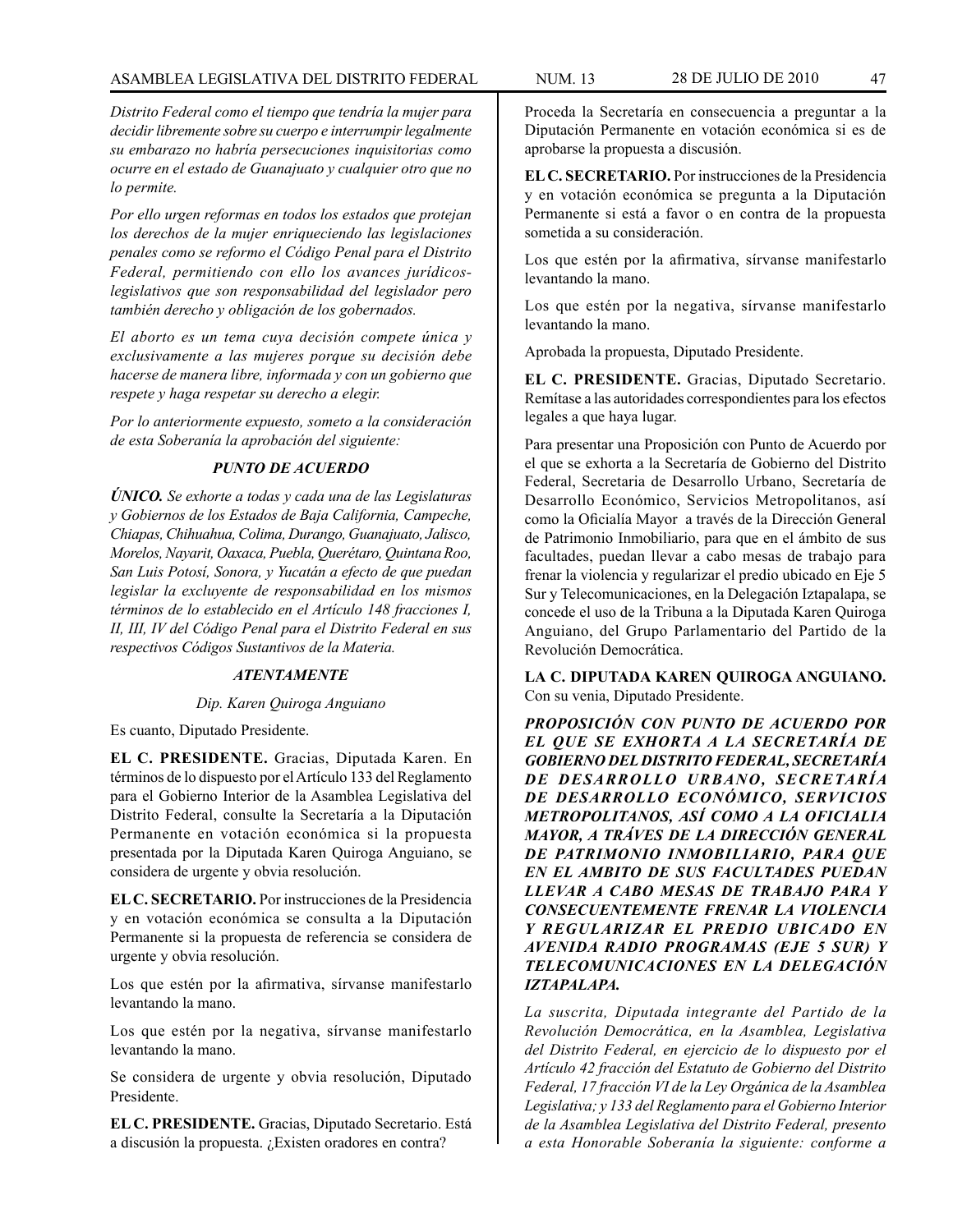*la siguiente: Proposición con Punto de Acuerdo por el que se exhorta a la Secretaría de Gobierno del Distrito Federal, Secretaría de Desarrollo Urbano, Secretaría de Desarrollo Económico, Servicios Metropolitanos, así como a la Oficialía Mayor, a través de la Dirección General de Patrimonio Inmobiliario, para que en el ámbito de sus facultades puedan llevar a cabo mesas de trabajo para y consecuentemente frenar la violencia y regularizar el predio ubicado en Avenida Radio Programas (Eje 5 Sur) y Telecomunicaciones en la Delegación Iztapalapa. Al tenor de los siguientes:*

# *ANTECEDENTES*

*Una de las demandas principales en la Delegación Iztapalapa es la vivienda, la demanda obedece a que el crecimiento demográfico en las décadas de los años 40's y 50's, con la migración de personas que venían del interior de la Republica, en busca de mejorar su condiciones de vida construyendo grandes asentamientos irregulares en Colonias populares.*

*Este fenómeno se ha venido agudizando por el mismo paso de los años y por la demanda de vivienda y servicios en la Delegación. Pero es en 1990 cuando de manera de organizada las Asociaciones Civiles Mercado Juárez UPREZ, Unión de Comerciantes de Locatarios de Chinampac de Juárez y Unión de Comerciantes del Mercado Manuel Aguilera Gómez gestionaron ante el entonces Departamento del Distrito Federal la venta del predio de 7,000.59 metros cuadrados, ubicado en Radioprogramas (Eje 5 Sur), esquina calle de proyecto, Colonia Ejército Constitucionalista, Cabeza de Juárez, Delegación Iztapalapa, Distrito Federal propiedad del Gobierno.*

*En 1993 en el Comité del Patrimonio Inmobiliario del Departamento del Distrito Federal, se autorizó la desincorporación y posterior enajenación onerosa a favor de las tres Asociaciones Civiles mediante DECRETO de fecha 5 de agosto de 1994, "Por el que se autoriza al Departamento del Distrito Federal, a enajenar a Título oneroso y fuera de subasta pública, un predio ubicado en la Delegación Iztapalapa, D.F. a favor de las asociaciones civiles Mercado Juárez UPREZ, unión de Comerciantes de Locatarios de Chinampac de Juárez y Unión de Comerciantes del Mercado Manuel Aguilera Gómez para satisfacer necesidades de Vivienda.*

*Las organizaciones Unión de Comerciantes Locatarios de Chinampac de Juárez AC. y Mercado Juárez Uprez AC., previa solicitud de compraventa del inmueble ubicado en Eje 5 Radioprogramas S/N, Colonia Cabeza de Juárez, Delegación Iztapalapa, al Departamento del Distrito Federal fue para que se destinara para la construcción de un mercado llevándose a cabo el 25 de noviembre de 1994, la formalización contrato de compraventa entre el Departamento del Distrito Federal y las Organizaciones Unión de Comerciantes Locatarios de Chinampac de Juárez AC. y Mercado Juárez Uprez A.C pactando como precio la* 

*cantidad de \$882,074.64 (OCHOCIENTOS OCHENTA Y DOS MIL SETENTA Y CUATRO NUEVOS PESOS 67/100 M.N.) en tres pagos diferenciados.*

*En mayo de 1994, la asociación Unión de Comerciantes de Locatarios de Chinampac de Juárez pagaron diversas cantidades de acuerdo a lo establecido en el contrato mediante cheques de caja en favor de la empresa SERVIMET.*

*Los pagos que se realizaron a la empresa SERVIMET con el paso del tiempo a los locatarios se les dejó de informar cual era la situación jurídica del mercado y así como de los pagos que se realizaron a la empresa SERVIMET, ante ese desconcierto, personas que no pertenecen a las asociaciones civiles y han cobrado diversas cantidades generado conflictos al interior, amenazándolos con sacarlos de las asociaciones a las que pertenecen desconociendo su calidad de compradores.*

*Lo anterior genera constantes enfrentamientos de manera cotidiana de forma Física y verbal. Y ante esa circunstancia los locatarios han solicitado la intervención de esta Asamblea para que esta Diputación Permanente haga un atento exhorto a las dependencias del Gobierno Capitalino para atender la regularización del predio que a que se refiere el presente Punto de Acuerdo, pues la situación en entre los locatarios ha venido creciendo en un ambiente de violencia, chantajes y presiones por parte de un grupo de personas que según ellos son los que van a regularizar jurídicamente la propiedad a cambio de cobrar diversas cantidades de dinero. Cuando en algunos casos los locatarios ya pagaron lo que en aquel entonces le correspondió.*

*Con la aprobación del Punto de Acuerdo se contribuirá a que los comerciantes, integrantes de las asociaciones civiles beneficiadas en el Decreto del 5 de agosto de 1994, de la Delegación Iztapalapa sean propietarios legalmente y reconocidos mediante escritura pública de sus locales comerciales.*

*Por lo anteriormente expuesto, someto a la consideración de esta Soberanía la aprobación del siguiente:*

# *PUNTO DE ACUERDO*

*PRIMERO. Se Exhorta a la Secretaría de Gobierno del Distrito Federal, Secretaría de Desarrollo Urbano, Secretaría de Desarrollo Económico, Servicios Metropolitanos, así como a la Oficialía Mayor, a través de la Dirección General de Patrimonio Inmobiliario, para que en el ámbito de sus facultades puedan llevar a cabo mesas de trabajo con funcionarios de alto nivel para la regularización del predio y/o compraventa en su caso del predio en la parte alícuota que corresponda a las asociaciones "ZONA DEL MERCADO CHINAMPAC DE JUÁREZ" y "UNIÓN DE COMERCIANTES DE LOCATARIOS EN CHINAMPAC DE JUÁREZ " A. C. reconociéndoseles a como propietarios de sus locales comerciales del Mercado Chinampac de Juárez del a Delegación Iztapalapa.*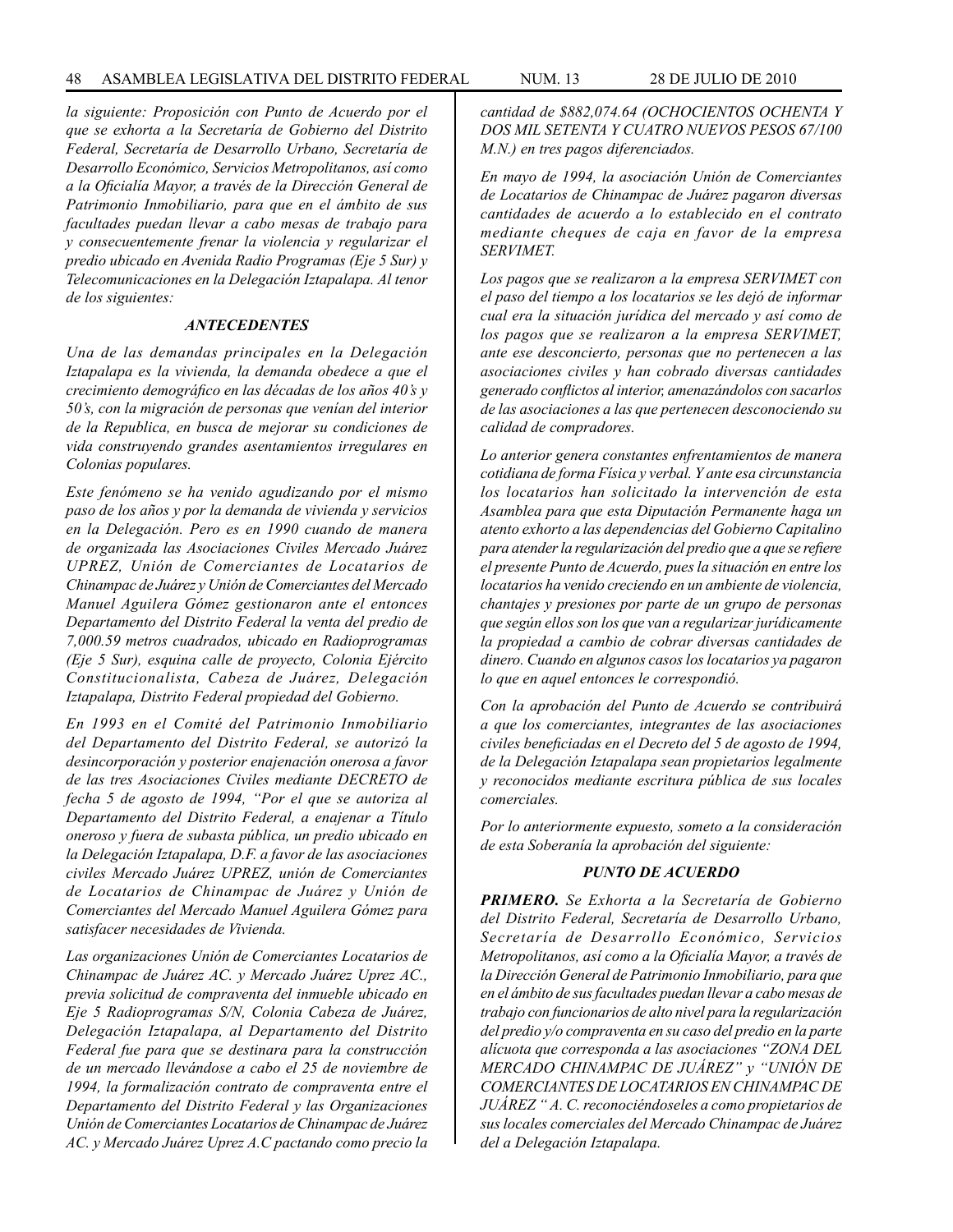*SEGUNDO. Se lleve a cabo la rectificación del Decreto de fecha 5 de agosto de 1994 en lo referente al Definir el destino para el cual se va a utilizar el inmueble, satisfacer necesidades de vivienda pues en la vía de los hechos se le dio otra utilidad de conformidad con el Artículo segundo del Decreto de desincorporación, satisfacer los fines por lo cuales fue creada.*

*TERCERO. Se reconozca como propietarios a cada integrante de la Unión de Comerciantes de Locatarios en Chinampac de Juárez A.C. y demás asociaciones civiles reconocidas en el Decreto Publicado el día 5 de agosto de 1994 en el Diario Oficial de la Federación.*

#### *ATENTAMENTE*

#### *Dip. Karen Quiroga Anguiano*

Por su atención, muchas gracias. Gracias, Diputado presidente.

**EL C. PRESIDENTE.** Gracias, Diputada Karen. En términos de lo dispuesto por el Artículo 133 del Reglamento para el Gobierno Interior de la Asamblea Legislativa del Distrito Federal, consulte la Secretaría a la Diputación Permanente en votación económica si la propuesta presentada por la Diputada Karen Quiroga Anguiano se considera de urgente y obvia resolución.

**EL C. SECRETARIO.** Por instrucciones de la Presidencia y en votación económica se consulta a la Diputación Permanente si la propuesta de referencia se considera de urgente y obvia resolución.

Los que estén por la afirmativa, sírvanse manifestarlo levantando la mano.

Los que estén por la negativa, sírvanse manifestarlo levantando la mano.

Se considera de urgente y obvia resolución, Diputado Presidente.

**EL C. PRESIDENTE.** Gracias, Diputado Secretario. Está a discusión la propuesta. ¿Existen oradores en contra?

Proceda la Secretaría a preguntar a la Diputación Permanente en votación económica si es de aprobarse la propuesta a discusión.

**EL C. SECRETARIO.** Por instrucciones de la Presidencia y en votación económica se pregunta a la Diputación Permanente si está a favor o en contra de la propuesta sometida a su consideración.

Los que estén por la afirmativa, sírvanse manifestarlo levantando la mano.

Los que estén por la negativa, sírvanse manifestarlo levantando la mano.

Aprobada la propuesta, Diputado Presidente.

**EL C. PRESIDENTE.** Gracias, Diputado Secretario. Remítase a las autoridades correspondientes para los efectos legales a que haya lugar.

Para presentar una Proposición con Punto de Acuerdo por el que se exhorta respetuosamente la Jefe de Gobierno del Distrito Federal y a los 16 Jefes Delegacionales para que en el ámbito de sus respectivas competencias establezcan acuerdos con las asociaciones de vendedores ambulantes a efecto de que limpien la vía pública afectada por el ejercicio del comercio, se concede el uso de la Tribuna a la Diputada Karen Quiroga Anguiano a nombre de la Diputada Edith Ruiz Mendicuti, del Grupo Parlamentario del Partido de la Revolución Democrática.

**LA C. DIPUTADA KAREN QUIROGA ANGUIANO.** Con su venia, Diputado Presidente.

Al presente Punto de Acuerdo se suscribe la presente y la Diputada Edith Ruiz Mendicuti, y al tenor de las siguientes consideraciones es como lo presento.

*PROPOSICIÓN CON PUNTO DE ACUERDO POR LA QUE SE EXHORTA RESPETUOSAMENTE AL JEFE DE GOBIERNO DEL DISTRITO FEDERAL Y A LOS 16 JEFES DELEGACIONALES PARA QUE EN EL ÁMBITO DE SUS RESPECTIVAS COMPETENCIAS, ESTABLEZCAN ACUERDOS CON LAS ASOCIACIONES DE VENDEDORES AMBULANTES, A EFECTO DE QUE LIMPIEN LA VÍA PÚBLICA AFECTADA POR EL EJERCICIO DEL COMERCIO.*

*La suscrita Diputada Edith Ruiz Mendicuti, integrante del Grupo Parlamentario del Partido de la Revolución Democrática, de la Asamblea Legislativa del Distrito Federal V Legislatura, con fundamento en lo dispuesto por los Artículos 122 base primera inciso I de la Constitución Política de los Estados Unidos Mexicanos, 42 fracción VIII, XIV, XVI del Estatuto de Gobierno del Distrito Federal, 10, fracción XXI, 17, fracción VI de la Ley Orgánica, y 133 del Reglamento para el Gobierno Interior, ambos de la Asamblea Legislativa del Distrito Federal, someto a consideración de esa Diputación permanente, la siguiente Proposición con Punto de Acuerdo por la que se exhorta respetuosamente al Jefe de Gobierno del Distrito Federal y a los 16 Jefes Delegacionales para que en el ámbito de sus respectivas competencias, establezcan acuerdos con las asociaciones de vendedores ambulantes, a efecto de que limpien la vía pública afectada por el ejercicio del comercio; conforme a las siguientes:*

#### *CONSIDERACIONES*

*I. Comercio en la vía pública e informal en el Centro Histórico existen cerca de 31 focos rojos, donde la violencia es latente porque la sobrepoblación de vendedores genera la cercanía entre ambulantes de organizaciones históricamente antagónicas, que día con día generan toneladas de basura que contaminan la Ciudad.*

*Una investigación en antropología realizada por la Universidad Autónoma Metropolitana-Iztapalapa, ubica en el Centro Histórico la posición de ocho de las organizaciones en disputa y el número de sus agremiados*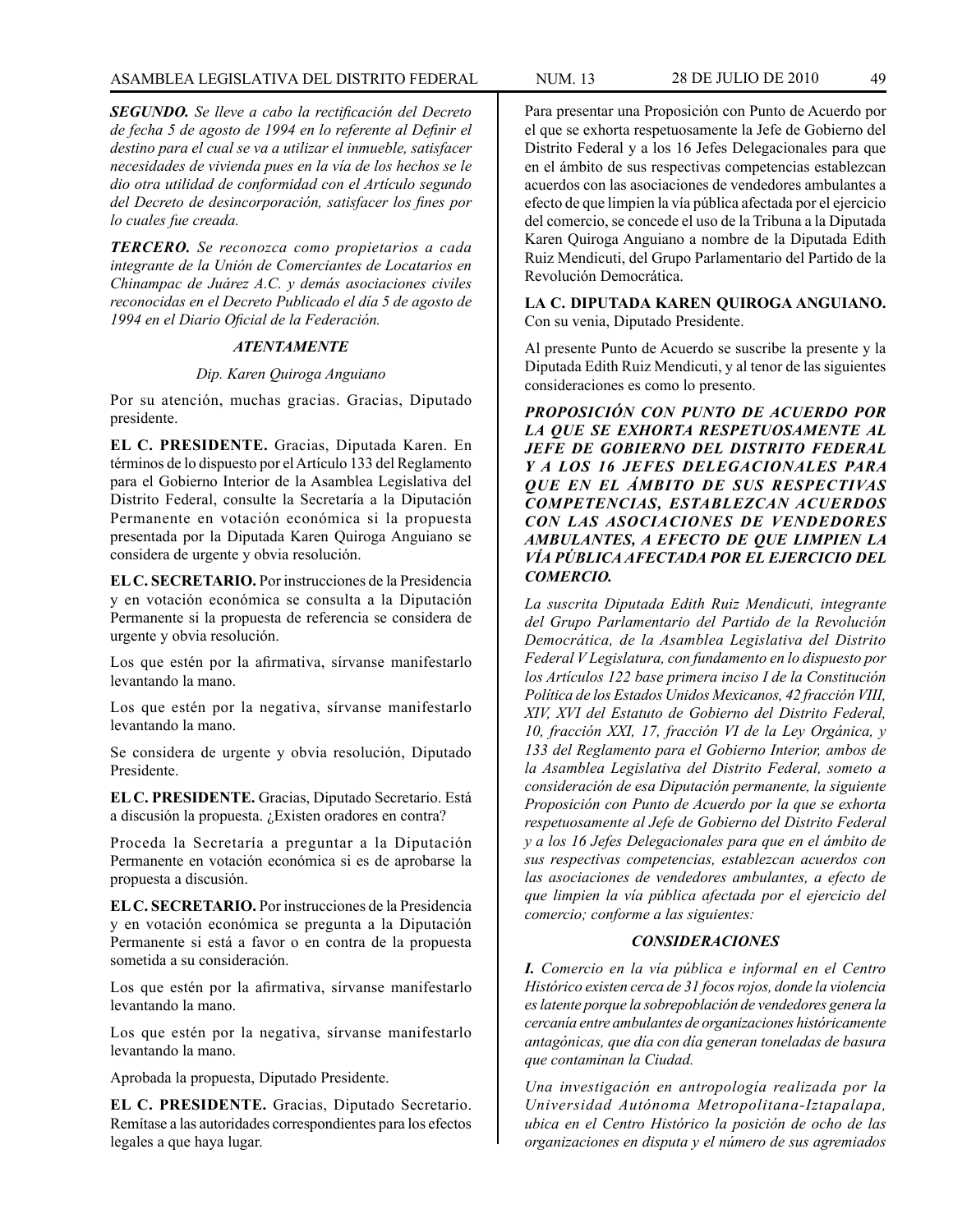*en las calles, así como la saturación de las avenidas y calles principales, que al final del día producen toneladas de desechos. La investigación señala que la impunidad y la ingobernabilidad imperan en el sector del comercio en vía pública: de acuerdo con estadísticas gubernamentales, 60% de la mercancía que venden los ambulantes procede del contrabando y el restante 40% proviene de la piratería, por lo que son Artículos defectuosos o manufacturados en la clandestinidad y en casas, o son de procedencia ilícita.*

*De acuerdo con la Cámara Nacional de Comercio en la Ciudad de México, los vendedores informales en el primer cuadro se han multiplicado de la siguiente manera:*

*En 1994 había 180 mil; para 1998, la cifra se incrementa a 250 mil; ya en 2002 se contabilizaban 91 mil 728 vendedores en la Ciudad de México.*

*Ese mismo año, las autoridades capitalinas recibieron 131 mil 869 solicitudes para comercios callejeros. Se otorgó la venia a 23 mil 585, que representan 17.88%; contabilizándose 3 mil 274 puntos de venta informal en las 16 delegaciones, y dos de ellas concentran el mayor número: la Cuauhtémoc, con 22 mil 215, y la Venustiano Carranza, con 11 mil 190.*

*En 2003, suman 300 mil vendedores ambulantes en la capital del país, y en 2005, se registran 180 mil unidades comerciales y se calculan 500 mil ambulantes. Se estima que por cada 85 habitantes del DF, hay un vendedor ambulante.*

*Finalmente, el Programa de Reordenamiento, realizado por autoridades del Gobierno del Distrito Federal y de las 16 Delegaciones, registra en 2006, sólo 150 mil comerciantes empadronados.*

*II. Comercio informal y generación de basura.*

*El problema del comercio ambulante, debe analizarse desde una perspectiva integral, dónde se reconozca la necesidad de ingresos de las personas en situación de desempleo; pero también los graves problemas que genera el inadecuado manejo del problema como es la afectación de la vía pública, la inseguridad y la generación de toneladas de basura que es producto de esta actividad.*

*El Gobierno del Distrito Federal, señala que el comercio ambulante genera cada día aproximadamente 200 toneladas de basura que contamina las vías públicas de la Ciudad de México.*

*En la temporada de navidad, año nuevo y reyes, se generan más de 900 toneladas de desechos diariamente.*

*La Procuraduría Ambiental y del Ordenamiento Territorial del Distrito Federal, señala que de las 12 mil toneladas diarias que son recogidas en las calles de la Ciudad de México, mil doscientas, son recolectadas de la vía pública. En la recolección de la basura participan alrededor de 24 mil personas, de los cuales 16 mil son trabajadores del Gobierno del Distrito Federal y el resto son ayudantes contratados por los primeros; existen un poco más de 2 mil camiones recolectores de basura.*

*Los Ciudadanos del Distrito Federal vivimos cotidianamente los problemas generados por el comercio informal; se requiere que el Gobierno de la Ciudad, con pleno respeto al derecho de ejercicio de comercio de vendedores ambulantes, y de los Ciudadanos que circulamos por las calles de esta capital, establezca mecanismos eficientes de control a efecto de que este problema no genere otros mayores como esta sucediendo con la basura que produce el comercio en la vía pública.*

*Compañeras Diputadas y Diputados, en materia de comercio informal, requerimos de la aplicación estricta de la ley, pero también de acuerdos que coadyuven a la atención de la problemática de la Ciudad; el comercio en la vía pública tiene distintas aristas con consecuencias diversas, por lo que proponemos una atención integral por parte del Gobierno Capitalino y las asociaciones involucradas, donde se valoren los distintos enfoques del problema; por ello, proponemos ante este Pleno el siguiente:*

#### *PUNTO DE ACUERDO*

*ÚNICO. Se exhorta respetuosamente al Jefe de Gobierno del Distrito Federal y a los 16 Jefes Delegacionales para que en el ámbito de sus respectivas competencias, establezcan acuerdos con las asociaciones de vendedores ambulantes, a efecto de que limpien la vía pública afectada por el ejercicio del comercio.*

*Este Punto de Acuerdo se presenta por el Dip. Fernando Cuéllar Reyes a nombre de la Dip. Edith Ruiz Mendicuti, Julio, de 2010.*

#### *ATENTAMENTE*

#### *Dip. Edith Ruiz Mendicuti*

Por su atención, muchas gracias y es cuanto, Diputado Presidente.

**EL C. PRESIDENTE.** Gracias Diputada Karen. En términos de lo expuesto por el Artículo 133 del Reglamento para el Gobierno Interior de la Asamblea Legislativa del Distrito Federal, consulte la Secretaría a la Diputación Permanente en votación económica si la propuesta presentada por la Diputada Karen Quiroga Anguiano se considera de urgente y obvia resolución.

**EL C. SECRETARIO.** Por instrucciones de la Presidencia y en votación económica se consulta a la Diputación Permanente si la propuesta de referencia se considera de urgente y obvia resolución.

Los que estén por la afirmativa, sírvanse manifestarlo levantando la mano.

Los que estén por la negativa, sírvanse manifestarlo levantando la mano.

Se considera de urgente y obvia resolución, Diputado Presidente.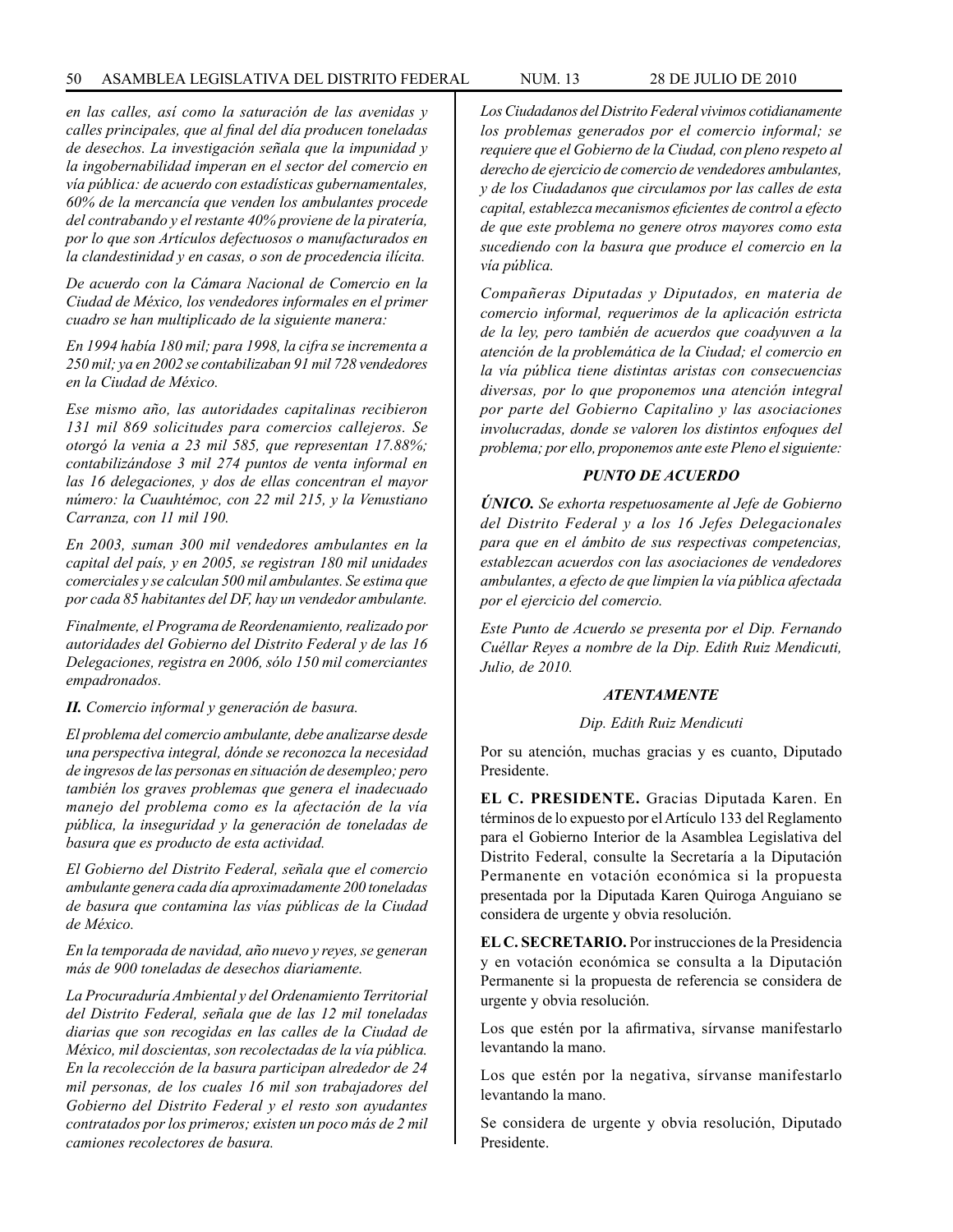**EL C. PRESIDENTE.** Gracias Diputado Secretario. Está a discusión la propuesta. ¿Existen oradores en contra?

En consecuencia proceda la Secretaría a preguntar a la Diputación Permanente en votación económica si es de aprobarse la propuesta a discusión.

**EL C. SECRETARIO.** Por instrucciones de la Presidencia y en votación económica se pregunta a la Diputación Permanente si está a favor o en contra de la propuesta sometida a su consideración.

Los que estén por la afirmativa, sírvanse manifestarlo levantando la mano.

Los que estén por la negativa, sírvanse manifestarlo levantando la mano.

Aprobada la propuesta, Diputado Presidente.

**EL C. PRESIDENTE.** Gracias Diputado Secretario. Remítase a las autoridades correspondientes para los efectos legales a que haya lugar.

Para presentar una Proposición con Punto de Acuerdo por la que se realiza una solicitud a la Secretaría de Salud del Distrito Federal, se concede el uso de la Tribuna a la Diputada Lizbeth Eugenia Rosas Montero, a nombre propio y de la Diputada Aleida Alavez Ruiz, del Grupo Parlamentario del Partido de la Revolución Democrática.

**LA C. DIPUTADA LIZBETH EUGENIA ROSAS MONTERO.** Con su venia Diputado Presidente.

*PROPOSICIÓN CON PUNTO DE ACUERDO POR EL QUE SE SOLICITA A LA SECRETARÍA DE SALUD DEL DISTRITO FEDERAL INFORME A ESTA REPRESENTACIÓN SOBRE LOS CRITERIOS TOMADOS POR LA DEPENDENCIA PARA ASIGNAR 20 MILLONES DE PESOS DEL PLAN MAESTRO DE INFRAESTRUCTURA FÍSICA EN SALUD PARA LA AMPLIACIÓN DEL CENTRO DE SALUD T-II SAN ANDRÉS TOMATLÁN EN LA DELEGACIÓN IZTAPALAPA.*

*Los que suscribimos, Diputadas y Diputados, de la Asamblea Legislativa del Distrito Federal, V legislatura, con fundamento en lo establecido en los Artículos 10 y 17 de la Ley Orgánica y 133 del Reglamento para el Gobierno Interior, ambos de la Asamblea Legislativa del Distrito Federal, someto a la consideración de esta Comisión Permanente, como asunto de Urgente y obvia resolución, la siguiente Proposición con Punto de Acuerdo al tenor de las siguientes:*

#### *CONSIDERACIONES*

*El Plan Nacional de Desarrollo y el Programa Nacional de Salud, contemplan el fortalecimiento de la infraestructura de los servidos de salud para la población como elementos para mitigar la desigualdad social.*

*La reforma a la Ley General de Salud en materia de Protección Social, aprobada por el Congreso de la Unión en mayo de 2003, permite fortalecer la oferta de servicios de salud.*

*La transformación de la infraestructura para la salud debe responder a la dinámica de la población del país conforme a las necesidades demográfico epidemiológicas.*

*La insuficiente consideración de criterios sistémicos en la decisión sobre la infraestructura física ha generado la construcción y equipamiento de múltiples unidades con poca o nula interrelación y apoyo entre las distintas instituciones de salud. La diversidad de modelos que prestan servicios, su saturación en algunos casos, la poca utilización en otros, el desequilibrio entre inmueble personal y equipo (falta de balance óptimo de recursos) y la escasez de recursos para mantenimiento, son situaciones comunes en el país. Es frecuente encontrar unidades sobredimensionadas en relación a las necesidades reales de la población y en otros casos ausencia del equipo necesario, escasos recursos económicos y falta de personal para su operación.*

*Los criterios para la medición y la determinación de la necesidad de nuevas unidades que tradicionalmente se han utilizado, se ven sesgados con frecuencia por presiones políticas de autoridades de diferentes ámbitos, por grupos sociales organizados, así como por la propia población. Lo anterior conlleva a la carencia de sustento técnico, así como de criterios epidemiológicos, demográficos y topográficos, entre otros que permitan una adecuada planeación de la infraestructura.*

*En ese sentido el Plan Maestro de Infraestructura Física en Salud es el espacio en el que se conviene la canalización de recursos con las entidades federativas a través de redes de servicios de atención a la salud conforme a los requerimientos de cada estado.*

*Así la Cámara de Diputados conforme al mandato constitucional aprueba el Presupuesto de Egresos de la Federación en el que destina recursos para la implementación de este plan estratégico con la finalidad de cubrir en la medida de lo posible los requerimientos de cada entidad de la República incluyendo al Distrito Federal.*

*Aunado a lo anterior, la Asamblea Legislativa del Distrito Federal en este ejercicio fiscal destinó recursos para la ampliación, remodelación y mejoramiento de las condiciones de la infraestructura de salud de primer nivel coincidiendo en apoyar los centros de salud con mayor demanda y con mayor cobertura.*

*En ese sentido, pero debido a los escasos recursos para infraestructura se coincidió con la Secretaría de Salud, la Delegación Iztapalapa y los Diputados de esta Asamblea en la necesidad de encontrar los mecanismos necesarios, incluso de recursos federales, para ampliar y remodelar el centro de Salud T-II QUETZALCOATL, ubicado en la Colonia Desarrollo Urbano Quetzalcoatl en la Delegación Iztapalapa con una población de 177,306 habitantes y una población no asegurada de 85,053 habitantes, el más grande del Distrito Federal.*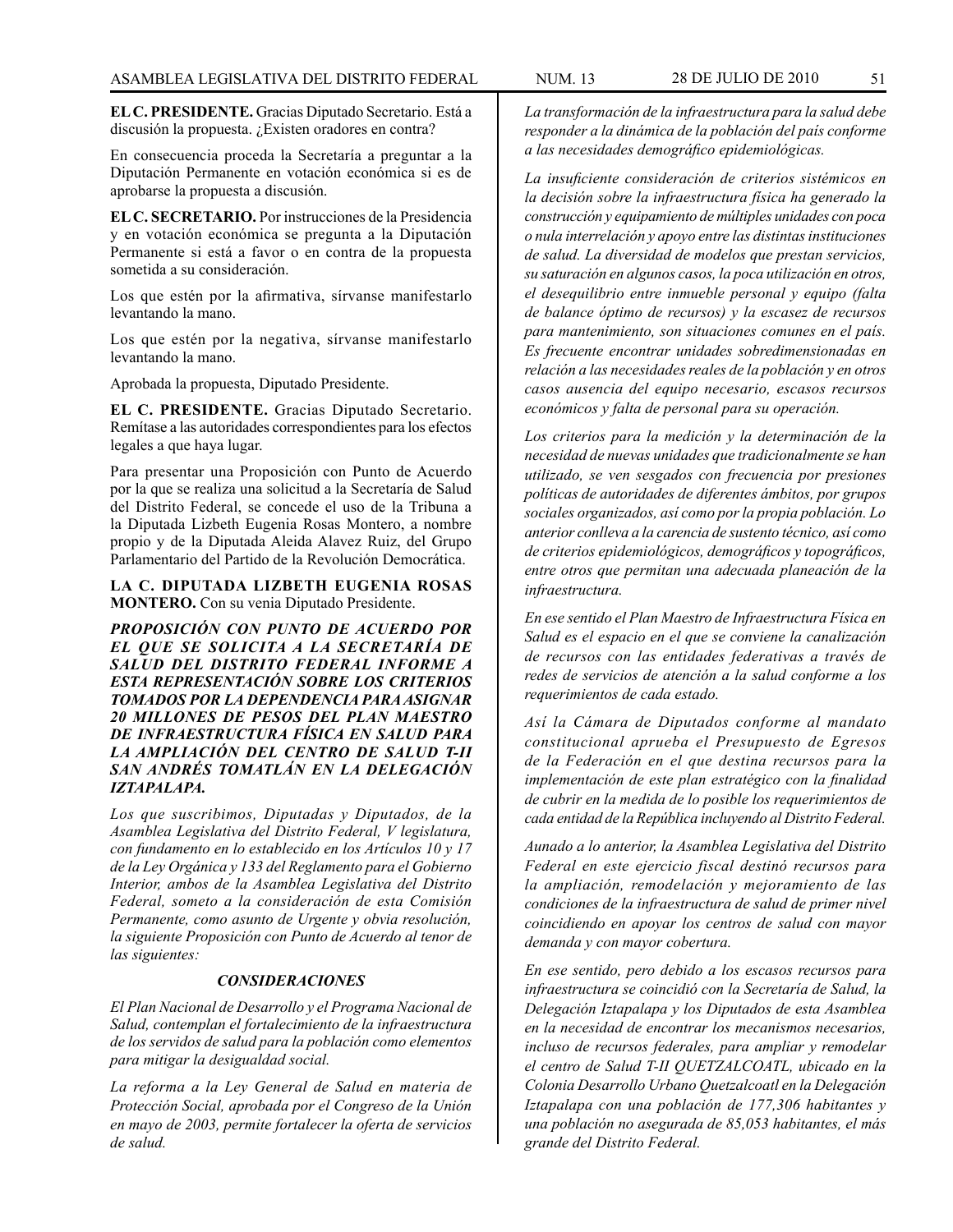*No obstante el acuerdo entre las autoridades, en fechas recientes hemos recibido con sorpresa la noticia de la canalización de 20 millones de pesos para la ampliación del Centro de salud T -II SAN ANDRÉS TOMATLÁN, con una población y cobertura menor a la de Quetzalcoatl, razón por la cual y como parte del ejercicio democrático de información y rendición de cuentas, además de la preocupación planteada por vecinos de diferentes unidades territoriales de la Delegación Iztapalapa en donde se cuenta con servicios de salud insuficientes es que formulamos la siguiente:*

# *PROPOSICIÓN CON PUNTO DE ACUERDO*

*ÚNICO. Se solicita a la Secretaría de Salud del Distrito Federal informe a esta representación sobre los criterios tomados por la dependencia para asignar 20 millones de pesos del Plan Maestro de Infraestructura Física en Salud para la ampliación del Centro de Salud T-II San Andrés Tomatlán en la Delegación Iztapalapa.*

*Dado en el Recinto Legislativo a los veintiocho días del mes de julio de 2010.*

#### *ATENTAMENTE*

*Dip. Aleida Alavez Ruiz. Dip. Lizbeth Eugenia Rosas Montero*

Es cuanto, Diputado Presidente.

**EL C. PRESIDENTE.** Gracias, Diputada Lizbeth. En términos de lo dispuesto por el Artículo 133 del Reglamento para el Gobierno Interior de la Asamblea Legislativa del Distrito Federal, consulte la Secretaría a la Diputación Permanente en votación económica si la propuesta presentada por la Diputada Lizbeth Eugenia Rosas Montero, se considera de urgente y obvia resolución.

**EL C. SECRETARIO.** Por instrucciones de la Presidencia y en votación económica se consulta a la Diputación Permanente si la propuesta de referencia se considera de urgente y obvia resolución.

Los que estén por la afirmativa, sírvanse manifestarlo levantando la mano.

Los que estén por la negativa, sírvanse manifestarlo levantando la mano.

Se considera de urgente y obvia resolución, Diputado Presidente.

**EL C. PRESIDENTE.** Gracias, Diputado Secretario. Está a discusión la propuesta. ¿Existen oradores en contra?

Proceda la Secretaría a preguntar a la Diputación Permanente en votación económica si es de aprobarse la propuesta a discusión.

**EL C. SECRETARIO.** Por instrucciones de la Presidencia y en votación económica se pregunta a la Diputación Permanente si está a favor o en contra de la propuesta sometida a su consideración.

Los que estén por la afirmativa, sírvanse manifestarlo levantando la mano.

Los que estén por la negativa, sírvanse manifestarlo levantando la mano.

Aprobada la propuesta, Diputado Presidente.

**EL C. PRESIDENTE.** Gracias, Diputado Secretario. Remítase a las autoridades correspondientes para los efectos legales a que haya lugar.

A continuación para presentar un pronunciamiento respecto a los homicidios que han perpetrado en contra de los periodistas de este país, se concede el uso de la Tribuna a la Diputada Karen Quiroga Anguiano, del Grupo Parlamentario del Partido de la Revolución Democrática.

**LA C. DIPUTADA KAREN QUIROGA ANGUIANO.** Con su venia, Diputada Presidente.

Por economía parlamentaria solicito se integre el documento completo al Diario de los Debates.

Pensaba nombrar a cada uno de los asesinados y poder hacer que esto contribuya para hacerles justicia.

También solicito se integre al Diario de los Debates la lista completa de los periodistas desaparecidos hasta la fecha.

# *PRONUNCIAMIENTO RESPECTO A LOS HOMICIDIOS QUE SE HAN PERPETRADO EN CONTRA DE LOS PERIODISTAS DE ESTE PAÍS.*

*Compañeros Diputados:* 

*Como Legisladora es mi obligación pronunciarme respecto a los homicidios que se han perpetrado en contra de los periodistas de este país, como los más recientes registrados en Michoacán, Chihuahua y Nuevo León, acontecimientos que en el sexenio foxista y lo que va del sexenio calderonista han aumentado considerablemente sin que el Gobierno Federal realice acciones que garanticen los derechos de los informadores, investigue y sancione a los responsables materiales e intelectuales, generando así un clima de impunidad en el país*

*Las cifras de periodistas asesinados, secuestrados y desaparecidos que documenta la Federación Latinoamericana de Periodistas (Felap), cuya vicepresidencia radica en México, son alarmantes y el Gobierno Federal no ha mostrado la capacidad para contener esos crímenes.*

*La Federación Latinoamericana de Periodistas, en conjunto con la Federación de Asociaciones de Periodistas Mexicanos (Fapermex) y el Club Primera Plana (CPP) han denunciado que México continua en el vergonzoso "primer lugar en el mundo en homicidios, desapariciones forzadas, atentados y agravios contra los trabajadores de la prensa, inclusive por arriba de Irak", siendo que es un país en guerra.*

*Las cifras, por si solas, destacan la gravedad del fenómeno, en 17 años, de 1983 al 2000 fueron asesinados 36 periodistas, en promedio dos por año. En este lastimoso período se dio la muerte de Manuel Buendía en 1984.*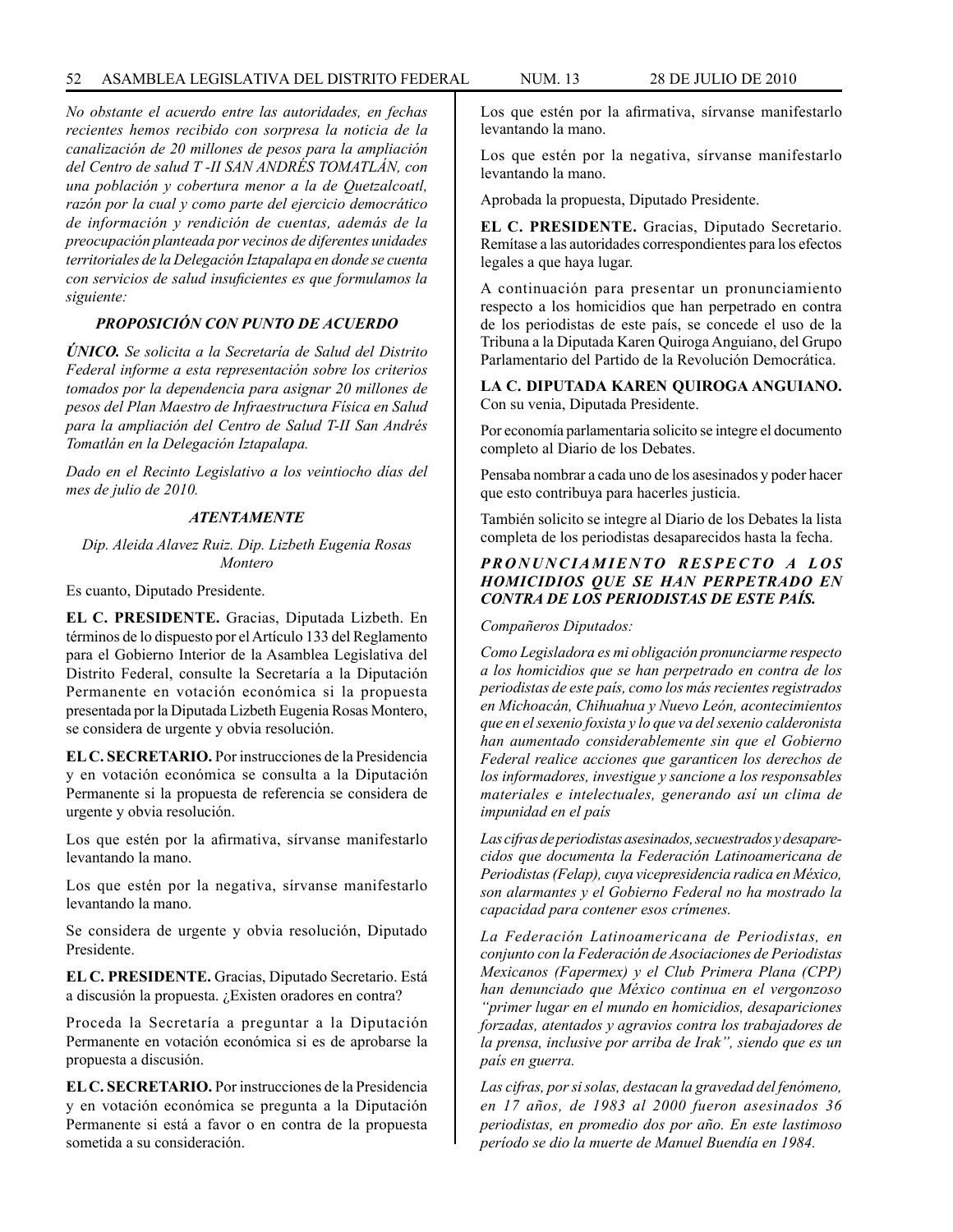*Pero peor aun, los homicidios de informadores se incrementaron a partir del año 2000 ya la fecha (en menos de 10 años) suman 75 periodistas caídos, en promedio más de 7 por año.*

*También se registraron 15 desapariciones forzadas, de las cuales 3 se encontraron muertos y 12 aún continúan desaparecidos.* 

*y sólo en lo que va del sexenio de Felipe Calderón, 43 meses, han ocurrido, exacto, 45 asesinatos de informadores, sumando los dos de los que dieron cuenta los medios de comunicación el pasado lunes, es decir más de un periodista asesinado al mes y todos esos crímenes se encuentran en la más absoluta impunidad.* 

*Lo anterior, sin poder tomar en cuenta, por falta de información, los 8 secuestros de comunicadores ocurridos en 14 días, entre el 18 de febrero y el 3 de marzo pasados en la Ciudad fronteriza de Reynosa, Tamaulipas. La información es de medios de comunicación estadounidenses, según se afirma por temor de los familiares y colegas. Hasta ahora se habla de tres muertos, 3 heridos y dos que permanecen desaparecidos, sin que se sepa siquiera el nombre de las víctimas. Sóto está consignado un homicidio, según datos de la Federación Latinoamericana de Periodistas.* 

*Los periodistas simplemente han exigido justicia, que de haberse investigado y castigado a los responsables, las autoridades correspondientes hubieran revertido el lacerante fenómeno que ha dado la lastimosa lista de 75 homicidios y 15 desaparíciones desde el inicio del gobierno taxista a la fecha, lista que a continuación documentamos con datos de la Federación Latinoamericana de Periodistas.*

*1. 1° de febrero de 2000, Luis Roberto Cruz Martínez, Reportero de la Revista Multicosas, de Reynosa, Tamaulipas.* 

*2. 28 de abril de 2000, José Ramírez Puente, Periodista de Radio Net, de Ciudad Juárez, Chihuahua.* 

*3. 19 de julio de 2000, Hugo Sánchez Eustaquio, Editor del Diario La Verdad, Atizapan de Zaragoza, Estado de México.* 

*4. 9 de febrero de 2001, Humberto Méndez Rendón, Reportero y Conductor del Canal 9 de Durango, Gómez Palacio, Durango.* 

*5. 19 de febrero de 2001, José Luis Ortega Mata, Director del Semanario Ojinaga, en Ojinaga Chihuahua*

*6. 9 de marzo de 2001, José Barbosa Bejarano, Corresponsal de la Revista Alarma. En Ciudad Juárez, Chihuahua* 

*7. 24 de marzo de 2001, Saúl Antonio Martínez Gutiérrez, Subdirector Editorial del Diario El Imparcial, de Matamoros, Tamaulipas.* 

*8. 17 de enero de 2002, Félix Alonso Fernández García, Director de la Revista Nueva Opción, de Miguel Alemán, Tamaulipas.* 

*9. 9 de abril de 2002, Pablo Pineda Gaucín, Reportero del Diario La Opinión, de Matamoros, Tamaulipas.* 

*10. 16 de octubre de 2002, José Miranda Virgen, Columnista del Diario El Sur de Veracruz* 

*11. 13 de diciembre de 2003, Rafael Villafuerte Aguilar, Director del Periódico La Razón de Ciudad Altamirano, Guerrero, en la misma entidad.* 

*12. 19 de marzo de 2004, Roberto Javier Mora García, Editor del Diario El Mañana y de la revista North Mexico Business, de Nuevo Laredo, Tamaulipas.* 

*13. 22 de mayo 2004, Leodegario Aguilar Lucas, Editor de la Revista Mundo Político de Acapulco, Guerrero.* 

*14.22 de junio de 2004, Francísco Javier Ortiz Franco, Coeditor del Semanario Zeta, de Tijuana, Baja California.* 

*15.31 de agosto de 2004, Francisco Arratia Saldierna, Articulista de los Periódicos El Imparcial y El Regional, de Matamoros, Tamaulipas.* 

*16. 28 de noviembre 2004, Gregario Rodríguez Hernández, Reportero Gráfico y Corresponsal de El Debate de Mazatlán en Escuinapa, Sinaloa.* 

*17. 5 de abril de 2005, Dolores Guadalupe García Escamilla, Reportera y Conductora de Noticiarios de Stereo 91 de Nuevo Laredo, Tamaulipas.* 

*18. 8 de abril de 2005, Raúl Gibb Guerrero, Director del Diario La Opinión de Poza Rica.* 

*19. 17 de septiembre de 2005, José Reyes Brambila, Reportero del Periódico Vallarta Milenio, de Guadalajara, Jalisco.* 

*20. 30 de octubre de 2005, Hugo Barragán Ortiz, Radioreportero y Conductor de Noticiarios de la Estación Radio MAX, de Tierra Blanca, Veracruz.* 

*21. 6 de enero de 2006, José Valdés, Periodista Radiofónico, Asesinado en Sabinas, Coahuila.* 

*22. Marzo de 2006, Rosendo Pardo Ozuna, Periodista de La Voz del Sureste, de Tuxtla Gutiérrez, Chiapas.* 

*23. 9 de marzo de 2006, Jaime Arturo Olvera Bravo, de La Piedad, Michoacán. Fungia como Periodista Independiente y había sido Corresponsal del Diario La Voz de Michoacán.* 

*24. 10 de marzo de 2006, Ramiro Téllez Contreras, Periodista Radiofónico de EXA 95.7 FM. Nuevo Laredo, Tamaulipas.* 

*25. 9 de agosto de 2006, Enrique Pérez Quintanilla, asesinado en Chihuahua. Fundador de la Revista Dos Caras, una Verdad.* 

*26. 26 de octubre 2006, Bradley Roland Will, Periodista Norteamericano, originario de Nueva York, corresponsal acreditado por la agencia Indymedia e integrante de la ONG humanitaria Asociación de Asesores de Derechos Humanos. Tenía alrededor de dos meses trabajando sobre la situación en Oaxaca.*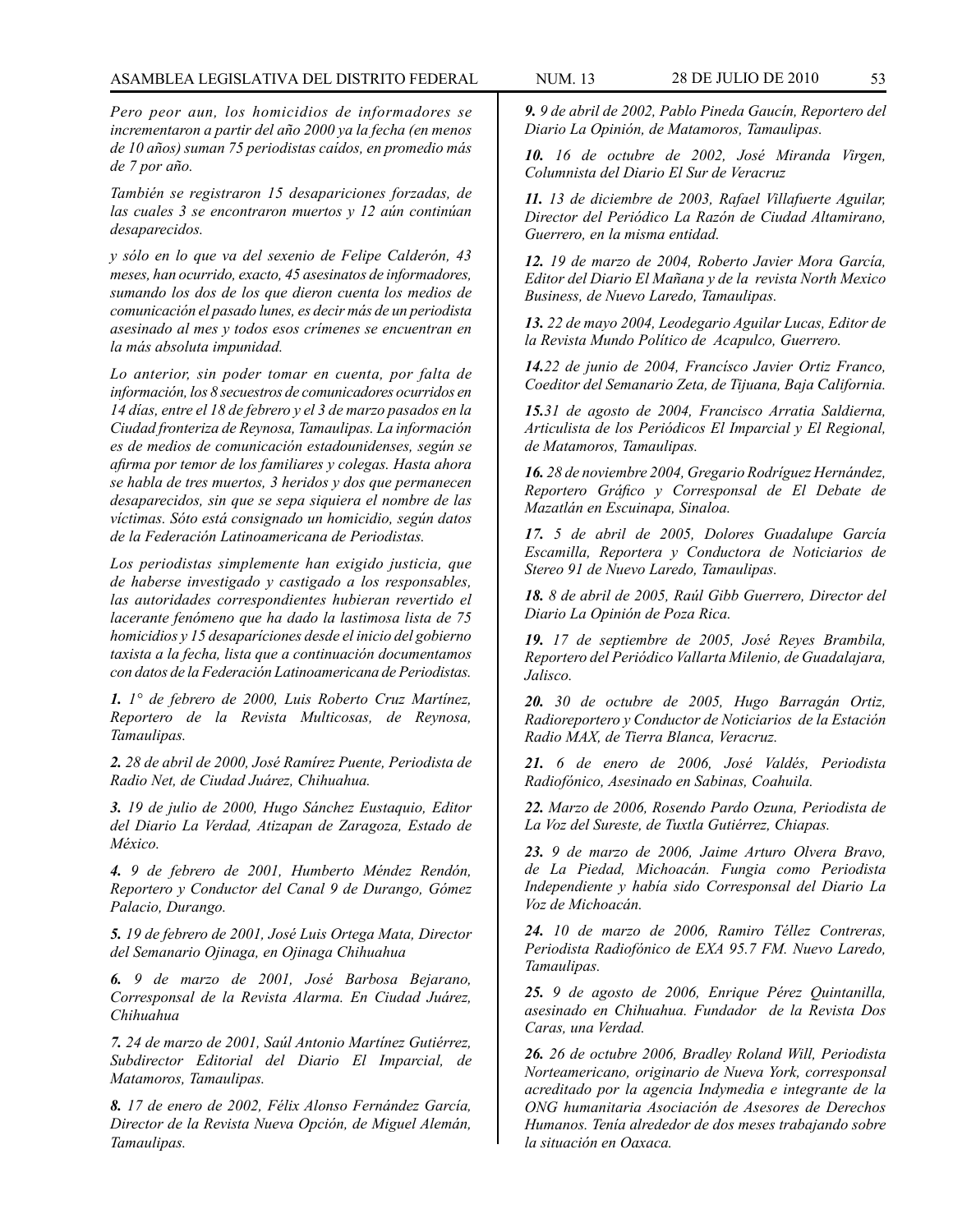*27. 10 de noviembre de 2006, Misael Tamayo Hernández, Director del Periódico "El Despertar de la Costa".* 

*28. 15 de noviembre de 2006, José Manuel Nava, destacado Periodista, Ex Director de la Cooperativa que editaba el periódico Excélsior.* 

*29. 21 de noviembre de 2006, Roberto Marcos García, Reportero de la Revista Testimonio.* 

*30. 30 de noviembre de 2006, Alfonso Sánchez Guzmán, Ex Corresponsal de Televisa y Reportero de las páginas de noticias www.enlaceveracruz212.com.mx y Orizaba en Vivo. Orizaba, Veracruz.* 

*31. 14 de diciembre de 2006. Raúl Marcial Pérez, Columnista del Diario Regional El Gráfico de la Ciudad de Oaxaca.* 

*32. 11 de enero de 2007. Gerardo Guevara Dominguez, Editor de la Versión Digital del Semanario Siglo 21, dirigida a la comunidad hispánica de Estados Unidos y con sede en Oxnar, California www.siqI021web.comOcampo. Chihuahua.* 

*33. 6 de abril de 2007. Amado Ramírez Dillanes, Corresponsal de Televisa en Acapulco y titular del noticiario local de Radiorama. Acapulco, Guerrero.* 

*34. 23 de abril de 2007. Saúl Noé Martínez, Reportero del Diario de Agua Prieta, Sonora.* 

*35. 5 de septiembre de 2007. Oscar Rivera Izunza, Periodista con trayectoria que lo llevó a ocupar la Presidencia de la Asociación de Periodistas "7 de Junio" del Estado de Sinaloa. Ocupaba el puesto de vocero de los operativos conjuntos del Ejército, autoridades federales y estatales contra el crimen organizado.* 

*36. 8 de octubre de 2007. Mateo Cortés Martínez, fue asesinado junto con dos de sus compañeros, empleados de "El Imparcial de Oaxaca".* 

*37. 8 de octubre de 2007. Flor Vásquez López, otro de los empleados del "Imparcial de Oaxaca", asesinado junto con sus dos compañeros.* 

*38. 8 de octubre de 2007. Agustín López Nolasco, también asesinado el mismo día junto con sus compañeros trabajadores los tres del diario "El Imparcial de Oaxaca".* 

*39. 3 de diciembre de 2007. Gastón Alonso Acosta Toscano, Periodista y Abogado del Semanario Noticias de la Frontera en Agua Prieta, Sonora. Fungía como representante legal de la Asociación Regional de Periodistas. Asesor jurídico en el semanario Noticias de la Frontera; también fue agente del Ministerio Público estatal.*

*40. 8 de diciembre de 2007. Gerardo Israel García Pimentel, joven reportero del diario la Opinión de Michoacán, de apenas 24 años de edad, en Uruapan, Michoacán.* 

*41. 7 enero de 2008 Claudia Rodríguez Llera. Fundadora de la Revista CineMagazine y Conductora del Programa Periodístico "En Pantalla Grande", que se transmitía por la Estación Radio Mix de Ecatepec, Estado de México de Grupo Acir.* 

*42. 5 de febrero de 2008. Francisco Ortíz Monroy, corresponsal del Diario de México, en Camargo, Tamaulipas.* 

*43. y 44. 8 de febrero de 2008. Bonifacio Cruz Santiago y su hijo Alfonso Cruz Pacheco, Director y Jefe de Redacción respectivamente del Periódico El Real de Ciudad Nezahualcóyotl, Estado de México.*

*45 y 46. 7 de abril 2008. Felicitas Martínez Sánchez y Teresa Bautista Merino de apenas 21 y 24 años de edad, respectivamente, Periodistas Indígenas de la Radio Comunitaria "La Voz que Rompe el Silencio" del municipio de San Juan Copala, Oaxaca.* 

*47. 24 de junio de 2008. Candelaria Pérez Pérez de 31 años, Periodista Independiente y Editor de la Revista Policíaca Sucesos de Chihuahua.* 

*48. 23 de septiembre de 2008. Alejandro Zenón Fonseca Estrada, Conductor del Programa Noticioso "El Padrino", en la radiodifusora "Exa FM" de Villahermosa, Tabasco.* 

*49. 9 de octubre de 2008. Miguel Ángel Villagómez Valle, Director y Editor del Periódico Regional "La Noticia" de Lazara Cárdenas, Michoacán.* 

*50. 9 de octubre de 2008. David García Monroy, Columnista del "Diario de Chihuahua".* 

*51.17 de octubre de 2008. Francisco Javier Salas, Voceador del Diario "El Mexicano" de Tijuana, Baja California. Fue ultimado por un comando. Se informó, que los sicarios lo mataron por haber sido testigo de unas amenazas.* 

*52. 13 de noviembre de 2008. José Armando Rodríguez Carreón, Reportero de El diario de Ciudad Juárez, Chihuahua.* 

*53. 13 de febrero de 2009. Jean Paul Ibarra Ramírez, Reportero Gráfico del Diario El Correo de Iguala, especializado en cubrir noticias policíacas, Iguala, Guerrero.* 

*54. 22 de febrero de 2009. Luís Daniel Méndez Hernández, Reportero de la Radiodifusora "La Poderosa" de la cadena Radiorama. Huasteca veracruzana.* 

*55. 27 de febrero de 2009. Juan Carlos Hernández Mundo, Director del Rotativo de Circulación Local "El Quijote", Taxco de Alarcón, Guerrero.* 

*56. 3 de mayo de 2009, Carlos Ortega Mela Samper, Reportero y Abogado laboraba en el Diario Local Tiempo de Durango. Santa María de El Oro, Durango.*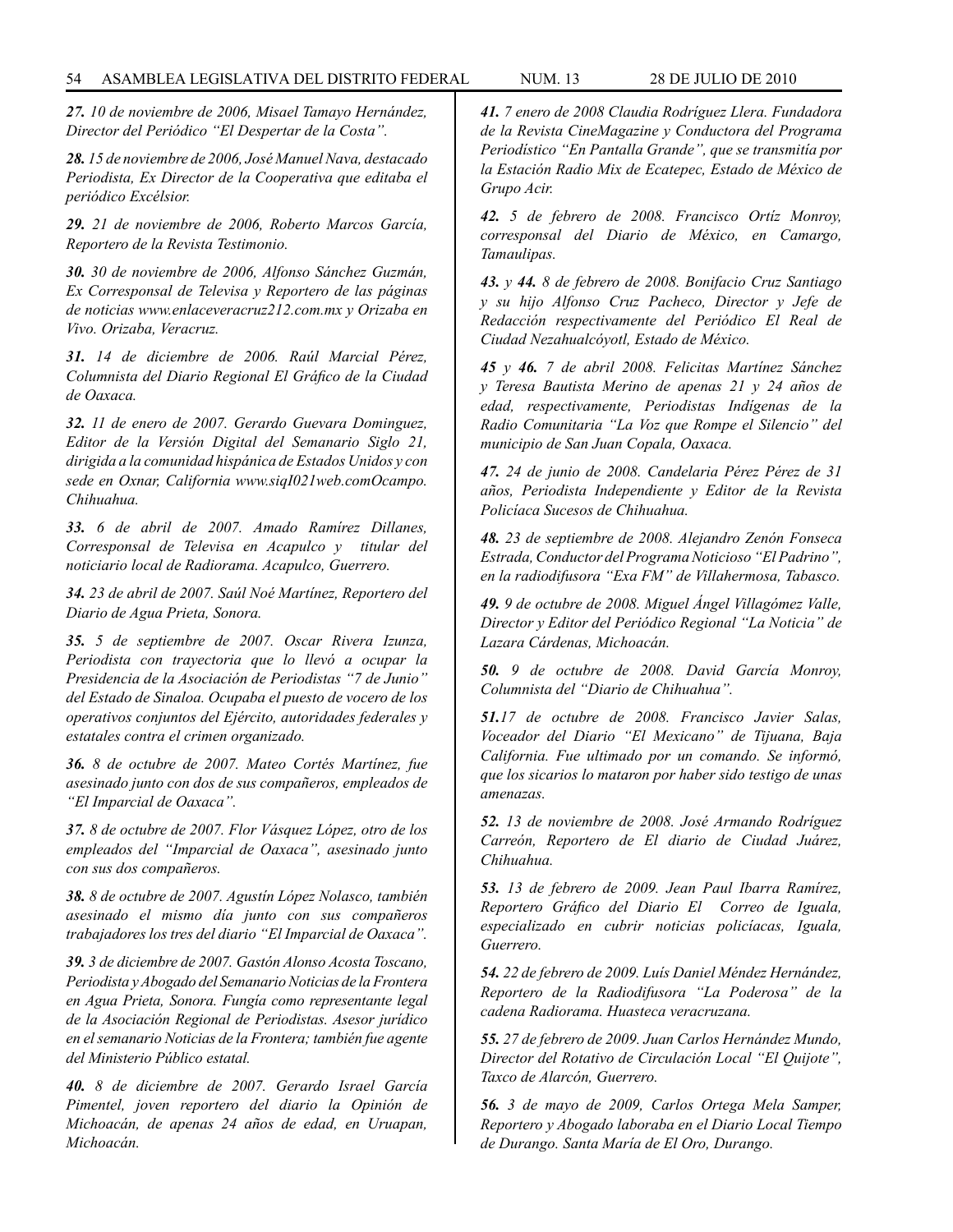*57. 25 mayo de 2009, Eliseo Barrón Hernández, Reportero del Diario La Opinión de Torreón, cabecera del Diario Milenio en esa zona, Gómez Palacio, Durango.* 

*58. 12 de julio de 2009. Martín Javier Miranda Avilés, Reportero del Periódico Panorama y Corresponsal de la Agencia Quadratin de la Ciudad de Zitacuaro, Michoacán.* 

*59. 14 de julio de 2009. Ernesto Montañez Valdivia, Editor de la Revista Enfoque de El Sol de Chihuahua.* 

*60. 28 de julio de 2009. Juan Daniel Martínez Gil, Periodista y Conductor de Radiorama de Acapulco, Guerrero.* 

*61. 9 de octubre de 2009. Gerardo Esparza Mata, Auxiliar de la Oficina de Comunicación Social de la Dirección de Seguridad Pública Municipal de la Ciudad capital Durango.* 

*62. 2 de noviembre de 2009. José Bladimir Antuna Vázquez García, Reportero y Encargado de la Sección Policíaca del Diario "El Tiempo de Durango".* 

*63. 31 de diciembre de 2009. José Luis Romero Reportero del Noticiario Radio "Línea Directa" de la Ciudad de Los Mochis, municipio de Ahome, Sinaloa.* 

*64. 8 de enero de 2010. Valentín Vaidés Espinosa de 28 años, Reportero Fundador del "Zócalo de Saltillo",* 

*65. 29 de enero 2010. Jorge Ochoa Martínez, Director y Editor de los Semanarios El Oportuno y El Despertar de la Costa de circulación en la Costa Chica del estado de Guerrero.* 

*66. 19 de febrero de 2010. Jorge Rábago Valdez, Reportero del Grupo Radiofónico Radio Rey y de Reporteros en Red En Reynosa, Tamaulipas.*

*67. 12 de marzo de 2010. Evaristo Pacheco Solis, Reportero del Semanario Visión Informativa. En Chilpancingo, Guerrero.* 

*68. 10 abril de 2010. Enrique Villicaña Palomares, Médico, Abogado, Conductor Radiofónico en CB Noticias, Articulista de La Voz de Michoacán, Ex Director del Sistema Michoacano de Radio y Televisión y Ex Secretario General de la Universidad Michoacana de San Nicolás de Hidalgo. Michoacán.* 

*69. 15 de abril de 2010. Maria Isabel Cordero Martínez, Ex Conductora de TelevisaChihuahua.* 

*70. 22 de junio de 2010. Miguel Ángel Bueno Méndez Reportero del Diario "Nuestro Distrito", en Huixquilucan, Estado de México.* 

*71 y 72. 28 de junio de 2010. Periodistas y esposos Juan Francisco Rodríguez Ríos y Elvira Hernández Galeana, el primero dirigente de la Sección 34 del Sindicato Nacional de Redactores de la Prensa, en Coyuca de Benítez, Guerrero, se desempeñaba como Corresponsal del Periódico El Sol de Acapulco, en el Municipio de Coyuca* 

*de Benítez, en el Estado de Guerrero, ella era Directora del Semanario "Nueva Línea", que se edita en la Costa Grande de ese Estado.* 

*73. 7 de julio de 2010. Hugo Olivera Cartas, Director de la Agencia de Noticias Local ADN de Apatzingán, Michoacán; Colaborador de la Agencia Quadratin de Morelia; Corresponsal de La Voz de Michoacán, y Editor de El Día de Michoacán.* 

*74 y 75. El 12 de julio de 2010, la organización Reporteros Sin Fronteras (RSF) denunció el asesinato de Marco Aurelio Martínez Tijerina en Chihuahua y de Guillermo Alcaraz Treja en Nuevo León.* 

*Asimismo, solícito se integre también, al Diario de los Debates, la lista íntegra de los Periodistas desaparecidos.* 

#### *PERIODISTAS DESAPARECIDOS*

*1. 10 de julio de 2003, se denunció la desaparición del Periodista Radiofónico Jesús Mejía Lechuga, Reportero de MS Noticias, en Martínez de la Torre, estado de Veracruz.* 

*2. 20 de abril de 2005 desaparece el Reportero del Periódico El Imparcial de Hermosillo, Estado de Sonora, Alfredo Jiménez Mota.* 

*3. 8 de julio de 2006 desapareció Rafael Ortiz Martínez, Reportero de Zócalo, de Monclova, Coahuila.* 

*4. 30 de noviembre de 2006. José Antonio Garcia Apac, Director del Periódico Semanal Ecos de la Costa, de Lázaro Cárdenas, Michoacán fue secuestrado.* 

*5. 19 de enero de 2007. Rodolfo Rincón Taracena, Reportero del Diario "Tabasco Hoy", de Villahermosa, Tabasco, desapareció.* 

*6 y 7. 10 de mayo de 2007. Gamaliel López, Reportero y Gerardo Paredes, Camarógrafo, ambos de TV Azteca del Noroeste, desaparecieron.* 

*8. 13 de febrero de 2008. Mauricio Estrada Zamora, Reportero del Periódico La Opinión de Apatzingán, Michoacán, desapareció.* 

*9. 24 de junio de 2008. José Carlos Campos Esquerra. Reportero del Periódico Debate de Culiacán, Sinaloa. Desapareció.*

*10. 11 de noviembre de 2009. María Esther Aguilar Casimbe Corresponsal de Cambio de Michoacán en Zamora, Michoacán.* 

*11. 6 de abril de 2010. Ramón Ángeles Zalpa, Periodista, Catedrático y Corresponsal del periódico Cambio de Michoacán en el municipio de Paracho.* 

*12. 21 de abril de 2010. Evaristo Ortega Zárate, Director del Semanario Espacio, de Colipa, Veracruz, desapareció.* 

*Los homicidios y desapariciones así como las violaciones a la libertad de expresión resaltan la incapacidad del gobierno federal para apegarse y dar cabal cumplimiento a los tratados internacionales en materia de libertad de expresión.*